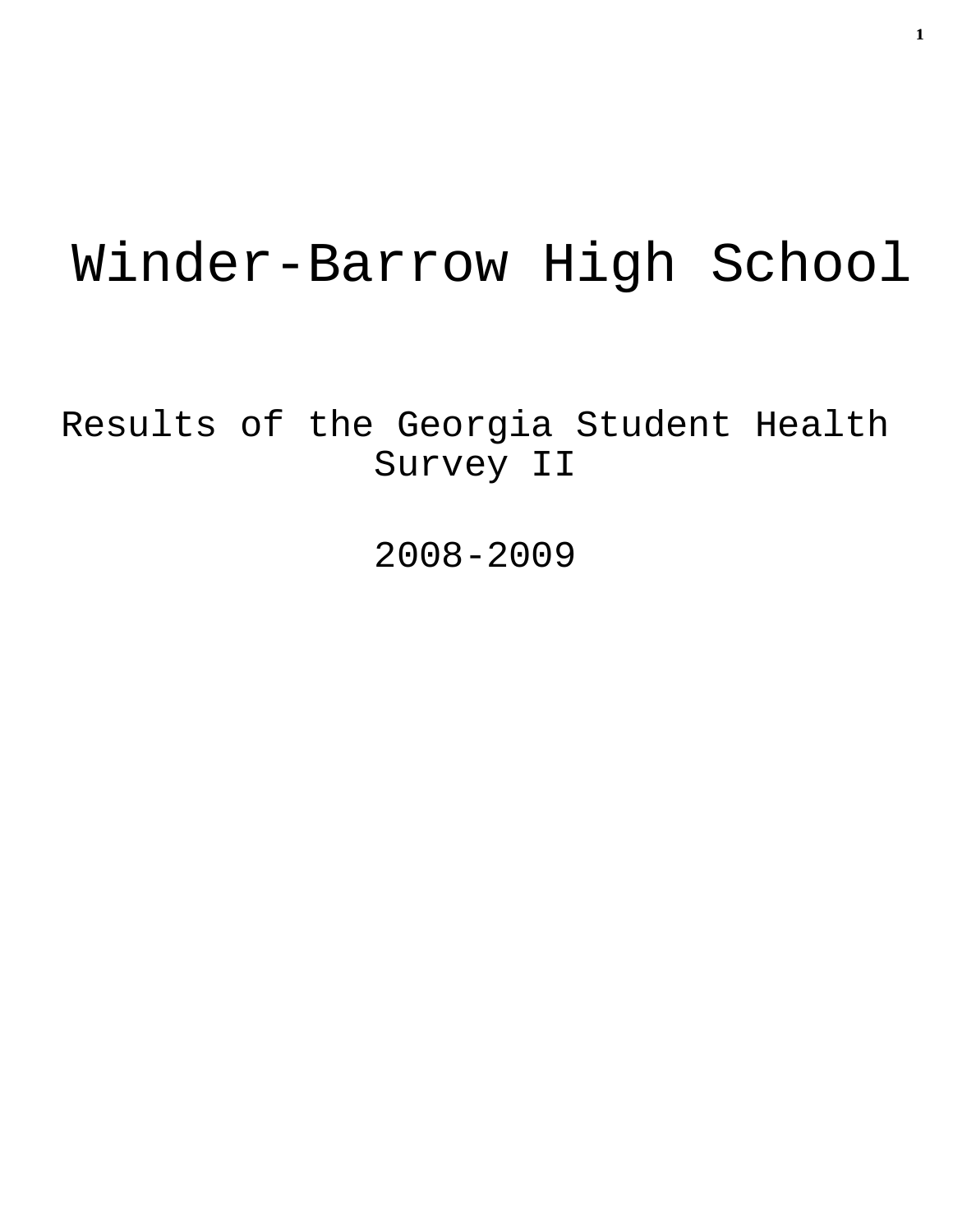# *Demographics* **2**

| Grade                    |     |  |  |
|--------------------------|-----|--|--|
| <b>Grade   Frequency</b> |     |  |  |
| 10                       | 157 |  |  |
| 12                       | 153 |  |  |

| Frequency      | <b>Table of Gender by Grade</b> |              |             |              |
|----------------|---------------------------------|--------------|-------------|--------------|
| <b>Col Pct</b> |                                 | Grade(Grade) |             |              |
|                | Gender(Gender)                  | <b>10</b>    | 12          | <b>Total</b> |
|                | <b>Female</b>                   | 83<br>52.87  | 80<br>52.29 | 163          |
|                | <b>Male</b>                     | 74<br>47.13  | 73<br>47.71 | 147          |
|                | <b>Total</b>                    | 157          | 153         | 310          |

| <b>Frequency</b> |
|------------------|
| Col Pet          |

| <b>Table of Ethnicity by Grade</b> |              |              |              |  |  |
|------------------------------------|--------------|--------------|--------------|--|--|
|                                    | Grade(Grade) |              |              |  |  |
| <b>Ethnicity</b> (Ethnicity)       | 10           | 12           | <b>Total</b> |  |  |
| <b>Black</b>                       | 28<br>17.83  | 15<br>9.80   | 43           |  |  |
| <b>Hispanic</b>                    | 12<br>7.64   | 20<br>13.07  | 32           |  |  |
| White                              | 95<br>60.51  | 102<br>66.67 | 197          |  |  |
| <b>Asian</b>                       | 13<br>8.28   | 12<br>7.84   | 25           |  |  |
| <b>Other</b>                       | 9<br>5.73    | 4<br>2.61    | 13           |  |  |
| <b>Total</b>                       | 157          | 153          | 310          |  |  |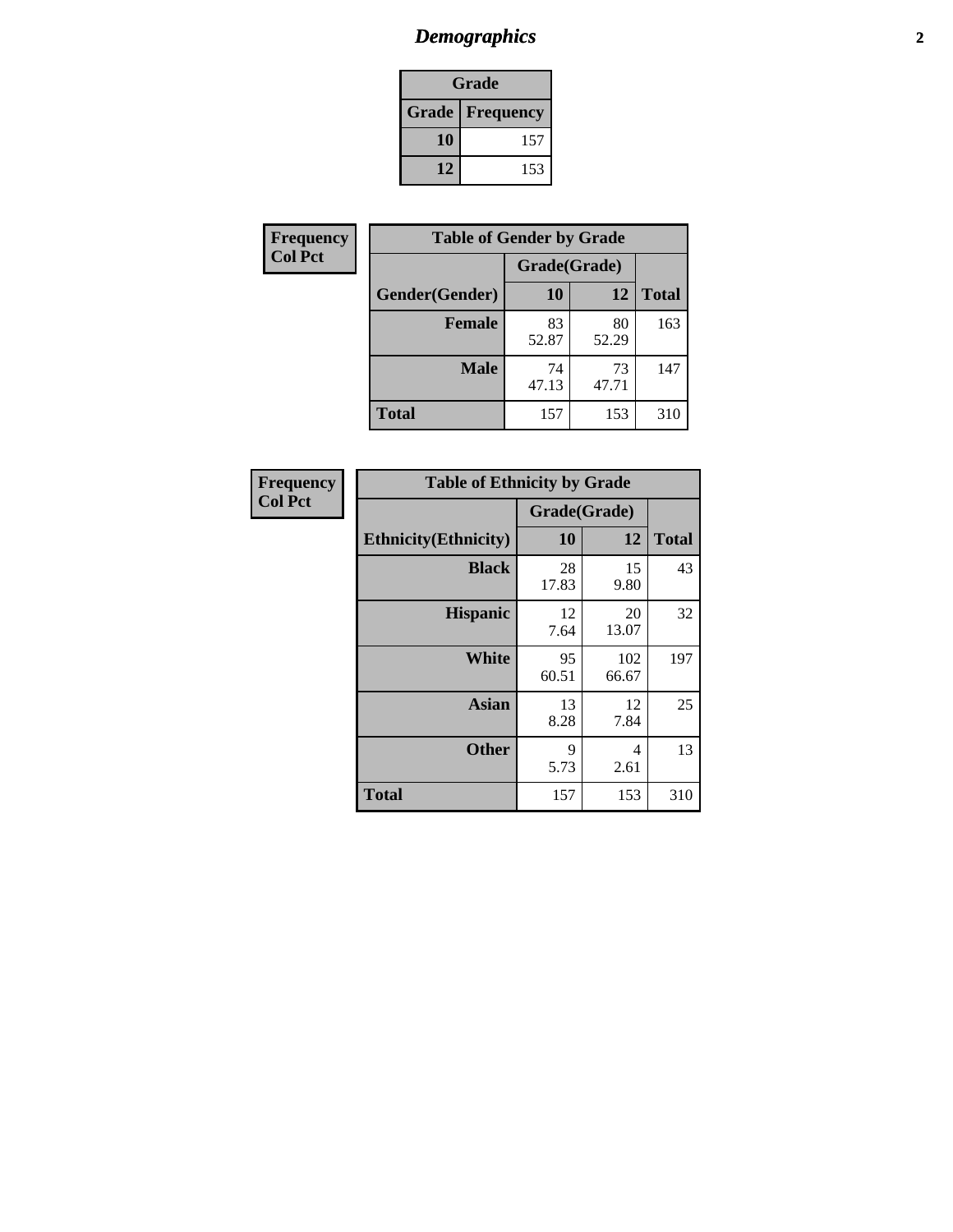#### *Title IV, Part A, Schedule A* **3** *Goal 1: Ensure that all schools are drug-free Baseline Data: Year 2008-2009 Prevalence of Drug Use*

| Frequency<br><b>Col Pct</b> | <b>Table of AlcoholAlt by Grade</b> |              |              |              |  |
|-----------------------------|-------------------------------------|--------------|--------------|--------------|--|
|                             | AlcoholAlt(Alcohol                  | Grade(Grade) |              |              |  |
|                             | use, past 30 days)                  | <b>10</b>    | 12           | <b>Total</b> |  |
|                             | Yes                                 | 46<br>29.30  | 46<br>30.07  | 92           |  |
|                             | N <sub>0</sub>                      | 111<br>70.70 | 107<br>69.93 | 218          |  |
|                             | <b>Total</b>                        | 157          | 153          | 310          |  |

| Frequency<br><b>Col Pct</b> | <b>Table of TobaccoAny by Grade</b> |              |              |              |
|-----------------------------|-------------------------------------|--------------|--------------|--------------|
|                             | <b>TobaccoAny(Tobacco</b>           |              | Grade(Grade) |              |
|                             | use, past 30 days)                  | 10           | 12           | <b>Total</b> |
|                             | Yes                                 | 48<br>30.57  | 39<br>25.49  | 87           |
|                             | N <sub>0</sub>                      | 109<br>69.43 | 114<br>74.51 | 223          |
|                             | Total                               | 157          | 153          | 310          |

| Frequency<br><b>Col Pct</b> | <b>Table of MarijuanaAlt by Grade</b> |              |              |              |  |
|-----------------------------|---------------------------------------|--------------|--------------|--------------|--|
|                             | MarijuanaAlt(Marijuana                | Grade(Grade) |              |              |  |
|                             | use, past 30 days)                    | 10           | 12           | <b>Total</b> |  |
|                             | <b>Yes</b>                            | 25<br>15.92  | 22<br>14.38  | 47           |  |
|                             | N <sub>0</sub>                        | 132<br>84.08 | 131<br>85.62 | 263          |  |
|                             | <b>Total</b>                          | 157          | 153          | 310          |  |

| Frequency<br><b>Col Pct</b> | <b>Table of OtherDrugAny by Grade</b>  |              |              |              |
|-----------------------------|----------------------------------------|--------------|--------------|--------------|
|                             | <b>OtherDrugAny(Other</b><br>drug use, | Grade(Grade) |              |              |
|                             | past 30 days)                          | 10           | 12           | <b>Total</b> |
|                             | Yes                                    | 22<br>14.01  | 13<br>8.50   | 35           |
|                             | N <sub>0</sub>                         | 135<br>85.99 | 140<br>91.50 | 275          |
|                             | <b>Total</b>                           | 157          | 153          | 310          |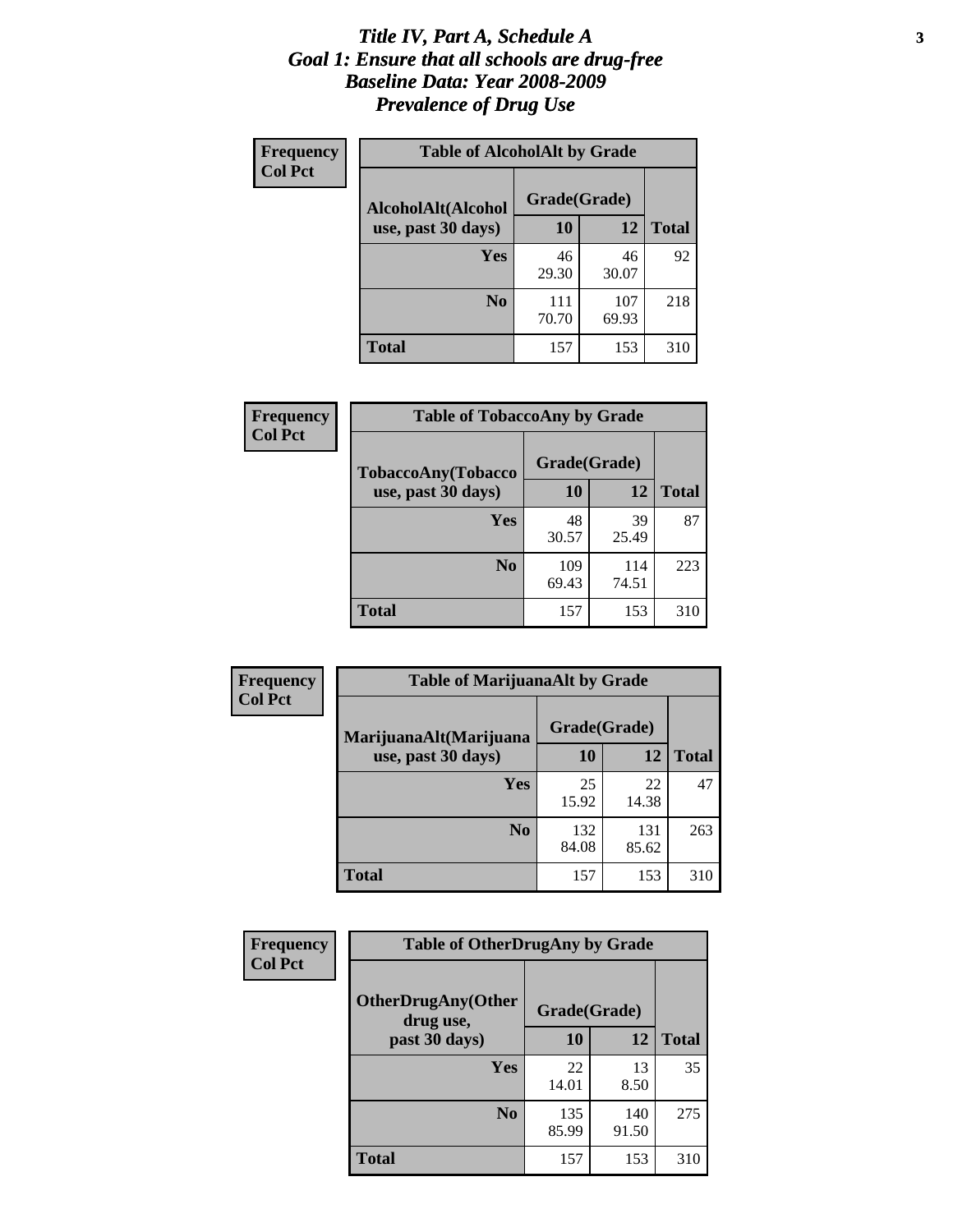#### *Average Age of Onset of Use* **4** *Results for "Average Age of Onset of Use" questions exclude students who said they did not use that substance*

| <b>Variable</b>    | Label                                                              | <b>Mean</b> |
|--------------------|--------------------------------------------------------------------|-------------|
| Alcoholinit2       | I started using alcohol when I was                                 | 13.83       |
| Cigarettesinit2    | I started smoking tobacco when I was                               | 13.73       |
| Smokelessinit2     | I started chewing tobacco when I was                               | 13.88       |
| Marijuanainit2     | I started using marijuana when I was                               | 14.00       |
| Cocaineinit2       | I started using cocaine when I was                                 | 13.08       |
| Inhalantsinit2     | I started using inhalants when I was                               | 12.33       |
| Steroidsinit2      | I started using steroids when I was                                | 12.50       |
| Ecstasyinit2       | I started using ecstasy when I was                                 | 13.69       |
| Methinit2          | I started using methamphetamines when I was                        | 13.40       |
| Hallucinogensinit2 | I started using hallucinogens when I was                           | 13.11       |
| Prescriptioninit2  | I started using prescription drugs not prescribed to me when I was | 14.41       |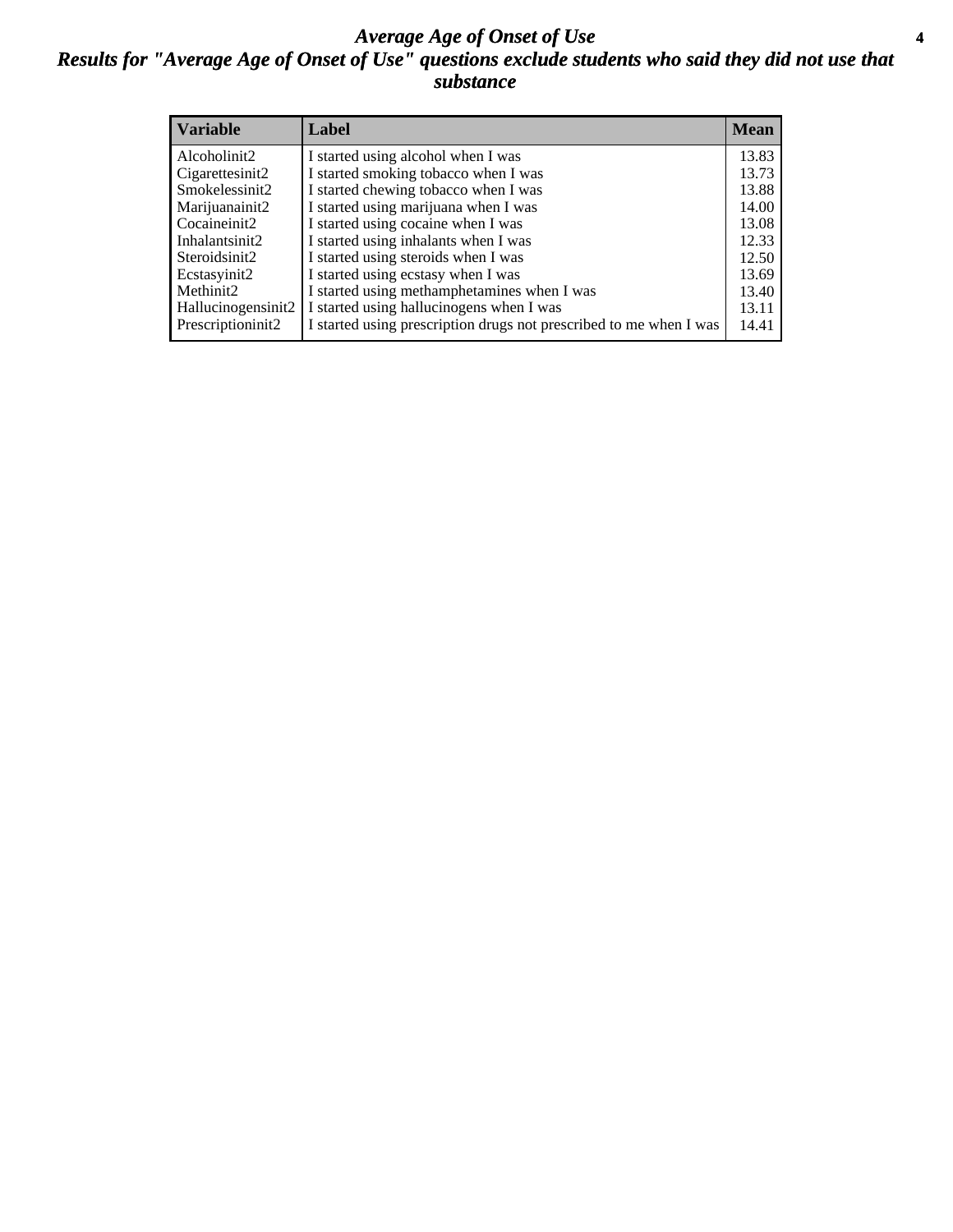# *Perception of Health Risk* **5**

| Frequency      | <b>Table of Alcoholharmdich by Grade</b> |              |              |              |
|----------------|------------------------------------------|--------------|--------------|--------------|
| <b>Col Pct</b> | Alcoholharmdich(I<br>think alcohol is    | Grade(Grade) |              |              |
|                | harmful)                                 | 10           | 12           | <b>Total</b> |
|                | <b>Yes</b>                               | 111<br>70.70 | 107<br>69.93 | 218          |
|                | N <sub>0</sub>                           | 46<br>29.30  | 46<br>30.07  | 92           |
|                | <b>Total</b>                             | 157          | 153          | 310          |

| <b>Frequency</b> | <b>Table of Tobaccoharmdich by Grade</b> |              |              |              |
|------------------|------------------------------------------|--------------|--------------|--------------|
| <b>Col Pct</b>   | Tobaccoharmdich(I<br>think tobacco is    | Grade(Grade) |              |              |
|                  | harmful)                                 | 10           | 12           | <b>Total</b> |
|                  | Yes                                      | 139<br>88.54 | 142<br>92.81 | 281          |
|                  | N <sub>0</sub>                           | 18<br>11.46  | 11<br>7.19   | 29           |
|                  | <b>Total</b>                             | 157          | 153          | 310          |

| <b>Frequency</b> | <b>Table of Marijuanaharmdich by Grade</b> |              |              |              |  |
|------------------|--------------------------------------------|--------------|--------------|--------------|--|
| <b>Col Pct</b>   | Marijuanaharmdich(I<br>think marijuana is  | Grade(Grade) |              |              |  |
|                  | harmful)                                   | 10           | 12           | <b>Total</b> |  |
|                  | <b>Yes</b>                                 | 101<br>64.33 | 103<br>67.32 | 204          |  |
|                  | N <sub>0</sub>                             | 56<br>35.67  | 50<br>32.68  | 106          |  |
|                  | <b>Total</b>                               | 157          | 153          | 310          |  |

| <b>Frequency</b> | <b>Table of Otherdrugharmdich by Grade</b>   |              |              |              |  |  |
|------------------|----------------------------------------------|--------------|--------------|--------------|--|--|
| <b>Col Pct</b>   | Otherdrugharmdich(I<br>think other drugs are | Grade(Grade) |              |              |  |  |
|                  | harmful)                                     | <b>10</b>    | 12           | <b>Total</b> |  |  |
|                  | Yes                                          | 142<br>90.45 | 142<br>92.81 | 284          |  |  |
|                  | N <sub>0</sub>                               | 15<br>9.55   | 11<br>7.19   | 26           |  |  |
|                  | <b>Total</b>                                 | 157          | 153          | 310          |  |  |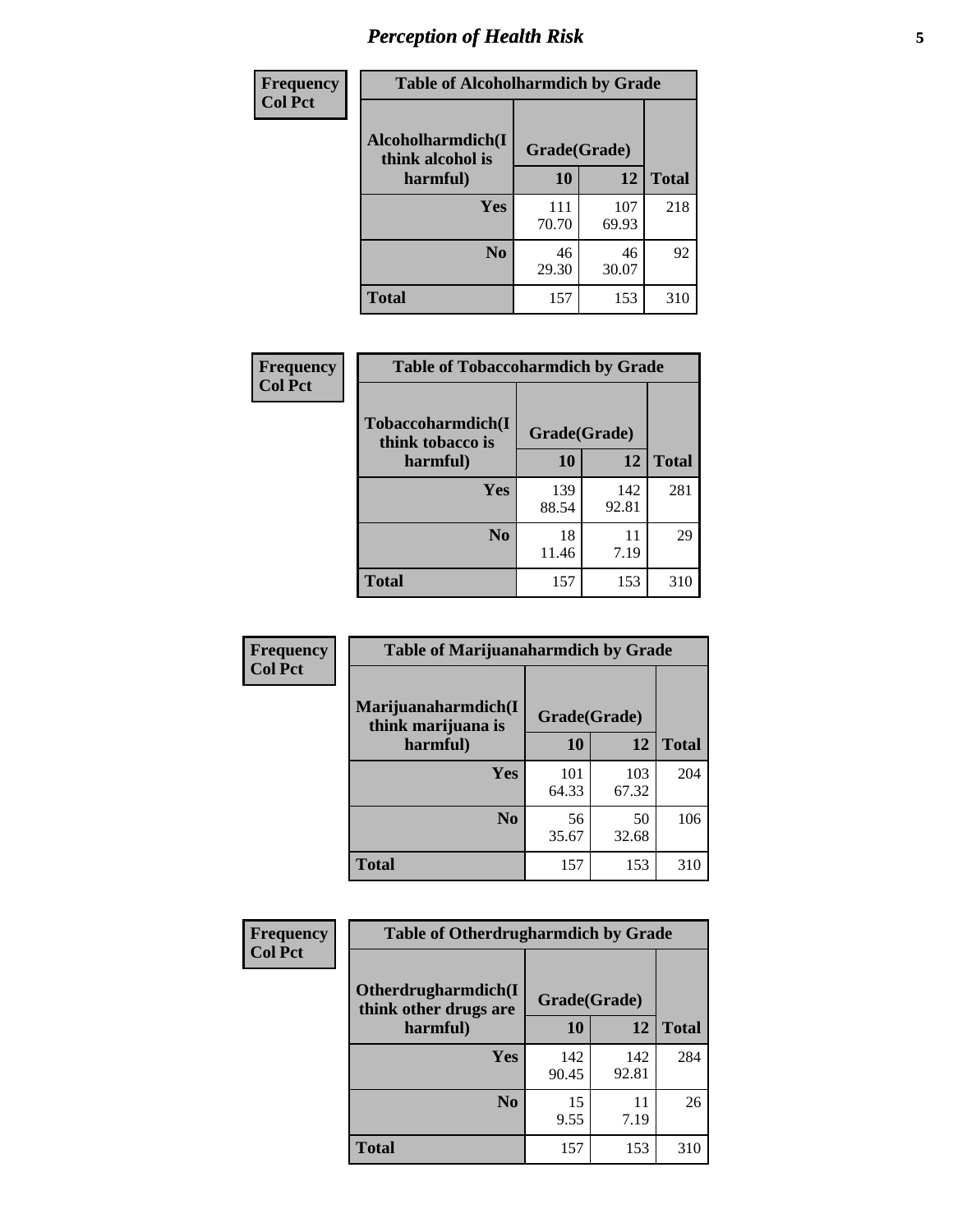# *Social Disapproval* **6**

| Frequency      |                                                             | <b>Table of Alcoholpeerdich by Grade</b> |              |     |  |  |  |
|----------------|-------------------------------------------------------------|------------------------------------------|--------------|-----|--|--|--|
| <b>Col Pct</b> | Alcoholpeerdich(My<br>friends would<br>disapprove if I used | Grade(Grade)                             |              |     |  |  |  |
|                | alcohol)                                                    | 10                                       | <b>Total</b> |     |  |  |  |
|                | <b>Yes</b>                                                  | 62<br>39.49                              | 57<br>37.25  | 119 |  |  |  |
|                | N <sub>0</sub>                                              | 95<br>60.51                              | 96<br>62.75  | 191 |  |  |  |
|                | <b>Total</b>                                                | 157                                      | 153          | 310 |  |  |  |

| <b>Frequency</b> |
|------------------|
| <b>Col Pct</b>   |

| <b>Table of Tobaccopeerdich by Grade</b>                    |              |             |              |  |  |
|-------------------------------------------------------------|--------------|-------------|--------------|--|--|
| Tobaccopeerdich(My<br>friends would<br>disapprove if I used | Grade(Grade) |             |              |  |  |
| tobacco)                                                    | 10           | 12          | <b>Total</b> |  |  |
| Yes                                                         | 68<br>43.31  | 70<br>45.75 | 138          |  |  |
| N <sub>0</sub>                                              | 89<br>56.69  | 83<br>54.25 | 172          |  |  |
| <b>Total</b>                                                | 157          | 153         | 310          |  |  |

| Frequency      | <b>Table of Marijuanapeerdich by Grade</b>                    |              |             |              |
|----------------|---------------------------------------------------------------|--------------|-------------|--------------|
| <b>Col Pct</b> | Marijuanapeerdich(My<br>friends would<br>disapprove if I used | Grade(Grade) |             |              |
|                | marijuana)                                                    | 10           | 12          | <b>Total</b> |
|                | <b>Yes</b>                                                    | 78<br>49.68  | 82<br>53.59 | 160          |
|                | N <sub>0</sub>                                                | 79<br>50.32  | 71<br>46.41 | 150          |
|                | <b>Total</b>                                                  | 157          | 153         | 310          |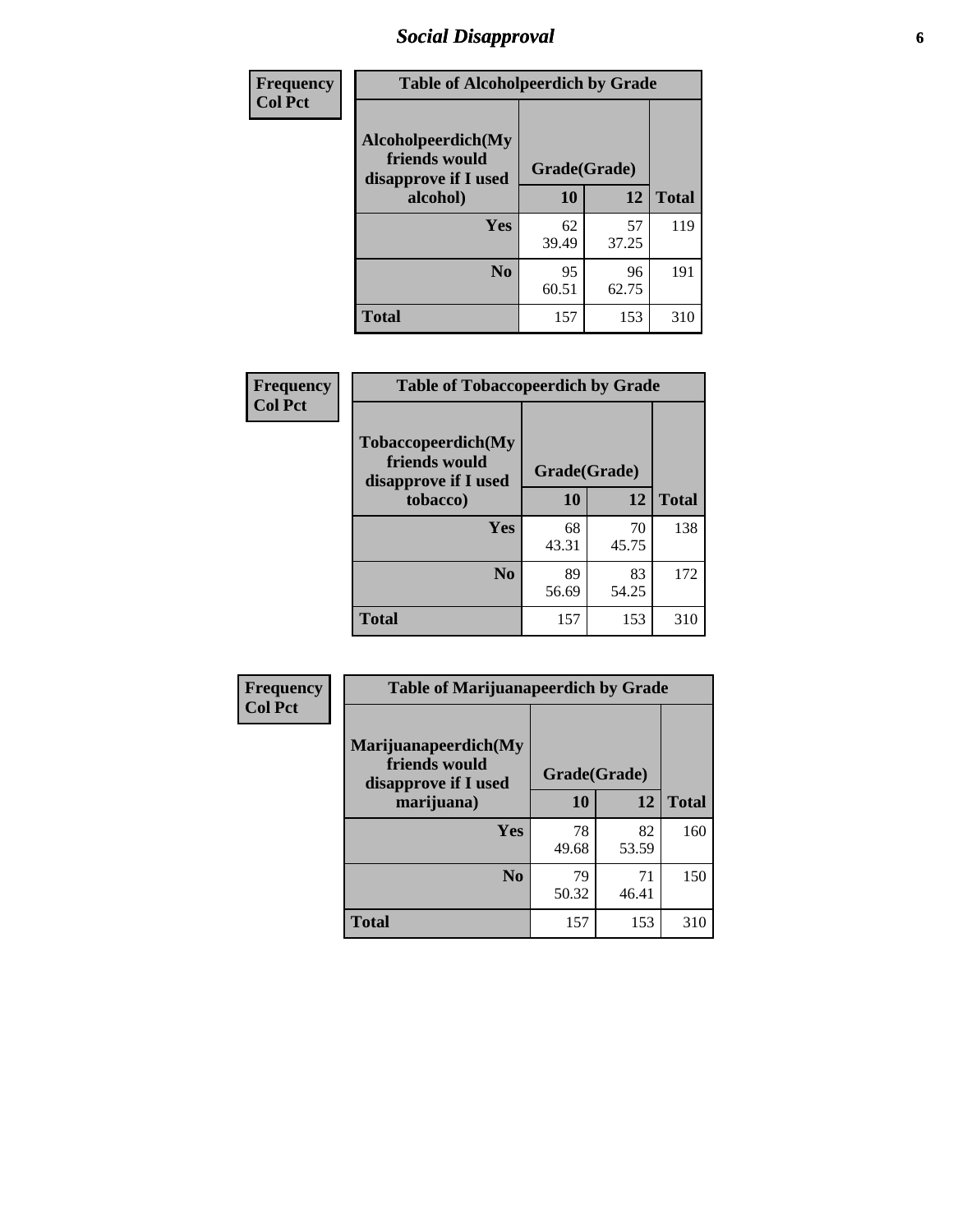# *Social Disapproval* **7**

| Frequency      | <b>Table of Otherdrugpeerdich by Grade</b>                    |              |              |              |  |  |  |
|----------------|---------------------------------------------------------------|--------------|--------------|--------------|--|--|--|
| <b>Col Pct</b> | Otherdrugpeerdich(My<br>friends would<br>disapprove if I used | Grade(Grade) |              |              |  |  |  |
|                | other drugs)                                                  | 10           | 12           | <b>Total</b> |  |  |  |
|                | Yes                                                           | 99<br>63.06  | 111<br>72.55 | 210          |  |  |  |
|                | N <sub>0</sub>                                                | 58<br>36.94  | 42<br>27.45  | 100          |  |  |  |
|                | <b>Total</b>                                                  | 157          | 153          | 310          |  |  |  |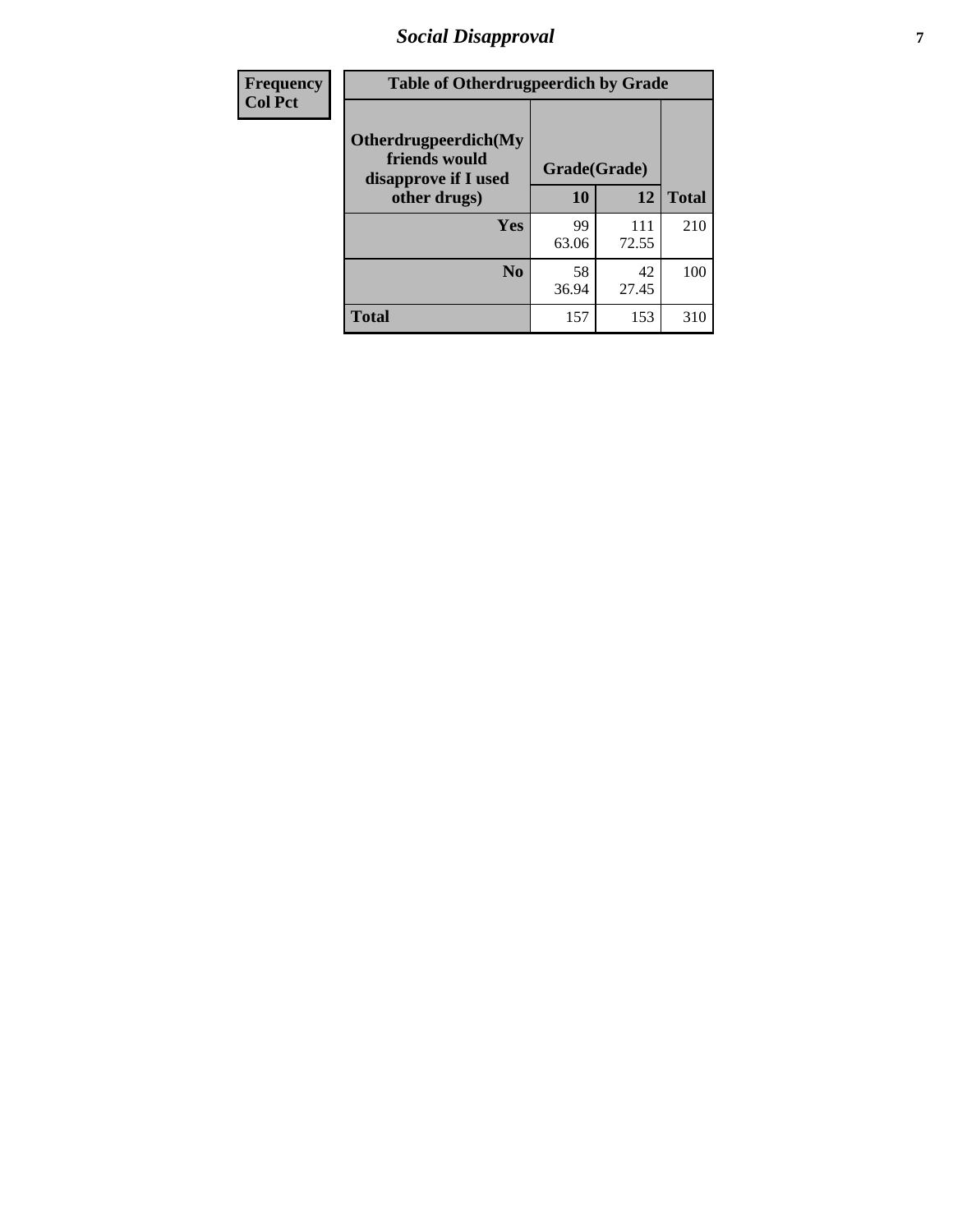### Title IV, Part A, Schedule A **8** *Goal 2: To help ensure that all schools are safe and disciplined Baseline Data: Year 2008-2009 Student Involvement in Gang Activity*

| Frequency      |                                                                                                   | <b>Table of Gangself by Grade</b> |              |              |
|----------------|---------------------------------------------------------------------------------------------------|-----------------------------------|--------------|--------------|
| <b>Col Pct</b> | Gangself(I<br>have<br>participated<br>in illegal<br>gang<br>activities in<br>the past 30<br>days) | Grade(Grade)<br>10                | 12           | <b>Total</b> |
|                | Yes                                                                                               | 11<br>7.01                        | 7<br>4.58    | 18           |
|                | N <sub>0</sub>                                                                                    | 146<br>92.99                      | 146<br>95.42 | 292          |
|                | Total                                                                                             | 157                               | 153          | 310          |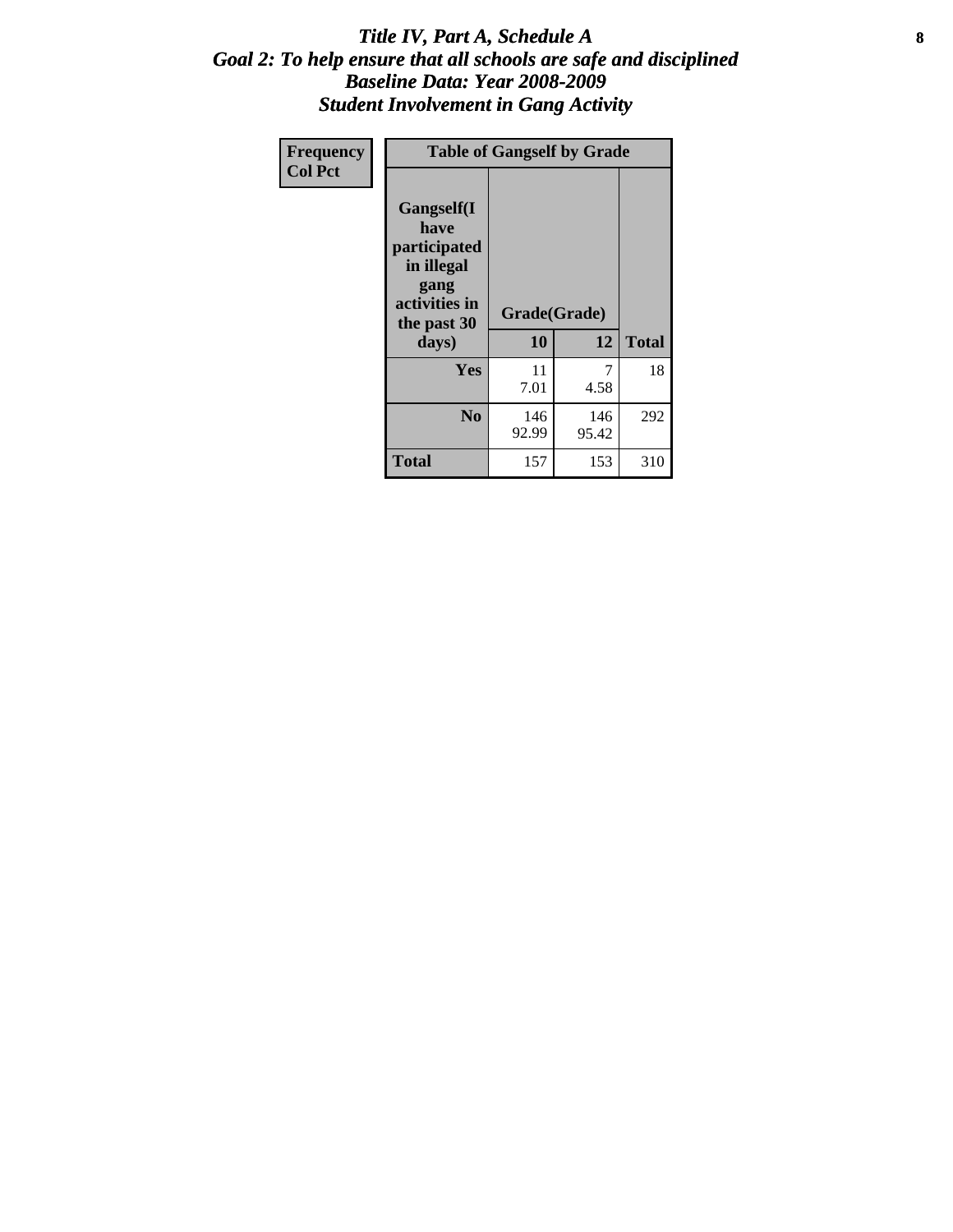# *Student Perception of School Safety* **9**

| <b>Frequency</b><br>Row Pct |
|-----------------------------|
|                             |

| <b>Table of Grade by Safeschool</b> |                          |                                                        |                             |                                    |              |  |
|-------------------------------------|--------------------------|--------------------------------------------------------|-----------------------------|------------------------------------|--------------|--|
|                                     |                          | Safeschool (School is a place at which I feel<br>safe) |                             |                                    |              |  |
| Grade(Grade)                        | <b>Strongly</b><br>Agree | Somewhat<br>Agree                                      | <b>Somewhat</b><br>Disagree | <b>Strongly</b><br><b>Disagree</b> | <b>Total</b> |  |
| 10                                  | 17<br>10.83              | 85<br>54.14                                            | 34<br>21.66                 | 21<br>13.38                        | 157          |  |
| 12                                  | 30<br>19.61              | 98<br>64.05                                            | 20<br>13.07                 | 5<br>3.27                          | 153          |  |
| <b>Total</b>                        | 47                       | 183                                                    | 54                          | 26                                 | 310          |  |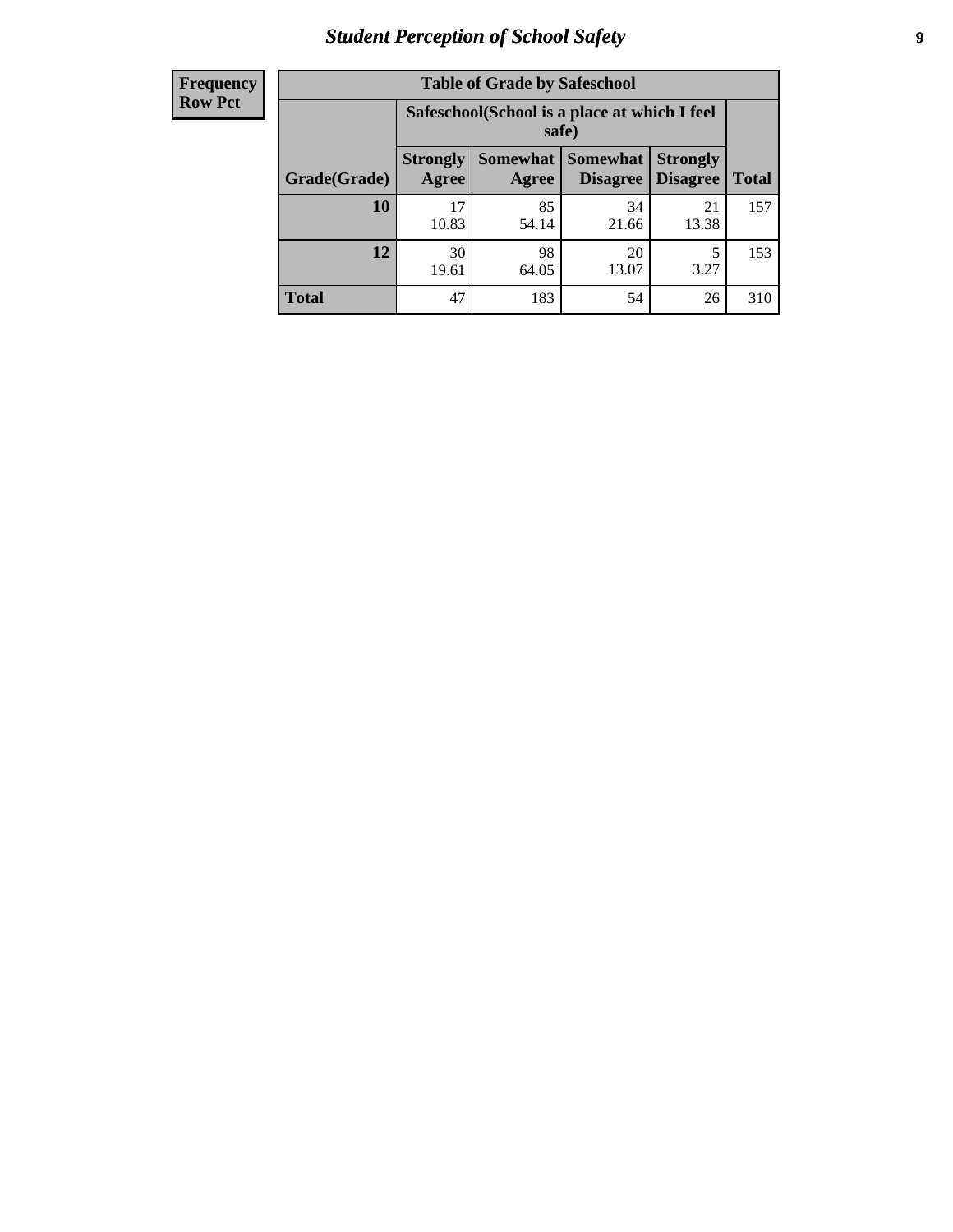### *Students Who Have Been Bullied* **10**

#### **Frequency Row Pct**

| <b>Table of Grade by Bullied</b> |                  |                                                                               |                              |                   |                        |                        |                          |              |
|----------------------------------|------------------|-------------------------------------------------------------------------------|------------------------------|-------------------|------------------------|------------------------|--------------------------|--------------|
|                                  |                  | <b>Bullied</b> (I have been bullied by other<br>students in the past 30 days) |                              |                   |                        |                        |                          |              |
| Grade(Grade)                     | 0<br><b>Days</b> | 1 or<br>days                                                                  | 3 <sub>to</sub><br>5<br>days | 6 to<br>9<br>days | 10<br>to<br>19<br>days | 20<br>to<br>29<br>days | <b>All</b><br>30<br>days | <b>Total</b> |
| 10                               | 146<br>92.99     | 6<br>3.82                                                                     | 0.64                         | 0.64              | 0.64                   | $\theta$<br>0.00       | $\overline{2}$<br>1.27   | 157          |
| 12                               | 140<br>91.50     | 8<br>5.23                                                                     | 0.65                         | $\Omega$<br>0.00  | 0<br>0.00              | $\overline{2}$<br>1.31 | $\overline{c}$<br>1.31   | 153          |
| <b>Total</b>                     | 286              | 14                                                                            | $\overline{2}$               |                   |                        | $\overline{2}$         | 4                        | 310          |

 $\blacksquare$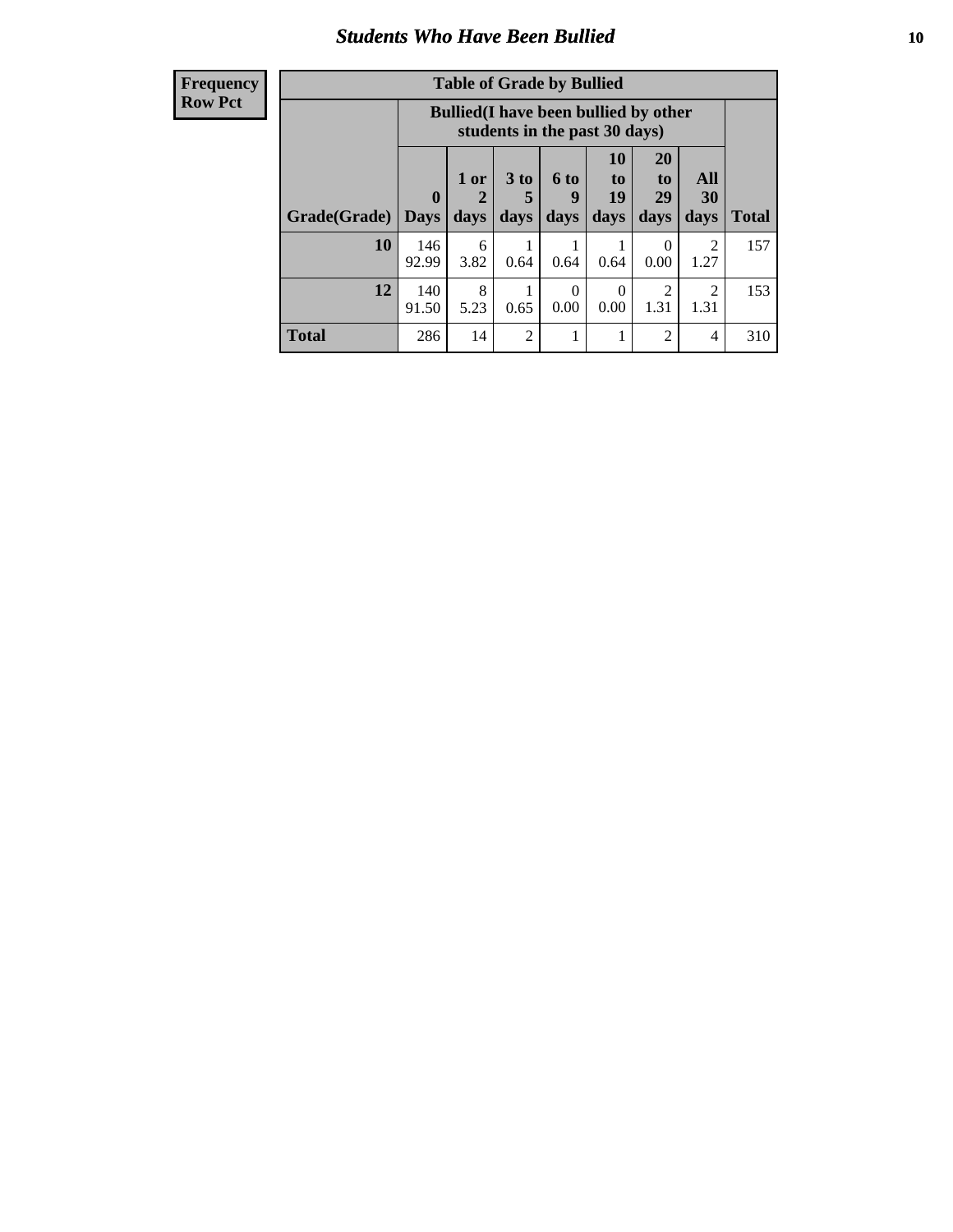### *School Climate* **11**

| Frequency      | <b>Table of SchoolClimate1 by Grade</b> |                    |             |              |  |
|----------------|-----------------------------------------|--------------------|-------------|--------------|--|
| <b>Col Pct</b> | SchoolClimate1(I<br>like school)        | Grade(Grade)<br>10 | 12          | <b>Total</b> |  |
|                | <b>Strongly Agree</b>                   | 19<br>12.10        | 33<br>21.57 | 52           |  |
|                | <b>Somewhat Agree</b>                   | 89<br>56.69        | 88<br>57.52 | 177          |  |
|                | <b>Somewhat Disagree</b>                | 33<br>21.02        | 22<br>14.38 | 55           |  |
|                | <b>Strongly Disagree</b>                | 16<br>10.19        | 10<br>6.54  | 26           |  |
|                | <b>Total</b>                            | 157                | 153         | 310          |  |

| Frequency<br>Col Pct |  |
|----------------------|--|

| <b>Table of SchoolClimate2 by Grade</b>           |                    |             |              |  |
|---------------------------------------------------|--------------------|-------------|--------------|--|
| SchoolClimate2(I<br>feel successful at<br>school) | Grade(Grade)<br>10 | 12          | <b>Total</b> |  |
| <b>Strongly Agree</b>                             | 41<br>26.11        | 51<br>33.33 | 92           |  |
| <b>Somewhat Agree</b>                             | 87<br>55.41        | 78<br>50.98 | 165          |  |
| <b>Somewhat Disagree</b>                          | 19<br>12.10        | 21<br>13.73 | 40           |  |
| <b>Strongly Disagree</b>                          | 10<br>6.37         | 3<br>1.96   | 13           |  |
| <b>Total</b>                                      | 157                | 153         | 310          |  |

| Frequency      | <b>Table of SchoolClimate3 by Grade</b>                                      |                    |             |              |
|----------------|------------------------------------------------------------------------------|--------------------|-------------|--------------|
| <b>Col Pct</b> | <b>SchoolClimate3(My</b><br>school has high<br>standards for<br>achievement) | Grade(Grade)<br>10 | 12          | <b>Total</b> |
|                | <b>Strongly Agree</b>                                                        | 47<br>29.94        | 38<br>24.84 | 85           |
|                | <b>Somewhat Agree</b>                                                        | 73<br>46.50        | 85<br>55.56 | 158          |
|                | <b>Somewhat Disagree</b>                                                     | 26<br>16.56        | 27<br>17.65 | 53           |
|                | <b>Strongly Disagree</b>                                                     | 11<br>7.01         | 3<br>1.96   | 14           |
|                | Total                                                                        | 157                | 153         | 310          |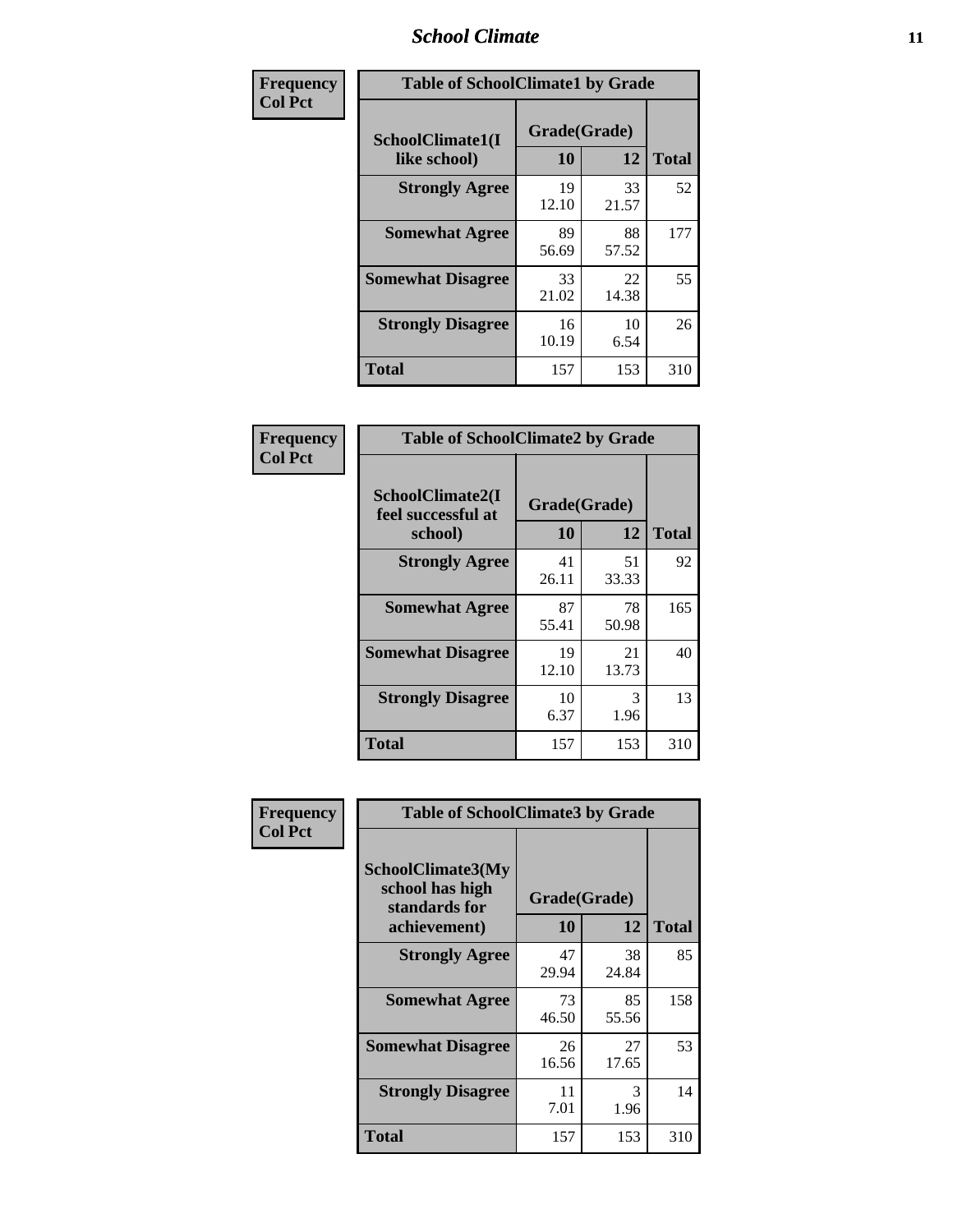### *School Climate* **12**

| Frequency      |                                                                      | <b>Table of SchoolClimate4 by Grade</b> |             |              |  |
|----------------|----------------------------------------------------------------------|-----------------------------------------|-------------|--------------|--|
| <b>Col Pct</b> | <b>SchoolClimate4(My</b><br>school sets clear<br>rules for behavior) | Grade(Grade)<br>10                      | 12          | <b>Total</b> |  |
|                | <b>Strongly Agree</b>                                                | 64<br>40.76                             | 70<br>45.75 | 134          |  |
|                | <b>Somewhat Agree</b>                                                | 68<br>43.31                             | 66<br>43.14 | 134          |  |
|                | <b>Somewhat Disagree</b>                                             | 18<br>11.46                             | 10<br>6.54  | 28           |  |
|                | <b>Strongly Disagree</b>                                             | 7<br>4.46                               | 7<br>4.58   | 14           |  |
|                | <b>Total</b>                                                         | 157                                     | 153         | 310          |  |

| <b>Table of SchoolClimate5 by Grade</b>                              |                    |              |     |  |  |
|----------------------------------------------------------------------|--------------------|--------------|-----|--|--|
| SchoolClimate5(I<br>know what to do in<br>an emergency at<br>school) | Grade(Grade)<br>10 | <b>Total</b> |     |  |  |
| <b>Strongly Agree</b>                                                | 99                 | 12<br>101    | 200 |  |  |
|                                                                      | 63.06              | 66.01        |     |  |  |
| <b>Somewhat Agree</b>                                                | 51                 | 44           | 95  |  |  |
|                                                                      | 32.48              | 28.76        |     |  |  |
| <b>Somewhat Disagree</b>                                             | 4                  | 3            | 7   |  |  |
|                                                                      | 2.55               | 1.96         |     |  |  |
| <b>Strongly Disagree</b>                                             | 3<br>1.91          | 5<br>3.27    | 8   |  |  |
| <b>Total</b>                                                         | 157                | 153          | 310 |  |  |

| Frequency      | <b>Table of SchoolClimate6 by Grade</b>                  |                    |             |              |
|----------------|----------------------------------------------------------|--------------------|-------------|--------------|
| <b>Col Pct</b> | <b>SchoolClimate6(Teachers</b><br>treat me with respect) | Grade(Grade)<br>10 | 12          | <b>Total</b> |
|                | <b>Strongly Agree</b>                                    | 55<br>35.03        | 75<br>49.02 | 130          |
|                | <b>Somewhat Agree</b>                                    | 58<br>36.94        | 60<br>39.22 | 118          |
|                | <b>Somewhat Disagree</b>                                 | 32<br>20.38        | 15<br>9.80  | 47           |
|                | <b>Strongly Disagree</b>                                 | 12<br>7.64         | 3<br>1.96   | 15           |
|                | <b>Total</b>                                             | 157                | 153         | 310          |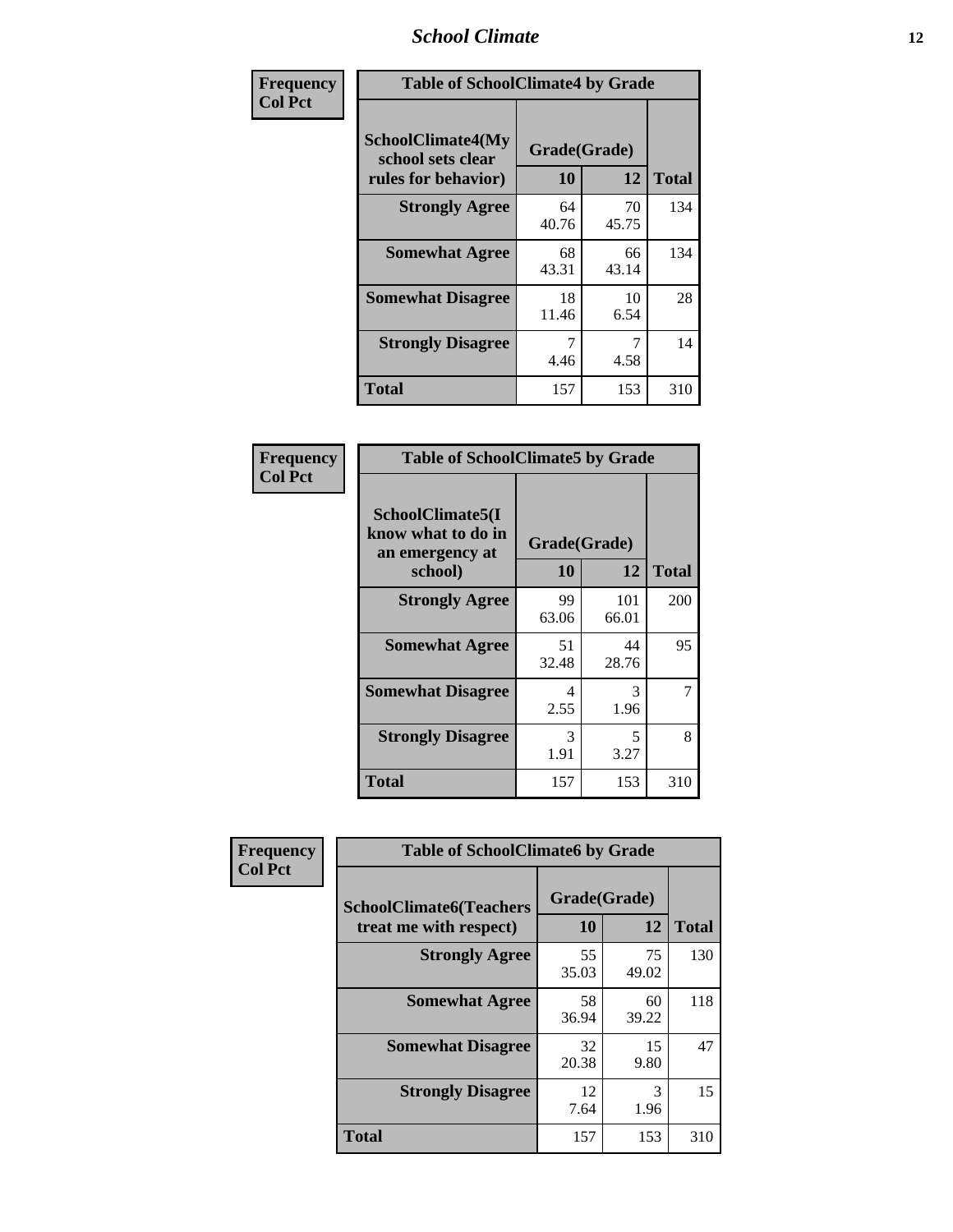### *School Climate* **13**

| Frequency      | <b>Table of SchoolClimate7 by Grade</b>                                       |                    |                        |              |
|----------------|-------------------------------------------------------------------------------|--------------------|------------------------|--------------|
| <b>Col Pct</b> | <b>SchoolClimate7(Behaviors</b><br>in my class allow the<br>teacher to teach) | Grade(Grade)<br>10 | 12                     | <b>Total</b> |
|                | <b>Strongly Agree</b>                                                         | 27<br>17.20        | 33<br>21.57            | 60           |
|                | <b>Somewhat Agree</b>                                                         | 89<br>56.69        | 100<br>65.36           | 189          |
|                | <b>Somewhat Disagree</b>                                                      | 36<br>22.93        | 16<br>10.46            | 52           |
|                | <b>Strongly Disagree</b>                                                      | 5<br>3.18          | $\overline{4}$<br>2.61 | 9            |
|                | <b>Total</b>                                                                  | 157                | 153                    | 310          |

| Frequency      | <b>Table of SchoolClimate8 by Grade</b>                                              |                    |             |              |
|----------------|--------------------------------------------------------------------------------------|--------------------|-------------|--------------|
| <b>Col Pct</b> | <b>SchoolClimate8(Students</b><br>are frequently<br>recognized for good<br>behavior) | Grade(Grade)<br>10 | 12          | <b>Total</b> |
|                | <b>Strongly Agree</b>                                                                | 24<br>15.29        | 21<br>13.73 | 45           |
|                | <b>Somewhat Agree</b>                                                                | 67<br>42.68        | 71<br>46.41 | 138          |
|                | <b>Somewhat Disagree</b>                                                             | 43<br>27.39        | 44<br>28.76 | 87           |
|                | <b>Strongly Disagree</b>                                                             | 23<br>14.65        | 17<br>11.11 | 40           |
|                | <b>Total</b>                                                                         | 157                | 153         | 310          |

| Frequency      | <b>Table of SchoolClimate9 by Grade</b>                                           |                    |             |              |
|----------------|-----------------------------------------------------------------------------------|--------------------|-------------|--------------|
| <b>Col Pct</b> | SchoolClimate9(School<br>counselor would be<br>helpful if I needed<br>assistance) | Grade(Grade)<br>10 | 12          | <b>Total</b> |
|                | <b>Strongly Agree</b>                                                             | 66<br>42.04        | 73<br>47.71 | 139          |
|                | <b>Somewhat Agree</b>                                                             | 60<br>38.22        | 48<br>31.37 | 108          |
|                | <b>Somewhat Disagree</b>                                                          | 15<br>9.55         | 26<br>16.99 | 41           |
|                | <b>Strongly Disagree</b>                                                          | 16<br>10.19        | 6<br>3.92   | 22           |
|                | Total                                                                             | 157                | 153         | 310          |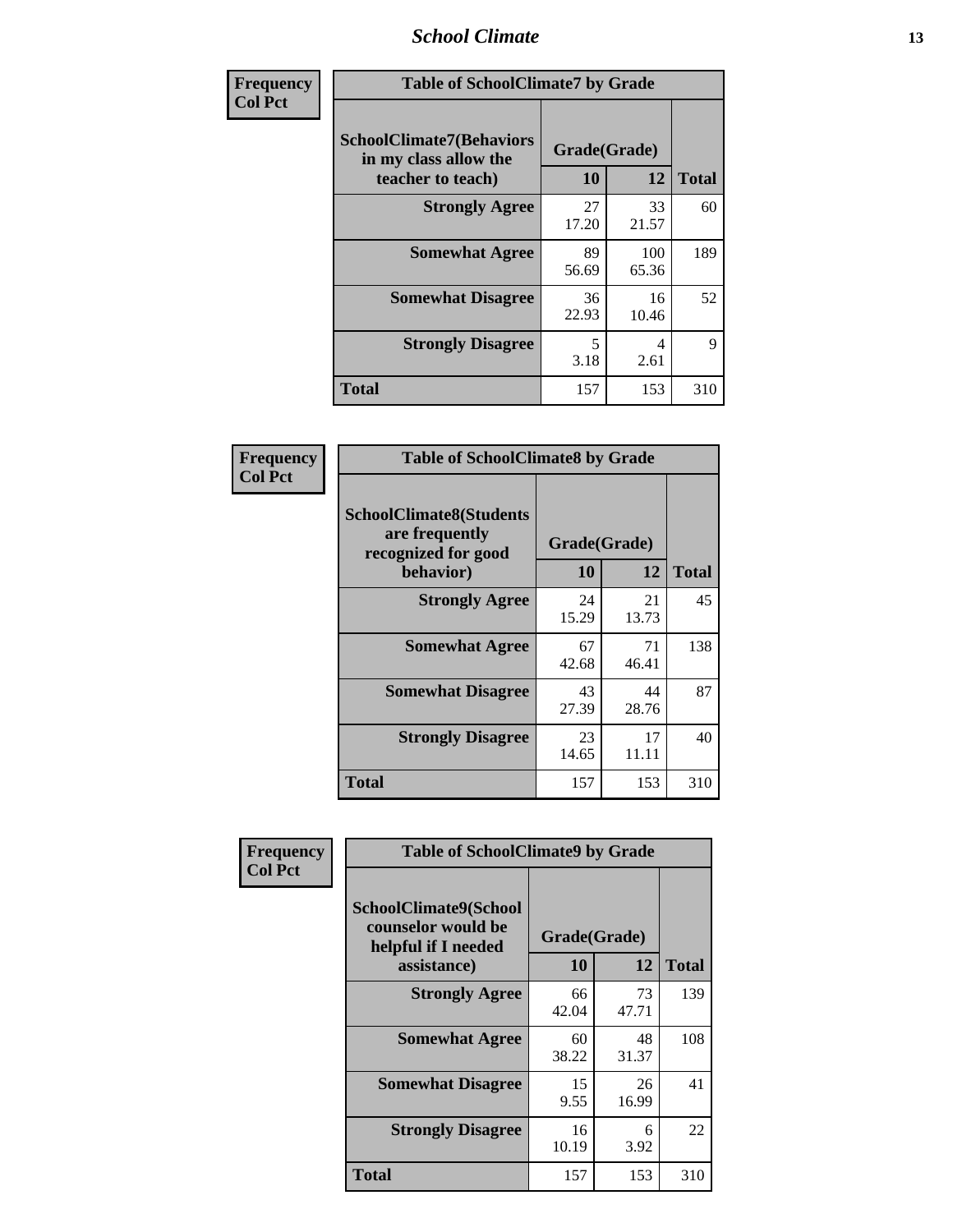### *Reasons for Dropping Out* **14**

| Frequency      | <b>Table of Dropoutreason by Grade</b>                                   |                    |             |              |
|----------------|--------------------------------------------------------------------------|--------------------|-------------|--------------|
| <b>Col Pct</b> | Dropoutreason(If<br>I dropped out the<br>reason would<br>most likely be) | Grade(Grade)<br>10 | 12          | <b>Total</b> |
|                | Won't Drop out                                                           | 67<br>42.68        | 93<br>60.78 | 160          |
|                | <b>Bored</b>                                                             | 34<br>21.66        | 19<br>12.42 | 53           |
|                | <b>Family Reasons</b>                                                    | 14<br>8.92         | 11<br>7.19  | 25           |
|                | <b>Being Bullied</b>                                                     | 3<br>1.91          | 0<br>0.00   | 3            |
|                | <b>Other</b>                                                             | 39<br>24.84        | 30<br>19.61 | 69           |
|                | <b>Total</b>                                                             | 157                | 153         | 310          |

| Frequency      | <b>Table of Dropout by Grade</b>                                       |                          |              |              |  |
|----------------|------------------------------------------------------------------------|--------------------------|--------------|--------------|--|
| <b>Col Pct</b> | Dropout(I<br>have<br>thought<br>about<br>dropping<br>out of<br>school) | Grade(Grade)<br>12<br>10 |              | <b>Total</b> |  |
|                | Yes                                                                    | 62<br>39.49              | 40<br>26.14  | 102          |  |
|                | N <sub>0</sub>                                                         | 95<br>60.51              | 113<br>73.86 | 208          |  |
|                | <b>Total</b>                                                           | 157                      | 153          | 310          |  |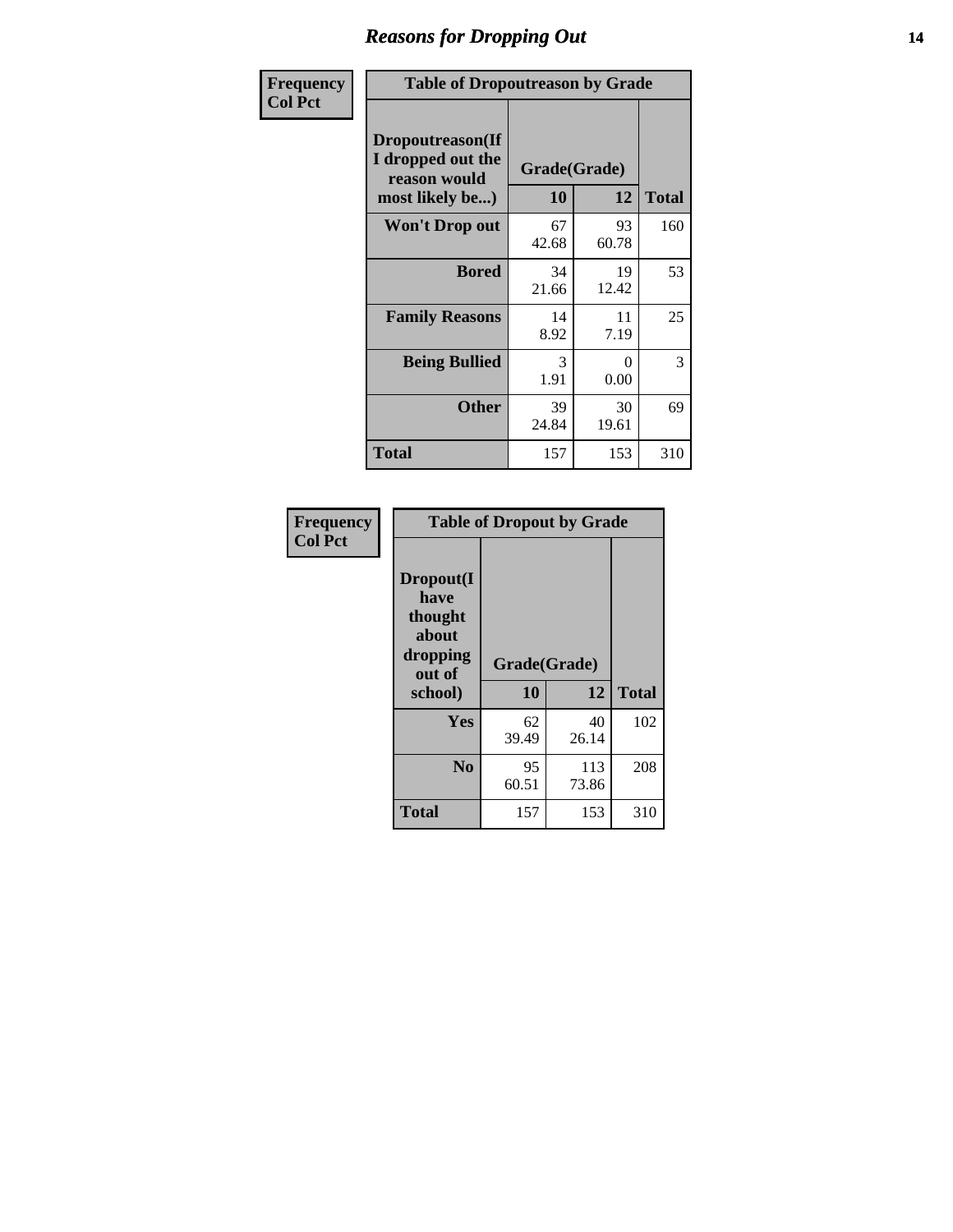*School Safety* **15**

| Frequency      | <b>Table of Gangself by Grade</b>                                                                 |                    |              |              |
|----------------|---------------------------------------------------------------------------------------------------|--------------------|--------------|--------------|
| <b>Col Pct</b> | Gangself(I<br>have<br>participated<br>in illegal<br>gang<br>activities in<br>the past 30<br>days) | Grade(Grade)<br>10 | 12           | <b>Total</b> |
|                | Yes                                                                                               | 11<br>7.01         | 7<br>4.58    | 18           |
|                | N <sub>0</sub>                                                                                    | 146<br>92.99       | 146<br>95.42 | 292          |
|                | <b>Total</b>                                                                                      | 157                | 153          | 310          |

| Frequency<br><b>Col Pct</b> | <b>Table of Gangpeers by Grade</b>                                                                                             |                    |              |              |
|-----------------------------|--------------------------------------------------------------------------------------------------------------------------------|--------------------|--------------|--------------|
|                             | <b>Gangpeers</b> (I<br>have friends<br>who have<br>participated<br>in illegal<br>gang<br>activities in<br>the past 30<br>days) | Grade(Grade)<br>10 | 12           | <b>Total</b> |
|                             | <b>Yes</b>                                                                                                                     | 59<br>37.58        | 21<br>13.73  | 80           |
|                             | N <sub>0</sub>                                                                                                                 | 98<br>62.42        | 132<br>86.27 | 230          |
|                             | <b>Total</b>                                                                                                                   | 157                | 153          | 310          |

| Frequency      | <b>Table of Pickedon by Grade</b>                                  |              |             |              |  |  |  |  |  |
|----------------|--------------------------------------------------------------------|--------------|-------------|--------------|--|--|--|--|--|
| <b>Col Pct</b> | <b>Pickedon(I have</b><br>been picked on or<br>teased at school in | Grade(Grade) |             |              |  |  |  |  |  |
|                | the past 30 days)                                                  | 10           | 12          | <b>Total</b> |  |  |  |  |  |
|                | <b>Strongly Agree</b>                                              | 10<br>6.37   | 12<br>7.84  | 22           |  |  |  |  |  |
|                | <b>Somewhat Agree</b>                                              | 31<br>19.75  | 23<br>15.03 | 54           |  |  |  |  |  |
|                | <b>Somewhat Disagree</b>                                           | 22<br>14.01  | 22<br>14.38 | 44           |  |  |  |  |  |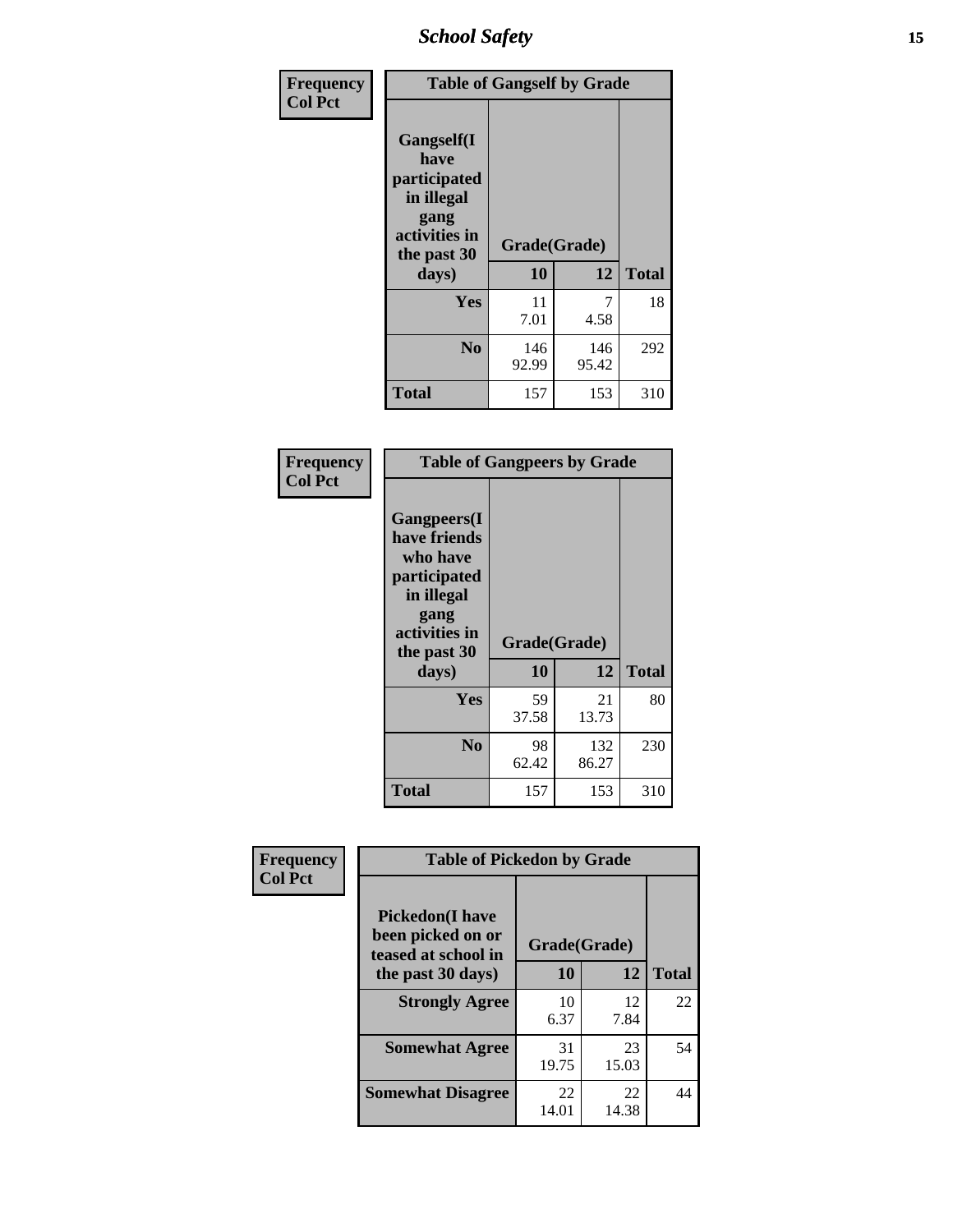# *School Safety* **16**

| Frequency      | <b>Table of Pickedon by Grade</b>                                                        |                    |             |              |
|----------------|------------------------------------------------------------------------------------------|--------------------|-------------|--------------|
| <b>Col Pct</b> | <b>Pickedon</b> (I have<br>been picked on or<br>teased at school in<br>the past 30 days) | Grade(Grade)<br>10 | 12          | <b>Total</b> |
|                | <b>Strongly Disagree</b>                                                                 | 94<br>59.87        | 96<br>62.75 | 190          |
|                | Total                                                                                    | 157                | 153         | 310          |

| Frequency      | <b>Table of Safeschool by Grade</b>                      |                    |              |     |
|----------------|----------------------------------------------------------|--------------------|--------------|-----|
| <b>Col Pct</b> | Safeschool(School<br>is a place at which I<br>feel safe) | Grade(Grade)<br>10 | <b>Total</b> |     |
|                | <b>Strongly Agree</b>                                    | 17<br>10.83        | 30<br>19.61  | 47  |
|                | <b>Somewhat Agree</b>                                    | 85<br>54.14        | 98<br>64.05  | 183 |
|                | <b>Somewhat Disagree</b>                                 | 34<br>21.66        | 20<br>13.07  | 54  |
|                | <b>Strongly Disagree</b>                                 | 21<br>13.38        | 5<br>3.27    | 26  |
|                | Total                                                    | 157                | 153          | 310 |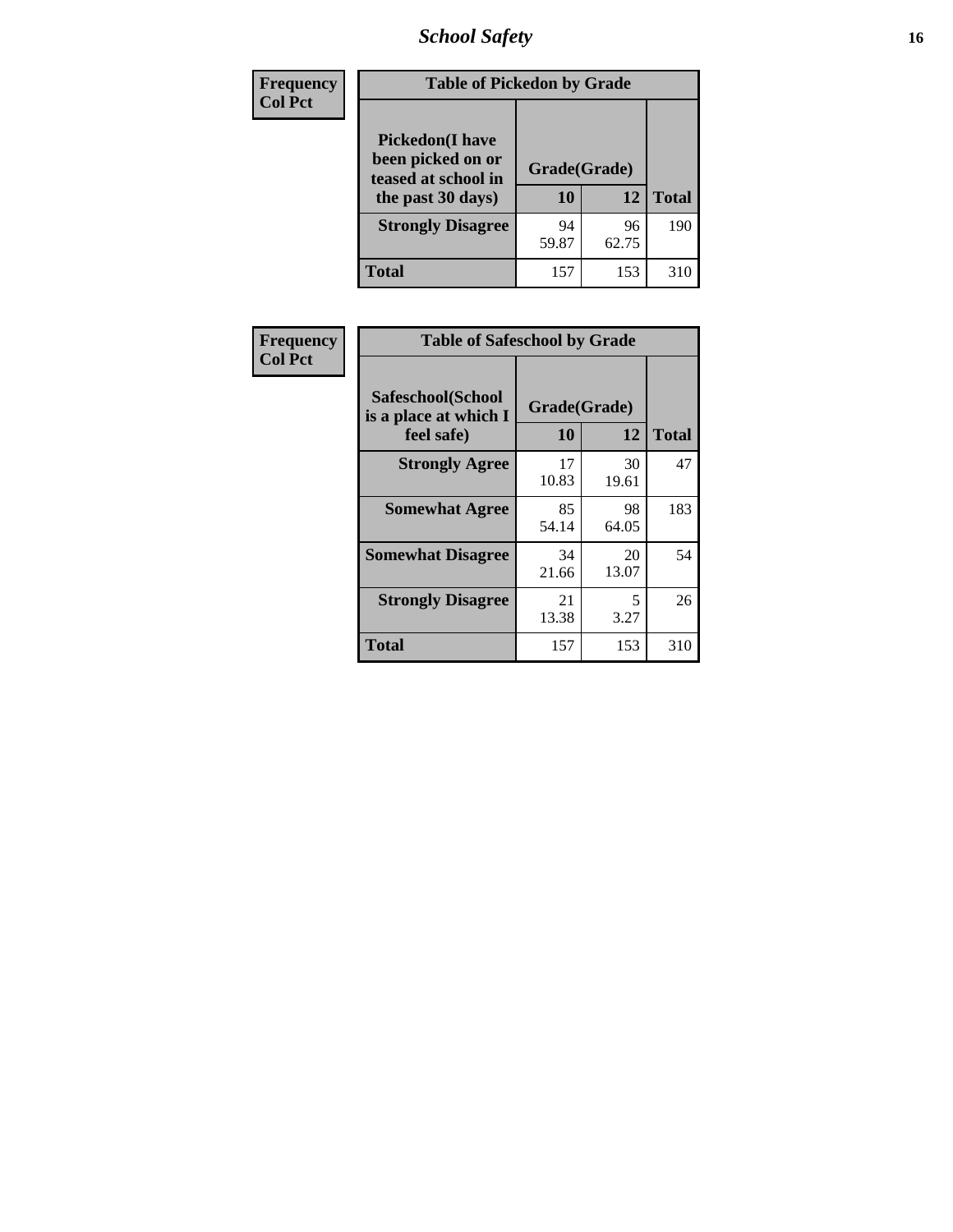*School Safety* **17**

**Frequency Row Pct**

| <b>Table of Grade by Bullied</b> |              |                                                                               |                              |                   |                        |                               |                                  |              |  |  |  |  |
|----------------------------------|--------------|-------------------------------------------------------------------------------|------------------------------|-------------------|------------------------|-------------------------------|----------------------------------|--------------|--|--|--|--|
|                                  |              | <b>Bullied</b> (I have been bullied by other<br>students in the past 30 days) |                              |                   |                        |                               |                                  |              |  |  |  |  |
| Grade(Grade)   Days              | $\mathbf 0$  | 1 or<br>2<br>days                                                             | 3 <sub>to</sub><br>5<br>days | 6 to<br>q<br>days | 10<br>to<br>19<br>days | <b>20</b><br>to<br>29<br>days | All<br><b>30</b><br>days         | <b>Total</b> |  |  |  |  |
| 10                               | 146<br>92.99 | 6<br>3.82                                                                     | 0.64                         | 0.64              | 0.64                   | $\theta$<br>0.00              | $\overline{\mathcal{L}}$<br>1.27 | 157          |  |  |  |  |
| 12                               | 140<br>91.50 | 8<br>5.23                                                                     | 0.65                         | 0<br>0.00         | 0<br>0.00              | 2<br>1.31                     | $\mathfrak{D}$<br>1.31           | 153          |  |  |  |  |
| <b>Total</b>                     | 286          | 14                                                                            | $\overline{2}$               |                   |                        | $\overline{2}$                | 4                                | 310          |  |  |  |  |

| <b>Frequency</b> |
|------------------|
| <b>Row Pct</b>   |

| <b>Table of Grade by Bulliedothers</b> |              |                                                                |                              |                       |                               |                        |                   |              |  |  |  |  |
|----------------------------------------|--------------|----------------------------------------------------------------|------------------------------|-----------------------|-------------------------------|------------------------|-------------------|--------------|--|--|--|--|
|                                        |              | <b>Bulliedothers</b> (I bullied others in the past<br>30 days) |                              |                       |                               |                        |                   |              |  |  |  |  |
| Grade(Grade)   Days                    | $\bf{0}$     | $1$ or<br>2<br>days                                            | 3 <sub>to</sub><br>5<br>days | 6 to<br>9<br>days     | <b>10</b><br>to<br>19<br>days | 20<br>to<br>29<br>days | All<br>30<br>days | <b>Total</b> |  |  |  |  |
| 10                                     | 139<br>88.54 | 10<br>6.37                                                     | $\overline{2}$<br>1.27       | 0.64                  | 0.64                          | 3<br>1.91              | 0.64              | 157          |  |  |  |  |
| 12                                     | 134<br>87.58 | 8<br>5.23                                                      | $\overline{2}$<br>1.31       | $\mathcal{D}$<br>1.31 | $\Omega$<br>0.00              | 0.65                   | 6<br>3.92         | 153          |  |  |  |  |
| <b>Total</b>                           | 273          | 18                                                             | $\overline{4}$               | 3                     |                               | $\overline{4}$         | 7                 | 310          |  |  |  |  |

| Frequency      |              | <b>Table of Grade by Weaponschool</b>                            |              |                              |                        |                   |              |
|----------------|--------------|------------------------------------------------------------------|--------------|------------------------------|------------------------|-------------------|--------------|
| <b>Row Pct</b> |              | <b>Weaponschool</b> (I brought a<br>weapon to school in the past |              |                              |                        |                   |              |
|                | Grade(Grade) | $\bf{0}$<br><b>Days</b>                                          | 1 or<br>days | 3 <sub>to</sub><br>5<br>days | 10<br>to<br>19<br>days | All<br>30<br>days | <b>Total</b> |
|                | 10           | 156<br>99.36                                                     | 0<br>0.00    | 0<br>0.00                    | 0<br>0.00              | 0.64              | 157          |
|                | 12           | 148<br>96.73                                                     | 0.65         | 0.65                         | 0.65                   | 2<br>1.31         | 153          |
|                | <b>Total</b> | 304                                                              |              |                              |                        | 3                 | 310          |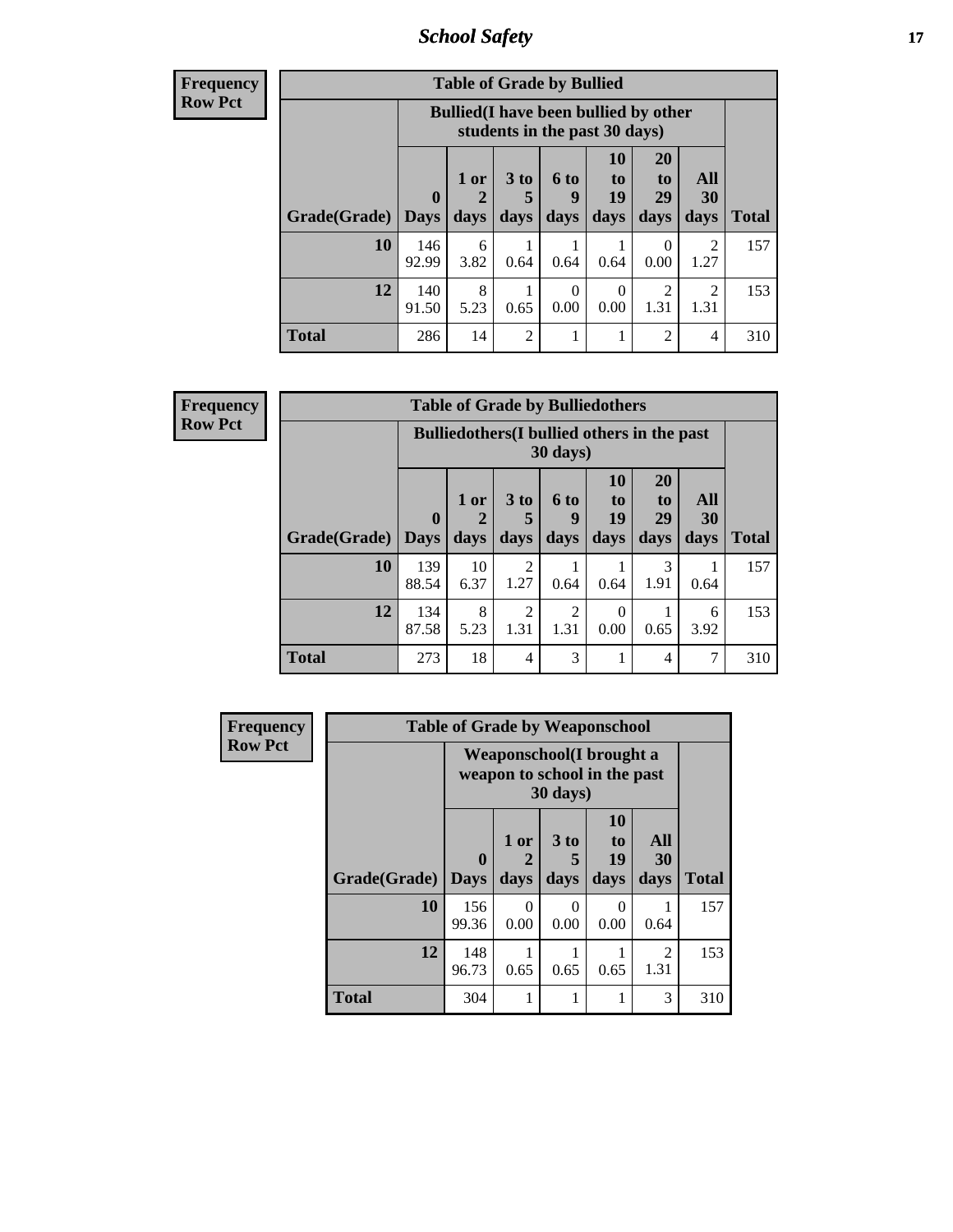*School Safety* **18**

| <b>Frequency</b> | <b>Table of Grade by Absentunsafe</b> |                                                                |                        |                         |                   |                   |              |
|------------------|---------------------------------------|----------------------------------------------------------------|------------------------|-------------------------|-------------------|-------------------|--------------|
| <b>Row Pct</b>   |                                       | Absentunsafe (I have missed<br>school because I felt unsafe in |                        |                         |                   |                   |              |
|                  | Grade(Grade)                          | $\bf{0}$<br><b>Days</b>                                        | 1 or<br>days           | 3 <sub>to</sub><br>days | 6 to<br>g<br>days | All<br>30<br>days | <b>Total</b> |
|                  | 10                                    | 153<br>97.45                                                   | 3<br>1.91              | 0.00                    | 0.64              | $\Omega$<br>0.00  | 157          |
|                  | 12                                    | 148<br>96.73                                                   | $\overline{2}$<br>1.31 | 0.65                    | 0.65              | 0.65              | 153          |
|                  | Total                                 | 301                                                            | 5                      |                         | 2                 |                   | 310          |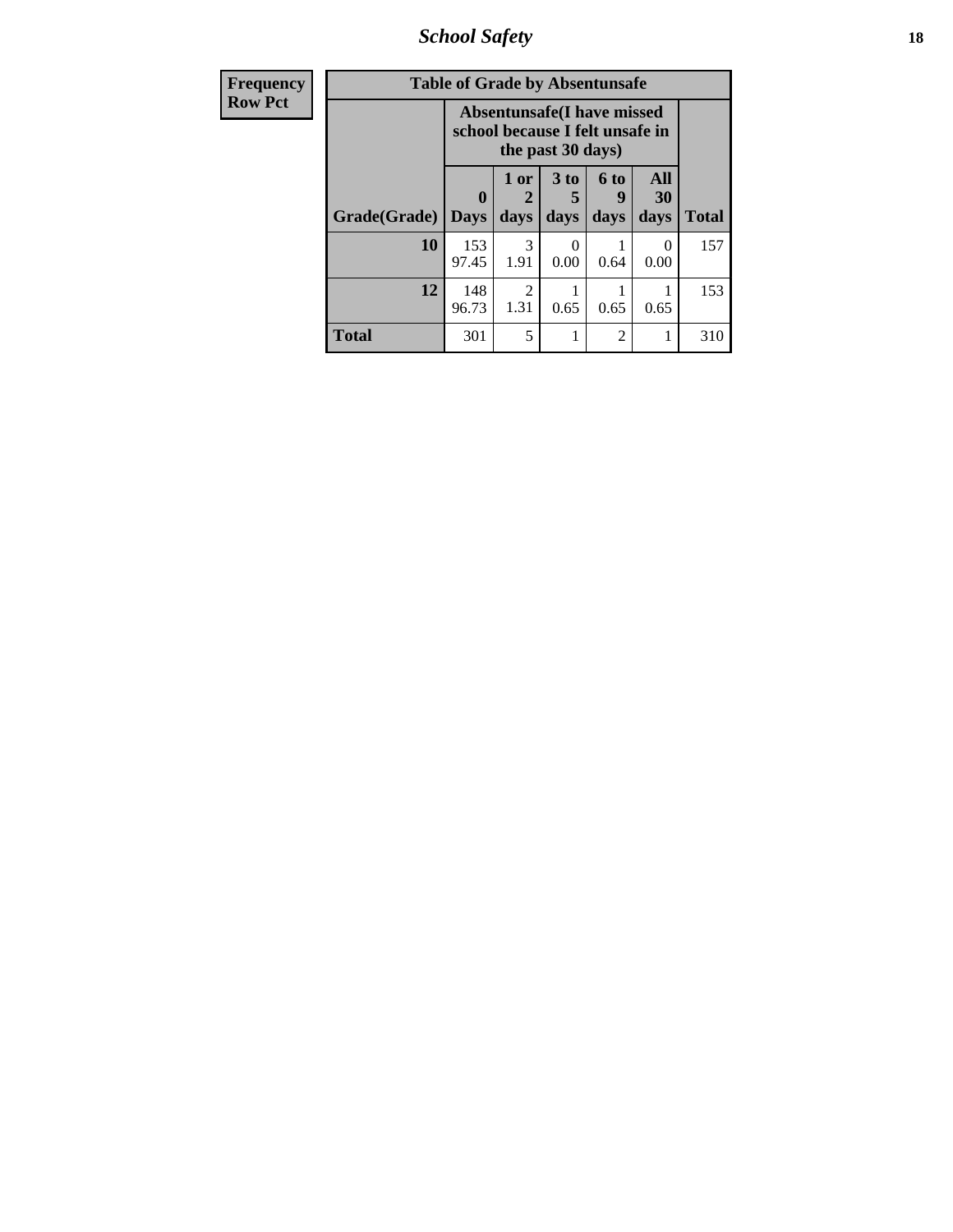# *Drug Use During Last 30 Days* **19**

#### **Frequency Row Pct**

| <b>Table of Grade by Alcohol</b> |                                 |                 |                 |               |                 |                                     |                        |       |  |  |  |
|----------------------------------|---------------------------------|-----------------|-----------------|---------------|-----------------|-------------------------------------|------------------------|-------|--|--|--|
|                                  |                                 |                 |                 |               |                 | Alcohol (Alcohol use, past 30 days) |                        |       |  |  |  |
| Grade(Grade)                     | <b>Did</b><br>not<br><b>use</b> | $1 - 2$<br>days | $3 - 5$<br>days | $6-9$<br>days | $10-19$<br>days | $20 - 29$<br>days                   | Every<br>day           | Total |  |  |  |
| 10                               | 111<br>70.70                    | 13<br>8.28      | 12<br>7.64      | 4<br>2.55     | 9<br>5.73       | 6<br>3.82                           | $\mathfrak{D}$<br>1.27 | 157   |  |  |  |
| 12                               | 107<br>69.93                    | 8<br>5.23       | 16<br>10.46     | 5<br>3.27     | 10<br>6.54      | 3<br>1.96                           | 4<br>2.61              | 153   |  |  |  |
| <b>Total</b>                     | 218                             | 21              | 28              | 9             | 19              | 9                                   | 6                      | 310   |  |  |  |

#### **Frequency Row Pct**

| <b>Table of Grade by Cigarettes</b> |                                                       |                 |                 |                 |                  |               |                     |              |  |  |  |
|-------------------------------------|-------------------------------------------------------|-----------------|-----------------|-----------------|------------------|---------------|---------------------|--------------|--|--|--|
|                                     | <b>Cigarettes (Smoking tobacco use, past 30 days)</b> |                 |                 |                 |                  |               |                     |              |  |  |  |
| Grade(Grade)                        | <b>Did</b><br>not<br><b>use</b>                       | $1 - 2$<br>days | $3 - 5$<br>days | $6 - 9$<br>days | 10-19<br>days    | 20-29<br>days | <b>Every</b><br>day | <b>Total</b> |  |  |  |
| 10                                  | 114<br>72.61                                          | 18<br>11.46     | 3<br>1.91       | 5<br>3.18       | $\Omega$<br>0.00 | 1.91          | 14<br>8.92          | 157          |  |  |  |
| 12                                  | 116<br>75.82                                          | 12<br>7.84      | 9<br>5.88       | 0<br>0.00       | 3<br>1.96        | 4<br>2.61     | 9<br>5.88           | 153          |  |  |  |
| Total                               | 230                                                   | 30              | 12              | 5               | 3                |               | 23                  | 310          |  |  |  |

**Frequency Row Pct**

| <b>Table of Grade by Smokeless</b> |                                 |                                                         |                  |                  |                 |                        |                     |              |  |  |  |
|------------------------------------|---------------------------------|---------------------------------------------------------|------------------|------------------|-----------------|------------------------|---------------------|--------------|--|--|--|
|                                    |                                 | <b>Smokeless</b> (Chewing tobacco use,<br>past 30 days) |                  |                  |                 |                        |                     |              |  |  |  |
| Grade(Grade)                       | <b>Did</b><br>not<br><b>use</b> | $1 - 2$<br>days                                         | $3 - 5$<br>days  | $6 - 9$<br>days  | $10-19$<br>days | $20 - 29$<br>days      | <b>Every</b><br>day | <b>Total</b> |  |  |  |
| 10                                 | 137<br>87.26                    | 7<br>4.46                                               | 0.64             | 0.64             | 6<br>3.82       | $\mathfrak{D}$<br>1.27 | 3<br>1.91           | 157          |  |  |  |
| 12                                 | 138<br>90.20                    | 6<br>3.92                                               | $\Omega$<br>0.00 | $\Omega$<br>0.00 | 3<br>1.96       | $\mathfrak{D}$<br>1.31 | 4<br>2.61           | 153          |  |  |  |
| <b>Total</b>                       | 275                             | 13                                                      |                  |                  | 9               | 4                      | 7                   | 310          |  |  |  |

**Frequency Row Pct**

| <b>Table of Grade by Marijuana</b> |                                 |                 |                 |               |                                         |               |                     |              |  |  |  |
|------------------------------------|---------------------------------|-----------------|-----------------|---------------|-----------------------------------------|---------------|---------------------|--------------|--|--|--|
|                                    |                                 |                 |                 |               | Marijuana (Marijuana use, past 30 days) |               |                     |              |  |  |  |
| Grade(Grade)                       | <b>Did</b><br>not<br><b>use</b> | $1 - 2$<br>days | $3 - 5$<br>days | $6-9$<br>days | $10-19$<br>days                         | 20-29<br>days | <b>Every</b><br>day | <b>Total</b> |  |  |  |
| 10                                 | 132<br>84.08                    | 4.46            | 8<br>5.10       | 5<br>3.18     | 3<br>1.91                               | 0.64          | 0.64                | 157          |  |  |  |
| 12                                 | 131<br>85.62                    | 5<br>3.27       | 2<br>1.31       | 3<br>1.96     | 4<br>2.61                               | 5<br>3.27     | 3<br>1.96           | 153          |  |  |  |
| <b>Total</b>                       | 263                             | 12              | 10              | 8             | 7                                       | 6             | 4                   | 310          |  |  |  |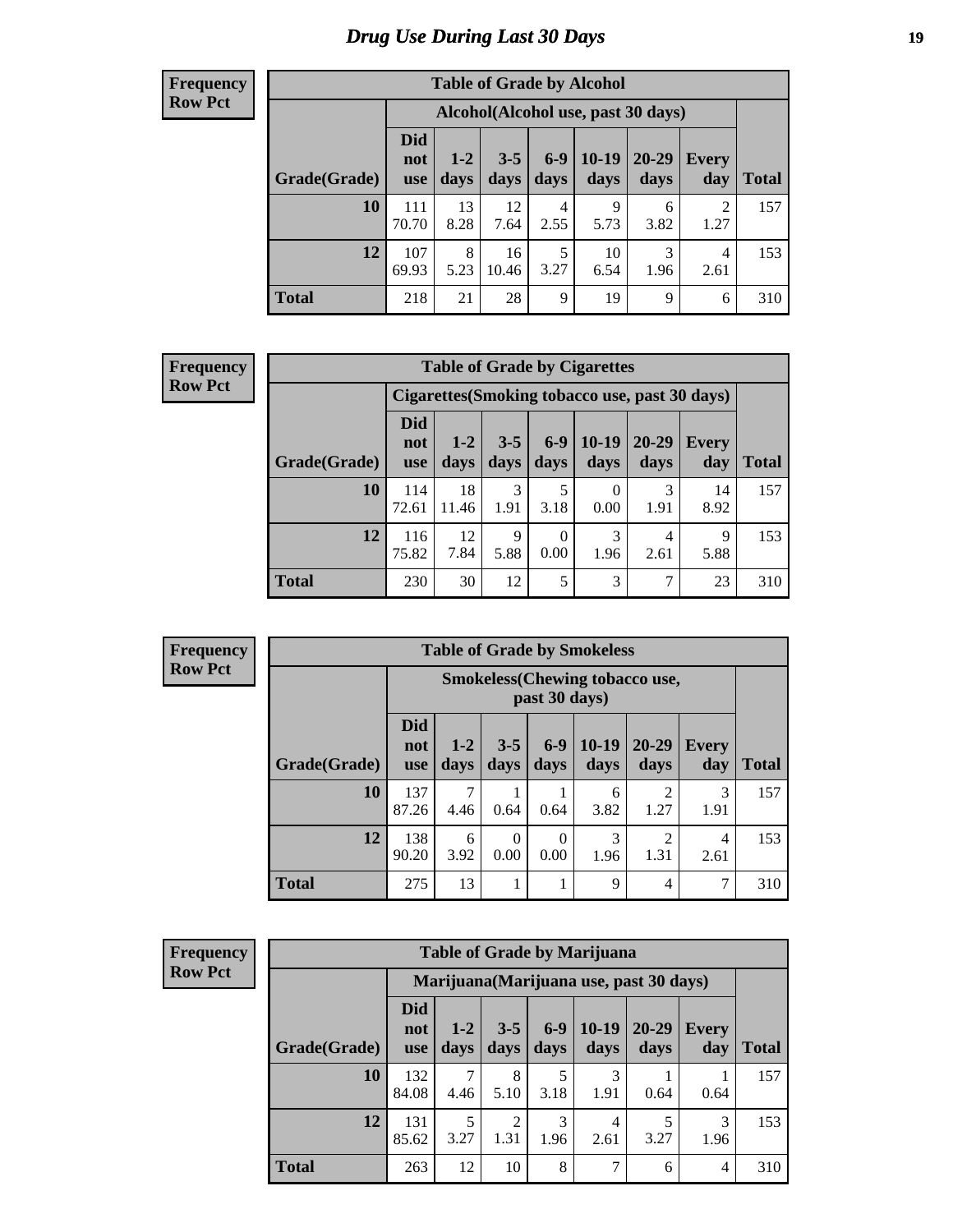# *Drug Use During Last 30 Days* 20

| <b>Frequency</b> |              |                          |                                        | <b>Table of Grade by Cocaine</b> |                     |              |  |
|------------------|--------------|--------------------------|----------------------------------------|----------------------------------|---------------------|--------------|--|
| <b>Row Pct</b>   |              |                          | Cocaine (Cocaine use,<br>past 30 days) |                                  |                     |              |  |
|                  | Grade(Grade) | Did<br>not<br><b>use</b> | $1-2$<br>days                          | 20-29<br>days                    | <b>Every</b><br>day | <b>Total</b> |  |
|                  | 10           | 153<br>97.45             | 0.64                                   | $\overline{2}$<br>1.27           | 0.64                | 157          |  |
|                  | 12           | 150<br>98.04             | $\mathfrak{D}$<br>1.31                 | 0<br>0.00                        | 0.65                | 153          |  |
|                  | <b>Total</b> | 303                      | 3                                      | $\overline{2}$                   | $\overline{2}$      | 310          |  |

| Frequency      | <b>Table of Grade by Inhalants</b> |                                 |                 |                                           |                |              |  |  |
|----------------|------------------------------------|---------------------------------|-----------------|-------------------------------------------|----------------|--------------|--|--|
| <b>Row Pct</b> |                                    |                                 |                 | Inhalants (Inhalant use,<br>past 30 days) |                |              |  |  |
|                | Grade(Grade)                       | <b>Did</b><br>not<br><b>use</b> | $1 - 2$<br>days | $20 - 29$<br>days                         | Every<br>day   | <b>Total</b> |  |  |
|                | 10                                 | 154<br>98.09                    | 0.64            | 0.64                                      | 0.64           | 157          |  |  |
|                | 12                                 | 151<br>98.69                    | 0.65            | 0<br>0.00                                 | 0.65           | 153          |  |  |
|                | <b>Total</b>                       | 305                             | $\overline{2}$  |                                           | $\mathfrak{D}$ | 310          |  |  |

| <b>Frequency</b> | <b>Table of Grade by Steroids</b> |                                 |                |                                         |                     |              |  |  |
|------------------|-----------------------------------|---------------------------------|----------------|-----------------------------------------|---------------------|--------------|--|--|
| <b>Row Pct</b>   |                                   |                                 |                | Steroids (Steroid use,<br>past 30 days) |                     |              |  |  |
|                  | Grade(Grade)                      | <b>Did</b><br>not<br><b>use</b> | $1-2$<br>days  | $20 - 29$<br>days                       | <b>Every</b><br>day | <b>Total</b> |  |  |
|                  | 10                                | 153<br>97.45                    | 0.64           | 0.64                                    | 2<br>1.27           | 157          |  |  |
|                  | 12                                | 151<br>98.69                    | 0.65           | 0.00                                    | 0.65                | 153          |  |  |
|                  | <b>Total</b>                      | 304                             | $\overline{2}$ |                                         | 3                   | 310          |  |  |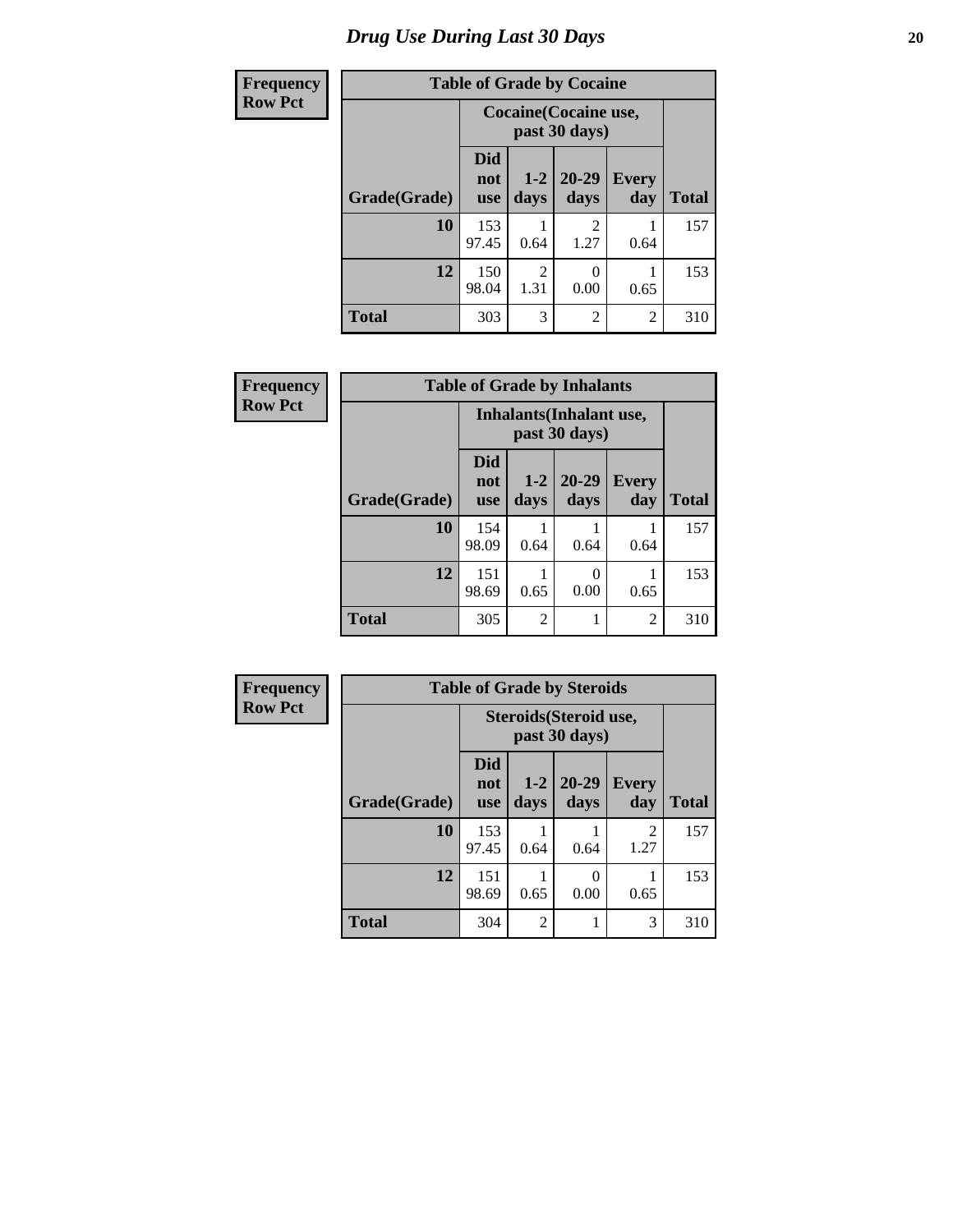**Frequency Row Pct**

| <b>Table of Grade by Ecstasy</b> |                                 |                                                                                                   |      |      |      |                |     |  |  |
|----------------------------------|---------------------------------|---------------------------------------------------------------------------------------------------|------|------|------|----------------|-----|--|--|
|                                  |                                 | Ecstasy (Ecstasy use, past 30 days)                                                               |      |      |      |                |     |  |  |
| Grade(Grade)                     | <b>Did</b><br>not<br><b>use</b> | $6 - 9$<br>$20 - 29$<br>$3 - 5$<br>$1 - 2$<br><b>Every</b><br>days<br>days<br>day<br>days<br>days |      |      |      |                |     |  |  |
| 10                               | 152<br>96.82                    | $\overline{2}$<br>1.27                                                                            | 0.64 | 0.00 | 0.64 | 0.64           | 157 |  |  |
| 12                               | 150<br>98.04                    | 0<br>0<br>0.00<br>0.00<br>0.65<br>0.65<br>0.65                                                    |      |      |      |                |     |  |  |
| <b>Total</b>                     | 302                             | 3                                                                                                 |      |      |      | $\overline{2}$ | 310 |  |  |

| <b>Frequency</b> | <b>Table of Grade by Meth</b> |                          |                                            |                   |                     |              |  |  |
|------------------|-------------------------------|--------------------------|--------------------------------------------|-------------------|---------------------|--------------|--|--|
| <b>Row Pct</b>   |                               |                          | Meth(Methamphetamine use,<br>past 30 days) |                   |                     |              |  |  |
|                  | Grade(Grade)                  | Did<br>not<br><b>use</b> | $10-19$<br>days                            | $20 - 29$<br>days | <b>Every</b><br>day | <b>Total</b> |  |  |
|                  | 10                            | 153<br>97.45             | 0<br>0.00                                  | 3<br>1.91         | 0.64                | 157          |  |  |
|                  | 12                            | 151<br>98.69             | 0.65                                       | 0.00              | 0.65                | 153          |  |  |
|                  | <b>Total</b>                  | 304                      | 1                                          | 3                 | $\overline{2}$      | 310          |  |  |

| Frequency      | <b>Table of Grade by Hallucinogens</b> |                                  |                 |                   |                     |              |  |  |
|----------------|----------------------------------------|----------------------------------|-----------------|-------------------|---------------------|--------------|--|--|
| <b>Row Pct</b> |                                        | Hallucinogens (Hallucinogen use, |                 |                   |                     |              |  |  |
|                | Grade(Grade)                           | <b>Did</b><br>not use            | $1 - 2$<br>days | $20 - 29$<br>days | <b>Every</b><br>day | <b>Total</b> |  |  |
|                | 10                                     | 155<br>98.73                     | 0.00            | 0.64              | 0.64                | 157          |  |  |
|                | 12                                     | 150<br>98.04                     | ↑<br>1.31       | 0.00              | 0.65                | 153          |  |  |
|                | <b>Total</b>                           | 305                              | $\mathfrak{D}$  |                   | 2                   | 310          |  |  |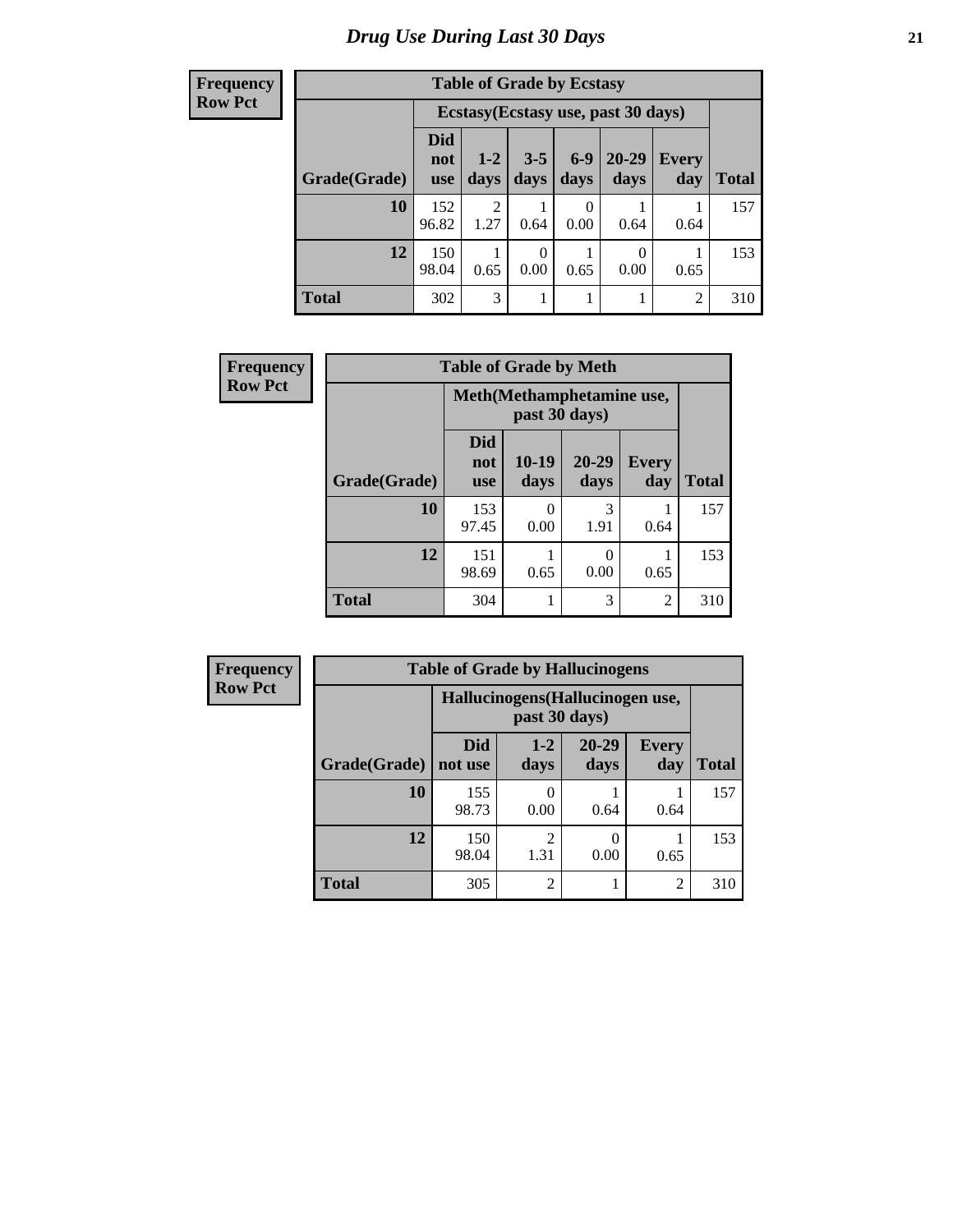#### **Frequency Row Pct**

| <b>Table of Grade by Prescription</b> |                                 |                                                                                                                             |           |                        |           |                  |                        |     |  |
|---------------------------------------|---------------------------------|-----------------------------------------------------------------------------------------------------------------------------|-----------|------------------------|-----------|------------------|------------------------|-----|--|
|                                       |                                 | <b>Prescription</b> (Prescription drugs not<br>prescribed to me, past 30 days)                                              |           |                        |           |                  |                        |     |  |
| Grade(Grade)                          | <b>Did</b><br>not<br><b>use</b> | $6-9$<br>$10-19$<br>$20 - 29$<br>$3 - 5$<br>$1 - 2$<br>Every<br>days<br><b>Total</b><br>days<br>days<br>day<br>days<br>days |           |                        |           |                  |                        |     |  |
| 10                                    | 139<br>88.54                    | 4.46                                                                                                                        | 3<br>1.91 | $\overline{c}$<br>1.27 | 4<br>2.55 | $\Omega$<br>0.00 | $\overline{2}$<br>1.27 | 157 |  |
| 12                                    | 142<br>92.81                    | $\overline{2}$<br>2<br>4<br>1.31<br>0.65<br>0.65<br>0.65<br>1.31<br>2.61                                                    |           |                        |           |                  |                        |     |  |
| <b>Total</b>                          | 281                             | 8                                                                                                                           | 5         | 3                      | 5         | $\overline{4}$   | 4                      | 310 |  |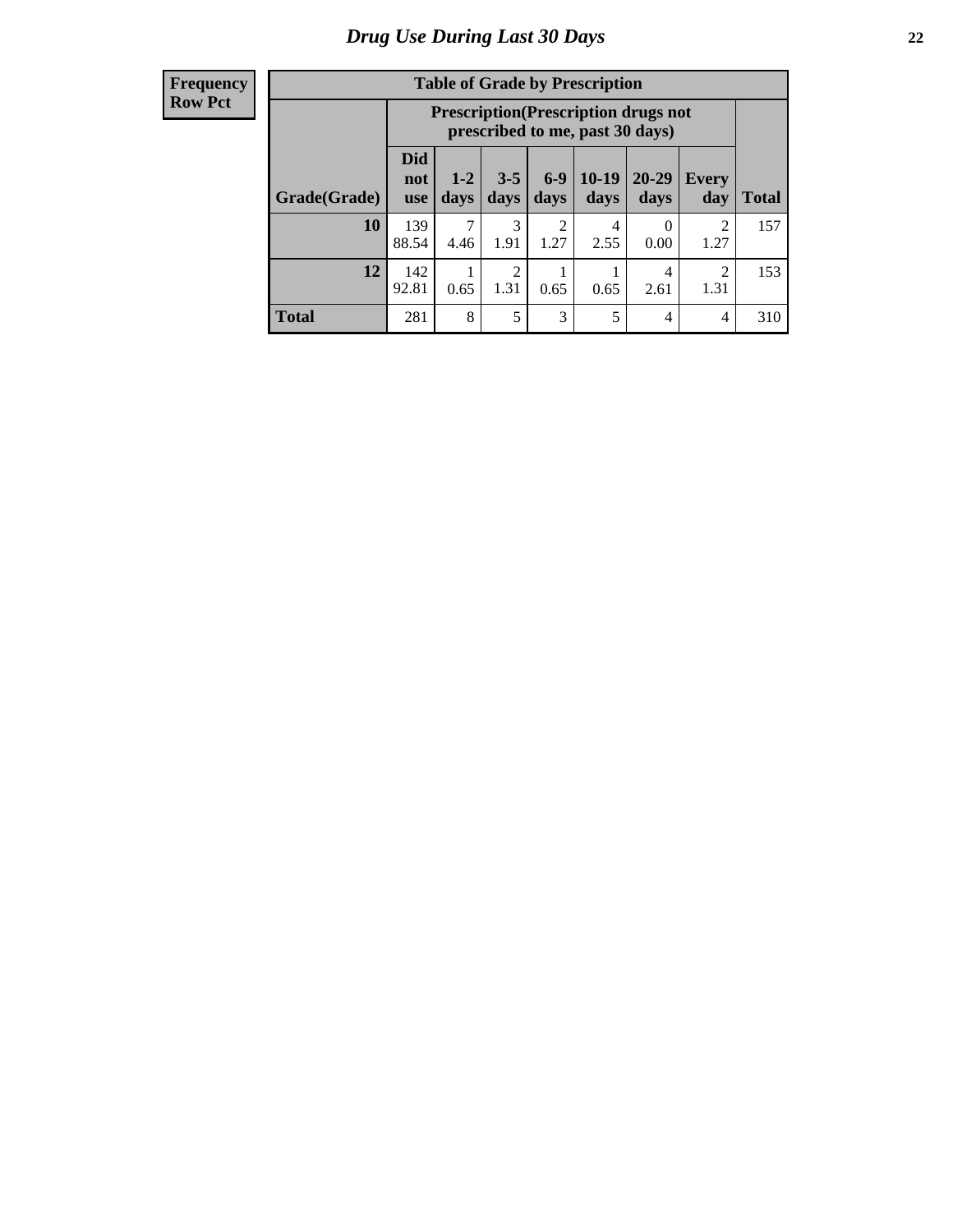| Frequency      | <b>Table of Alcoholease by Grade</b>              |                    |             |              |  |  |  |
|----------------|---------------------------------------------------|--------------------|-------------|--------------|--|--|--|
| <b>Col Pct</b> | <b>Alcoholease</b> (It is<br>easy to get alcohol) | Grade(Grade)<br>10 | 12          | <b>Total</b> |  |  |  |
|                | <b>Strongly Agree</b>                             | 65<br>41.40        | 74<br>48.37 | 139          |  |  |  |
|                | <b>Somewhat Agree</b>                             | 56<br>35.67        | 46<br>30.07 | 102          |  |  |  |
|                | <b>Somewhat Disagree</b>                          | 12<br>7.64         | 18<br>11.76 | 30           |  |  |  |
|                | <b>Strongly Disagree</b>                          | 24<br>15.29        | 15<br>9.80  | 39           |  |  |  |
|                | <b>Total</b>                                      | 157                | 153         | 310          |  |  |  |

| Frequency      | <b>Table of Cigarettesease by Grade</b>                  |                    |             |              |  |  |
|----------------|----------------------------------------------------------|--------------------|-------------|--------------|--|--|
| <b>Col Pct</b> | Cigarettesease (It is<br>easy to get smoking<br>tobacco) | Grade(Grade)<br>10 | 12          | <b>Total</b> |  |  |
|                | <b>Strongly Agree</b>                                    | 88<br>56.05        | 90<br>58.82 | 178          |  |  |
|                | <b>Somewhat Agree</b>                                    | 28<br>17.83        | 34<br>22.22 | 62           |  |  |
|                | <b>Somewhat Disagree</b>                                 | 13<br>8.28         | 12<br>7.84  | 25           |  |  |
|                | <b>Strongly Disagree</b>                                 | 28<br>17.83        | 17<br>11.11 | 45           |  |  |
|                | Total                                                    | 157                | 153         | 310          |  |  |

| Frequency      | <b>Table of Smokelessease by Grade</b>             |              |             |              |
|----------------|----------------------------------------------------|--------------|-------------|--------------|
| <b>Col Pct</b> | <b>Smokelessease</b> (It is<br>easy to get chewing | Grade(Grade) |             |              |
|                | tobacco)                                           | 10           | 12          | <b>Total</b> |
|                | <b>Strongly Agree</b>                              | 87<br>55.41  | 85<br>55.56 | 172          |
|                | <b>Somewhat Agree</b>                              | 29<br>18.47  | 35<br>22.88 | 64           |
|                | <b>Somewhat Disagree</b>                           | 14<br>8.92   | 14<br>9.15  | 28           |
|                | <b>Strongly Disagree</b>                           | 27<br>17.20  | 19<br>12.42 | 46           |
|                | <b>Total</b>                                       | 157          | 153         | 310          |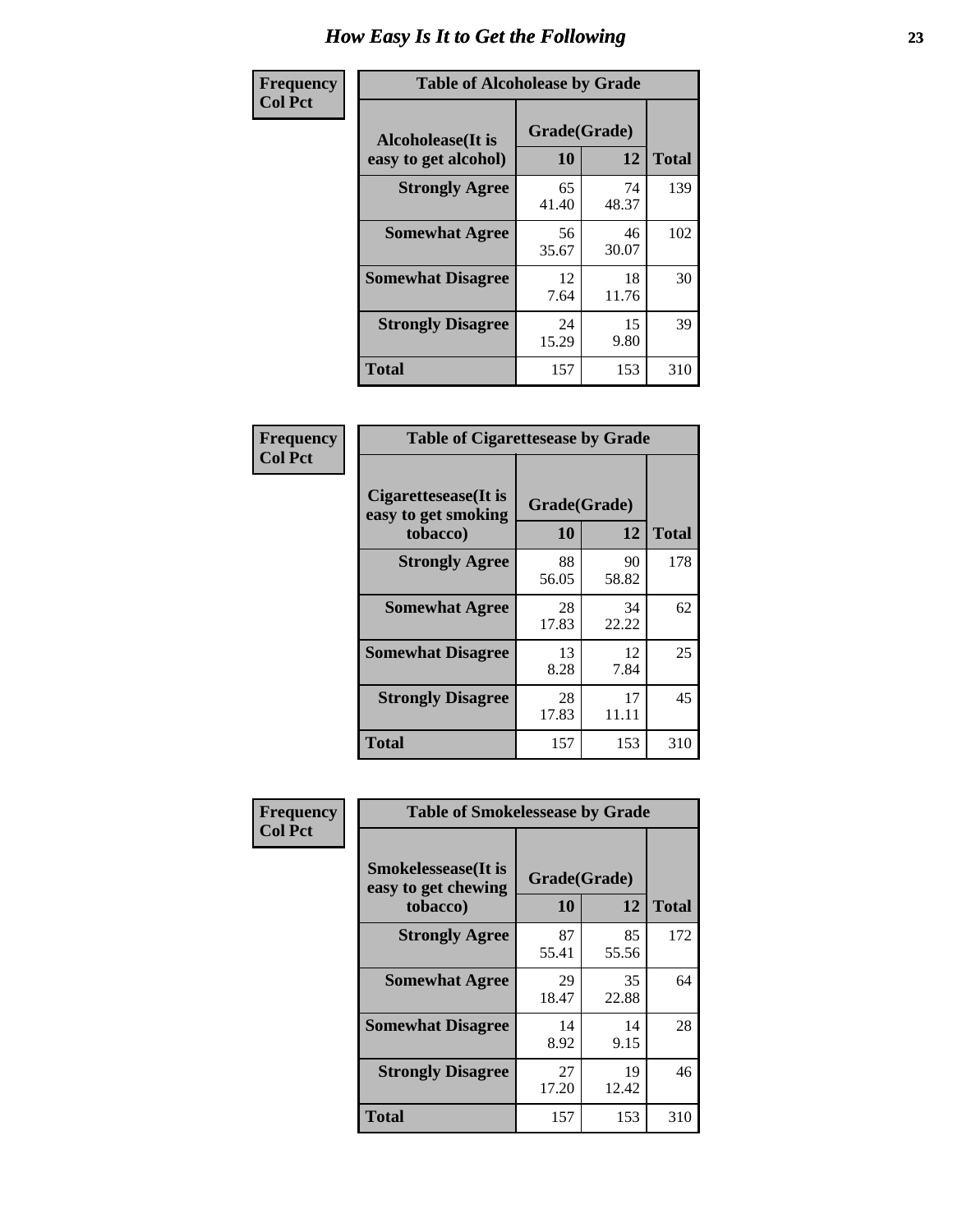| Frequency      | <b>Table of Marijuanaease by Grade</b>           |                    |             |              |  |  |
|----------------|--------------------------------------------------|--------------------|-------------|--------------|--|--|
| <b>Col Pct</b> | Marijuanaease(It is<br>easy to get<br>marijuana) | Grade(Grade)<br>10 | 12          | <b>Total</b> |  |  |
|                | <b>Strongly Agree</b>                            | 66<br>42.04        | 60<br>39.22 | 126          |  |  |
|                | <b>Somewhat Agree</b>                            | 41<br>26.11        | 41<br>26.80 | 82           |  |  |
|                | <b>Somewhat Disagree</b>                         | 17<br>10.83        | 27<br>17.65 | 44           |  |  |
|                | <b>Strongly Disagree</b>                         | 33<br>21.02        | 25<br>16.34 | 58           |  |  |
|                | <b>Total</b>                                     | 157                | 153         | 310          |  |  |

| <b>Table of Cocaineease by Grade</b>              |             |                    |     |  |  |  |  |
|---------------------------------------------------|-------------|--------------------|-----|--|--|--|--|
| <b>Cocaineease</b> (It is<br>easy to get cocaine) | 10          | Grade(Grade)<br>12 |     |  |  |  |  |
| <b>Strongly Agree</b>                             | 35<br>22.29 | 18<br>11.76        | 53  |  |  |  |  |
| <b>Somewhat Agree</b>                             | 23<br>14.65 | 37<br>24.18        | 60  |  |  |  |  |
| <b>Somewhat Disagree</b>                          | 33<br>21.02 | 44<br>28.76        | 77  |  |  |  |  |
| <b>Strongly Disagree</b>                          | 66<br>42.04 | 54<br>35.29        | 120 |  |  |  |  |
| <b>Total</b>                                      | 157         | 153                | 310 |  |  |  |  |

| Frequency      | <b>Table of Inhalantsease by Grade</b>                   |                           |              |     |
|----------------|----------------------------------------------------------|---------------------------|--------------|-----|
| <b>Col Pct</b> | <b>Inhalantsease</b> (It is<br>easy to get<br>inhalants) | Grade(Grade)<br><b>10</b> | <b>Total</b> |     |
|                | <b>Strongly Agree</b>                                    | 85<br>54.14               | 57<br>37.25  | 142 |
|                | <b>Somewhat Agree</b>                                    | 18<br>11.46               | 25<br>16.34  | 43  |
|                | <b>Somewhat Disagree</b>                                 | 16<br>10.19               | 23<br>15.03  | 39  |
|                | <b>Strongly Disagree</b>                                 | 38<br>24.20               | 48<br>31.37  | 86  |
|                | <b>Total</b>                                             | 157                       | 153          | 310 |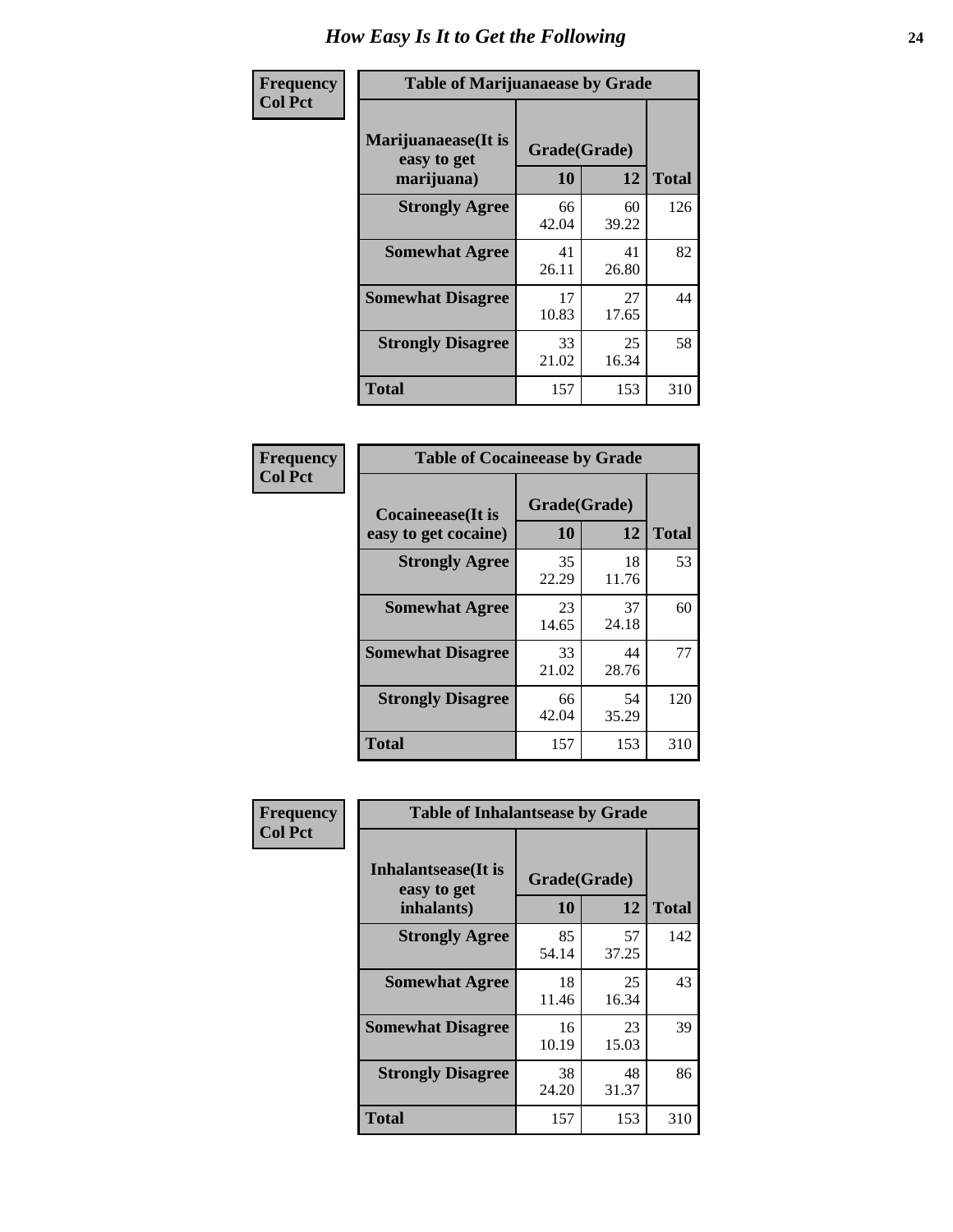| Frequency      | <b>Table of Steroidsease by Grade</b>               |                    |             |              |  |  |  |  |  |  |  |
|----------------|-----------------------------------------------------|--------------------|-------------|--------------|--|--|--|--|--|--|--|
| <b>Col Pct</b> | <b>Steroidsease</b> (It is<br>easy to get steroids) | Grade(Grade)<br>10 | 12          | <b>Total</b> |  |  |  |  |  |  |  |
|                | <b>Strongly Agree</b>                               | 35<br>22.29        | 26<br>16.99 | 61           |  |  |  |  |  |  |  |
|                | <b>Somewhat Agree</b>                               | 29<br>18.47        | 36<br>23.53 | 65           |  |  |  |  |  |  |  |
|                | <b>Somewhat Disagree</b>                            | 38<br>24.20        | 35<br>22.88 | 73           |  |  |  |  |  |  |  |
|                | <b>Strongly Disagree</b>                            | 55<br>35.03        | 56<br>36.60 | 111          |  |  |  |  |  |  |  |
|                | <b>Total</b>                                        | 157                | 153         | 310          |  |  |  |  |  |  |  |

| Frequency      | <b>Table of Ecstasyease by Grade</b>              |                    |              |     |  |  |  |  |  |  |  |  |  |
|----------------|---------------------------------------------------|--------------------|--------------|-----|--|--|--|--|--|--|--|--|--|
| <b>Col Pct</b> | <b>Ecstasyease</b> (It is<br>easy to get ecstasy) | Grade(Grade)<br>10 | <b>Total</b> |     |  |  |  |  |  |  |  |  |  |
|                | <b>Strongly Agree</b>                             | 36<br>22.93        | 23<br>15.03  | 59  |  |  |  |  |  |  |  |  |  |
|                | <b>Somewhat Agree</b>                             | 32<br>20.38        | 29<br>18.95  | 61  |  |  |  |  |  |  |  |  |  |
|                | <b>Somewhat Disagree</b>                          | 30<br>19.11        | 48<br>31.37  | 78  |  |  |  |  |  |  |  |  |  |
|                | <b>Strongly Disagree</b>                          | 59<br>37.58        | 53<br>34.64  | 112 |  |  |  |  |  |  |  |  |  |
|                | Total                                             | 157                | 153          | 310 |  |  |  |  |  |  |  |  |  |

| Frequency      | <b>Table of Methease by Grade</b>     |              |             |              |
|----------------|---------------------------------------|--------------|-------------|--------------|
| <b>Col Pct</b> | <b>Methease</b> (It is easy<br>to get | Grade(Grade) |             |              |
|                | methamphetamines)                     | 10           | 12          | <b>Total</b> |
|                | <b>Strongly Agree</b>                 | 33<br>21.02  | 22<br>14.38 | 55           |
|                | <b>Somewhat Agree</b>                 | 32<br>20.38  | 20<br>13.07 | 52           |
|                | <b>Somewhat Disagree</b>              | 26<br>16.56  | 42<br>27.45 | 68           |
|                | <b>Strongly Disagree</b>              | 66<br>42.04  | 69<br>45.10 | 135          |
|                | <b>Total</b>                          | 157          | 153         | 310          |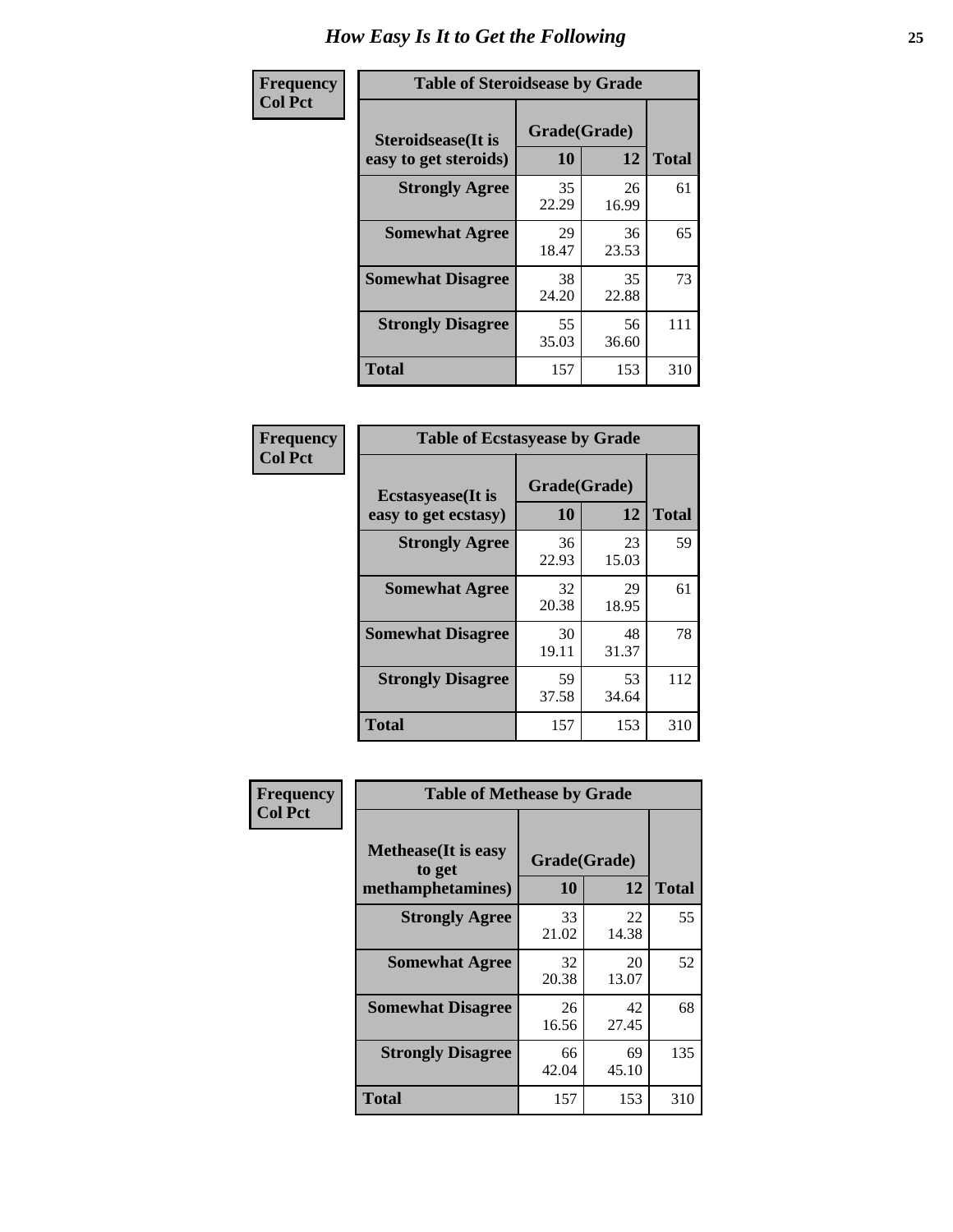| <b>Frequency</b> | <b>Table of Hallucinogensease by Grade</b>               |                    |              |     |  |  |  |  |  |  |  |  |
|------------------|----------------------------------------------------------|--------------------|--------------|-----|--|--|--|--|--|--|--|--|
| <b>Col Pct</b>   | Hallucinogensease(It<br>is easy to get<br>hallucinogens) | Grade(Grade)<br>10 | <b>Total</b> |     |  |  |  |  |  |  |  |  |
|                  | <b>Strongly Agree</b>                                    | 35<br>22.29        | 21<br>13.73  | 56  |  |  |  |  |  |  |  |  |
|                  | <b>Somewhat Agree</b>                                    | 28<br>17.83        | 23<br>15.03  | 51  |  |  |  |  |  |  |  |  |
|                  | <b>Somewhat Disagree</b>                                 | 27<br>17.20        | 44<br>28.76  | 71  |  |  |  |  |  |  |  |  |
|                  | <b>Strongly Disagree</b>                                 | 67<br>42.68        | 65<br>42.48  | 132 |  |  |  |  |  |  |  |  |
|                  | <b>Total</b>                                             | 157                | 153          | 310 |  |  |  |  |  |  |  |  |

| Frequency<br>Col Pct |
|----------------------|
|                      |

| <b>Table of Prescriptionease by Grade</b>                                                       |             |                    |              |  |  |  |  |  |  |
|-------------------------------------------------------------------------------------------------|-------------|--------------------|--------------|--|--|--|--|--|--|
| <b>Prescriptionease</b> (It<br>is easy to get<br>prescription drugs<br>not prescribed to<br>me) | 10          | Grade(Grade)<br>12 | <b>Total</b> |  |  |  |  |  |  |
| <b>Strongly Agree</b>                                                                           | 78<br>49.68 | 68<br>44.44        | 146          |  |  |  |  |  |  |
| <b>Somewhat Agree</b>                                                                           | 29<br>18.47 | 34<br>22.22        | 63           |  |  |  |  |  |  |
| <b>Somewhat Disagree</b>                                                                        | 12<br>7.64  | 15<br>9.80         | 27           |  |  |  |  |  |  |
| <b>Strongly Disagree</b>                                                                        | 38<br>24.20 | 36<br>23.53        | 74           |  |  |  |  |  |  |
| <b>Total</b>                                                                                    | 157         | 153                | 310          |  |  |  |  |  |  |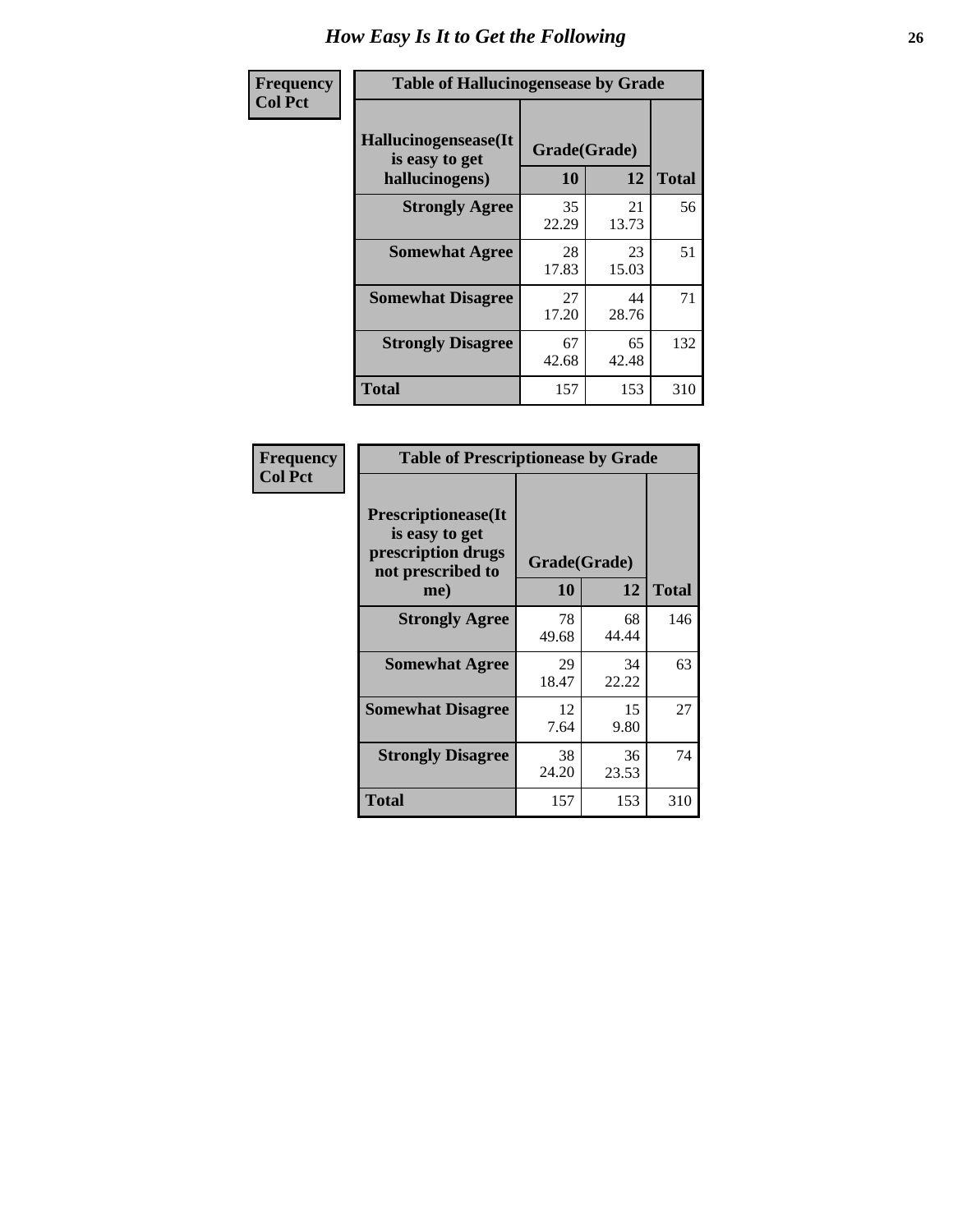*Age at Onset of Use* **27** *Results for "Age at Onset of Use" questions exclude students who said they did not use that substance*

| <b>Frequency</b> | <b>Table of Grade by Alcoholinit</b> |                        |                                                  |           |           |           |                           |                          |             |             |                        |                       |              |
|------------------|--------------------------------------|------------------------|--------------------------------------------------|-----------|-----------|-----------|---------------------------|--------------------------|-------------|-------------|------------------------|-----------------------|--------------|
| <b>Row Pct</b>   |                                      |                        | Alcoholinit (I started using alcohol when I was) |           |           |           |                           |                          |             |             |                        |                       |              |
|                  | Grade(Grade)                         | <b>8 or</b><br>younger | 9                                                | 10        | 11        | 12        | 13                        | 14                       | 15          | 16          | 17                     | <b>18 or</b><br>older | <b>Total</b> |
|                  | 10                                   | 4<br>5.33              | 1.33                                             | 3<br>4.00 | 3<br>4.00 | 7<br>9.33 | 9                         | 25<br>$12.00 \mid 33.33$ | 19<br>25.33 | 4<br>5.33   | $\overline{0}$<br>0.00 | $\Omega$<br>0.00      | 75           |
|                  | 12                                   | 5<br>6.67              | 1.33                                             | 4<br>5.33 | 1.33      | 2<br>2.67 | 3<br>4.00                 | 14<br>18.67              | 18<br>24.00 | 19<br>25.33 | 7<br>9.33              | 1.33                  | 75           |
|                  | <b>Total</b>                         | 9                      | $\mathfrak{2}$                                   | 7         | 4         | 9         | 12                        | 39                       | 37          | 23          | 7                      |                       | 150          |
|                  |                                      |                        |                                                  |           |           |           | Frequency Missing $= 160$ |                          |             |             |                        |                       |              |

| <b>Frequency</b> |
|------------------|
| <b>Row Pct</b>   |

|              | <b>Table of Grade by Cigarettesinit</b>                                                     |                  |                  |                           |                        |            |             |             |            |                  |     |  |  |
|--------------|---------------------------------------------------------------------------------------------|------------------|------------------|---------------------------|------------------------|------------|-------------|-------------|------------|------------------|-----|--|--|
|              | Cigarettesinit (I started smoking tobacco when I was)                                       |                  |                  |                           |                        |            |             |             |            |                  |     |  |  |
| Grade(Grade) | 8 or<br>9<br>14<br>15<br><b>Total</b><br>10<br>12<br>13<br>11<br><b>16</b><br>17<br>younger |                  |                  |                           |                        |            |             |             |            |                  |     |  |  |
| 10           | 3.51                                                                                        | 1.75             | 3<br>5.26        | 6<br>10.53                | $\overline{4}$<br>7.02 | 9<br>15.79 | 16<br>28.07 | 14<br>24.56 | 3.51       | $\Omega$<br>0.00 | 57  |  |  |
| 12           | $\overline{2}$<br>4.26                                                                      | $\Omega$<br>0.00 | $\Omega$<br>0.00 | $\mathcal{D}$<br>4.26     | $\overline{2}$<br>4.26 | 5<br>10.64 | 9<br>19.15  | 14<br>29.79 | 8<br>17.02 | 10.64            | 47  |  |  |
| <b>Total</b> | 4                                                                                           |                  | 3                | 8                         | 6                      | 14         | 25          | 28          | 10         | 5                | 104 |  |  |
|              |                                                                                             |                  |                  | Frequency Missing $= 206$ |                        |            |             |             |            |                  |     |  |  |

| <b>Frequency</b> | <b>Table of Grade by Smokelessinit</b> |                                                         |                        |                  |                         |                           |            |           |                  |              |  |  |  |
|------------------|----------------------------------------|---------------------------------------------------------|------------------------|------------------|-------------------------|---------------------------|------------|-----------|------------------|--------------|--|--|--|
| <b>Row Pct</b>   |                                        | Smokelessinit (I started chewing tobacco when I<br>was) |                        |                  |                         |                           |            |           |                  |              |  |  |  |
|                  | Grade(Grade)                           | 8 or<br>vounger                                         | 10 <sup>1</sup>        | 11               | 13                      | <b>14</b>                 | 15         | <b>16</b> | <b>17</b>        | <b>Total</b> |  |  |  |
|                  | 10                                     | 4.76                                                    | $\mathfrak{D}$<br>9.52 | $\Omega$<br>0.00 | $\overline{4}$<br>19.05 | 9<br>42.86                | 3<br>14.29 | 9.52      | $\theta$<br>0.00 | 21           |  |  |  |
|                  | 12                                     | $\mathfrak{D}$<br>10.00                                 | $\Omega$<br>0.00       | 5.00             | $\theta$<br>0.00        | 6<br>30.00                | 5<br>25.00 | 10.00     | 4<br>20.00       | 20           |  |  |  |
|                  | <b>Total</b>                           | 3                                                       | 2                      | 1                | 4                       | 15                        | 8          | 4         | 4                | 41           |  |  |  |
|                  |                                        |                                                         |                        |                  |                         | Frequency Missing $= 269$ |            |           |                  |              |  |  |  |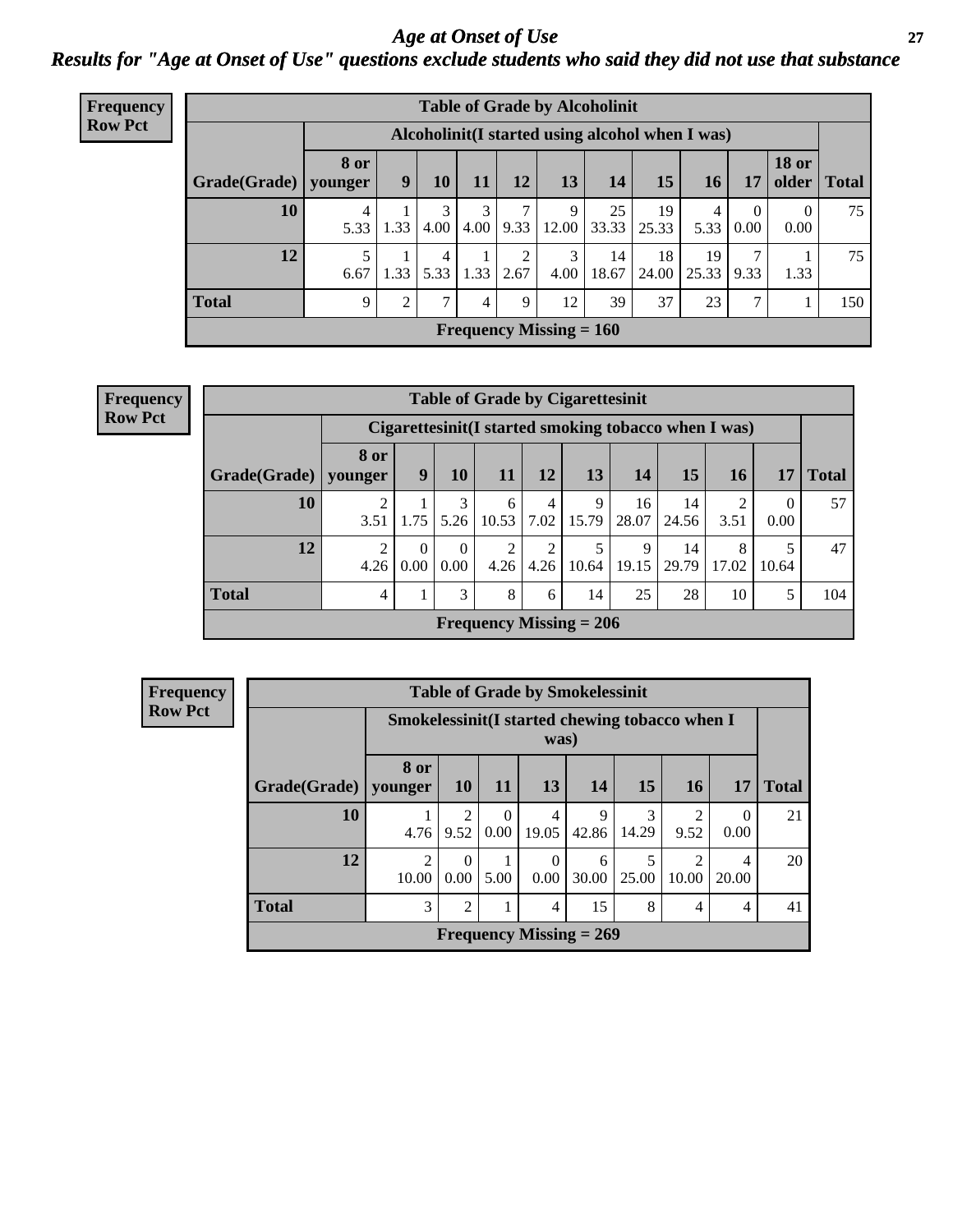#### *Age at Onset of Use* **28**

*Results for "Age at Onset of Use" questions exclude students who said they did not use that substance*

| <b>Frequency</b> | <b>Table of Grade by Marijuanainit</b> |                                                      |                  |           |                        |                           |             |             |            |            |              |  |
|------------------|----------------------------------------|------------------------------------------------------|------------------|-----------|------------------------|---------------------------|-------------|-------------|------------|------------|--------------|--|
| <b>Row Pct</b>   |                                        | Marijuanainit (I started using marijuana when I was) |                  |           |                        |                           |             |             |            |            |              |  |
|                  | Grade(Grade)                           | 8 or<br>younger                                      | <b>10</b>        | <b>11</b> | 12                     | 13                        | 14          | 15          | 16         | 17         | <b>Total</b> |  |
|                  | 10                                     | 2<br>4.65                                            | 2.33             | 2<br>4.65 | $\overline{4}$<br>9.30 | 9<br>20.93                | 11<br>25.58 | 6<br>13.95  | 8<br>18.60 | 0<br>0.00  | 43           |  |
|                  | 12                                     | 2<br>5.71                                            | $\theta$<br>0.00 | 2.86      | 3<br>8.57              | 2.86                      | 3<br>8.57   | 15<br>42.86 | 6<br>17.14 | 4<br>11.43 | 35           |  |
|                  | <b>Total</b>                           | $\overline{4}$                                       |                  | 3         | 7                      | 10                        | 14          | 21          | 14         | 4          | 78           |  |
|                  |                                        |                                                      |                  |           |                        | Frequency Missing $= 232$ |             |             |            |            |              |  |

| <b>Frequency</b> | <b>Table of Grade by Cocaineinit</b> |                         |                                                    |                           |                  |                         |                         |              |
|------------------|--------------------------------------|-------------------------|----------------------------------------------------|---------------------------|------------------|-------------------------|-------------------------|--------------|
| <b>Row Pct</b>   |                                      |                         | Cocaineinit(I started using cocaine when<br>I was) |                           |                  |                         |                         |              |
|                  | Grade(Grade)                         | <b>8 or</b><br>vounger  | <b>12</b>                                          | 14                        | 15               | 16                      | 17                      | <b>Total</b> |
|                  | 10                                   | 20.00                   | 2<br>40.00                                         | $\overline{c}$<br>40.00   | $\Omega$<br>0.00 | 0<br>0.00               | $\Omega$<br>0.00        | 5            |
|                  | 12                                   | $\overline{2}$<br>28.57 | $\theta$<br>0.00                                   | $\Omega$<br>0.00          | 14.29            | $\overline{2}$<br>28.57 | $\mathfrak{D}$<br>28.57 | 7            |
|                  | <b>Total</b>                         | 3                       | $\overline{2}$                                     | $\overline{c}$            |                  | $\overline{2}$          | $\overline{2}$          | 12           |
|                  |                                      |                         |                                                    | Frequency Missing $= 298$ |                  |                         |                         |              |

**Frequency Row Pct**

| <b>Table of Grade by Inhalantsinit</b> |                           |                                                         |           |                  |                  |       |                         |              |
|----------------------------------------|---------------------------|---------------------------------------------------------|-----------|------------------|------------------|-------|-------------------------|--------------|
|                                        |                           | Inhalantsinit (I started using inhalants when I<br>was) |           |                  |                  |       |                         |              |
| Grade(Grade)   younger                 | 8 or                      | <b>10</b>                                               | <b>12</b> | 13               | 14               | 15    | <b>16</b>               | <b>Total</b> |
| 10                                     | 14.29                     | $\Omega$<br>0.00                                        | 14.29     | 28.57            | 14.29            | 28.57 | $\Omega$<br>0.00        |              |
| 12                                     | $\mathfrak{D}$<br>40.00   | 20.00                                                   | 0<br>0.00 | $\theta$<br>0.00 | $\Omega$<br>0.00 | 0.00  | $\mathfrak{D}$<br>40.00 | 5            |
| <b>Total</b>                           | 3                         |                                                         |           | $\overline{2}$   |                  | 2     | 2                       | 12           |
|                                        | Frequency Missing $= 298$ |                                                         |           |                  |                  |       |                         |              |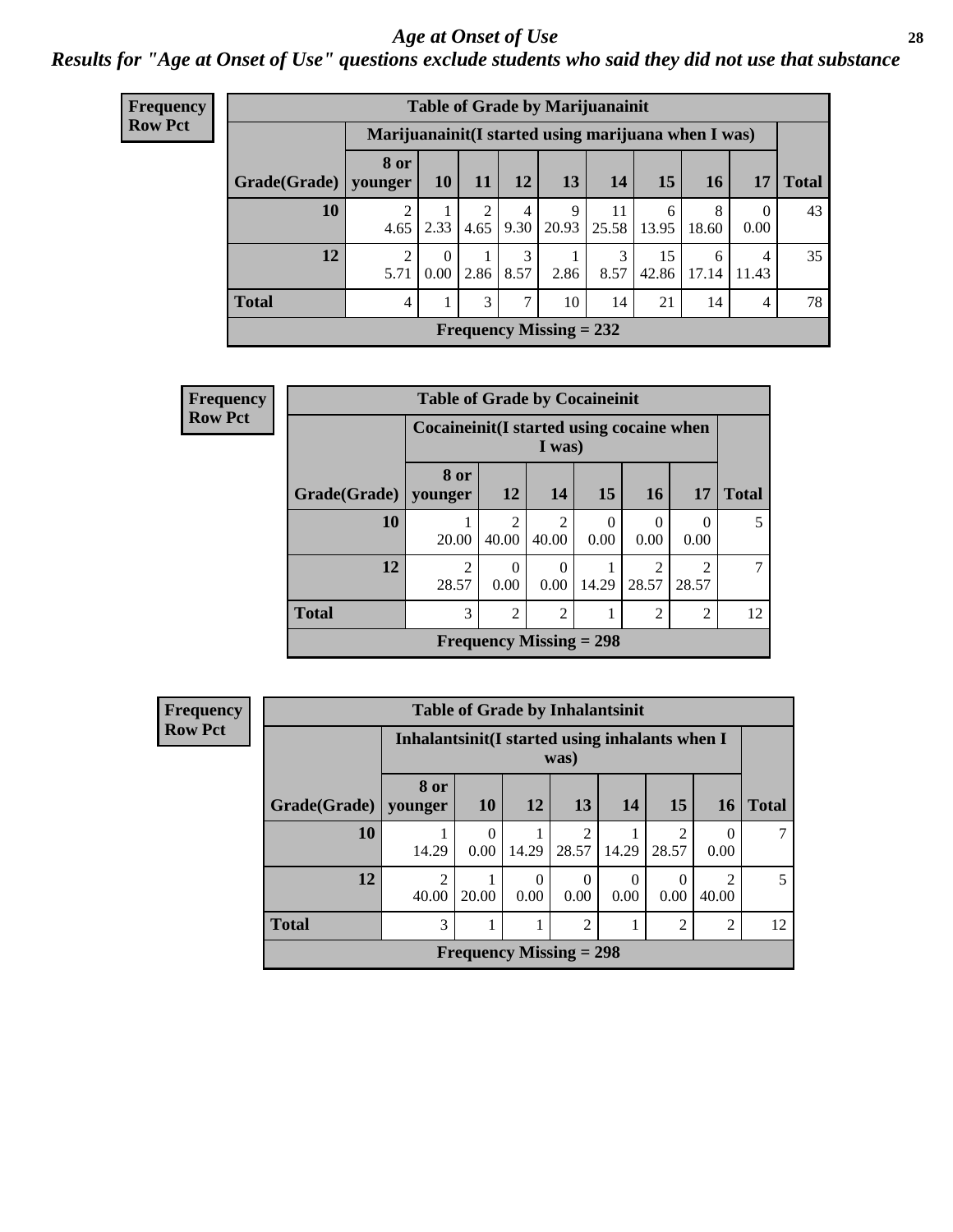#### *Age at Onset of Use* **29**

### *Results for "Age at Onset of Use" questions exclude students who said they did not use that substance*

| <b>Frequency</b> |              | <b>Table of Grade by Steroidsinit</b> |                                                             |           |           |                        |              |  |  |  |  |
|------------------|--------------|---------------------------------------|-------------------------------------------------------------|-----------|-----------|------------------------|--------------|--|--|--|--|
| <b>Row Pct</b>   |              |                                       | <b>Steroidsinit(I started using</b><br>steroids when I was) |           |           |                        |              |  |  |  |  |
|                  | Grade(Grade) | 8 or<br>younger                       | 14                                                          | 15        | <b>16</b> | 17                     | <b>Total</b> |  |  |  |  |
|                  | 10           | $\mathcal{D}_{\mathcal{A}}$<br>40.00  | $\overline{c}$<br>40.00                                     | 20.00     | 0<br>0.00 | $\Omega$<br>0.00       | 5            |  |  |  |  |
|                  | 12           | $\mathfrak{D}$<br>40.00               | 0<br>0.00                                                   | 0<br>0.00 | 20.00     | $\mathcal{L}$<br>40.00 | 5            |  |  |  |  |
|                  | <b>Total</b> | 4                                     | $\overline{c}$                                              |           |           | 2                      | 10           |  |  |  |  |
|                  |              | Frequency Missing $= 300$             |                                                             |           |           |                        |              |  |  |  |  |

| <b>Frequency</b> |              | <b>Table of Grade by Ecstasyinit</b>        |                         |                       |                                      |                |              |  |  |
|------------------|--------------|---------------------------------------------|-------------------------|-----------------------|--------------------------------------|----------------|--------------|--|--|
| <b>Row Pct</b>   |              | <b>Ecstasyinit</b> (I started using ecstasy |                         | when I was)           |                                      |                |              |  |  |
|                  | Grade(Grade) | 8 or<br>younger                             | 14                      | 15                    | <b>16</b>                            | 17             | <b>Total</b> |  |  |
|                  | 10           | 12.50                                       | $\mathfrak{D}$<br>25.00 | 4<br>50.00            | 0.00                                 | 12.50          | 8            |  |  |
|                  | 12           | $\mathcal{D}_{\mathcal{L}}$<br>40.00        | $\Omega$<br>0.00        | $\mathcal{O}$<br>0.00 | $\mathcal{D}_{\mathcal{A}}$<br>40.00 | 20.00          | 5            |  |  |
|                  | <b>Total</b> | 3                                           | $\overline{2}$          | 4                     | $\overline{2}$                       | $\overline{2}$ | 13           |  |  |
|                  |              | Frequency Missing $= 297$                   |                         |                       |                                      |                |              |  |  |

| <b>Frequency</b> | <b>Table of Grade by Methinit</b> |                              |                  |                                  |               |                         |              |
|------------------|-----------------------------------|------------------------------|------------------|----------------------------------|---------------|-------------------------|--------------|
| <b>Row Pct</b>   |                                   | methamphetamines when I was) |                  | <b>Methinit</b> (I started using |               |                         |              |
|                  | Grade(Grade)                      | 8 or<br>vounger              | 14               | 15                               | <b>16</b>     | 17                      | <b>Total</b> |
|                  | 10                                | 20.00                        | 20.00            | $\overline{2}$<br>40.00          | 20.00         | $\Omega$<br>0.00        |              |
|                  | 12                                | $\mathfrak{D}$<br>40.00      | $\Omega$<br>0.00 | 0<br>0.00                        | 20.00         | $\mathfrak{D}$<br>40.00 | 5            |
|                  | <b>Total</b>                      | 3                            |                  | $\overline{2}$                   | $\mathcal{D}$ | 2                       | 10           |
|                  |                                   | Frequency Missing $= 300$    |                  |                                  |               |                         |              |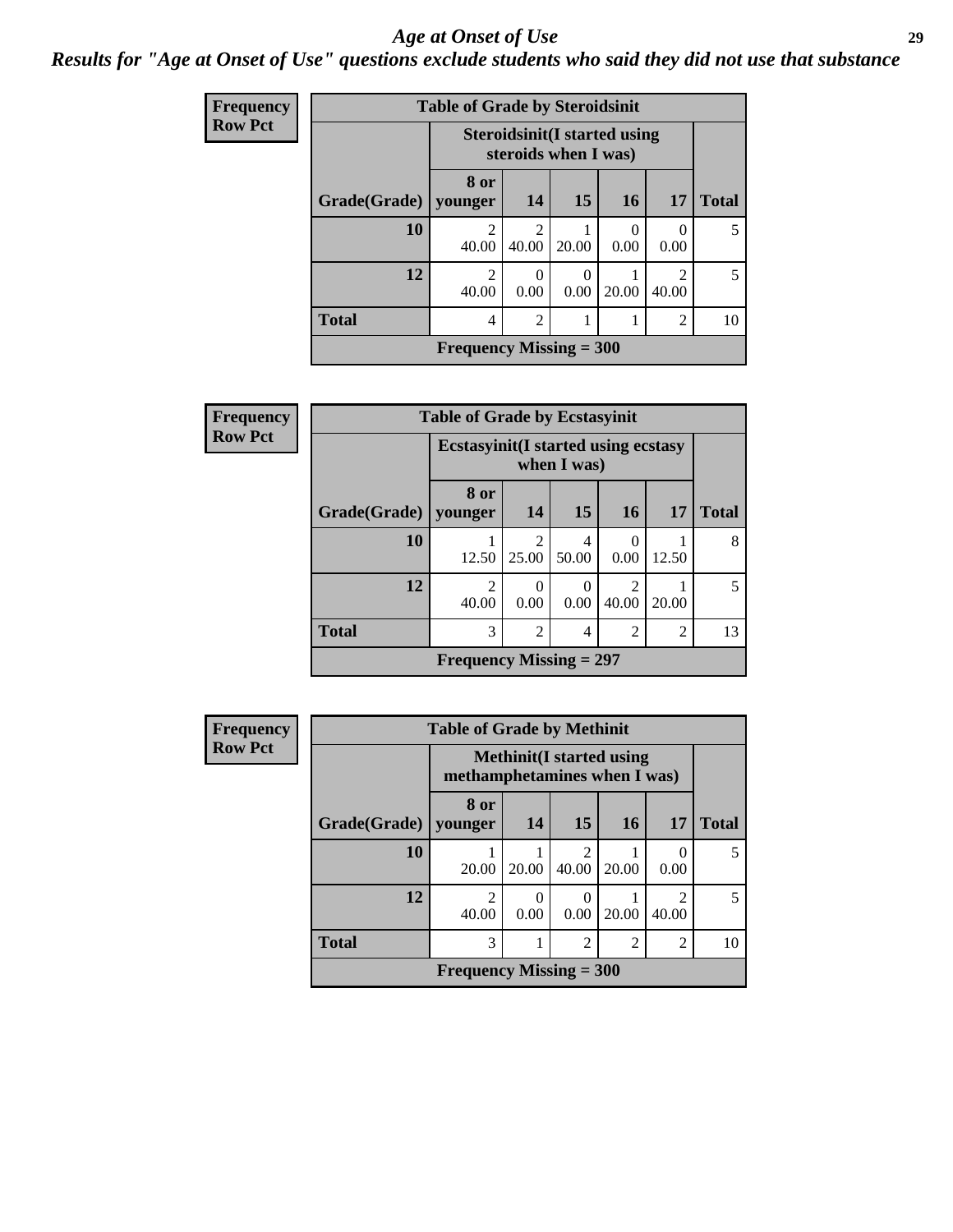#### Age at Onset of Use **30**

*Results for "Age at Onset of Use" questions exclude students who said they did not use that substance*

| Frequency      |              | <b>Table of Grade by Hallucinogensinit</b>                 |                         |           |                        |                        |  |  |  |
|----------------|--------------|------------------------------------------------------------|-------------------------|-----------|------------------------|------------------------|--|--|--|
| <b>Row Pct</b> |              | Hallucinogensinit (I started<br>using hallucinogens when I | was)                    |           |                        | <b>Total</b><br>4<br>5 |  |  |  |
|                | Grade(Grade) | 8 or<br>younger                                            | 14                      | <b>16</b> | 17                     |                        |  |  |  |
|                | 10           | 25.00                                                      | $\mathfrak{D}$<br>50.00 | 25.00     | 0.00                   |                        |  |  |  |
|                | 12           | $\mathfrak{D}$<br>40.00                                    | $\mathcal{O}$<br>0.00   | 20.00     | $\mathcal{D}$<br>40.00 |                        |  |  |  |
|                | <b>Total</b> | 3                                                          | $\overline{c}$          | 2         | 2                      | 9                      |  |  |  |
|                |              | <b>Frequency Missing = 301</b>                             |                         |           |                        |                        |  |  |  |

| <b>Frequency</b> |                        | <b>Table of Grade by Prescriptioninit</b> |                                                                                          |                  |                           |            |                        |            |                       |              |
|------------------|------------------------|-------------------------------------------|------------------------------------------------------------------------------------------|------------------|---------------------------|------------|------------------------|------------|-----------------------|--------------|
| <b>Row Pct</b>   |                        |                                           | Prescriptioninit (I started using prescription drugs<br>not prescribed to me when I was) |                  |                           |            |                        |            |                       |              |
|                  | Grade(Grade)   younger | 8 or                                      | 12                                                                                       | 13               | 14                        | 15         | <b>16</b>              | 17         | <b>18 or</b><br>older | <b>Total</b> |
|                  | 10                     | 4.76                                      | 4.76                                                                                     | 4<br>19.05       | 5<br>23.81                | 6<br>28.57 | 3<br>14.29             | 0<br>0.00  | 4.76                  | 21           |
|                  | 12                     | $\mathfrak{D}$<br>15.38                   | $\Omega$<br>0.00                                                                         | $\Omega$<br>0.00 | $\Omega$<br>0.00          | 4<br>30.77 | $\mathcal{F}$<br>23.08 | 4<br>30.77 | 0<br>0.00             | 13           |
|                  | <b>Total</b>           | 3                                         |                                                                                          | 4                | 5                         | 10         | 6                      | 4          |                       | 34           |
|                  |                        |                                           |                                                                                          |                  | Frequency Missing $= 276$ |            |                        |            |                       |              |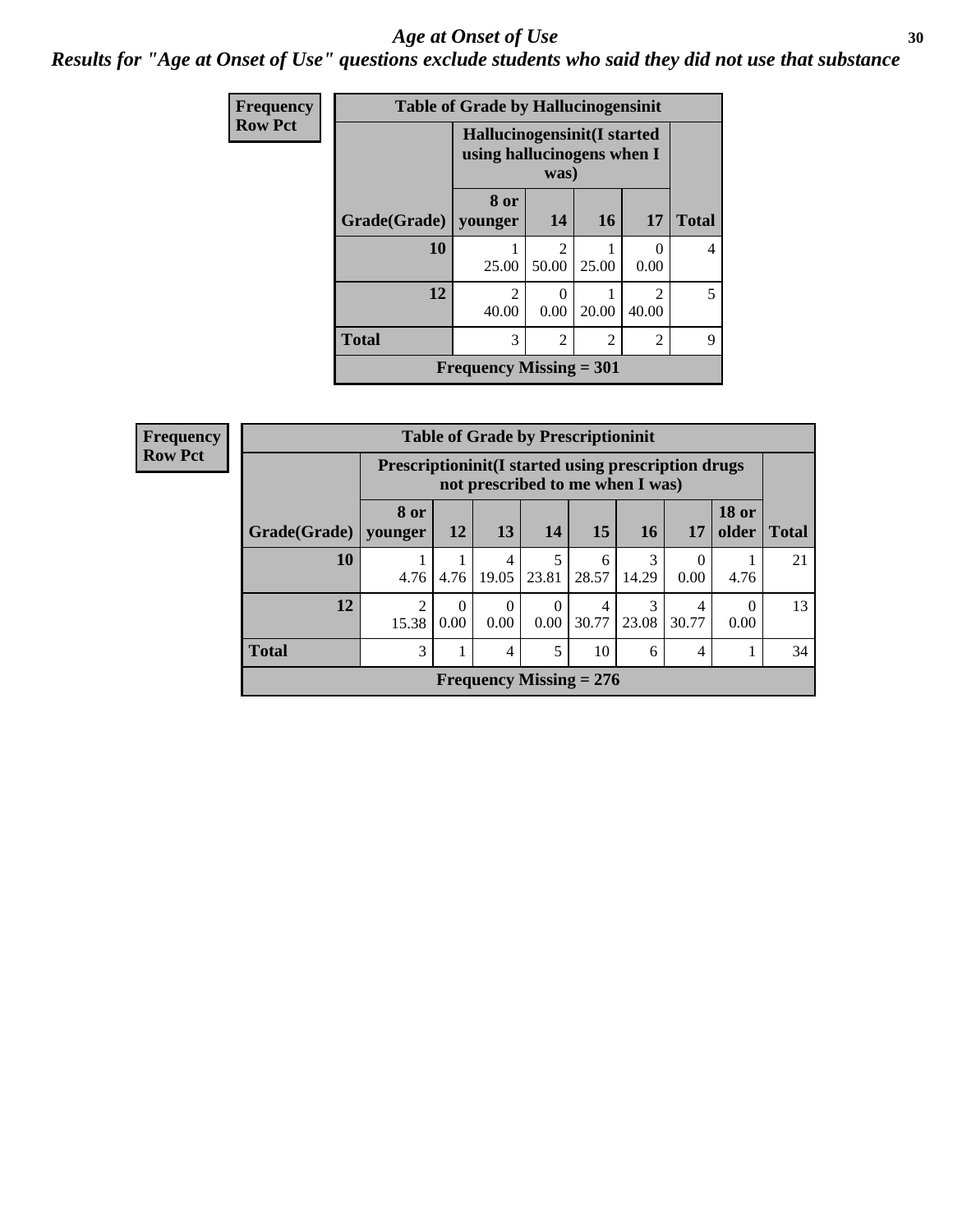| Frequency      | <b>Table of Alcoholharm by Grade</b>          |                    |             |              |  |  |
|----------------|-----------------------------------------------|--------------------|-------------|--------------|--|--|
| <b>Col Pct</b> | Alcoholharm(I<br>think alcohol is<br>harmful) | Grade(Grade)<br>10 | 12          | <b>Total</b> |  |  |
|                | <b>Strongly Agree</b>                         | 66<br>42.04        | 63<br>41.18 | 129          |  |  |
|                | <b>Somewhat Agree</b>                         | 45<br>28.66        | 44<br>28.76 | 89           |  |  |
|                | <b>Somewhat Disagree</b>                      | 25<br>15.92        | 30<br>19.61 | 55           |  |  |
|                | <b>Strongly Disagree</b>                      | 21<br>13.38        | 16<br>10.46 | 37           |  |  |
|                | <b>Total</b>                                  | 157                | 153         | 310          |  |  |

| <b>Table of Cigarettesharm by Grade</b>                  |                    |              |              |  |  |  |  |  |
|----------------------------------------------------------|--------------------|--------------|--------------|--|--|--|--|--|
| Cigarettesharm(I<br>think smoking<br>tobacco is harmful) | Grade(Grade)<br>10 | 12           | <b>Total</b> |  |  |  |  |  |
| <b>Strongly Agree</b>                                    | 109<br>69.43       | 116<br>75.82 | 225          |  |  |  |  |  |
| <b>Somewhat Agree</b>                                    | 26<br>16.56        | 23<br>15.03  | 49           |  |  |  |  |  |
| <b>Somewhat Disagree</b>                                 | 5<br>3.18          | 4<br>2.61    | 9            |  |  |  |  |  |
| <b>Strongly Disagree</b>                                 | 17<br>10.83        | 10<br>6.54   | 27           |  |  |  |  |  |
| <b>Total</b>                                             | 157                | 153          | 310          |  |  |  |  |  |

| Frequency      | <b>Table of Smokelessharm by Grade</b>                  |                           |              |              |  |  |  |  |  |
|----------------|---------------------------------------------------------|---------------------------|--------------|--------------|--|--|--|--|--|
| <b>Col Pct</b> | Smokelessharm(I<br>think chewing<br>tobacco is harmful) | Grade(Grade)<br><b>10</b> | 12           | <b>Total</b> |  |  |  |  |  |
|                | <b>Strongly Agree</b>                                   | 105<br>66.88              | 114<br>74.51 | 219          |  |  |  |  |  |
|                | <b>Somewhat Agree</b>                                   | 25<br>15.92               | 24<br>15.69  | 49           |  |  |  |  |  |
|                | <b>Somewhat Disagree</b>                                | 12<br>7.64                | 4<br>2.61    | 16           |  |  |  |  |  |
|                | <b>Strongly Disagree</b>                                | 15<br>9.55                | 11<br>7.19   | 26           |  |  |  |  |  |
|                | Total                                                   | 157                       | 153          | 310          |  |  |  |  |  |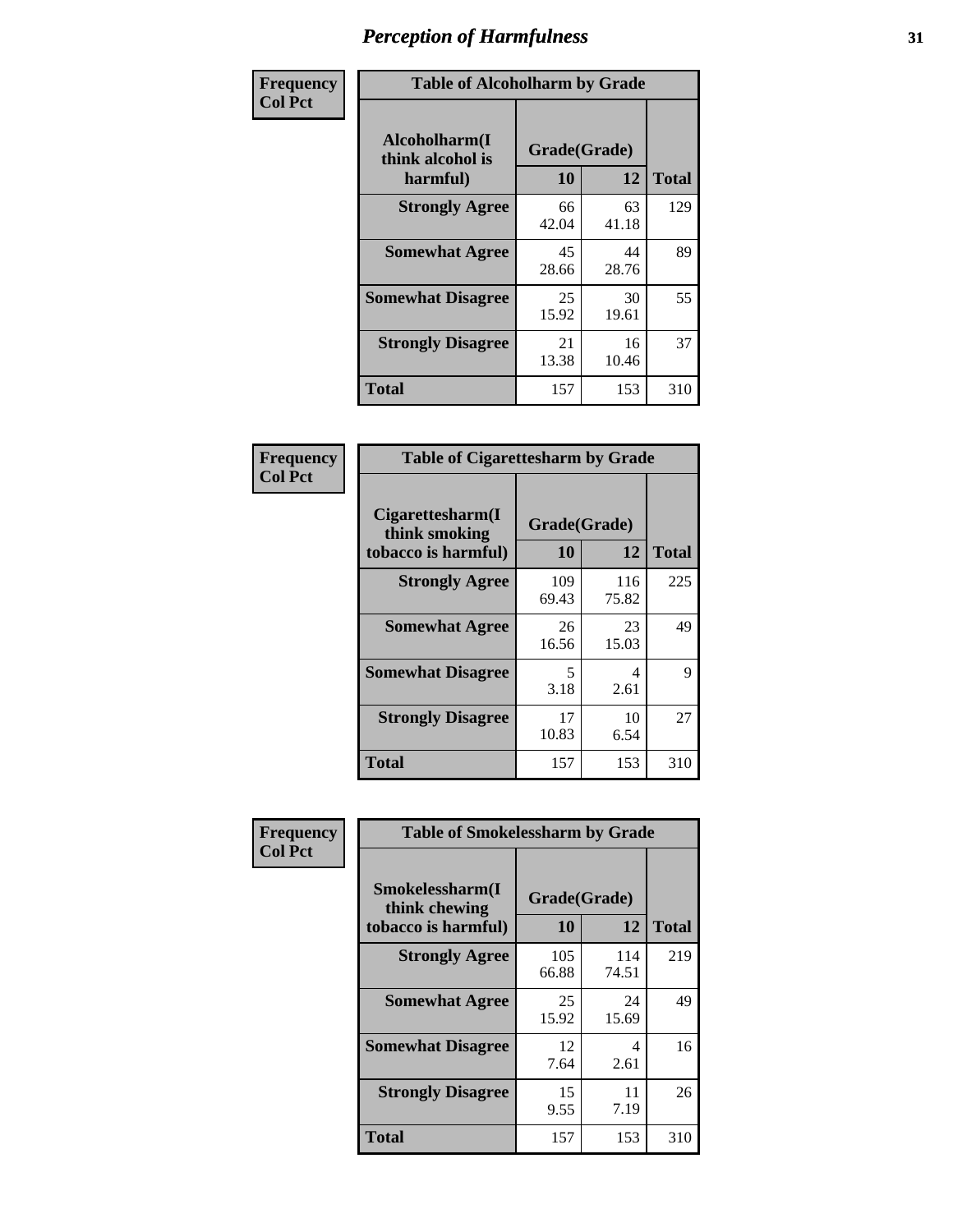| Frequency      |                                                   | <b>Table of Marijuanaharm by Grade</b> |             |              |  |  |  |  |
|----------------|---------------------------------------------------|----------------------------------------|-------------|--------------|--|--|--|--|
| <b>Col Pct</b> | Marijuanaharm(I<br>think marijuana is<br>harmful) | Grade(Grade)<br>10                     | 12          | <b>Total</b> |  |  |  |  |
|                | <b>Strongly Agree</b>                             | 84<br>53.50                            | 83<br>54.25 | 167          |  |  |  |  |
|                | <b>Somewhat Agree</b>                             | 17<br>10.83                            | 20<br>13.07 | 37           |  |  |  |  |
|                | <b>Somewhat Disagree</b>                          | 22<br>14.01                            | 15<br>9.80  | 37           |  |  |  |  |
|                | <b>Strongly Disagree</b>                          | 34<br>21.66                            | 35<br>22.88 | 69           |  |  |  |  |
|                | <b>Total</b>                                      | 157                                    | 153         | 310          |  |  |  |  |

| <b>Table of Cocaineharm by Grade</b>          |                    |                        |     |  |  |  |  |  |
|-----------------------------------------------|--------------------|------------------------|-----|--|--|--|--|--|
| Cocaineharm(I<br>think cocaine is<br>harmful) | Grade(Grade)<br>10 | <b>Total</b>           |     |  |  |  |  |  |
| <b>Strongly Agree</b>                         | 135<br>85.99       | 133<br>86.93           | 268 |  |  |  |  |  |
| <b>Somewhat Agree</b>                         | 6<br>3.82          | 4.58                   | 13  |  |  |  |  |  |
| <b>Somewhat Disagree</b>                      | 1<br>0.64          | $\mathfrak{D}$<br>1.31 | 3   |  |  |  |  |  |
| <b>Strongly Disagree</b>                      | 15<br>9.55         | 11<br>7.19             | 26  |  |  |  |  |  |
| <b>Total</b>                                  | 157                | 153                    | 310 |  |  |  |  |  |

| Frequency      | <b>Table of Inhalantsharm by Grade</b>             |                        |              |              |
|----------------|----------------------------------------------------|------------------------|--------------|--------------|
| <b>Col Pct</b> | Inhalantsharm(I<br>think inhalants are<br>harmful) | Grade(Grade)<br>10     | 12           | <b>Total</b> |
|                | <b>Strongly Agree</b>                              | 131<br>83.44           | 132<br>86.27 | 263          |
|                | <b>Somewhat Agree</b>                              | 10<br>6.37             | 8<br>5.23    | 18           |
|                | <b>Somewhat Disagree</b>                           | $\mathfrak{D}$<br>1.27 | 0.65         | 3            |
|                | <b>Strongly Disagree</b>                           | 14<br>8.92             | 12<br>7.84   | 26           |
|                | <b>Total</b>                                       | 157                    | 153          | 310          |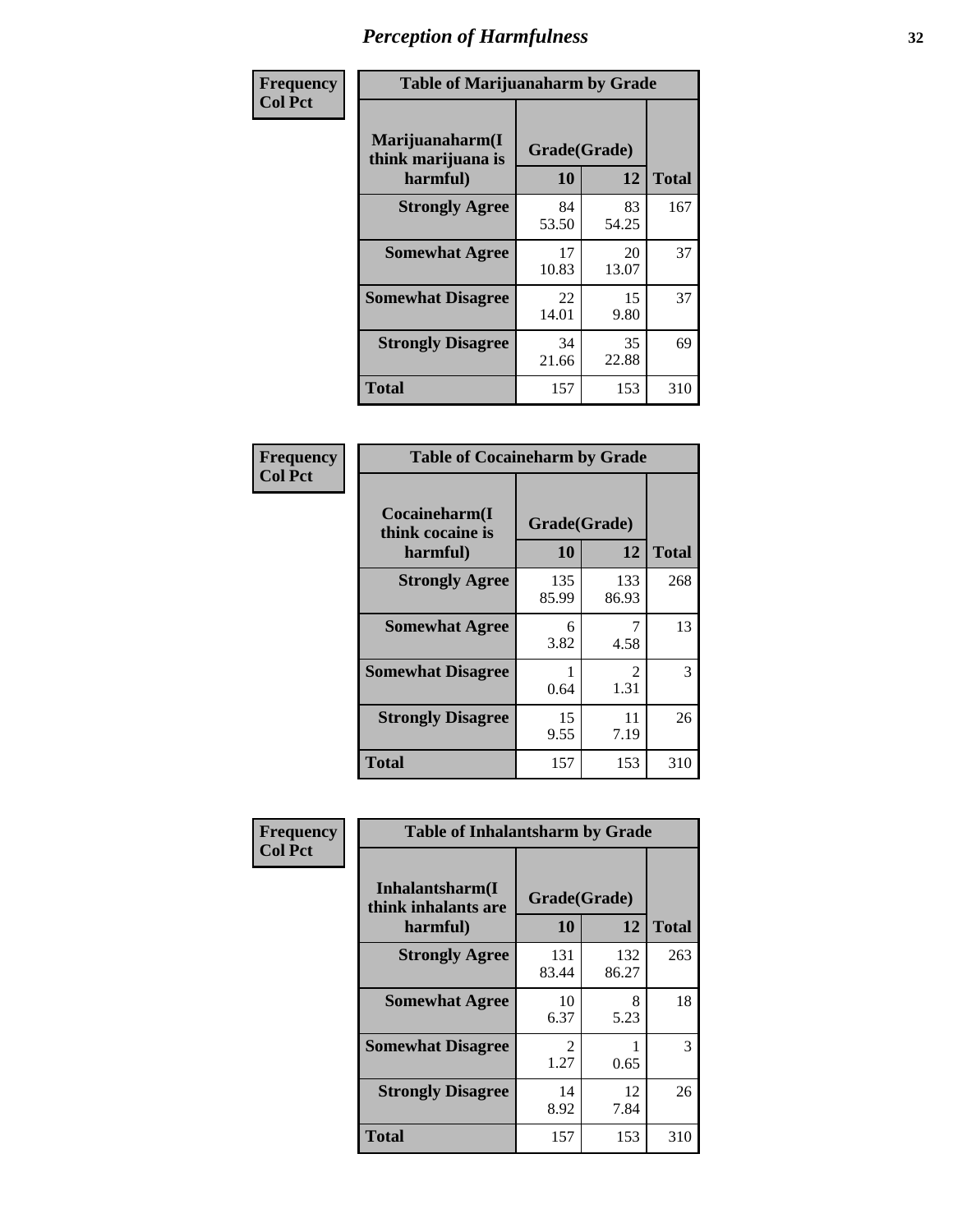| Frequency      | <b>Table of Steroidsharm by Grade</b>            |                    |              |              |
|----------------|--------------------------------------------------|--------------------|--------------|--------------|
| <b>Col Pct</b> | Steroidsharm(I<br>think steroids are<br>harmful) | Grade(Grade)<br>10 | 12           | <b>Total</b> |
|                | <b>Strongly Agree</b>                            | 116<br>73.89       | 124<br>81.05 | 240          |
|                | <b>Somewhat Agree</b>                            | 21<br>13.38        | 17<br>11.11  | 38           |
|                | <b>Somewhat Disagree</b>                         | 3<br>1.91          | 0.65         | 4            |
|                | <b>Strongly Disagree</b>                         | 17<br>10.83        | 11<br>7.19   | 28           |
|                | <b>Total</b>                                     | 157                | 153          | 310          |

| <b>Table of Ecstasyharm by Grade</b>          |                    |                        |     |  |  |  |
|-----------------------------------------------|--------------------|------------------------|-----|--|--|--|
| Ecstasyharm(I<br>think ecstasy is<br>harmful) | Grade(Grade)<br>10 | <b>Total</b>           |     |  |  |  |
| <b>Strongly Agree</b>                         | 120<br>76.43       | 131<br>85.62           | 251 |  |  |  |
| <b>Somewhat Agree</b>                         | 16<br>10.19        | 9<br>5.88              | 25  |  |  |  |
| <b>Somewhat Disagree</b>                      | 4.46               | $\mathfrak{D}$<br>1.31 | 9   |  |  |  |
| <b>Strongly Disagree</b>                      | 14<br>8.92         | 11<br>7.19             | 25  |  |  |  |
| Total                                         | 157                | 153                    | 310 |  |  |  |

| Frequency      | <b>Table of Methharm by Grade</b>                            |                           |              |              |  |
|----------------|--------------------------------------------------------------|---------------------------|--------------|--------------|--|
| <b>Col Pct</b> | <b>Methharm</b> (I think<br>methamphetamines<br>are harmful) | Grade(Grade)<br><b>10</b> | 12           | <b>Total</b> |  |
|                | <b>Strongly Agree</b>                                        | 135<br>85.99              | 139<br>90.85 | 274          |  |
|                | <b>Somewhat Agree</b>                                        | 6<br>3.82                 | 3<br>1.96    | 9            |  |
|                | <b>Somewhat Disagree</b>                                     | 0.64                      | 0<br>0.00    |              |  |
|                | <b>Strongly Disagree</b>                                     | 15<br>9.55                | 11<br>7.19   | 26           |  |
|                | <b>Total</b>                                                 | 157                       | 153          | 310          |  |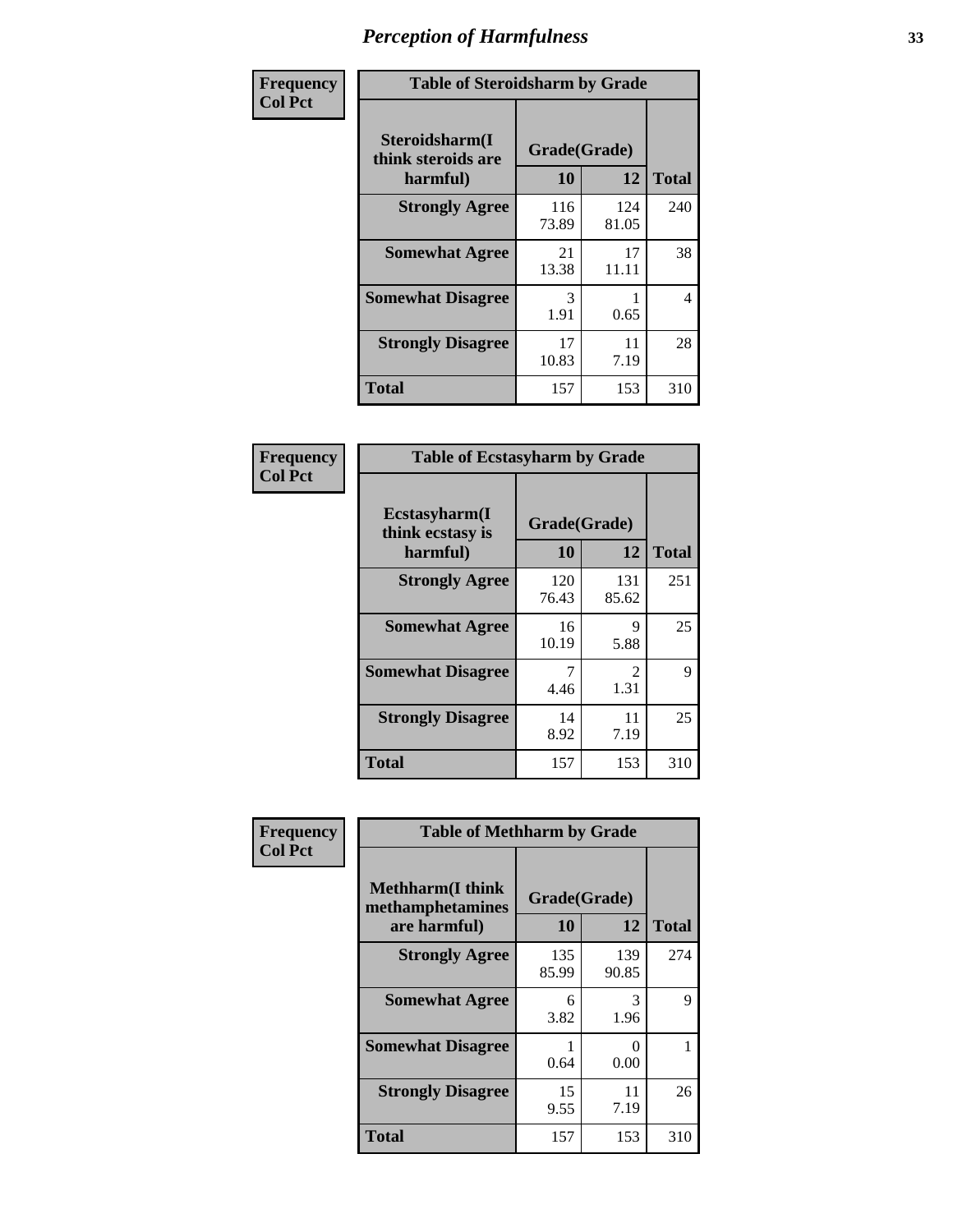| Frequency | <b>Table of Hallucinogensharm by Grade</b>                 |                    |              |              |
|-----------|------------------------------------------------------------|--------------------|--------------|--------------|
| Col Pct   | Hallucinogensharm(I<br>think hallucinogens<br>are harmful) | Grade(Grade)<br>10 | 12           | <b>Total</b> |
|           | <b>Strongly Agree</b>                                      | 128<br>81.53       | 134<br>87.58 | 262          |
|           | <b>Somewhat Agree</b>                                      | 13<br>8.28         | 8<br>5.23    | 21           |
|           | <b>Somewhat Disagree</b>                                   | 0.64               | 0<br>0.00    | 1            |
|           | <b>Strongly Disagree</b>                                   | 15<br>9.55         | 11<br>7.19   | 26           |
|           | <b>Total</b>                                               | 157                | 153          | 310          |

| <b>Table of Prescriptionharm by Grade</b>                                         |              |              |              |  |  |
|-----------------------------------------------------------------------------------|--------------|--------------|--------------|--|--|
| <b>Prescriptionharm</b> (I<br>think prescription<br>drugs not<br>prescribed to me | Grade(Grade) |              |              |  |  |
| are harmful)                                                                      | 10           | 12           | <b>Total</b> |  |  |
| <b>Strongly Agree</b>                                                             | 105<br>66.88 | 107<br>69.93 | 212          |  |  |
| <b>Somewhat Agree</b>                                                             | 20<br>12.74  | 24<br>15.69  | 44           |  |  |
| <b>Somewhat Disagree</b>                                                          | 17<br>10.83  | 12<br>7.84   | 29           |  |  |
| <b>Strongly Disagree</b>                                                          | 15<br>9.55   | 10<br>6.54   | 25           |  |  |
| <b>Total</b>                                                                      | 157          | 153          | 310          |  |  |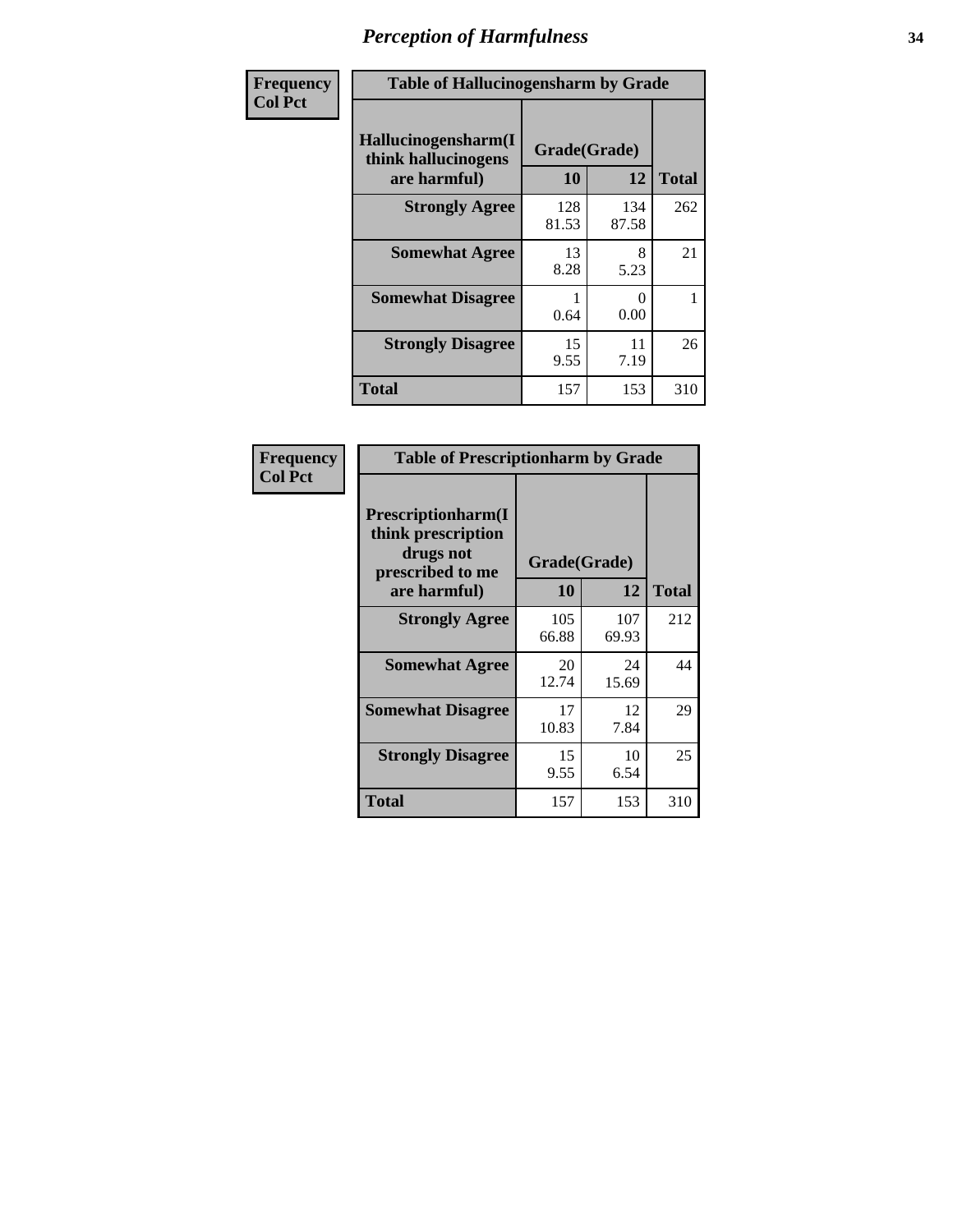# *Disapproval by Adults* **35**

| Frequency      | <b>Table of Alcoholadult by Grade</b>                                 |                    |             |              |
|----------------|-----------------------------------------------------------------------|--------------------|-------------|--------------|
| <b>Col Pct</b> | <b>Alcoholadult</b> (Adults<br>would disapprove if<br>I used alcohol) | Grade(Grade)<br>10 | 12          | <b>Total</b> |
|                | <b>Strongly Agree</b>                                                 | 84<br>53.50        | 77<br>50.33 | 161          |
|                | <b>Somewhat Agree</b>                                                 | 28<br>17.83        | 37<br>24.18 | 65           |
|                | <b>Somewhat Disagree</b>                                              | 27<br>17.20        | 25<br>16.34 | 52           |
|                | <b>Strongly Disagree</b>                                              | 18<br>11.46        | 14<br>9.15  | 32           |
|                | <b>Total</b>                                                          | 157                | 153         | 310          |

| <b>Table of Tobaccoadult by Grade</b>                                |                    |             |              |  |
|----------------------------------------------------------------------|--------------------|-------------|--------------|--|
| <b>Tobaccoadult(Adults</b><br>would disapprove if<br>I used tobacco) | Grade(Grade)<br>10 | 12          | <b>Total</b> |  |
| <b>Strongly Agree</b>                                                | 95<br>60.51        | 97<br>63.40 | 192          |  |
| <b>Somewhat Agree</b>                                                | 30<br>19.11        | 25<br>16.34 | 55           |  |
| <b>Somewhat Disagree</b>                                             | 14<br>8.92         | 17<br>11.11 | 31           |  |
| <b>Strongly Disagree</b>                                             | 18<br>11.46        | 14<br>9.15  | 32           |  |
| <b>Total</b>                                                         | 157                | 153         | 310          |  |

| Frequency      | <b>Table of Marijuanaadult by Grade</b>                           |                    |              |              |
|----------------|-------------------------------------------------------------------|--------------------|--------------|--------------|
| <b>Col Pct</b> | Marijuanaadult(Adults<br>would disapprove if I<br>used marijuana) | Grade(Grade)<br>10 | 12           | <b>Total</b> |
|                | <b>Strongly Agree</b>                                             | 116<br>73.89       | 123<br>80.39 | 239          |
|                | <b>Somewhat Agree</b>                                             | 17<br>10.83        | 8<br>5.23    | 25           |
|                | <b>Somewhat Disagree</b>                                          | 5<br>3.18          | 6<br>3.92    | 11           |
|                | <b>Strongly Disagree</b>                                          | 19<br>12.10        | 16<br>10.46  | 35           |
|                | <b>Total</b>                                                      | 157                | 153          | 310          |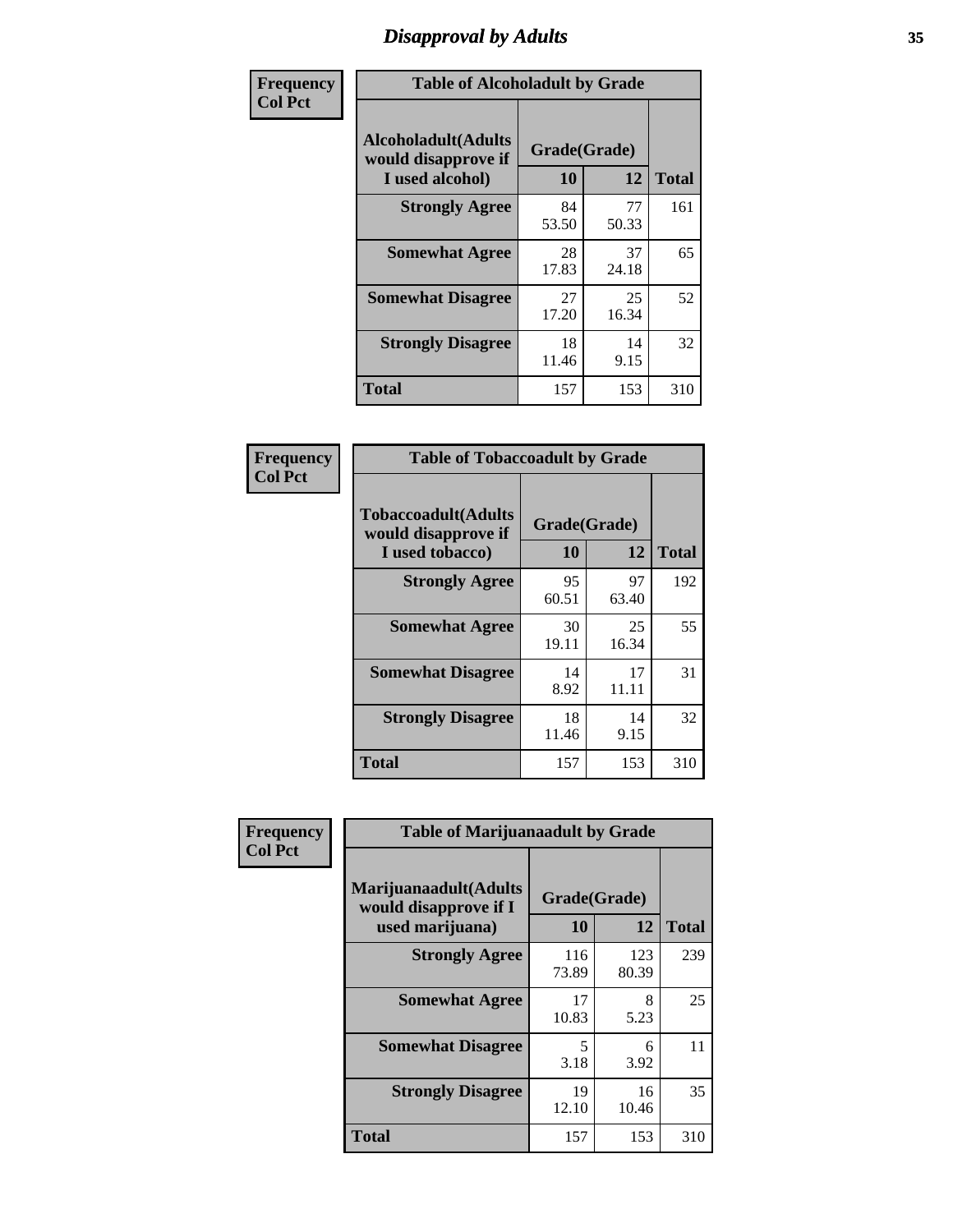### *Disapproval by Adults* **36**

| <b>Frequency</b> | <b>Table of Otherdrugadult by Grade</b>                                     |                    |              |                |
|------------------|-----------------------------------------------------------------------------|--------------------|--------------|----------------|
| <b>Col Pct</b>   | <b>Otherdrugadult</b> (Adults<br>would disapprove if I<br>used other drugs) | Grade(Grade)<br>10 | 12           | <b>Total</b>   |
|                  | <b>Strongly Agree</b>                                                       | 133<br>84.71       | 135<br>88.24 | 268            |
|                  | <b>Somewhat Agree</b>                                                       | 4.46               | 3<br>1.96    | 10             |
|                  | <b>Somewhat Disagree</b>                                                    | 0.64               | 3<br>1.96    | $\overline{4}$ |
|                  | <b>Strongly Disagree</b>                                                    | 16<br>10.19        | 12<br>7.84   | 28             |
|                  | <b>Total</b>                                                                | 157                | 153          | 310            |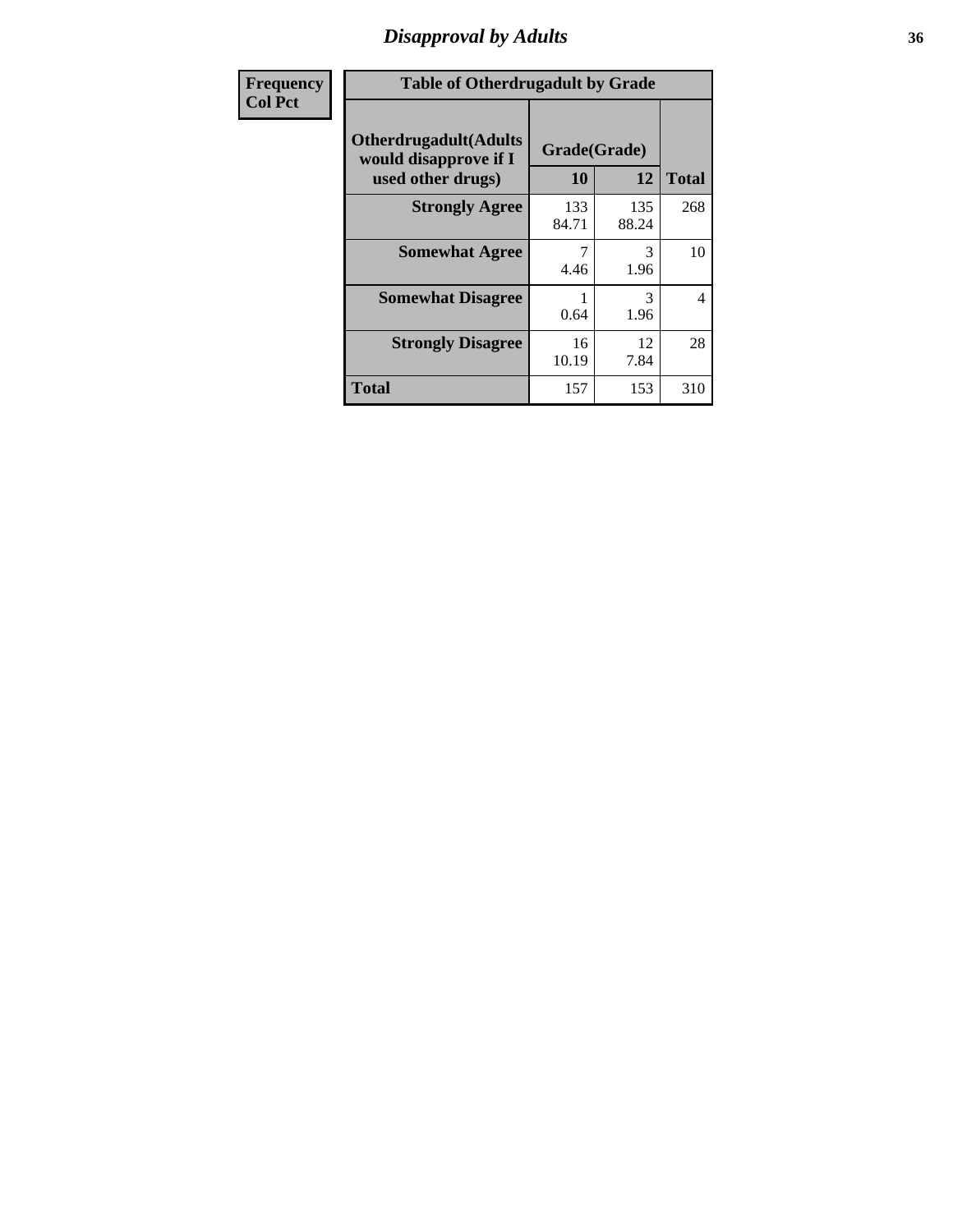# *Disapproval by Peers* **37**

| Frequency      | <b>Table of Alcoholpeer by Grade</b>                    |              |             |              |  |
|----------------|---------------------------------------------------------|--------------|-------------|--------------|--|
| <b>Col Pct</b> | Alcoholpeer(My<br>friends would<br>disapprove if I used | Grade(Grade) |             |              |  |
|                | alcohol)                                                | 10           | 12          | <b>Total</b> |  |
|                | <b>Strongly Agree</b>                                   | 26<br>16.56  | 22<br>14.38 | 48           |  |
|                | <b>Somewhat Agree</b>                                   | 36<br>22.93  | 35<br>22.88 | 71           |  |
|                | <b>Somewhat Disagree</b>                                | 34<br>21.66  | 40<br>26.14 | 74           |  |
|                | <b>Strongly Disagree</b>                                | 61<br>38.85  | 56<br>36.60 | 117          |  |
|                | Total                                                   | 157          | 153         | 310          |  |

| Frequency      | <b>Table of Tobaccopeer by Grade</b>                                |                    |             |              |
|----------------|---------------------------------------------------------------------|--------------------|-------------|--------------|
| <b>Col Pct</b> | Tobaccopeer(My<br>friends would<br>disapprove if I used<br>tobacco) | Grade(Grade)<br>10 | 12          | <b>Total</b> |
|                | <b>Strongly Agree</b>                                               | 39                 | 43          | 82           |
|                |                                                                     | 24.84              | 28.10       |              |
|                | <b>Somewhat Agree</b>                                               | 29<br>18.47        | 27<br>17.65 | 56           |
|                | <b>Somewhat Disagree</b>                                            | 32<br>20.38        | 29<br>18.95 | 61           |
|                | <b>Strongly Disagree</b>                                            | 57<br>36.31        | 54<br>35.29 | 111          |
|                | Total                                                               | 157                | 153         | 310          |

| Frequency      | <b>Table of Marijuanapeer by Grade</b>                    |              |             |              |
|----------------|-----------------------------------------------------------|--------------|-------------|--------------|
| <b>Col Pct</b> | Marijuanapeer(My<br>friends would<br>disapprove if I used | Grade(Grade) |             |              |
|                | marijuana)                                                | <b>10</b>    | 12          | <b>Total</b> |
|                | <b>Strongly Agree</b>                                     | 44<br>28.03  | 60<br>39.22 | 104          |
|                | <b>Somewhat Agree</b>                                     | 34<br>21.66  | 22<br>14.38 | 56           |
|                | <b>Somewhat Disagree</b>                                  | 18<br>11.46  | 32<br>20.92 | 50           |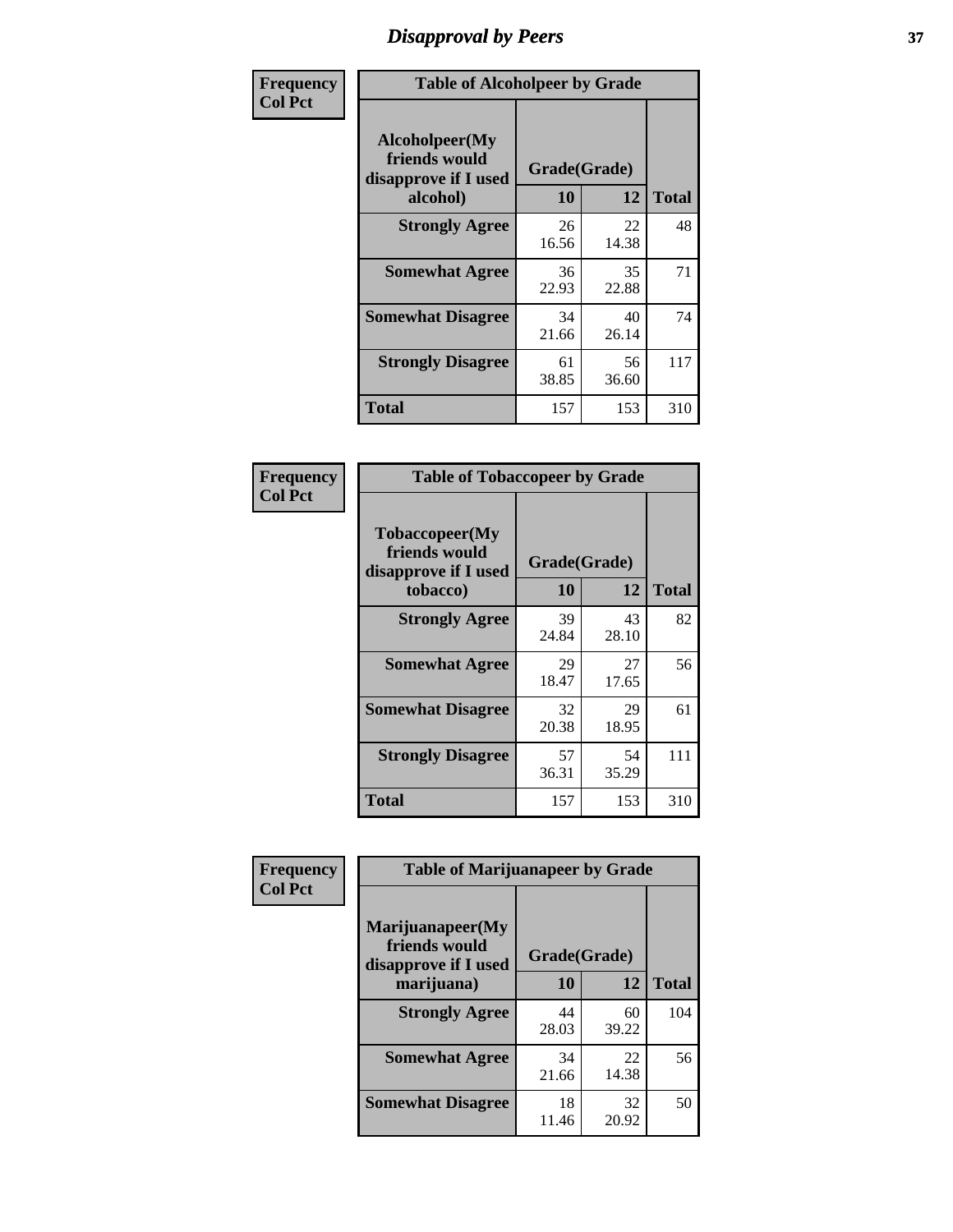# *Disapproval by Peers* **38**

| Frequency<br><b>Col Pct</b> | <b>Table of Marijuanapeer by Grade</b>                                  |                    |             |              |
|-----------------------------|-------------------------------------------------------------------------|--------------------|-------------|--------------|
|                             | Marijuanapeer(My<br>friends would<br>disapprove if I used<br>marijuana) | Grade(Grade)<br>10 | 12          | <b>Total</b> |
|                             | <b>Strongly Disagree</b>                                                | 61<br>38.85        | 39<br>25.49 | 100          |
|                             | Total                                                                   | 157                | 153         | 310          |

| Frequency      | <b>Table of Otherdrugpeer by Grade</b>                                    |                    |             |              |
|----------------|---------------------------------------------------------------------------|--------------------|-------------|--------------|
| <b>Col Pct</b> | Otherdrugpeer(My<br>friends would<br>disapprove if I used<br>other drugs) | Grade(Grade)<br>10 | 12          | <b>Total</b> |
|                | <b>Strongly Agree</b>                                                     | 70<br>44.59        | 87<br>56.86 | 157          |
|                | <b>Somewhat Agree</b>                                                     | 29<br>18.47        | 24<br>15.69 | 53           |
|                | <b>Somewhat Disagree</b>                                                  | 17<br>10.83        | 14<br>9.15  | 31           |
|                | <b>Strongly Disagree</b>                                                  | 41<br>26.11        | 28<br>18.30 | 69           |
|                | Total                                                                     | 157                | 153         | 310          |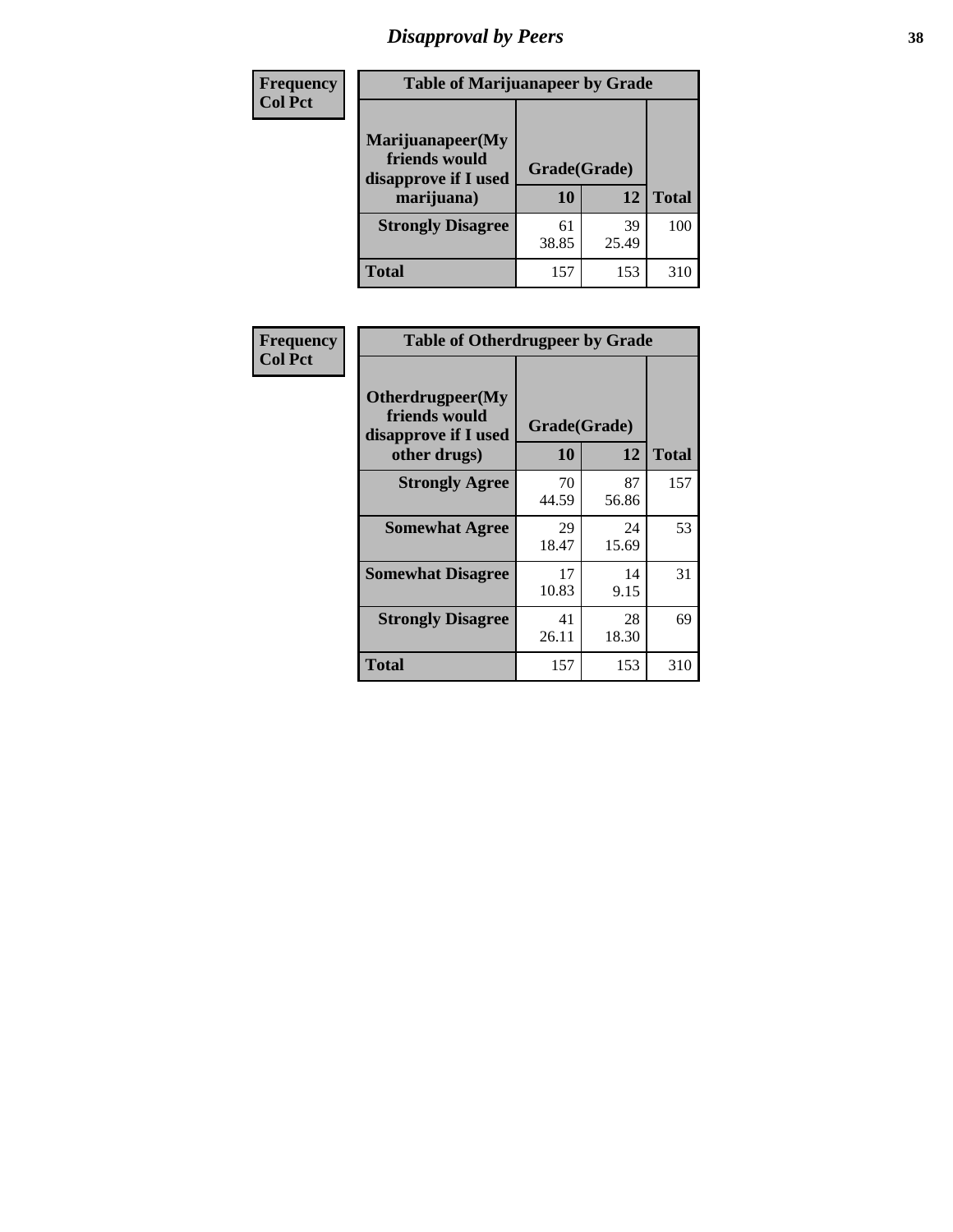| Frequency      | <b>Table of Alcohollocation1 by Grade</b> |              |              |              |
|----------------|-------------------------------------------|--------------|--------------|--------------|
| <b>Col Pct</b> | <b>Alcohollocation1(Places</b>            | Grade(Grade) |              |              |
|                | <b>Friends Use Alcohol)</b>               | 10           | 12           | <b>Total</b> |
|                |                                           | 114<br>72.61 | 105<br>68.63 | 219          |
|                | Do Not Use                                | 43<br>27.39  | 48<br>31.37  | 91           |
|                | <b>Total</b>                              | 157          | 153          | 310          |

| Frequency      | <b>Table of Alcohollocation2 by Grade</b>                     |                    |             |              |
|----------------|---------------------------------------------------------------|--------------------|-------------|--------------|
| <b>Col Pct</b> | <b>Alcohollocation2(Places</b><br><b>Friends Use Alcohol)</b> | Grade(Grade)<br>10 | <b>12</b>   | <b>Total</b> |
|                |                                                               | 81<br>51.59        | 81<br>52.94 | 162          |
|                | Home                                                          | 76<br>48.41        | 72<br>47.06 | 148          |
|                | <b>Total</b>                                                  | 157                | 153         | 310          |

| Frequency<br><b>Col Pct</b> | <b>Table of Alcohollocation 3 by Grade</b>                    |                    |              |              |  |
|-----------------------------|---------------------------------------------------------------|--------------------|--------------|--------------|--|
|                             | <b>Alcohollocation3(Places</b><br><b>Friends Use Alcohol)</b> | Grade(Grade)<br>10 | 12           | <b>Total</b> |  |
|                             |                                                               |                    |              |              |  |
|                             |                                                               | 141<br>89.81       | 141<br>92.16 | 282          |  |
|                             | <b>School</b>                                                 | 16<br>10.19        | 12<br>7.84   | 28           |  |
|                             | <b>Total</b>                                                  | 157                | 153          | 310          |  |

| Frequency      | <b>Table of Alcohollocation4 by Grade</b> |              |              |              |  |
|----------------|-------------------------------------------|--------------|--------------|--------------|--|
| <b>Col Pct</b> | <b>Alcohollocation4(Places</b>            | Grade(Grade) |              |              |  |
|                | <b>Friends Use Alcohol)</b>               | 10           | 12           | <b>Total</b> |  |
|                |                                           | 129<br>82.17 | 133<br>86.93 | 262          |  |
|                | Car                                       | 28<br>17.83  | 20<br>13.07  | 48           |  |
|                | <b>Total</b>                              | 157          | 153          | 310          |  |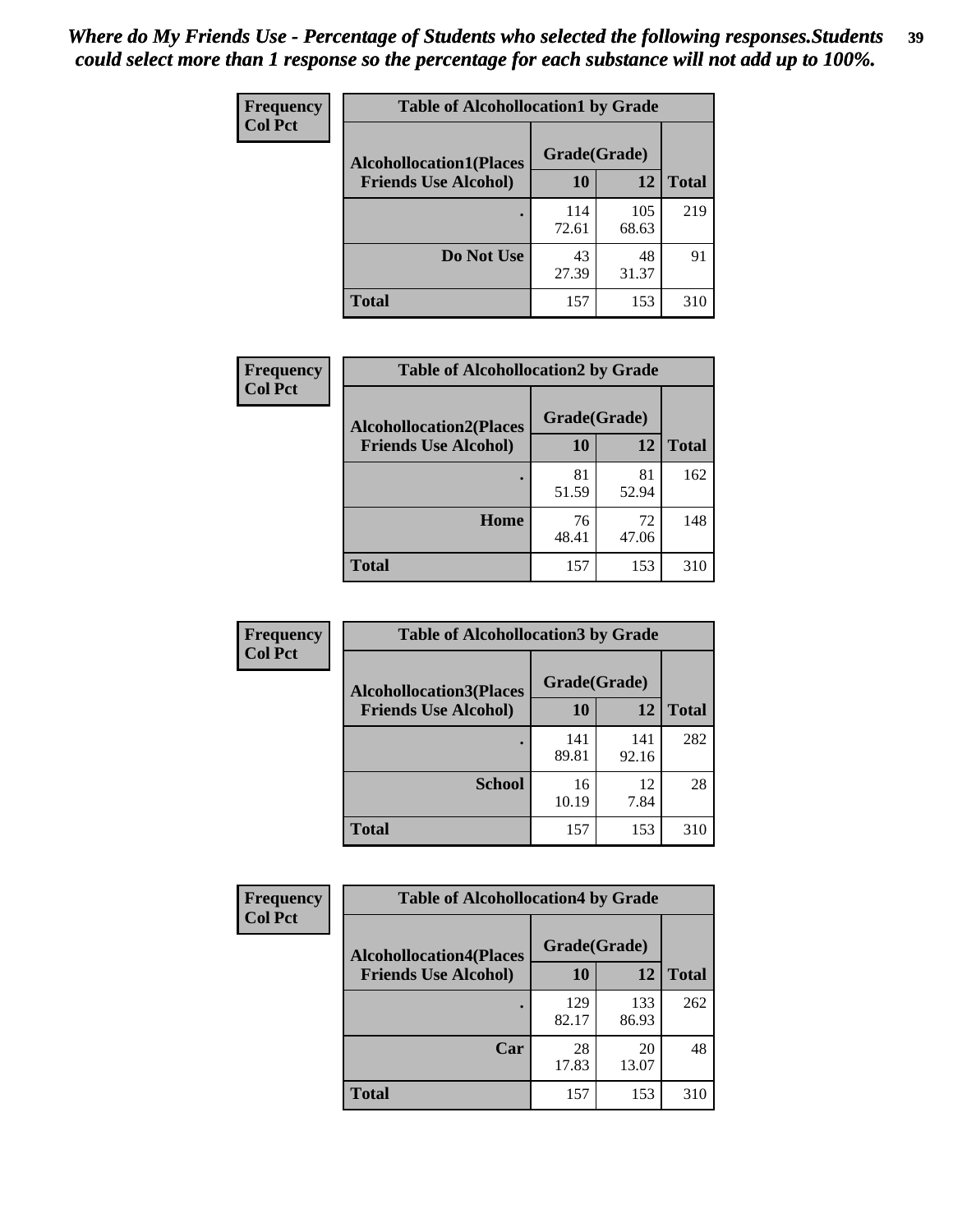| Frequency<br><b>Col Pct</b> | <b>Table of Alcohollocation5 by Grade</b> |             |             |              |  |
|-----------------------------|-------------------------------------------|-------------|-------------|--------------|--|
|                             | <b>Alcohollocation5(Places</b>            |             |             |              |  |
|                             | <b>Friends Use Alcohol)</b>               | 10          | 12          | <b>Total</b> |  |
|                             |                                           | 63<br>40.13 | 59<br>38.56 | 122          |  |
|                             | <b>Friend's House</b>                     | 94<br>59.87 | 94<br>61.44 | 188          |  |
|                             | <b>Total</b>                              | 157         | 153         | 310          |  |

| Frequency      | <b>Table of Alcohollocation6 by Grade</b>                     |                    |              |              |
|----------------|---------------------------------------------------------------|--------------------|--------------|--------------|
| <b>Col Pct</b> | <b>Alcohollocation6(Places</b><br><b>Friends Use Alcohol)</b> | Grade(Grade)<br>10 | 12           | <b>Total</b> |
|                |                                                               | 94<br>59.87        | 107<br>69.93 | 201          |
|                | <b>Other</b>                                                  | 63<br>40.13        | 46<br>30.07  | 109          |
|                | <b>Total</b>                                                  | 157                | 153          | 310          |

| Frequency      | <b>Table of Tobaccolocation1 by Grade</b> |              |             |              |
|----------------|-------------------------------------------|--------------|-------------|--------------|
| <b>Col Pct</b> | <b>Tobaccolocation1(Places</b>            | Grade(Grade) |             |              |
|                | <b>Friends Use Tobacco)</b>               | 10           | <b>12</b>   | <b>Total</b> |
|                |                                           | 96<br>61.15  | 87<br>56.86 | 183          |
|                | Do Not Use                                | 61<br>38.85  | 66<br>43.14 | 127          |
|                | <b>Total</b>                              | 157          | 153         | 310          |

| <b>Frequency</b> | <b>Table of Tobaccolocation2 by Grade</b> |              |             |              |  |
|------------------|-------------------------------------------|--------------|-------------|--------------|--|
| <b>Col Pct</b>   | <b>Tobaccolocation2(Places</b>            | Grade(Grade) |             |              |  |
|                  | <b>Friends Use Tobacco)</b>               | 10           | 12          | <b>Total</b> |  |
|                  |                                           | 81<br>51.59  | 79<br>51.63 | 160          |  |
|                  | Home                                      | 76<br>48.41  | 74<br>48.37 | 150          |  |
|                  | <b>Total</b>                              | 157          | 153         | 310          |  |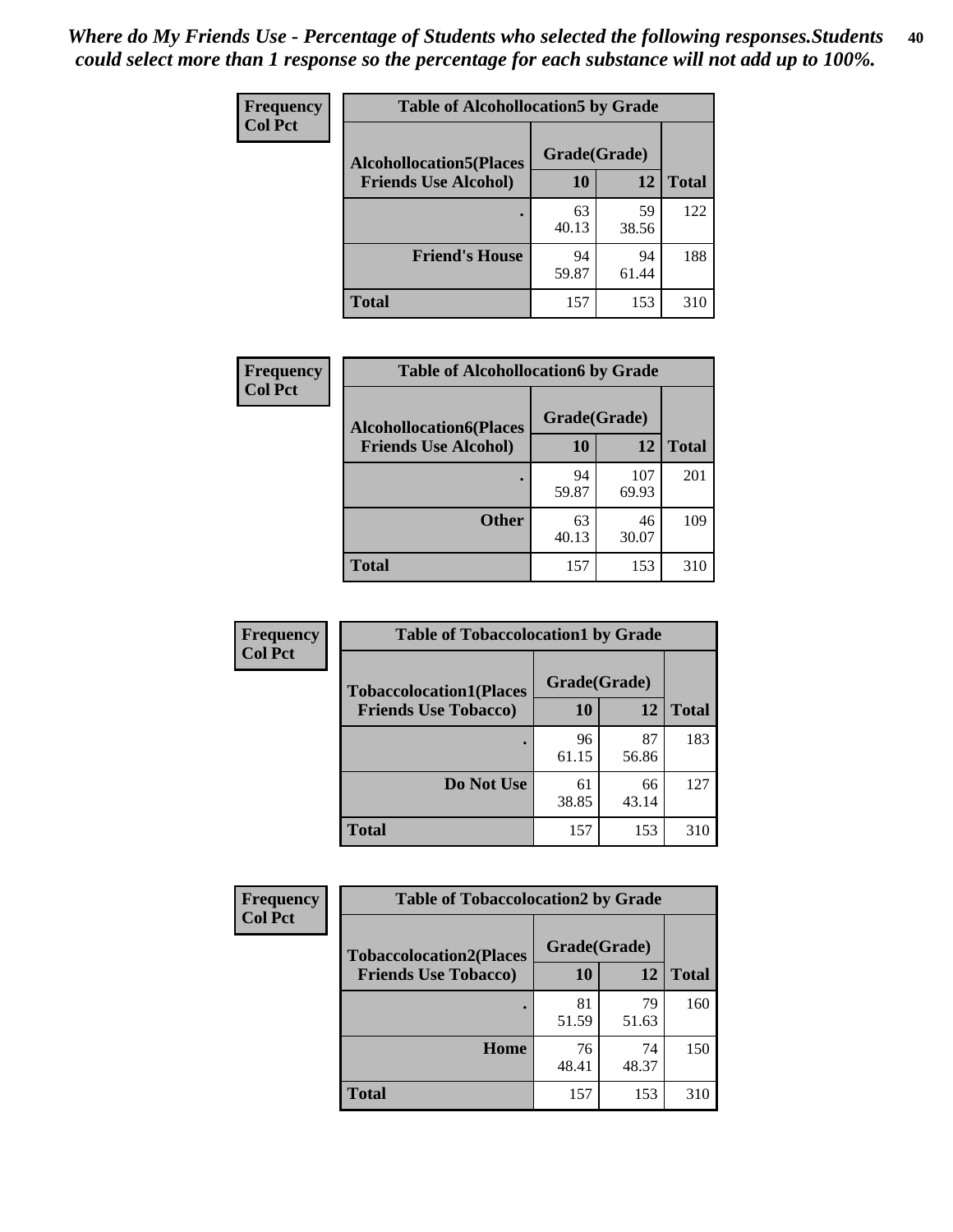| Frequency      | <b>Table of Tobaccolocation 3 by Grade</b> |              |             |              |  |
|----------------|--------------------------------------------|--------------|-------------|--------------|--|
| <b>Col Pct</b> | <b>Tobaccolocation3(Places</b>             | Grade(Grade) |             |              |  |
|                | <b>Friends Use Tobacco)</b>                | 10           | 12          | <b>Total</b> |  |
|                |                                            | 100<br>63.69 | 98<br>64.05 | 198          |  |
|                | <b>School</b>                              | 57<br>36.31  | 55<br>35.95 | 112          |  |
|                | <b>Total</b>                               | 157          | 153         | 310          |  |

| Frequency      | <b>Table of Tobaccolocation4 by Grade</b>                     |                    |             |              |
|----------------|---------------------------------------------------------------|--------------------|-------------|--------------|
| <b>Col Pct</b> | <b>Tobaccolocation4(Places</b><br><b>Friends Use Tobacco)</b> | Grade(Grade)<br>10 | 12          | <b>Total</b> |
|                |                                                               | 91                 | 78          | 169          |
|                |                                                               | 57.96              | 50.98       |              |
|                | Car                                                           | 66<br>42.04        | 75<br>49.02 | 141          |
|                | <b>Total</b>                                                  | 157                | 153         | 310          |

| Frequency      | <b>Table of Tobaccolocation5 by Grade</b> |              |             |              |
|----------------|-------------------------------------------|--------------|-------------|--------------|
| <b>Col Pct</b> | <b>Tobaccolocation5(Places</b>            | Grade(Grade) |             |              |
|                | <b>Friends Use Tobacco)</b>               | 10           | <b>12</b>   | <b>Total</b> |
|                |                                           | 79<br>50.32  | 80<br>52.29 | 159          |
|                | <b>Friend's House</b>                     | 78<br>49.68  | 73<br>47.71 | 151          |
|                | <b>Total</b>                              | 157          | 153         | 310          |

| Frequency      | <b>Table of Tobaccolocation6 by Grade</b> |              |             |              |  |
|----------------|-------------------------------------------|--------------|-------------|--------------|--|
| <b>Col Pct</b> | <b>Tobaccolocation6(Places</b>            | Grade(Grade) |             |              |  |
|                | <b>Friends Use Tobacco)</b>               | 10           | 12          | <b>Total</b> |  |
|                |                                           | 95<br>60.51  | 99<br>64.71 | 194          |  |
|                | <b>Other</b>                              | 62<br>39.49  | 54<br>35.29 | 116          |  |
|                | <b>Total</b>                              | 157          | 153         | 310          |  |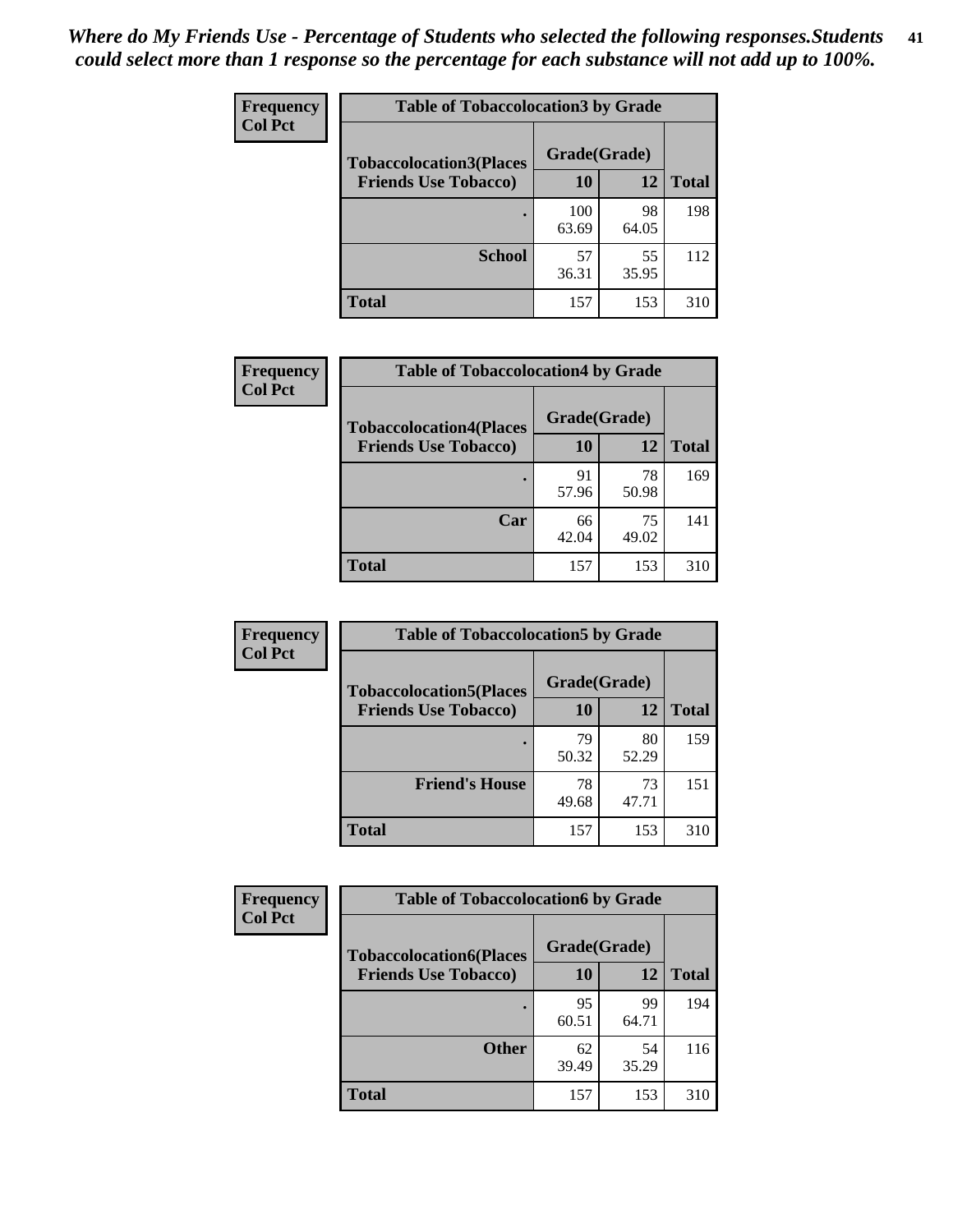| <b>Frequency</b> | <b>Table of Marijuanalocation1 by Grade</b> |              |             |              |
|------------------|---------------------------------------------|--------------|-------------|--------------|
| <b>Col Pct</b>   | <b>Marijuanalocation1(Places</b>            | Grade(Grade) |             |              |
|                  | <b>Friends Use Marijuana</b> )              | <b>10</b>    | 12          | <b>Total</b> |
|                  |                                             | 79<br>50.32  | 74<br>48.37 | 153          |
|                  | Do Not Use                                  | 78<br>49.68  | 79<br>51.63 | 157          |
|                  | <b>Total</b>                                | 157          | 153         | 310          |

| <b>Frequency</b> | <b>Table of Marijuanalocation2 by Grade</b>                        |                           |             |              |
|------------------|--------------------------------------------------------------------|---------------------------|-------------|--------------|
| <b>Col Pct</b>   | <b>Marijuanalocation2(Places</b><br><b>Friends Use Marijuana</b> ) | Grade(Grade)<br><b>10</b> | 12          | <b>Total</b> |
|                  |                                                                    | 95<br>60.51               | 94<br>61.44 | 189          |
|                  | Home                                                               | 62<br>39.49               | 59<br>38.56 | 121          |
|                  | <b>Total</b>                                                       | 157                       | 153         | 310          |

| Frequency<br><b>Col Pct</b> | <b>Table of Marijuanalocation3 by Grade</b> |              |              |              |
|-----------------------------|---------------------------------------------|--------------|--------------|--------------|
|                             | <b>Marijuanalocation3(Places</b>            | Grade(Grade) |              |              |
|                             | <b>Friends Use Marijuana</b> )              | 10           | 12           | <b>Total</b> |
|                             |                                             | 132<br>84.08 | 136<br>88.89 | 268          |
|                             | <b>School</b>                               | 25<br>15.92  | 17<br>11.11  | 42           |
|                             | <b>Total</b>                                | 157          | 153          | 310          |

| Frequency      | <b>Table of Marijuanalocation4 by Grade</b> |              |              |              |
|----------------|---------------------------------------------|--------------|--------------|--------------|
| <b>Col Pct</b> | <b>Marijuanalocation4(Places</b>            | Grade(Grade) |              |              |
|                | <b>Friends Use Marijuana</b> )              | <b>10</b>    | 12           | <b>Total</b> |
|                |                                             | 112<br>71.34 | 100<br>65.36 | 212          |
|                | Car                                         | 45<br>28.66  | 53<br>34.64  | 98           |
|                | <b>Total</b>                                | 157          | 153          | 310          |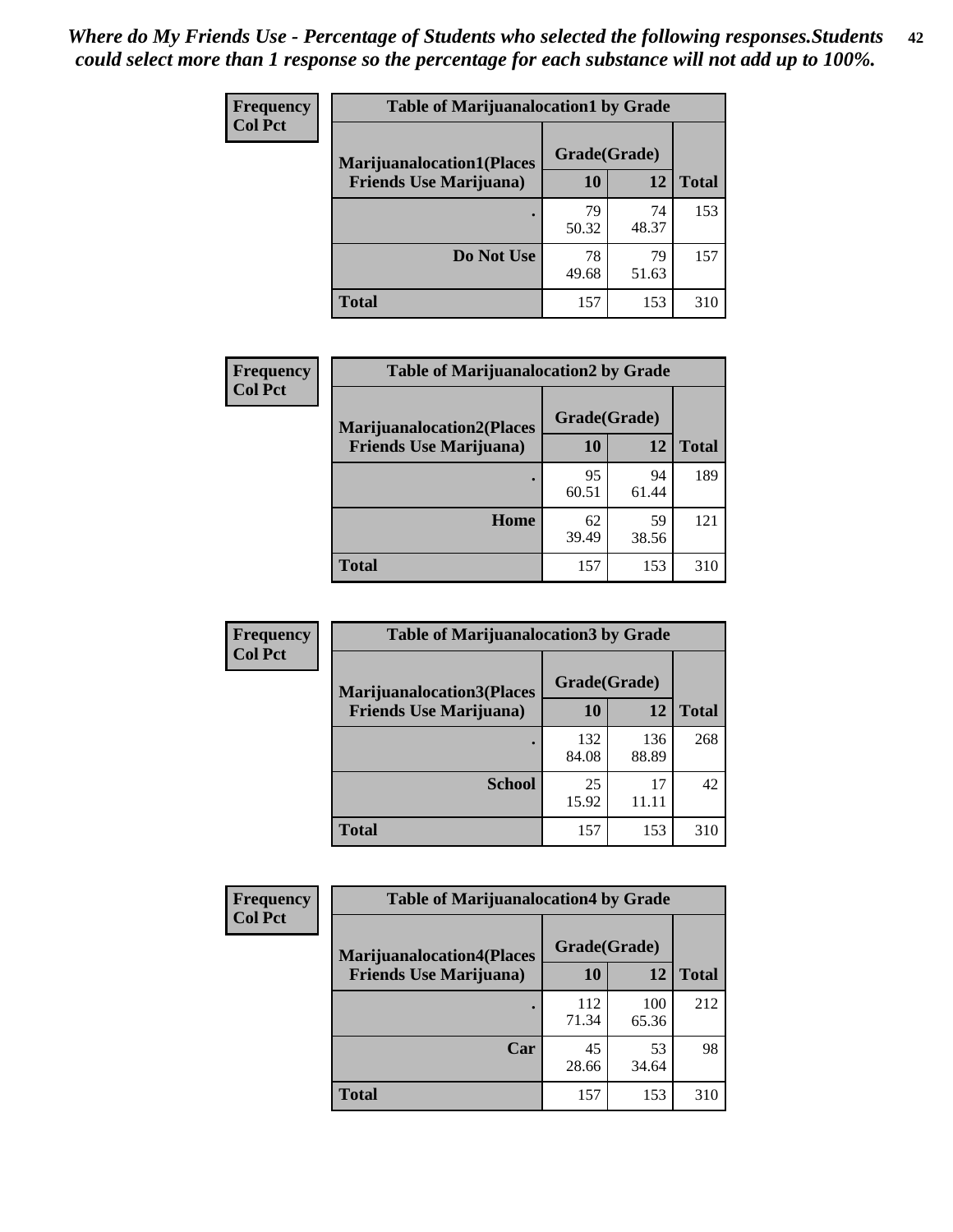| <b>Frequency</b> | <b>Table of Marijuanalocation5 by Grade</b> |              |             |              |
|------------------|---------------------------------------------|--------------|-------------|--------------|
| <b>Col Pct</b>   | <b>Marijuanalocation5</b> (Places           | Grade(Grade) |             |              |
|                  | <b>Friends Use Marijuana</b> )              | 10           | 12          | <b>Total</b> |
|                  |                                             | 88<br>56.05  | 84<br>54.90 | 172          |
|                  | <b>Friend's House</b>                       | 69<br>43.95  | 69<br>45.10 | 138          |
|                  | <b>Total</b>                                | 157          | 153         | 310          |

| <b>Frequency</b> | <b>Table of Marijuanalocation6 by Grade</b>                        |                    |              |              |
|------------------|--------------------------------------------------------------------|--------------------|--------------|--------------|
| <b>Col Pct</b>   | <b>Marijuanalocation6(Places</b><br><b>Friends Use Marijuana</b> ) | Grade(Grade)<br>10 | 12           | <b>Total</b> |
|                  |                                                                    | 104<br>66.24       | 111<br>72.55 | 215          |
|                  | <b>Other</b>                                                       | 53<br>33.76        | 42<br>27.45  | 95           |
|                  | <b>Total</b>                                                       | 157                | 153          | 310          |

| <b>Frequency</b> | <b>Table of Otherdruglocation1 by Grade</b>                          |              |              |              |
|------------------|----------------------------------------------------------------------|--------------|--------------|--------------|
| <b>Col Pct</b>   | <b>Otherdruglocation1(Places</b><br><b>Friends Use Other Illegal</b> | Grade(Grade) |              |              |
|                  | Drugs)                                                               | 10           | 12           | <b>Total</b> |
|                  |                                                                      | 53<br>33.76  | 39<br>25.49  | 92           |
|                  | Do Not Use                                                           | 104<br>66.24 | 114<br>74.51 | 218          |
|                  | <b>Total</b>                                                         | 157          | 153          | 310          |

| Frequency      | <b>Table of Otherdruglocation2 by Grade</b>                          |              |              |              |
|----------------|----------------------------------------------------------------------|--------------|--------------|--------------|
| <b>Col Pct</b> | <b>Otherdruglocation2(Places</b><br><b>Friends Use Other Illegal</b> | Grade(Grade) |              |              |
|                | Drugs)                                                               | 10           | 12           | <b>Total</b> |
|                |                                                                      | 116<br>73.89 | 120<br>78.43 | 236          |
|                | <b>Home</b>                                                          | 41<br>26.11  | 33<br>21.57  | 74           |
|                | <b>Total</b>                                                         | 157          | 153          | 310          |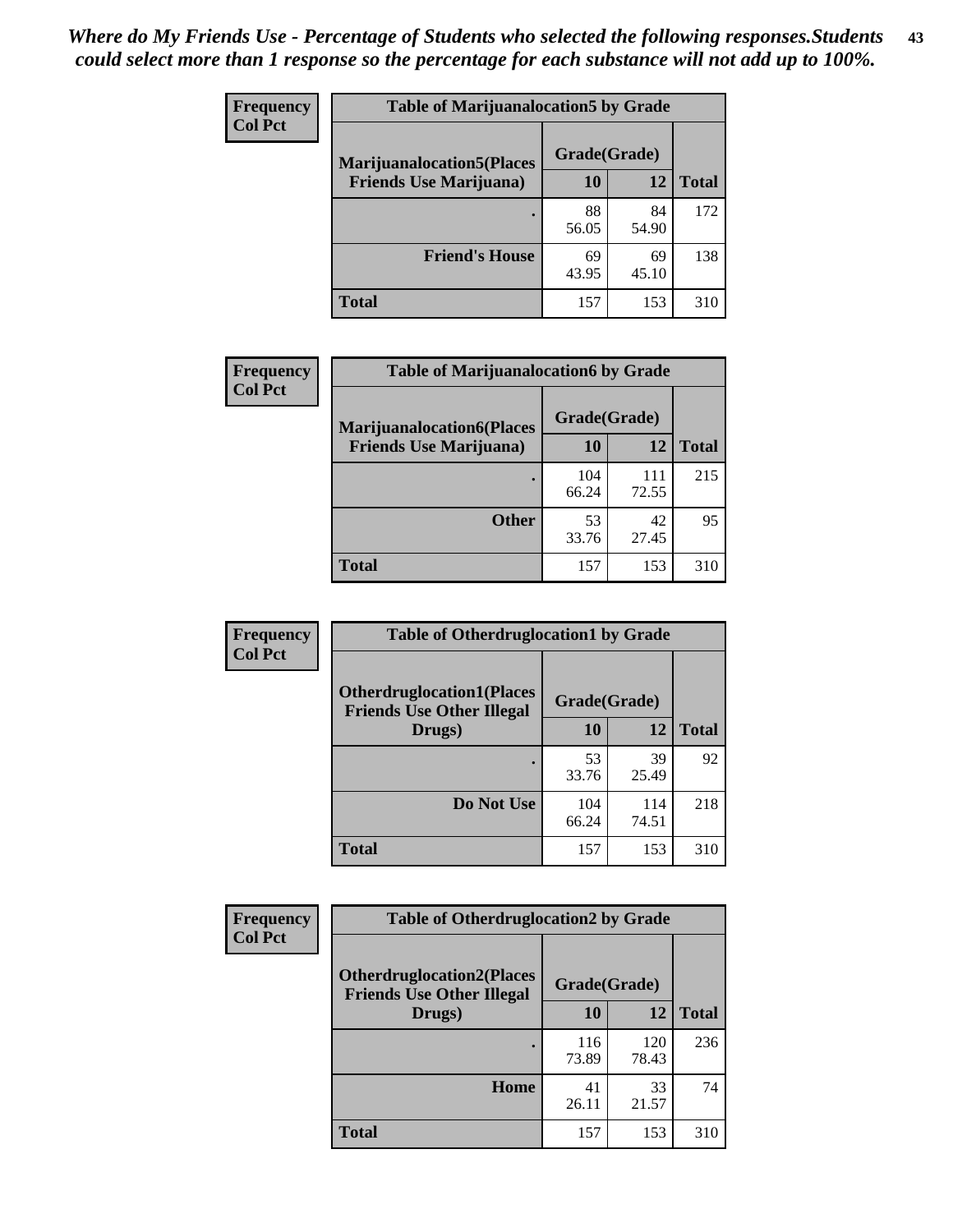| <b>Frequency</b> | <b>Table of Otherdruglocation3 by Grade</b>                          |              |              |              |
|------------------|----------------------------------------------------------------------|--------------|--------------|--------------|
| <b>Col Pct</b>   | <b>Otherdruglocation3(Places</b><br><b>Friends Use Other Illegal</b> | Grade(Grade) |              |              |
|                  | Drugs)                                                               | <b>10</b>    | 12           | <b>Total</b> |
|                  |                                                                      | 133<br>84.71 | 135<br>88.24 | 268          |
|                  | <b>School</b>                                                        | 24<br>15.29  | 18<br>11.76  | 42           |
|                  | <b>Total</b>                                                         | 157          | 153          | 310          |

| <b>Frequency</b> | <b>Table of Otherdruglocation4 by Grade</b>                          |              |              |              |
|------------------|----------------------------------------------------------------------|--------------|--------------|--------------|
| <b>Col Pct</b>   | <b>Otherdruglocation4(Places</b><br><b>Friends Use Other Illegal</b> | Grade(Grade) |              |              |
|                  | Drugs)                                                               | 10           | 12           | <b>Total</b> |
|                  |                                                                      | 121<br>77.07 | 129<br>84.31 | 250          |
|                  | Car                                                                  | 36<br>22.93  | 24<br>15.69  | 60           |
|                  | <b>Total</b>                                                         | 157          | 153          | 310          |

| Frequency      | <b>Table of Otherdruglocation5 by Grade</b>                          |              |              |              |
|----------------|----------------------------------------------------------------------|--------------|--------------|--------------|
| <b>Col Pct</b> | <b>Otherdruglocation5(Places</b><br><b>Friends Use Other Illegal</b> | Grade(Grade) |              |              |
|                | Drugs)                                                               | 10           | 12           | <b>Total</b> |
|                |                                                                      | 112<br>71.34 | 116<br>75.82 | 228          |
|                | <b>Friend's House</b>                                                | 45<br>28.66  | 37<br>24.18  | 82           |
|                | <b>Total</b>                                                         | 157          | 153          | 310          |

| <b>Frequency</b> | <b>Table of Otherdruglocation6 by Grade</b>                          |              |              |              |
|------------------|----------------------------------------------------------------------|--------------|--------------|--------------|
| <b>Col Pct</b>   | <b>Otherdruglocation6(Places</b><br><b>Friends Use Other Illegal</b> | Grade(Grade) |              |              |
|                  | Drugs)                                                               | 10           | 12           | <b>Total</b> |
|                  |                                                                      | 118<br>75.16 | 125<br>81.70 | 243          |
|                  | <b>Other</b>                                                         | 39<br>24.84  | 28<br>18.30  | 67           |
|                  | <b>Total</b>                                                         | 157          | 153          | 310          |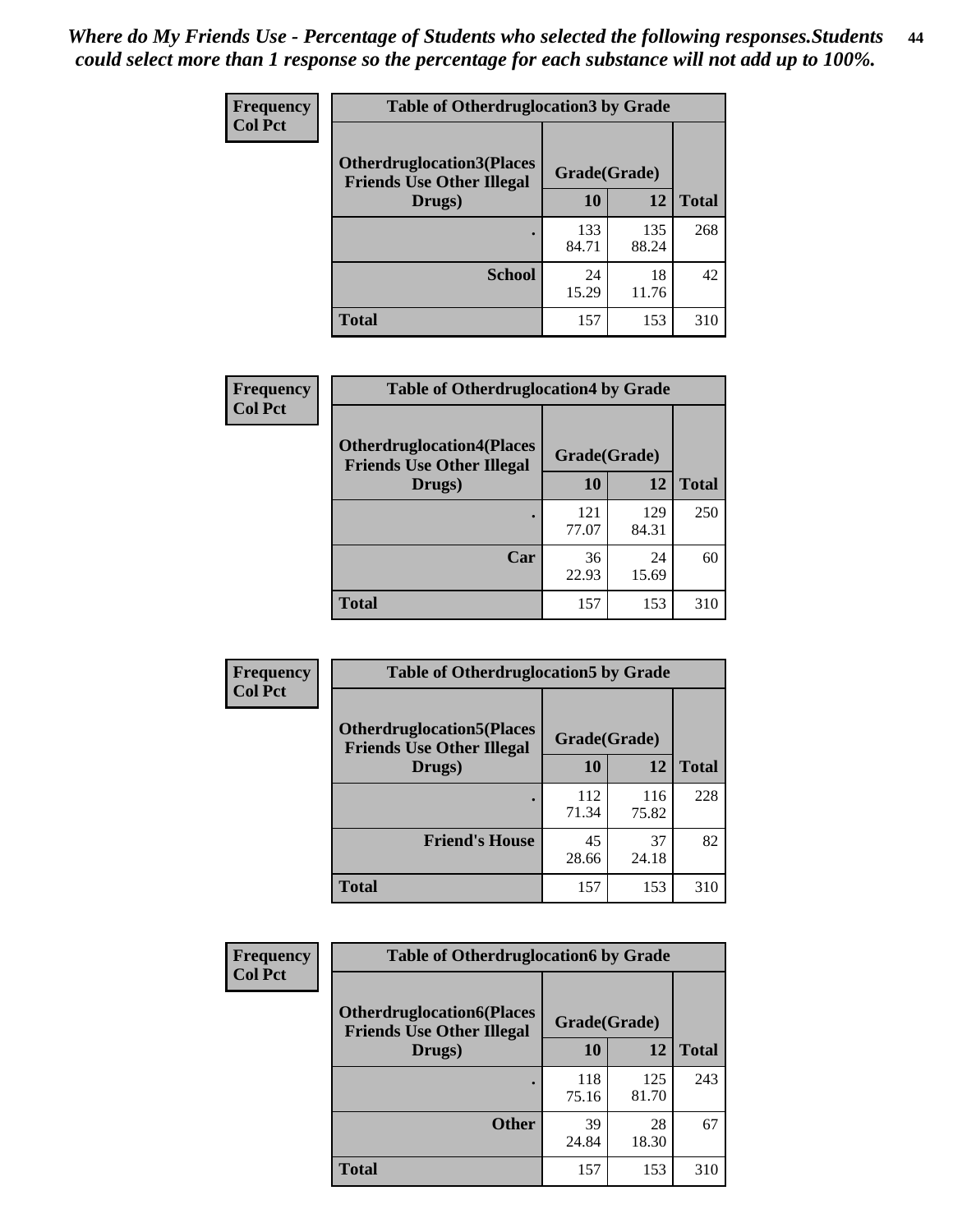| Frequency      | <b>Table of Alcoholtime1 by Grade</b>           |              |              |              |
|----------------|-------------------------------------------------|--------------|--------------|--------------|
| <b>Col Pct</b> | <b>Alcoholtime1(Times</b><br><b>Friends Use</b> | Grade(Grade) |              |              |
|                | Alcohol)                                        | 10           | 12           | <b>Total</b> |
|                |                                                 | 112<br>71.34 | 101<br>66.01 | 213          |
|                | Do Not Use                                      | 45<br>28.66  | 52<br>33.99  | 97           |
|                | <b>Total</b>                                    | 157          | 153          | 310          |

| Frequency      |                                                 | <b>Table of Alcoholtime2 by Grade</b> |              |              |  |
|----------------|-------------------------------------------------|---------------------------------------|--------------|--------------|--|
| <b>Col Pct</b> | <b>Alcoholtime2(Times</b><br><b>Friends Use</b> | Grade(Grade)                          |              |              |  |
|                | Alcohol)                                        | 10                                    | 12           | <b>Total</b> |  |
|                |                                                 | 143<br>91.08                          | 144<br>94.12 | 287          |  |
|                | <b>On Way to School</b>                         | 14<br>8.92                            | 9<br>5.88    | 23           |  |
|                | <b>Total</b>                                    | 157                                   | 153          | 310          |  |

| Frequency<br><b>Col Pct</b> | <b>Table of Alcoholtime3 by Grade</b>                           |              |              |              |
|-----------------------------|-----------------------------------------------------------------|--------------|--------------|--------------|
|                             | <b>Alcoholtime3(Times</b><br>Grade(Grade)<br><b>Friends Use</b> |              |              |              |
|                             | Alcohol)                                                        | 10           | 12           | <b>Total</b> |
|                             |                                                                 | 147<br>93.63 | 143<br>93.46 | 290          |
|                             | <b>During School</b>                                            | 10<br>6.37   | 10<br>6.54   | 20           |
|                             | Total                                                           | 157          | 153          | 310          |

| <b>Frequency</b> | <b>Table of Alcoholtime4 by Grade</b> |              |              |              |  |
|------------------|---------------------------------------|--------------|--------------|--------------|--|
| <b>Col Pct</b>   | <b>Alcoholtime4(Times</b>             | Grade(Grade) |              |              |  |
|                  | <b>Friends Use Alcohol)</b>           | 10           | 12           | <b>Total</b> |  |
|                  |                                       | 140<br>89.17 | 142<br>92.81 | 282          |  |
|                  | <b>On Way Home From School</b>        | 17<br>10.83  | 11<br>7.19   | 28           |  |
|                  | <b>Total</b>                          | 157          | 153          | 310          |  |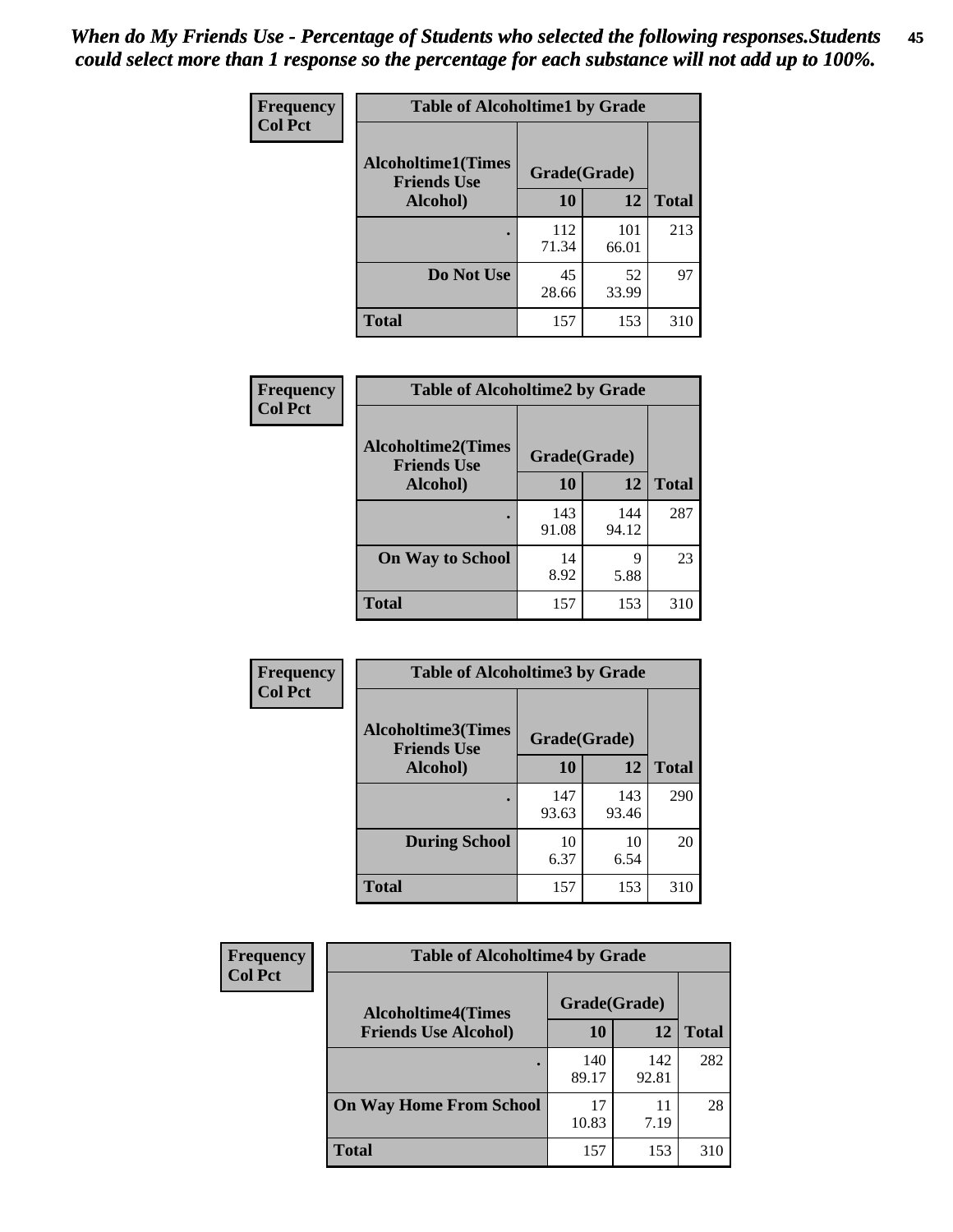*When do My Friends Use - Percentage of Students who selected the following responses.Students could select more than 1 response so the percentage for each substance will not add up to 100%.* **46**

| <b>Frequency</b> | <b>Table of Alcoholtime5 by Grade</b>           |              |              |              |
|------------------|-------------------------------------------------|--------------|--------------|--------------|
| <b>Col Pct</b>   | <b>Alcoholtime5(Times</b><br><b>Friends Use</b> | Grade(Grade) |              |              |
|                  | Alcohol)                                        | 10           | 12           | <b>Total</b> |
|                  |                                                 | 114<br>72.61 | 119<br>77.78 | 233          |
|                  | Weeknights                                      | 43<br>27.39  | 34<br>22.22  | 77           |
|                  | <b>Total</b>                                    | 157          | 153          | 310          |

| Frequency      | <b>Table of Alcoholtime6 by Grade</b>           |              |              |              |
|----------------|-------------------------------------------------|--------------|--------------|--------------|
| <b>Col Pct</b> | <b>Alcoholtime6(Times</b><br><b>Friends Use</b> | Grade(Grade) |              |              |
|                | Alcohol)                                        | 10           | 12           | <b>Total</b> |
|                | ٠                                               | 42<br>26.75  | 48<br>31.37  | 90           |
|                | Weekends                                        | 115<br>73.25 | 105<br>68.63 | 220          |
|                | <b>Total</b>                                    | 157          | 153          | 310          |

| Frequency<br><b>Col Pct</b> | <b>Table of Tobaccotime1 by Grade</b>           |              |             |              |
|-----------------------------|-------------------------------------------------|--------------|-------------|--------------|
|                             | <b>Tobaccotime1(Times</b><br><b>Friends Use</b> | Grade(Grade) |             |              |
|                             | <b>Tobacco</b> )                                | 10           | 12          | <b>Total</b> |
|                             |                                                 | 96<br>61.15  | 88<br>57.52 | 184          |
|                             | Do Not Use                                      | 61<br>38.85  | 65<br>42.48 | 126          |
|                             | <b>Total</b>                                    | 157          | 153         | 310          |

| <b>Frequency</b> | <b>Table of Tobaccotime2 by Grade</b>           |              |             |              |  |
|------------------|-------------------------------------------------|--------------|-------------|--------------|--|
| <b>Col Pct</b>   | <b>Tobaccotime2(Times</b><br><b>Friends Use</b> | Grade(Grade) |             |              |  |
|                  | <b>Tobacco</b> )                                | 10           | 12          | <b>Total</b> |  |
|                  |                                                 | 96<br>61.15  | 90<br>58.82 | 186          |  |
|                  | <b>On Way to School</b>                         | 61<br>38.85  | 63<br>41.18 | 124          |  |
|                  | Total                                           | 157          | 153         | 310          |  |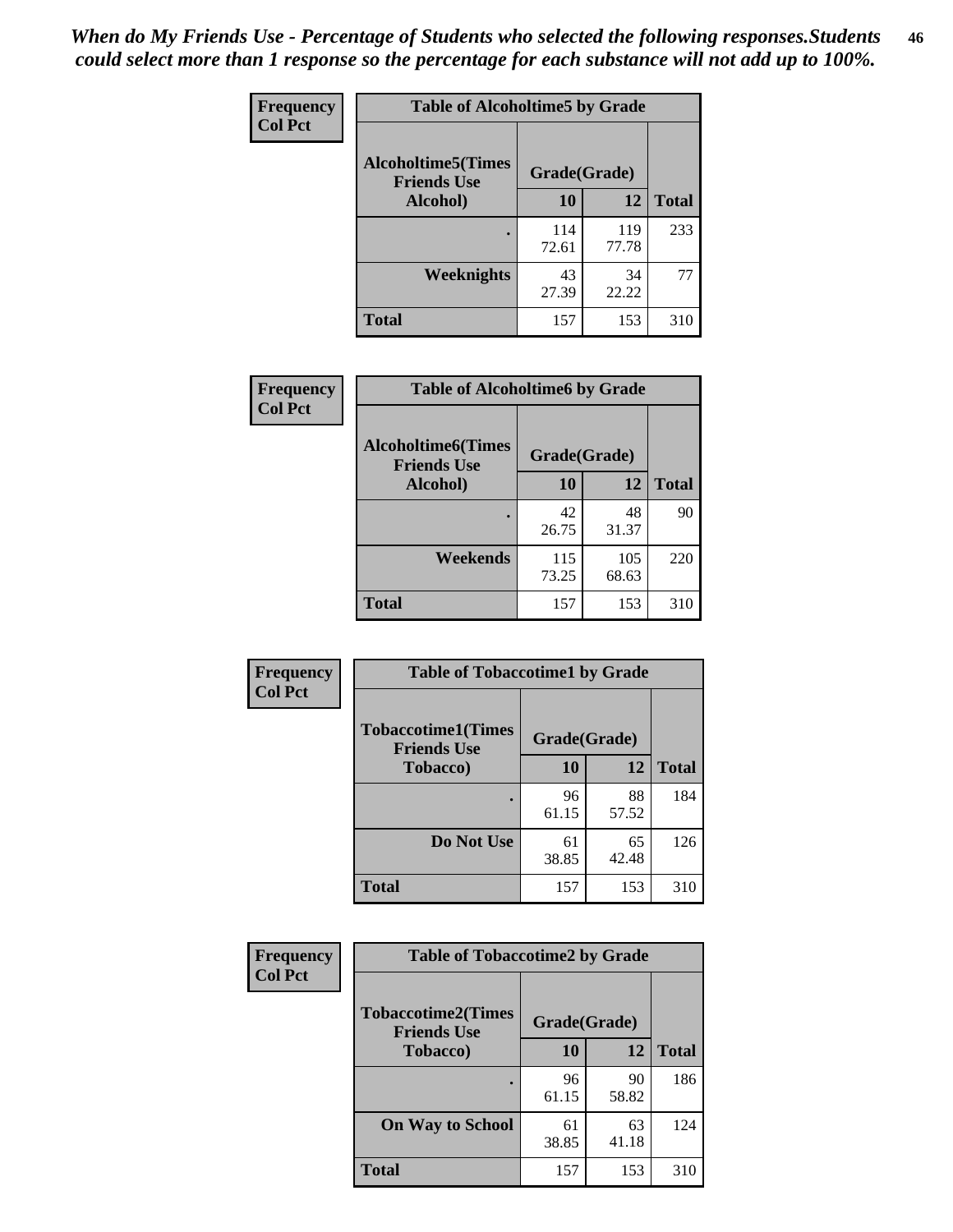*When do My Friends Use - Percentage of Students who selected the following responses.Students could select more than 1 response so the percentage for each substance will not add up to 100%.* **47**

| <b>Frequency</b> | <b>Table of Tobaccotime3 by Grade</b>           |              |              |              |  |
|------------------|-------------------------------------------------|--------------|--------------|--------------|--|
| <b>Col Pct</b>   | <b>Tobaccotime3(Times</b><br><b>Friends Use</b> |              | Grade(Grade) |              |  |
|                  | <b>Tobacco</b> )                                | 10           | 12           | <b>Total</b> |  |
|                  |                                                 | 108<br>68.79 | 104<br>67.97 | 212          |  |
|                  | <b>During School</b>                            | 49<br>31.21  | 49<br>32.03  | 98           |  |
|                  | <b>Total</b>                                    | 157          | 153          | 310          |  |

| Frequency      | <b>Table of Tobaccotime4 by Grade</b> |              |              |              |
|----------------|---------------------------------------|--------------|--------------|--------------|
| <b>Col Pct</b> | <b>Tobaccotime4(Times</b>             | Grade(Grade) |              |              |
|                | <b>Friends Use Tobacco)</b>           | 10           | 12           | <b>Total</b> |
|                |                                       | 140<br>89.17 | 142<br>92.81 | 282          |
|                | <b>On Way Home From School</b>        | 17<br>10.83  | 11<br>7.19   | 28           |
|                | <b>Total</b>                          | 157          | 153          | 310          |

| Frequency      | <b>Table of Tobaccotime5 by Grade</b>            |              |             |              |
|----------------|--------------------------------------------------|--------------|-------------|--------------|
| <b>Col Pct</b> | <b>Tobaccotime5</b> (Times<br><b>Friends Use</b> | Grade(Grade) |             |              |
|                | <b>Tobacco</b> )                                 | 10           | 12          | <b>Total</b> |
|                | $\bullet$                                        | 77<br>49.04  | 77<br>50.33 | 154          |
|                | Weeknights                                       | 80<br>50.96  | 76<br>49.67 | 156          |
|                | <b>Total</b>                                     | 157          | 153         | 310          |

| Frequency<br><b>Col Pct</b> | <b>Table of Tobaccotime6 by Grade</b>           |              |             |              |
|-----------------------------|-------------------------------------------------|--------------|-------------|--------------|
|                             | <b>Tobaccotime6(Times</b><br><b>Friends Use</b> | Grade(Grade) |             |              |
|                             | <b>Tobacco</b> )                                | 10           | 12          | <b>Total</b> |
|                             |                                                 | 71<br>45.22  | 75<br>49.02 | 146          |
|                             | Weekends                                        | 86<br>54.78  | 78<br>50.98 | 164          |
|                             | Total                                           | 157          | 153         | 310          |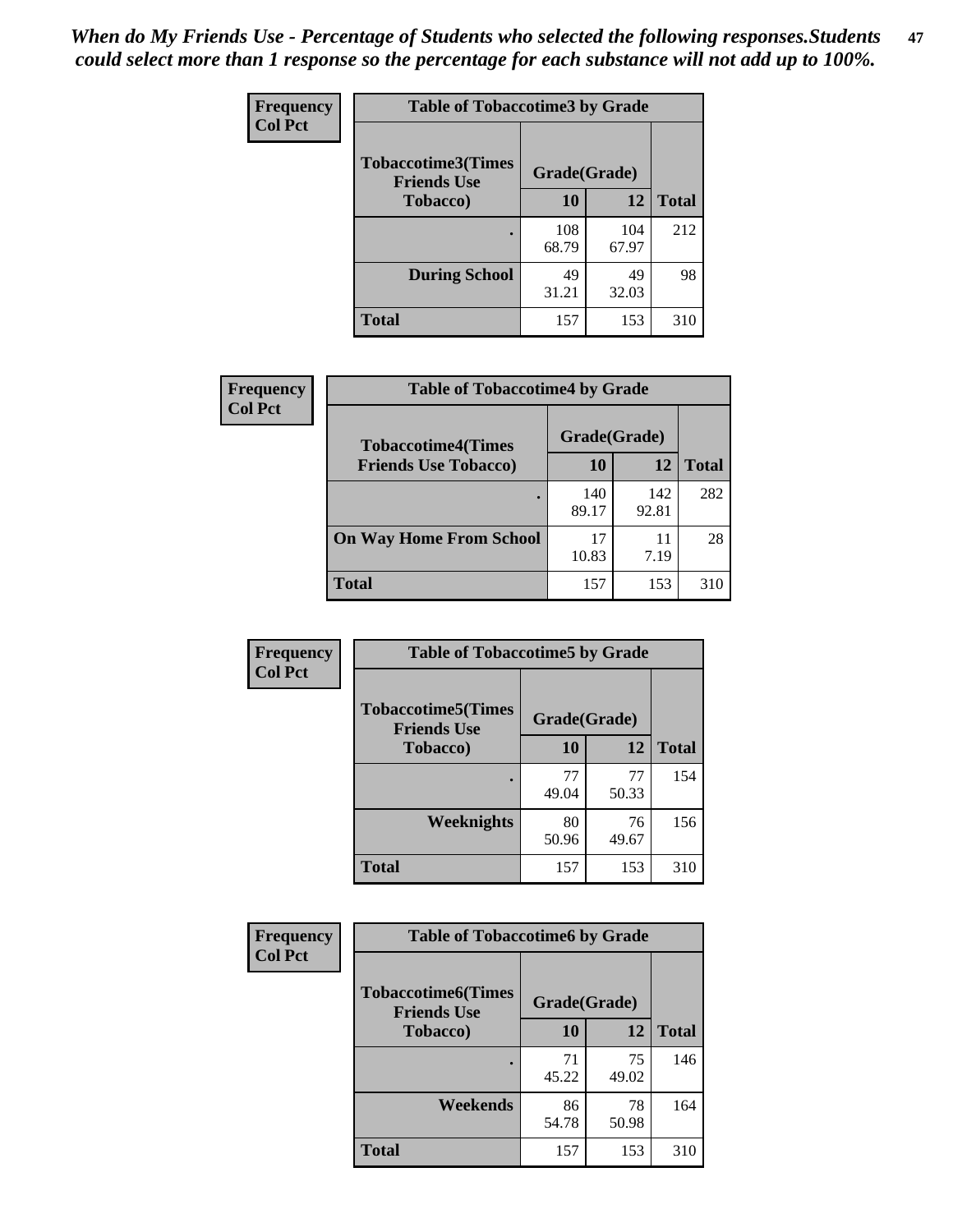| Frequency      | <b>Table of Marijuanatime1 by Grade</b>           |              |             |              |  |
|----------------|---------------------------------------------------|--------------|-------------|--------------|--|
| <b>Col Pct</b> | <b>Marijuanatime1(Times</b><br><b>Friends Use</b> | Grade(Grade) |             |              |  |
|                | Marijuana)                                        | 10           | 12          | <b>Total</b> |  |
|                |                                                   | 81<br>51.59  | 71<br>46.41 | 152          |  |
|                | Do Not Use                                        | 76<br>48.41  | 82<br>53.59 | 158          |  |
|                | <b>Total</b>                                      | 157          | 153         | 310          |  |

| Frequency      | <b>Table of Marijuanatime2 by Grade</b>           |              |              |              |
|----------------|---------------------------------------------------|--------------|--------------|--------------|
| <b>Col Pct</b> | <b>Marijuanatime2(Times</b><br><b>Friends Use</b> | Grade(Grade) |              |              |
|                | Marijuana)                                        | 10           | 12           | <b>Total</b> |
|                |                                                   | 123<br>78.34 | 122<br>79.74 | 245          |
|                | <b>On Way to School</b>                           | 34<br>21.66  | 31<br>20.26  | 65           |
|                | <b>Total</b>                                      | 157          | 153          | 310          |

| Frequency      | <b>Table of Marijuanatime3 by Grade</b>    |              |              |              |
|----------------|--------------------------------------------|--------------|--------------|--------------|
| <b>Col Pct</b> | Marijuanatime3(Times<br><b>Friends Use</b> | Grade(Grade) |              |              |
|                | Marijuana)                                 | 10           | 12           | <b>Total</b> |
|                |                                            | 132<br>84.08 | 139<br>90.85 | 271          |
|                | <b>During School</b>                       | 25<br>15.92  | 14<br>9.15   | 39           |
|                | Total                                      | 157          | 153          | 310          |

| <b>Frequency</b> | <b>Table of Marijuanatime4 by Grade</b> |              |              |              |
|------------------|-----------------------------------------|--------------|--------------|--------------|
| <b>Col Pct</b>   | <b>Marijuanatime4(Times</b>             | Grade(Grade) |              |              |
|                  | <b>Friends Use Marijuana</b> )          | 10           | 12           | <b>Total</b> |
|                  | ٠                                       | 127<br>80.89 | 120<br>78.43 | 247          |
|                  | <b>On Way Home From School</b>          | 30<br>19.11  | 33<br>21.57  | 63           |
|                  | <b>Total</b>                            | 157          | 153          | 310          |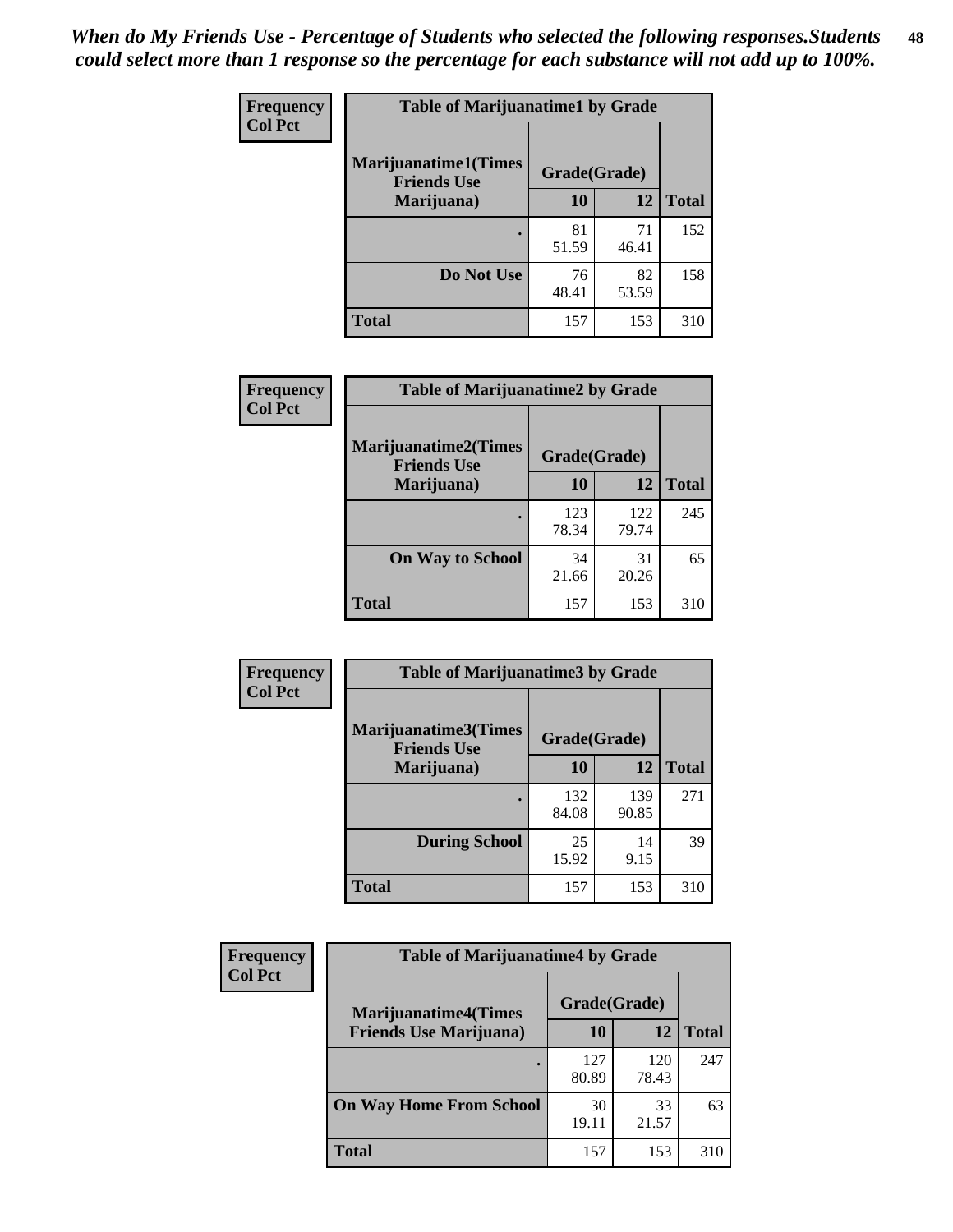| Frequency      | <b>Table of Marijuanatime5 by Grade</b>            |              |             |              |  |
|----------------|----------------------------------------------------|--------------|-------------|--------------|--|
| <b>Col Pct</b> | <b>Marijuanatime5</b> (Times<br><b>Friends Use</b> | Grade(Grade) |             |              |  |
|                | Marijuana)                                         | 10           | 12          | <b>Total</b> |  |
|                |                                                    | 92<br>58.60  | 98<br>64.05 | 190          |  |
|                | Weeknights                                         | 65<br>41.40  | 55<br>35.95 | 120          |  |
|                | <b>Total</b>                                       | 157          | 153         | 310          |  |

| Frequency      | <b>Table of Marijuanatime6 by Grade</b>    |              |             |              |
|----------------|--------------------------------------------|--------------|-------------|--------------|
| <b>Col Pct</b> | Marijuanatime6(Times<br><b>Friends Use</b> | Grade(Grade) |             |              |
|                | Marijuana)                                 | 10           | 12          | <b>Total</b> |
|                |                                            | 78<br>49.68  | 82<br>53.59 | 160          |
|                | Weekends                                   | 79<br>50.32  | 71<br>46.41 | 150          |
|                | <b>Total</b>                               | 157          | 153         | 310          |

| <b>Frequency</b> | <b>Table of Otherdrugtime1 by Grade</b>                  |              |              |              |
|------------------|----------------------------------------------------------|--------------|--------------|--------------|
| <b>Col Pct</b>   | <b>Otherdrugtime1</b> (Times<br><b>Friends Use Other</b> | Grade(Grade) |              |              |
|                  | <b>Illegal Drugs</b> )                                   | 10           | 12           | <b>Total</b> |
|                  |                                                          | 54<br>34.39  | 35<br>22.88  | 89           |
|                  | Do Not Use                                               | 103<br>65.61 | 118<br>77.12 | 221          |
|                  | <b>Total</b>                                             | 157          | 153          | 310          |

| Frequency      | <b>Table of Otherdrugtime2 by Grade</b>                 |              |              |              |  |  |
|----------------|---------------------------------------------------------|--------------|--------------|--------------|--|--|
| <b>Col Pct</b> | <b>Otherdrugtime2(Times</b><br><b>Friends Use Other</b> | Grade(Grade) |              |              |  |  |
|                | <b>Illegal Drugs</b> )                                  | 10           | 12           | <b>Total</b> |  |  |
|                |                                                         | 134<br>85.35 | 140<br>91.50 | 274          |  |  |
|                | <b>On Way to School</b>                                 | 23<br>14.65  | 13<br>8.50   | 36           |  |  |
|                | Total                                                   | 157          | 153          | 310          |  |  |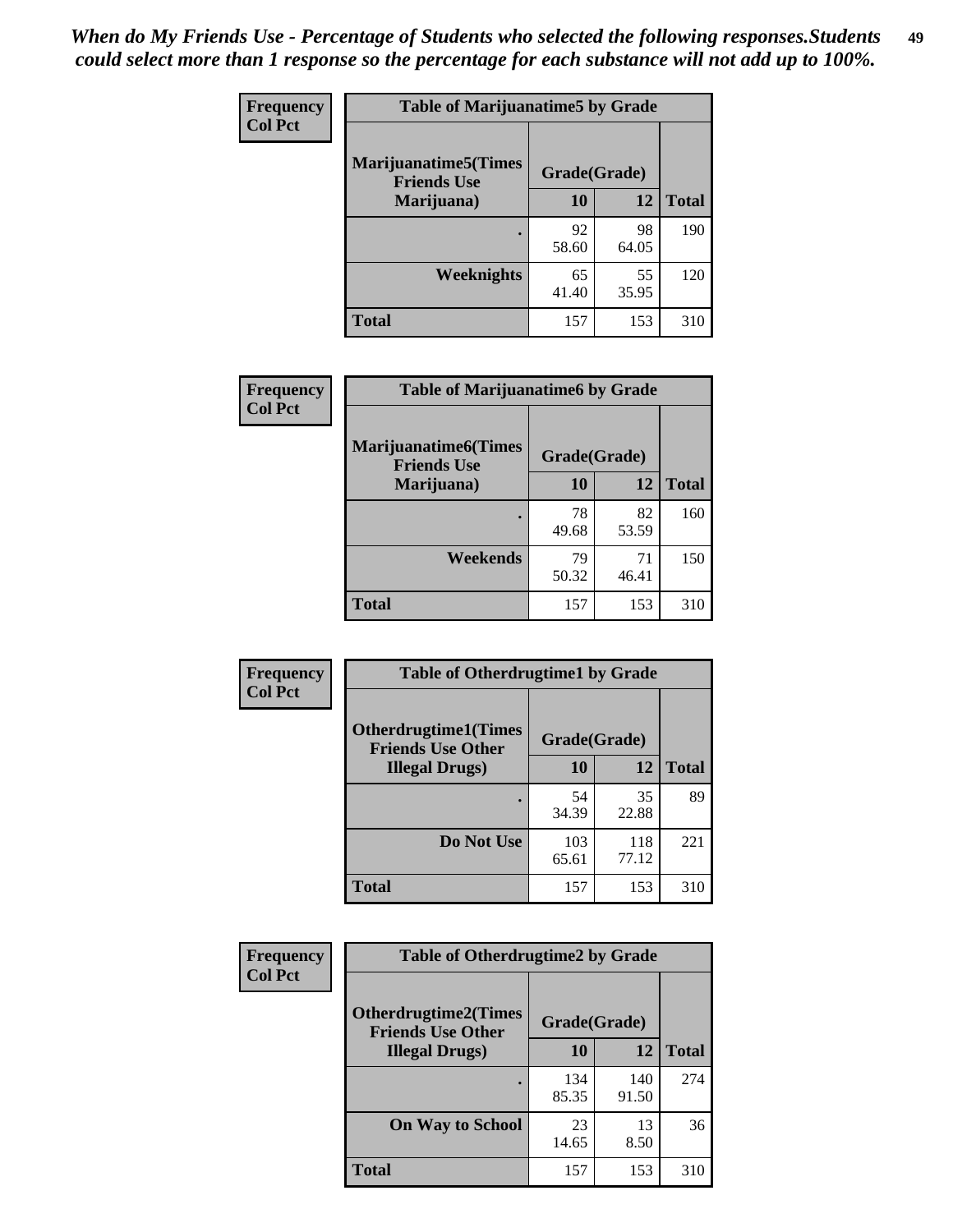| <b>Frequency</b> | <b>Table of Otherdrugtime3 by Grade</b>                 |              |              |              |  |  |
|------------------|---------------------------------------------------------|--------------|--------------|--------------|--|--|
| <b>Col Pct</b>   | <b>Otherdrugtime3(Times</b><br><b>Friends Use Other</b> | Grade(Grade) |              |              |  |  |
|                  | <b>Illegal Drugs</b> )                                  | 10           | 12           | <b>Total</b> |  |  |
|                  |                                                         | 135<br>85.99 | 139<br>90.85 | 274          |  |  |
|                  | <b>During School</b>                                    | 22<br>14.01  | 14<br>9.15   | 36           |  |  |
|                  | Total                                                   | 157          | 153          | 310          |  |  |

| <b>Frequency</b> | <b>Table of Otherdrugtime4 by Grade</b>                         |              |              |              |  |  |  |
|------------------|-----------------------------------------------------------------|--------------|--------------|--------------|--|--|--|
| <b>Col Pct</b>   | <b>Otherdrugtime4(Times</b><br><b>Friends Use Other Illegal</b> | Grade(Grade) |              |              |  |  |  |
|                  | Drugs)                                                          | 10           | 12           | <b>Total</b> |  |  |  |
|                  | $\bullet$                                                       | 137<br>87.26 | 139<br>90.85 | 276          |  |  |  |
|                  | <b>On Way Home From School</b>                                  | 20<br>12.74  | 14<br>9.15   | 34           |  |  |  |
|                  | <b>Total</b>                                                    | 157          | 153          | 310          |  |  |  |

| <b>Frequency</b> | <b>Table of Otherdrugtime5 by Grade</b>                  |              |              |              |  |  |  |
|------------------|----------------------------------------------------------|--------------|--------------|--------------|--|--|--|
| <b>Col Pct</b>   | <b>Otherdrugtime5</b> (Times<br><b>Friends Use Other</b> | Grade(Grade) |              |              |  |  |  |
|                  | <b>Illegal Drugs</b> )                                   | 10           | 12           | <b>Total</b> |  |  |  |
|                  |                                                          | 122<br>77.71 | 126<br>82.35 | 248          |  |  |  |
|                  | Weeknights                                               | 35<br>22.29  | 27<br>17.65  | 62           |  |  |  |
|                  | Total                                                    | 157          | 153          | 310          |  |  |  |

| <b>Frequency</b><br><b>Col Pct</b> | <b>Table of Otherdrugtime6 by Grade</b>                 |              |              |              |  |  |  |
|------------------------------------|---------------------------------------------------------|--------------|--------------|--------------|--|--|--|
|                                    | <b>Otherdrugtime6(Times</b><br><b>Friends Use Other</b> | Grade(Grade) |              |              |  |  |  |
|                                    | <b>Illegal Drugs)</b>                                   | 10           | 12           | <b>Total</b> |  |  |  |
|                                    |                                                         | 102<br>64.97 | 118<br>77.12 | 220          |  |  |  |
|                                    | Weekends                                                | 55<br>35.03  | 35<br>22.88  | 90           |  |  |  |
|                                    | <b>Total</b>                                            | 157          | 153          | 310          |  |  |  |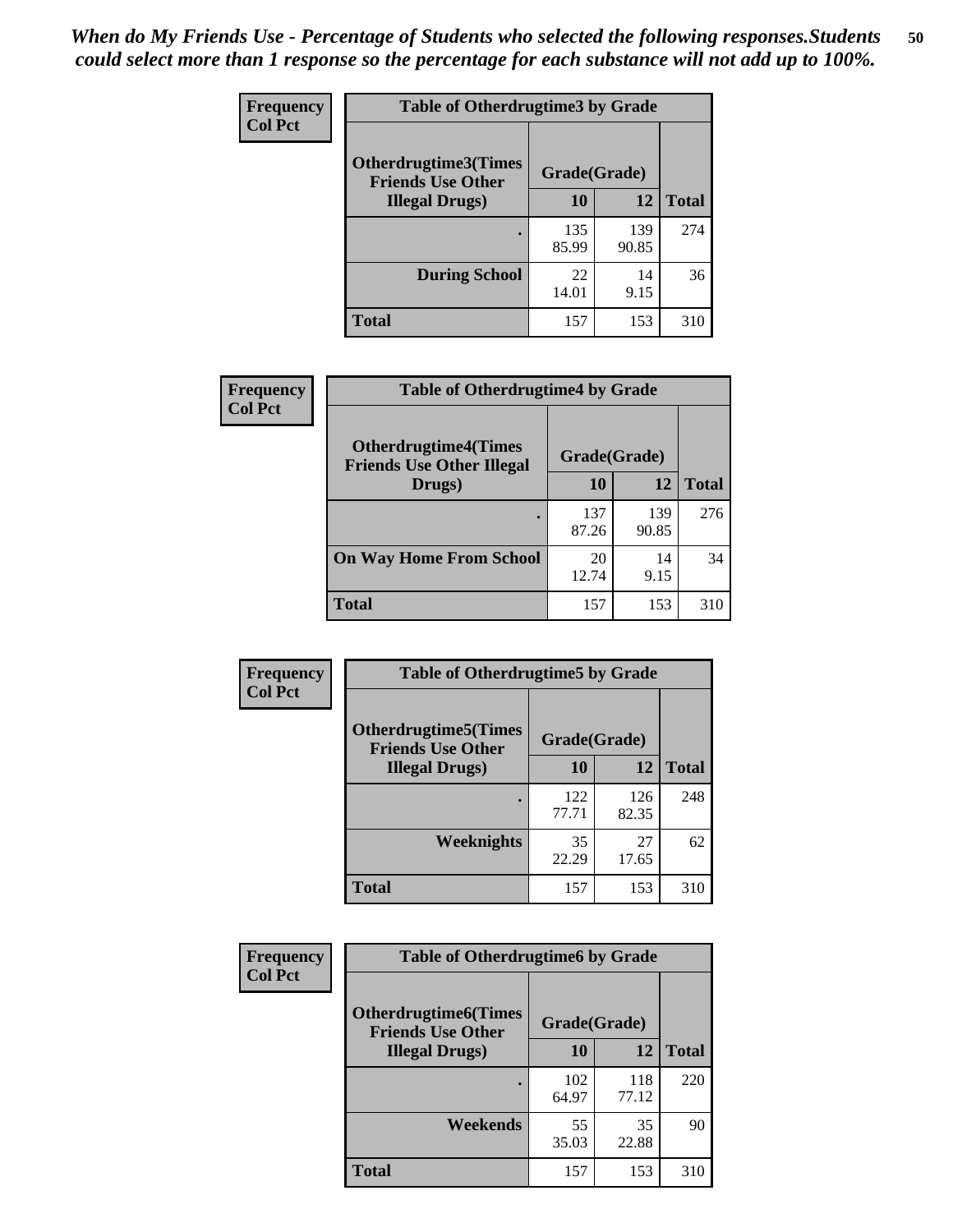| Frequency      | <b>Table of Educationalcohol by Grade</b>                                                                  |              |             |              |  |
|----------------|------------------------------------------------------------------------------------------------------------|--------------|-------------|--------------|--|
| <b>Col Pct</b> | Educationalcohol(I<br>have been taught<br>about alcohol,<br>tobacco,<br>and other drugs<br>within the last | Grade(Grade) |             |              |  |
|                | year at school)                                                                                            | 10           | 12          | <b>Total</b> |  |
|                | Yes                                                                                                        | 148<br>94.27 | 66<br>43.14 | 214          |  |
|                | N <sub>0</sub>                                                                                             | 9<br>5.73    | 87<br>56.86 | 96           |  |
|                | <b>Total</b>                                                                                               | 157          | 153         | 310          |  |

| Frequency      | <b>Table of Eversmoked by Grade</b> |              |             |              |  |  |
|----------------|-------------------------------------|--------------|-------------|--------------|--|--|
| <b>Col Pct</b> | Eversmoked(I<br>have smoked         | Grade(Grade) |             |              |  |  |
|                | a cigarette)                        | 10           | 12          | <b>Total</b> |  |  |
|                | <b>Yes</b>                          | 83<br>52.87  | 72<br>47.06 | 155          |  |  |
|                | N <sub>0</sub>                      | 74<br>47.13  | 81<br>52.94 | 155          |  |  |
|                | <b>Total</b>                        | 157          | 153         | 310          |  |  |

| Frequency<br><b>Col Pct</b> | <b>Table of Drovedrinking by Grade</b>                                                                              |                    |              |              |  |
|-----------------------------|---------------------------------------------------------------------------------------------------------------------|--------------------|--------------|--------------|--|
|                             | Drovedrinking(In<br>the past 30 days I<br>have driven a car<br>or other vehicle<br>while I was<br>drinking alcohol) | Grade(Grade)<br>10 | 12           | <b>Total</b> |  |
|                             | <b>Yes</b>                                                                                                          | 8<br>5.10          | 4.58         | 15           |  |
|                             | N <sub>0</sub>                                                                                                      | 149<br>94.90       | 146<br>95.42 | 295          |  |
|                             | <b>Total</b>                                                                                                        | 157                | 153          | 310          |  |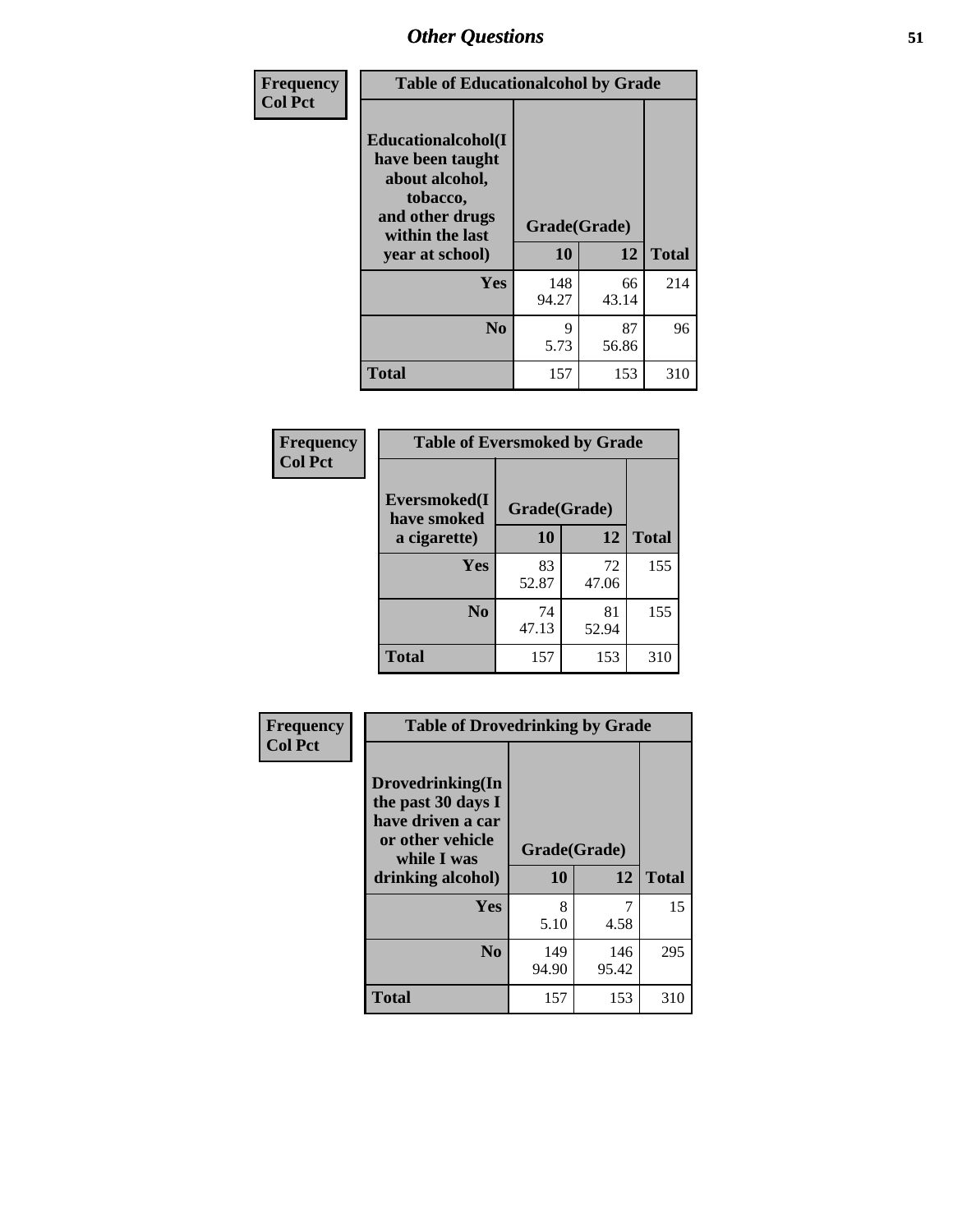| Frequency<br><b>Col Pct</b> | <b>Table of Rodedrinking by Grade</b>                                                                                  |                    |              |              |  |
|-----------------------------|------------------------------------------------------------------------------------------------------------------------|--------------------|--------------|--------------|--|
|                             | Rodedrinking(In<br>the past 30 days<br>I have ridden in<br>a car with a<br>driver who had<br>been drinking<br>alcohol) | Grade(Grade)<br>10 | 12           | <b>Total</b> |  |
|                             | <b>Yes</b>                                                                                                             | 33<br>21.02        | 14<br>9.15   | 47           |  |
|                             | N <sub>0</sub>                                                                                                         | 124<br>78.98       | 139<br>90.85 | 263          |  |
|                             | <b>Total</b>                                                                                                           | 157                | 153          | 310          |  |

#### **Frequency Col Pct**

| <b>Table of Drugsschool by Grade</b>                                                                                      |              |              |              |  |  |  |
|---------------------------------------------------------------------------------------------------------------------------|--------------|--------------|--------------|--|--|--|
| <b>Drugsschool</b> (During<br>the past 12 months,<br>I have been offered,<br>sold,<br>or given illegal<br>drugs on school | Grade(Grade) |              |              |  |  |  |
| property)                                                                                                                 | 10           | 12           | <b>Total</b> |  |  |  |
| Yes                                                                                                                       | 42<br>26.75  | 32<br>20.92  | 74           |  |  |  |
| N <sub>0</sub>                                                                                                            | 115<br>73.25 | 121<br>79.08 | 236          |  |  |  |
| <b>Total</b>                                                                                                              | 157          | 153          | 310          |  |  |  |

| Frequency      | <b>Table of Helpbullied by Grade</b>                 |                          |             |              |  |  |  |
|----------------|------------------------------------------------------|--------------------------|-------------|--------------|--|--|--|
| <b>Col Pct</b> | $Helpb$ ullied $(I$<br>would help<br>someone who was | Grade(Grade)<br>10<br>12 |             |              |  |  |  |
|                | being bullied)                                       |                          |             | <b>Total</b> |  |  |  |
|                | <b>Strongly Agree</b>                                | 83<br>52.87              | 72<br>47.06 | 155          |  |  |  |
|                | <b>Somewhat Agree</b>                                | 56<br>35.67              | 62<br>40.52 | 118          |  |  |  |
|                | <b>Somewhat Disagree</b>                             | 11<br>7.01               | 14<br>9.15  | 25           |  |  |  |
|                | <b>Strongly Disagree</b>                             | 4.46                     | 5<br>3.27   | 12           |  |  |  |
|                | <b>Total</b>                                         | 157                      | 153         | 310          |  |  |  |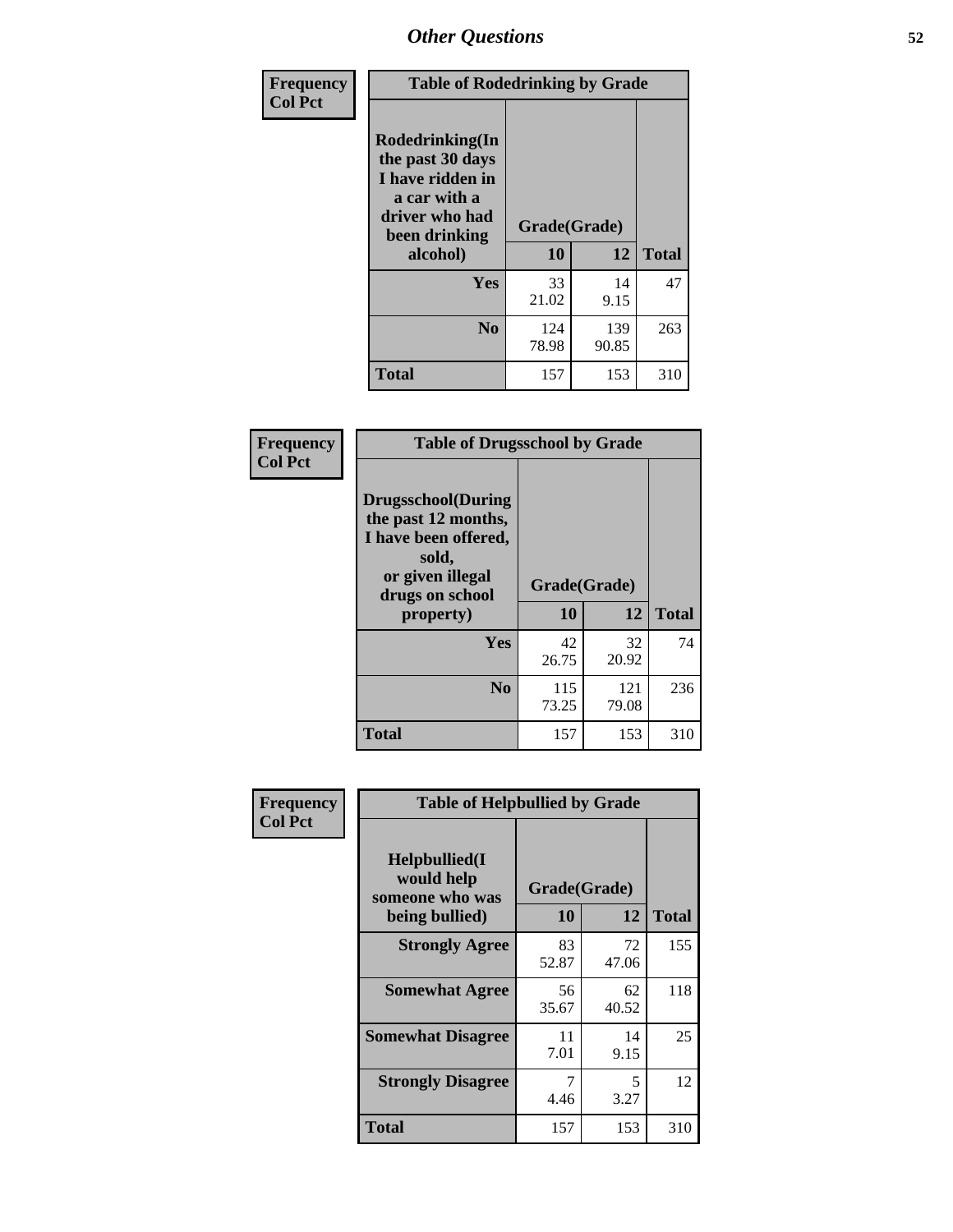8 5.23

6 3.92

**Total** 243 21 13 7 13 7 6 310

4 2.61

10 6.54

3 1.96

| <b>Frequency</b> | <b>Table of Grade by Bingedrinking</b> |                                                                                                                 |             |      |           |                |                |                       |
|------------------|----------------------------------------|-----------------------------------------------------------------------------------------------------------------|-------------|------|-----------|----------------|----------------|-----------------------|
| <b>Row Pct</b>   |                                        | <b>Bingedrinking</b> (I have drunk five or more<br>drinks of alcohol at one sitting during the<br>last 30 days) |             |      |           |                |                |                       |
|                  |                                        | 0                                                                                                               | $1$ or<br>2 | 3 to | 6 to      | 10<br>to<br>19 | 20<br>to<br>29 | All<br>3 <sub>0</sub> |
|                  | <b>Grade(Grade)</b>                    | <b>Days</b>                                                                                                     | days        | days | days      | days           | days           | days                  |
|                  | <b>10</b>                              | 126<br>80.25                                                                                                    | 13<br>8.28  | 4.46 | 3<br>1.91 | 1.91           | 4<br>2.55      | 0.64                  |

**12** 117 76.47 **Total**

157

153

**All 30 days**

> 1 0.64

> > 5 3.27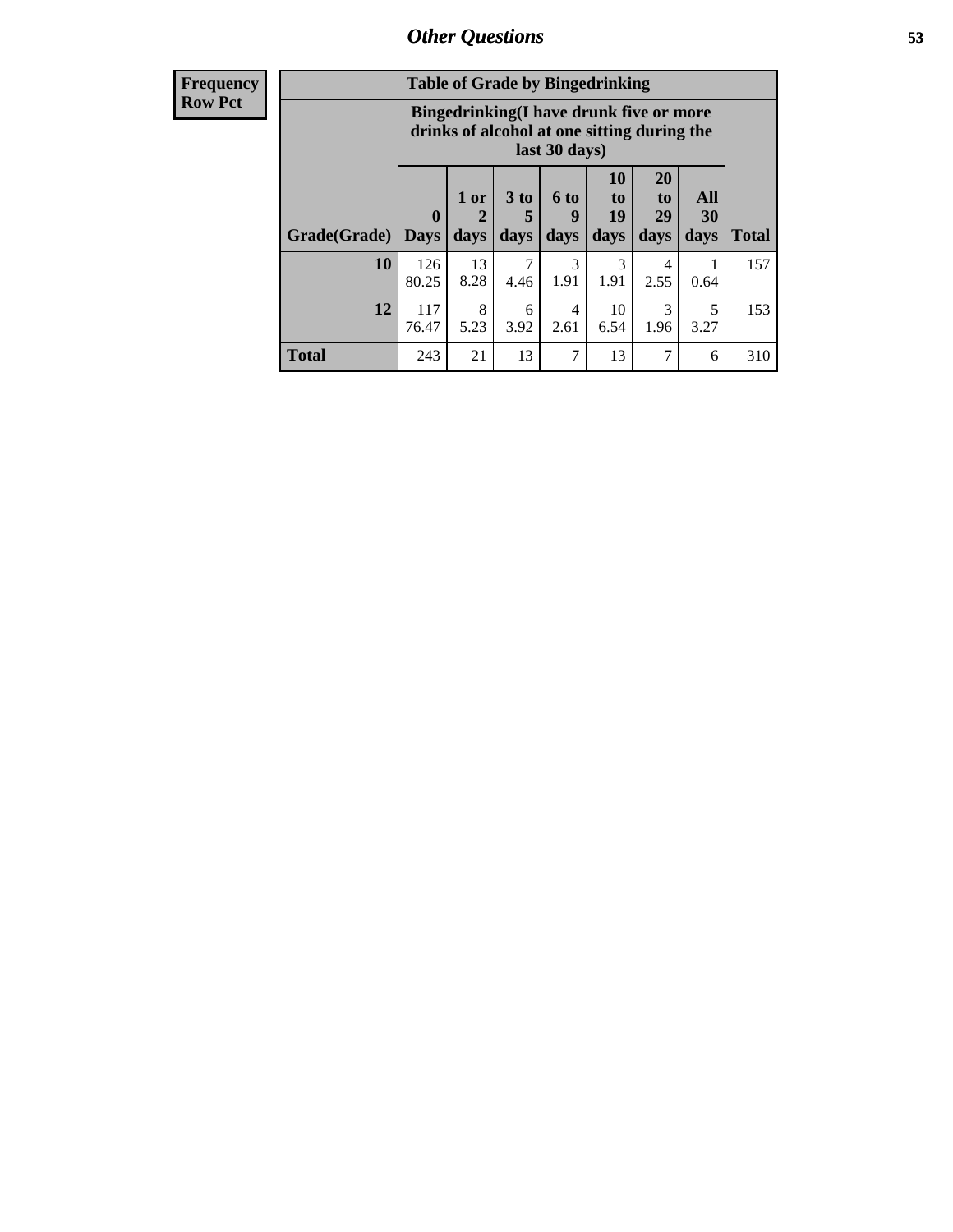### *Nutrition* **54**

| <b>Frequency</b><br>Row Pct |  |
|-----------------------------|--|
|                             |  |

| <b>Table of Grade by Dairy</b> |                          |                                                                 |                             |                                    |              |  |
|--------------------------------|--------------------------|-----------------------------------------------------------------|-----------------------------|------------------------------------|--------------|--|
|                                |                          | Dairy (I eat at least 3 servings of dairy<br>products each day) |                             |                                    |              |  |
| Grade(Grade)                   | <b>Strongly</b><br>Agree | <b>Somewhat</b><br>Agree                                        | <b>Somewhat</b><br>Disagree | <b>Strongly</b><br><b>Disagree</b> | <b>Total</b> |  |
| 10                             | 46<br>29.30              | 63<br>40.13                                                     | 30<br>19.11                 | 18<br>11.46                        | 157          |  |
| 12                             | 36<br>23.53              | 72<br>47.06                                                     | 32<br>20.92                 | 13<br>8.50                         | 153          |  |
| <b>Total</b>                   | 82                       | 135                                                             | 62                          | 31                                 | 310          |  |

| <b>Frequency</b> |  |
|------------------|--|
| <b>Row Pct</b>   |  |

| <b>Table of Grade by Fruitveg</b> |                          |                                                                          |                                 |                                    |              |
|-----------------------------------|--------------------------|--------------------------------------------------------------------------|---------------------------------|------------------------------------|--------------|
|                                   |                          | Fruitveg(I eat at least 5 servings of fruits<br>and vegetables each day) |                                 |                                    |              |
| Grade(Grade)                      | <b>Strongly</b><br>Agree | Agree                                                                    | Somewhat   Somewhat<br>Disagree | <b>Strongly</b><br><b>Disagree</b> | <b>Total</b> |
| 10                                | 26<br>16.56              | 44<br>28.03                                                              | 53<br>33.76                     | 34<br>21.66                        | 157          |
| 12                                | 15<br>9.80               | 57<br>37.25                                                              | 50<br>32.68                     | 31<br>20.26                        | 153          |
| <b>Total</b>                      | 41                       | 101                                                                      | 103                             | 65                                 | 310          |

| <b>Frequency</b> |              | <b>Table of Grade by Cafeteriahealthy</b>                             |             |                                          |                                    |              |
|------------------|--------------|-----------------------------------------------------------------------|-------------|------------------------------------------|------------------------------------|--------------|
| <b>Row Pct</b>   |              | Cafeteriahealthy (School meals in my<br>school cafeteria are healthy) |             |                                          |                                    |              |
|                  | Grade(Grade) | <b>Strongly</b><br>Agree                                              | Agree       | Somewhat   Somewhat  <br><b>Disagree</b> | <b>Strongly</b><br><b>Disagree</b> | <b>Total</b> |
|                  | 10           | 4.46                                                                  | 42<br>26.75 | 52<br>33.12                              | 56<br>35.67                        | 157          |
|                  | 12           | 6<br>3.92                                                             | 45<br>29.41 | 47<br>30.72                              | 55<br>35.95                        | 153          |
|                  | <b>Total</b> | 13                                                                    | 87          | 99                                       | 111                                | 310          |

| <b>Frequency</b> |
|------------------|
| <b>Row Pct</b>   |

| <b>Table of Grade by Cafeterianutrition</b> |                          |                                                                                           |                                    |                                    |              |  |
|---------------------------------------------|--------------------------|-------------------------------------------------------------------------------------------|------------------------------------|------------------------------------|--------------|--|
|                                             |                          | <b>Cafeterianutrition</b> (Facts about nutrition<br>are available in my school cafeteria) |                                    |                                    |              |  |
| Grade(Grade)                                | <b>Strongly</b><br>Agree | Somewhat<br>Agree                                                                         | <b>Somewhat</b><br><b>Disagree</b> | <b>Strongly</b><br><b>Disagree</b> | <b>Total</b> |  |
| 10                                          | 18<br>11.46              | 58<br>36.94                                                                               | 42<br>26.75                        | 39<br>24.84                        | 157          |  |
| 12                                          | 18<br>11.76              | 52<br>33.99                                                                               | 47<br>30.72                        | 36<br>23.53                        | 153          |  |
| Total                                       | 36                       | 110                                                                                       | 89                                 | 75                                 | 310          |  |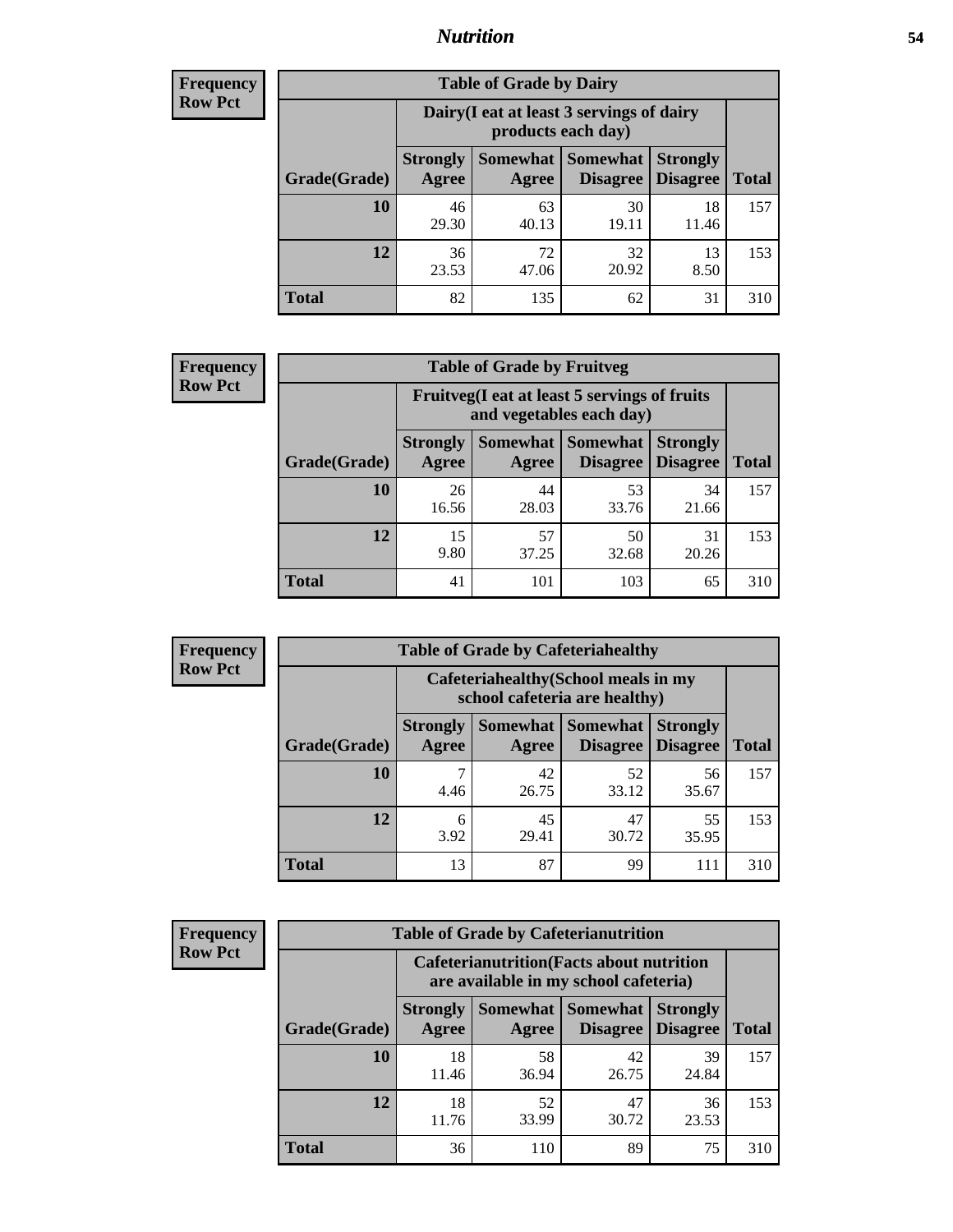### *Nutrition* **55**

| Frequency |
|-----------|
| Row Pct   |

| <b>Table of Grade by Schoollunch</b> |                          |                                                                 |                                 |                                    |              |  |
|--------------------------------------|--------------------------|-----------------------------------------------------------------|---------------------------------|------------------------------------|--------------|--|
|                                      |                          | Schoollunch(I eat school lunch three or<br>more times per week) |                                 |                                    |              |  |
| Grade(Grade)                         | <b>Strongly</b><br>Agree | Agree                                                           | Somewhat   Somewhat<br>Disagree | <b>Strongly</b><br><b>Disagree</b> | <b>Total</b> |  |
| 10                                   | 75<br>47.77              | 38<br>24.20                                                     | 4.46                            | 37<br>23.57                        | 157          |  |
| 12                                   | 72<br>47.06              | 29<br>18.95                                                     | 10<br>6.54                      | 42<br>27.45                        | 153          |  |
| <b>Total</b>                         | 147                      | 67                                                              | 17                              | 79                                 | 310          |  |

| <b>Frequency</b> |  |
|------------------|--|
| <b>Row Pct</b>   |  |

| <b>Table of Grade by Foodchoices</b> |                          |                                                                     |                               |                                    |              |  |
|--------------------------------------|--------------------------|---------------------------------------------------------------------|-------------------------------|------------------------------------|--------------|--|
|                                      |                          | Foodchoices (I make healthy food choices in<br>my school cafeteria) |                               |                                    |              |  |
| Grade(Grade)                         | <b>Strongly</b><br>Agree | Agree                                                               | Somewhat Somewhat<br>Disagree | <b>Strongly</b><br><b>Disagree</b> | <b>Total</b> |  |
| 10                                   | 15<br>9.55               | 63<br>40.13                                                         | 31<br>19.75                   | 48<br>30.57                        | 157          |  |
| 12                                   | 20<br>13.07              | 58<br>37.91                                                         | 38<br>24.84                   | 37<br>24.18                        | 153          |  |
| <b>Total</b>                         | 35                       | 121                                                                 | 69                            | 85                                 | 310          |  |

| <b>Frequency</b> |
|------------------|
| <b>Row Pct</b>   |

| y | <b>Table of Grade by Wholewheat</b> |                                                                                                             |             |                                      |                                    |              |  |
|---|-------------------------------------|-------------------------------------------------------------------------------------------------------------|-------------|--------------------------------------|------------------------------------|--------------|--|
|   |                                     | Wholewheat (There are whole wheat and<br>multigrain breads and cereals available in<br>my school cafeteria) |             |                                      |                                    |              |  |
|   | Grade(Grade)                        | <b>Strongly</b><br>Agree                                                                                    | Agree       | Somewhat Somewhat<br><b>Disagree</b> | <b>Strongly</b><br><b>Disagree</b> | <b>Total</b> |  |
|   | 10                                  | 35<br>22.29                                                                                                 | 67<br>42.68 | 23<br>14.65                          | 32<br>20.38                        | 157          |  |
|   | 12                                  | 37<br>24.18                                                                                                 | 57<br>37.25 | 25<br>16.34                          | 34<br>22.22                        | 153          |  |
|   | <b>Total</b>                        | 72                                                                                                          | 124         | 48                                   | 66                                 | 310          |  |

E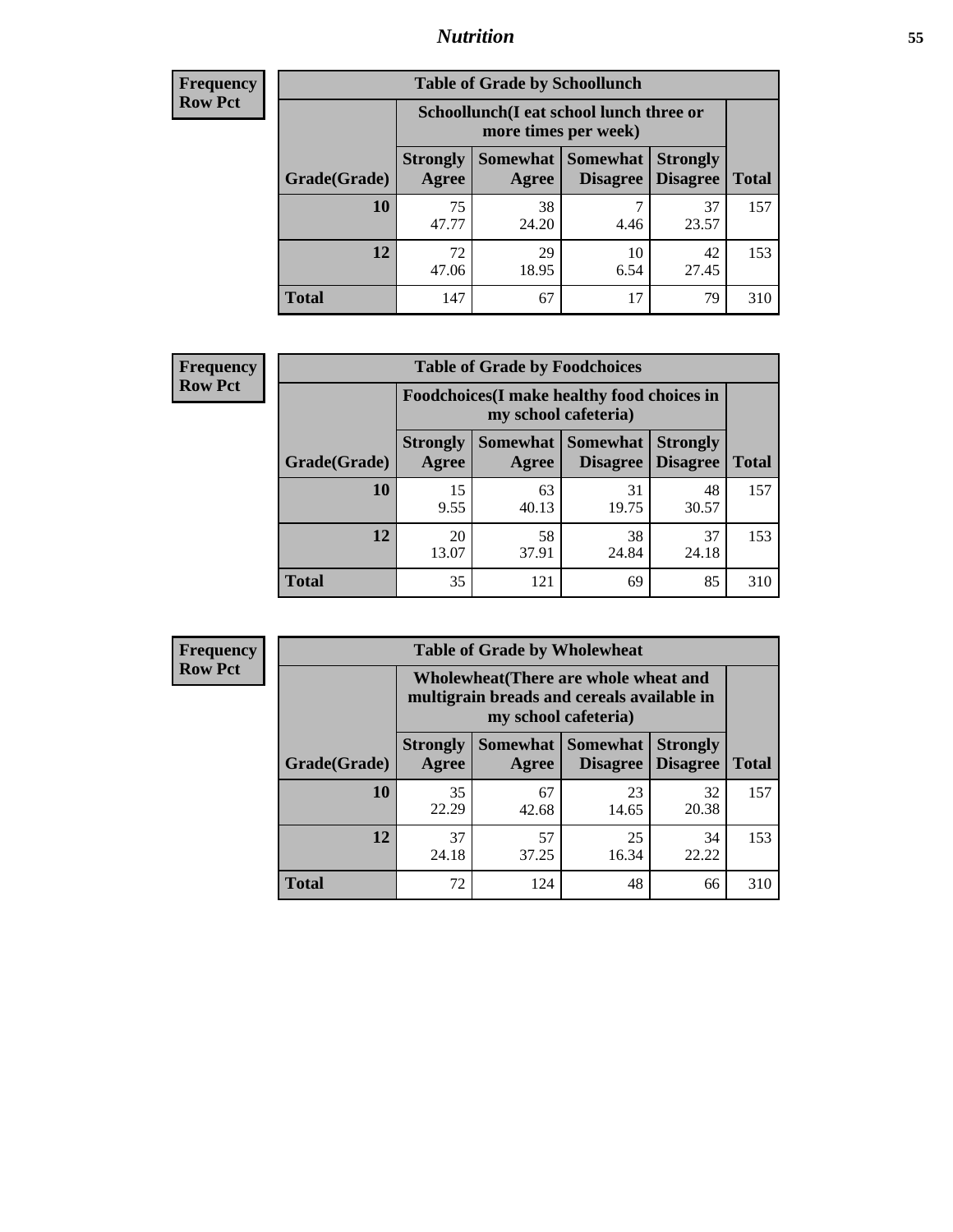### *Nutrition* **56**

**Frequency Row Pct**

| <b>Table of Grade by Healthyvending</b> |                                                                                                                                               |                          |                                    |                                    |              |  |  |
|-----------------------------------------|-----------------------------------------------------------------------------------------------------------------------------------------------|--------------------------|------------------------------------|------------------------------------|--------------|--|--|
|                                         | Healthyvending (If only healthy snacks and<br>beverages were available in the vending<br>machines during the school day,<br>I would buy them) |                          |                                    |                                    |              |  |  |
| Grade(Grade)                            | <b>Strongly</b><br>Agree                                                                                                                      | <b>Somewhat</b><br>Agree | <b>Somewhat</b><br><b>Disagree</b> | <b>Strongly</b><br><b>Disagree</b> | <b>Total</b> |  |  |
| 10                                      | 33<br>21.02                                                                                                                                   | 33<br>21.02              | 31<br>19.75                        | 60<br>38.22                        | 157          |  |  |
| 12                                      | 41<br>26.80                                                                                                                                   | 43<br>28.10              | 28<br>18.30                        | 41<br>26.80                        | 153          |  |  |
| <b>Total</b>                            | 74                                                                                                                                            | 76                       | 59                                 | 101                                | 310          |  |  |

**Frequency Row Pct**

| <b>Table of Grade by Schoolbreakfast</b> |                                                                                                                                         |             |             |             |              |  |  |
|------------------------------------------|-----------------------------------------------------------------------------------------------------------------------------------------|-------------|-------------|-------------|--------------|--|--|
|                                          | Schoolbreakfast (If breakfast were<br>available at school,<br>but outside the cafeteria,<br>I would eat breakfast at school more often) |             |             |             |              |  |  |
| Grade(Grade)                             | Somewhat   Somewhat<br><b>Strongly</b><br><b>Strongly</b><br><b>Disagree</b><br>Agree<br><b>Disagree</b><br>Agree                       |             |             |             | <b>Total</b> |  |  |
| 10                                       | 54<br>34.39                                                                                                                             | 53<br>33.76 | 15<br>9.55  | 35<br>22.29 | 157          |  |  |
| 12                                       | 48<br>31.37                                                                                                                             | 52<br>33.99 | 25<br>16.34 | 28<br>18.30 | 153          |  |  |
| <b>Total</b>                             | 102                                                                                                                                     | 105         | 40          | 63          | 310          |  |  |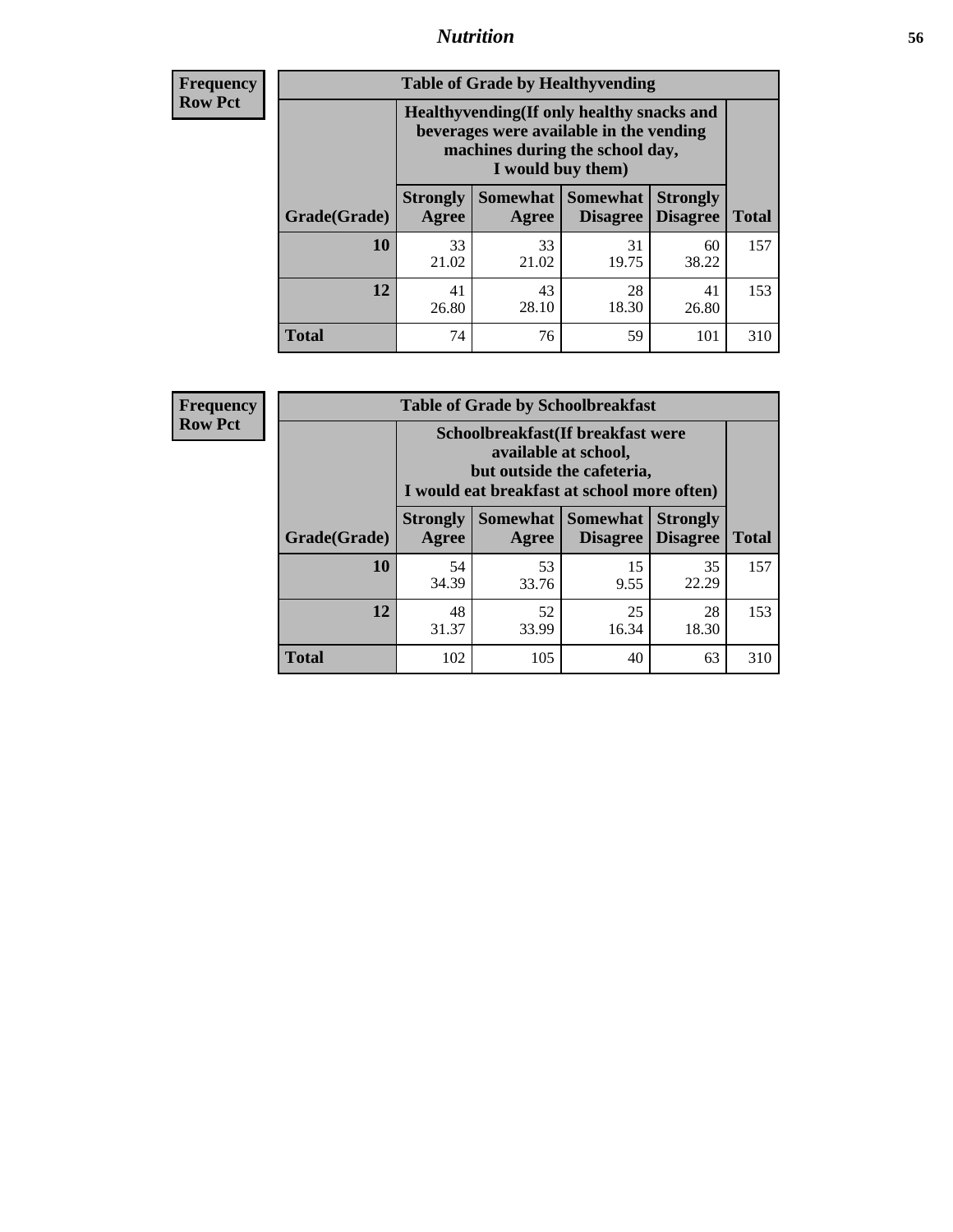| Frequency<br><b>Col Pct</b> | <b>Table of Educationaids by Grade</b>                                                                    |                    |             |              |
|-----------------------------|-----------------------------------------------------------------------------------------------------------|--------------------|-------------|--------------|
|                             | <b>Educationaids</b> (I<br>have been<br>taught about<br><b>HIV/AIDS</b> at<br>school in the<br>past year) | Grade(Grade)<br>10 | 12          | <b>Total</b> |
|                             | Yes                                                                                                       | 148<br>94.27       | 69<br>45.10 | 217          |
|                             | N <sub>0</sub>                                                                                            | 9<br>5.73          | 84<br>54.90 | 93           |
|                             | <b>Total</b>                                                                                              | 157                | 153         | 310          |

| Frequency      | <b>Table of Educationcharacter by Grade</b>                                                  |              |              |              |  |
|----------------|----------------------------------------------------------------------------------------------|--------------|--------------|--------------|--|
| <b>Col Pct</b> | <b>Educationcharacter(I)</b><br>have been taught<br>about character<br>education in the past | Grade(Grade) |              |              |  |
|                | year at school)                                                                              | 10           | 12           | <b>Total</b> |  |
|                | Yes                                                                                          | 130<br>82.80 | 105<br>68.63 | 235          |  |
|                | N <sub>0</sub>                                                                               | 27<br>17.20  | 48<br>31.37  | 75           |  |
|                | <b>Total</b>                                                                                 | 157          | 153          | 310          |  |

| Frequency      | <b>Table of Gradcoach1 by Grade</b>              |              |             |              |
|----------------|--------------------------------------------------|--------------|-------------|--------------|
| <b>Col Pct</b> | Gradcoach1(I<br>know who my<br><b>Graduation</b> | Grade(Grade) |             |              |
|                | Coach is)                                        | 10           | 12          | <b>Total</b> |
|                | Yes                                              | 48<br>30.57  | 97<br>63.40 | 145          |
|                | N <sub>0</sub>                                   | 109<br>69.43 | 56<br>36.60 | 165          |
|                | <b>Total</b>                                     | 157          | 153         | 310          |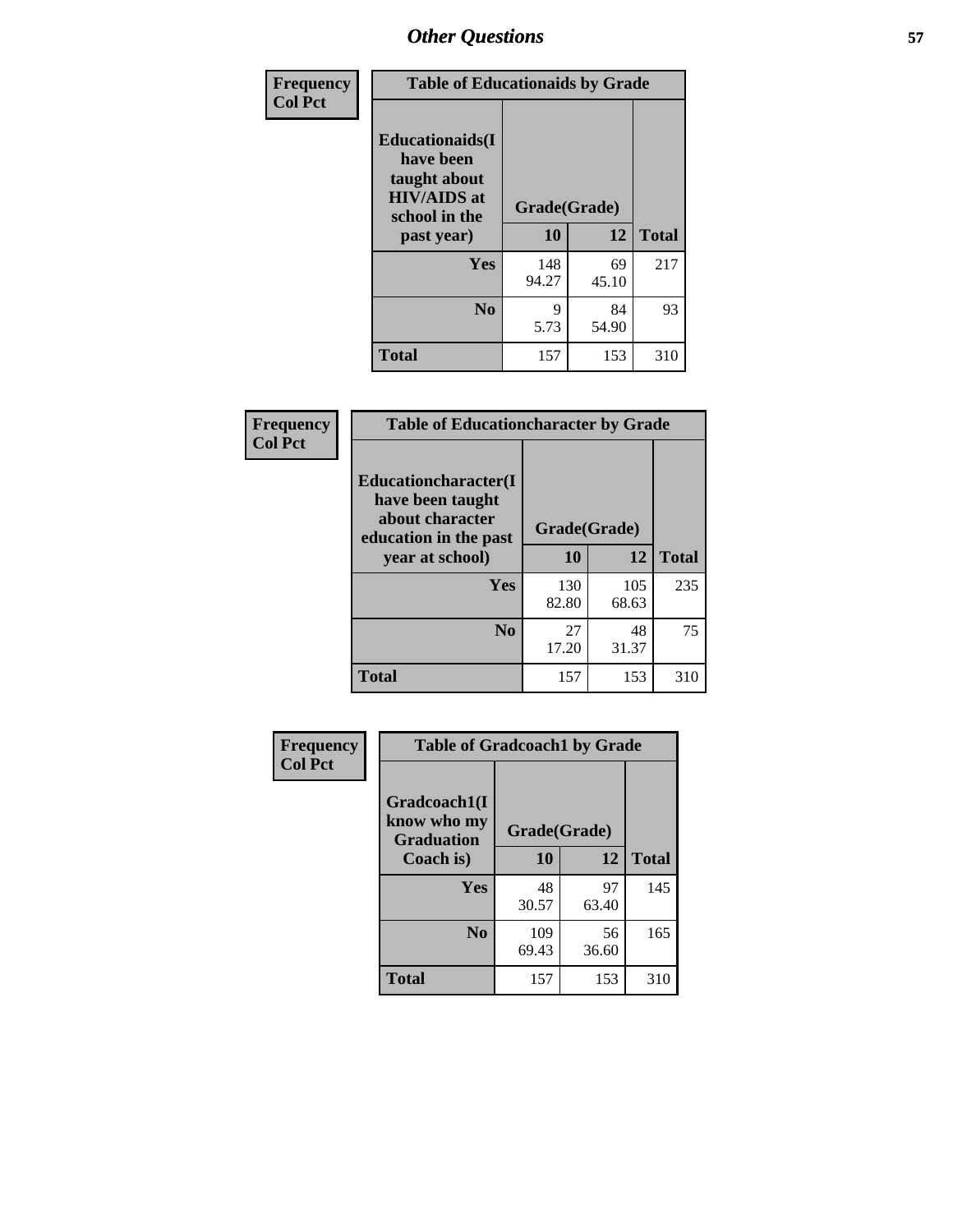| Frequency      |                                             | <b>Table of Gradcoach2 by Grade</b> |              |              |  |
|----------------|---------------------------------------------|-------------------------------------|--------------|--------------|--|
| <b>Col Pct</b> | Gradcoach2(I<br>have                        |                                     |              |              |  |
|                | contacted my<br><b>Graduation</b><br>Coach) | Grade(Grade)                        |              |              |  |
|                |                                             | 10                                  | 12           | <b>Total</b> |  |
|                | Yes                                         | 11<br>7.01                          | 26<br>16.99  | 37           |  |
|                | N <sub>0</sub>                              | 146<br>92.99                        | 127<br>83.01 | 273          |  |
|                | <b>Total</b>                                | 157                                 | 153          | 310          |  |

| Frequency<br><b>Col Pct</b> | <b>Table of Gradcoach3 by Grade</b>                                         |              |              |              |
|-----------------------------|-----------------------------------------------------------------------------|--------------|--------------|--------------|
|                             | Gradcoach3(I<br>have received<br>assistance<br>from my<br><b>Graduation</b> | Grade(Grade) |              |              |
|                             | Coach)                                                                      | 10           | 12           | <b>Total</b> |
|                             | Yes                                                                         | 6<br>3.82    | 21<br>13.73  | 27           |
|                             | N <sub>0</sub>                                                              | 36<br>22.93  | 22<br>14.38  | 58           |
|                             | Don't know                                                                  | 115<br>73.25 | 110<br>71.90 | 225          |
|                             | <b>Total</b>                                                                | 157          | 153          | 310          |

| Frequency      | <b>Table of Selfharm by Grade</b>                                                                                                                                                      |              |                    |              |
|----------------|----------------------------------------------------------------------------------------------------------------------------------------------------------------------------------------|--------------|--------------------|--------------|
| <b>Col Pct</b> | <b>Selfharm</b> (During<br>the past 12<br>months,<br>I harmed myself<br>on purpose<br><b>Suicideconsider</b><br>During the past<br>12 months,<br>I seriously<br>considered<br>suicide) | 10           | Grade(Grade)<br>12 | <b>Total</b> |
|                | Yes                                                                                                                                                                                    | 17<br>10.83  | 10<br>6.54         | 27           |
|                | N <sub>0</sub>                                                                                                                                                                         | 140<br>89.17 | 143<br>93.46       | 283          |
|                | <b>Total</b>                                                                                                                                                                           | 157          | 153                | 310          |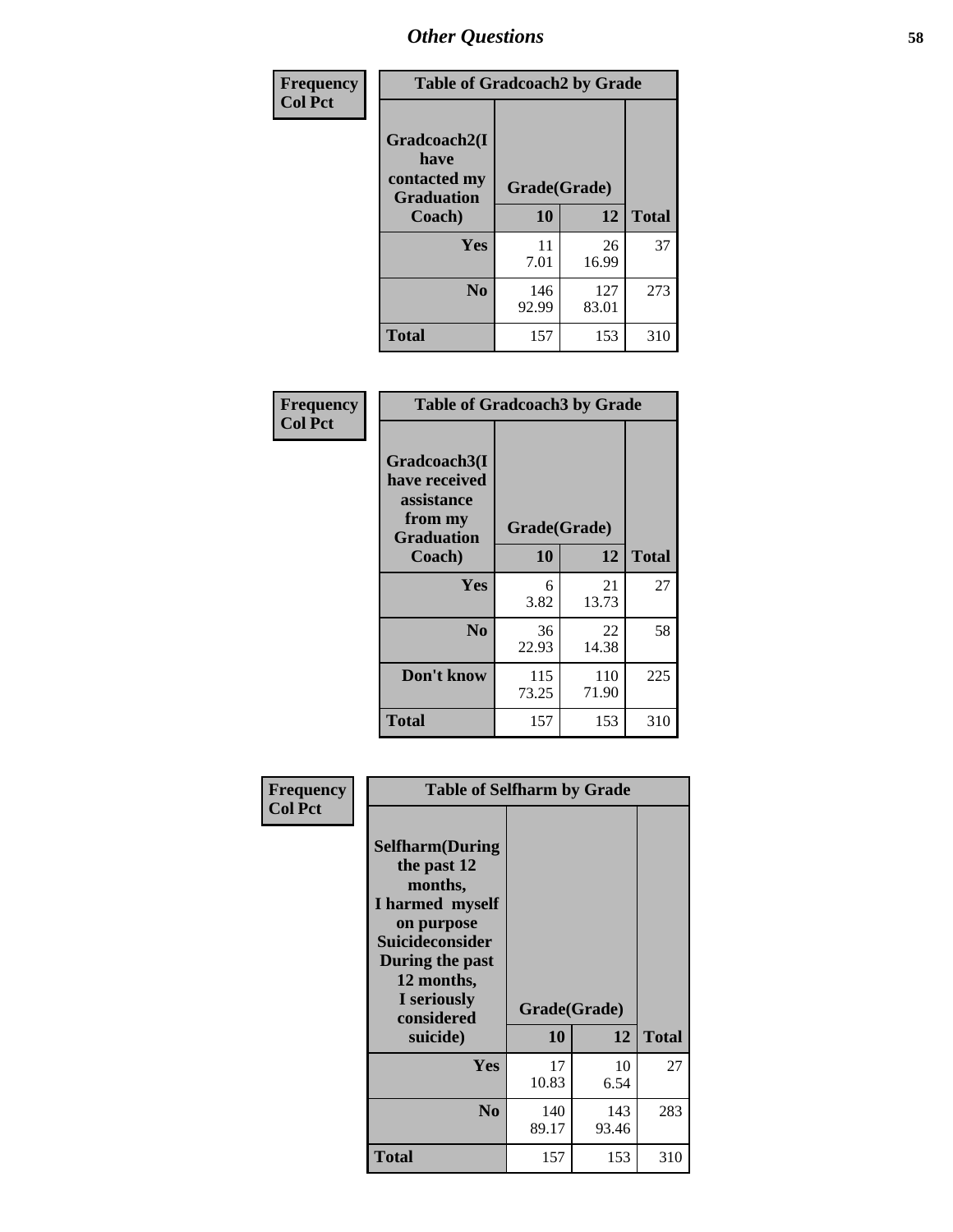| <b>Frequency</b> | <b>Table of Suicideconsider by Grade</b> |              |              |              |
|------------------|------------------------------------------|--------------|--------------|--------------|
| <b>Col Pct</b>   |                                          | Grade(Grade) |              |              |
|                  | <b>Suicideconsider</b>                   | <b>10</b>    | 12           | <b>Total</b> |
|                  | <b>Yes</b>                               | 18<br>11.46  | 19<br>12.42  | 37           |
|                  | N <sub>0</sub>                           | 139<br>88.54 | 134<br>87.58 | 273          |
|                  | <b>Total</b>                             | 157          | 153          | 310          |

| Frequency      | <b>Table of Suicideattempt by Grade</b>              |              |              |              |
|----------------|------------------------------------------------------|--------------|--------------|--------------|
| <b>Col Pct</b> | Suicideattempt(I<br>have attempted<br>suicide in the | Grade(Grade) |              |              |
|                | last year)                                           | 10           | 12           | <b>Total</b> |
|                | Yes                                                  | 9<br>5.73    | 5<br>3.27    | 14           |
|                | N <sub>0</sub>                                       | 148<br>94.27 | 148<br>96.73 | 296          |
|                | <b>Total</b>                                         | 157          | 153          | 310          |

| Frequency      | <b>Table of Instantmessaged by Grade</b>                       |              |             |              |  |
|----------------|----------------------------------------------------------------|--------------|-------------|--------------|--|
| <b>Col Pct</b> | <b>Instantmessaged</b> (I<br>have instant<br>messaged people I | Grade(Grade) |             |              |  |
|                | do not even know)                                              | 10           | 12          | <b>Total</b> |  |
|                | Yes                                                            | 69<br>43.95  | 62<br>40.52 | 131          |  |
|                | N <sub>0</sub>                                                 | 88<br>56.05  | 91<br>59.48 | 179          |  |
|                | <b>Total</b>                                                   | 157          | 153         | 310          |  |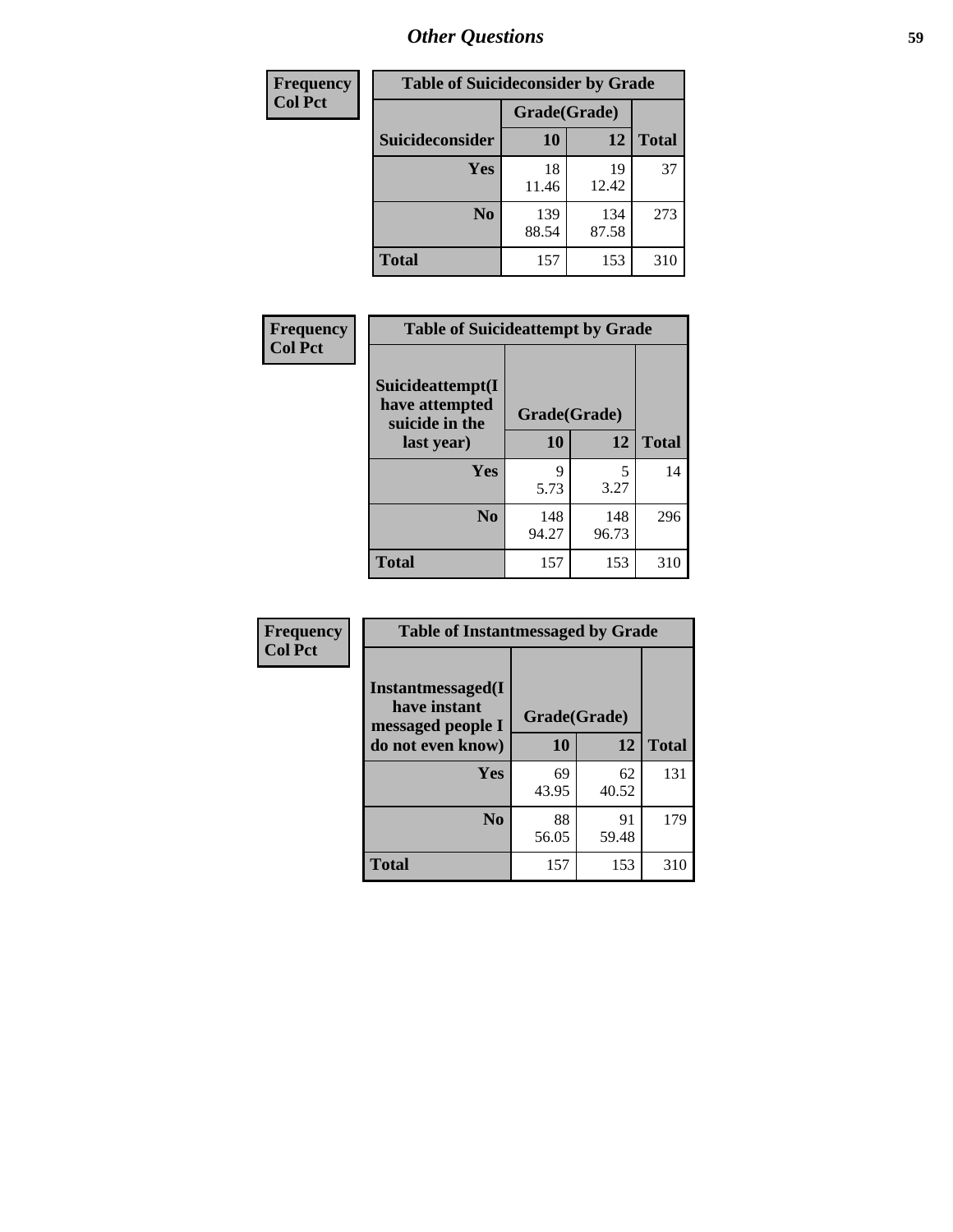| Frequency      | <b>Table of Getsalong by Grade</b>                          |             |              |              |  |  |
|----------------|-------------------------------------------------------------|-------------|--------------|--------------|--|--|
| <b>Col Pct</b> | <b>Getsalong</b> (I get<br>along with other<br>students and |             | Grade(Grade) |              |  |  |
|                | adults)                                                     | 10          | 12           | <b>Total</b> |  |  |
|                | <b>Strongly Agree</b>                                       | 84<br>53.50 | 87<br>56.86  | 171          |  |  |
|                | <b>Somewhat Agree</b>                                       | 61<br>38.85 | 57<br>37.25  | 118          |  |  |
|                | <b>Somewhat Disagree</b>                                    | 7<br>4.46   | 4<br>2.61    | 11           |  |  |
|                | <b>Strongly Disagree</b>                                    | 5<br>3.18   | 5<br>3.27    | 10           |  |  |
|                | <b>Total</b>                                                | 157         | 153          | 310          |  |  |

| Frequency      | <b>Table of Safehome by Grade</b> |              |              |              |  |  |  |  |
|----------------|-----------------------------------|--------------|--------------|--------------|--|--|--|--|
| <b>Col Pct</b> | Safehome(I feel                   | Grade(Grade) |              |              |  |  |  |  |
|                | safe at home)                     | 10           | 12           | <b>Total</b> |  |  |  |  |
|                | <b>Strongly Agree</b>             | 110<br>70.06 | 111<br>72.55 | 221          |  |  |  |  |
|                | <b>Somewhat Agree</b>             | 34<br>21.66  | 37<br>24.18  | 71           |  |  |  |  |
|                | <b>Somewhat Disagree</b>          | 6<br>3.82    | 4<br>2.61    | 10           |  |  |  |  |
|                | <b>Strongly Disagree</b>          | 4.46         | 0.65         | 8            |  |  |  |  |
|                | <b>Total</b>                      | 157          | 153          | 310          |  |  |  |  |

| Frequency      |                                                                                      | <b>Table of Adulttalk by Grade</b> |              |              |
|----------------|--------------------------------------------------------------------------------------|------------------------------------|--------------|--------------|
| <b>Col Pct</b> | <b>Adulttalk</b> (I<br>know an<br>adult at<br>school that<br>I can talk<br>with if I | Grade(Grade)                       |              |              |
|                | need help)                                                                           | 10                                 | 12           | <b>Total</b> |
|                | <b>Yes</b>                                                                           | 110<br>70.06                       | 124<br>81.05 | 234          |
|                | N <sub>0</sub>                                                                       | 47<br>29.94                        | 29<br>18.95  | 76           |
|                | <b>Total</b>                                                                         | 157                                | 153          | 310          |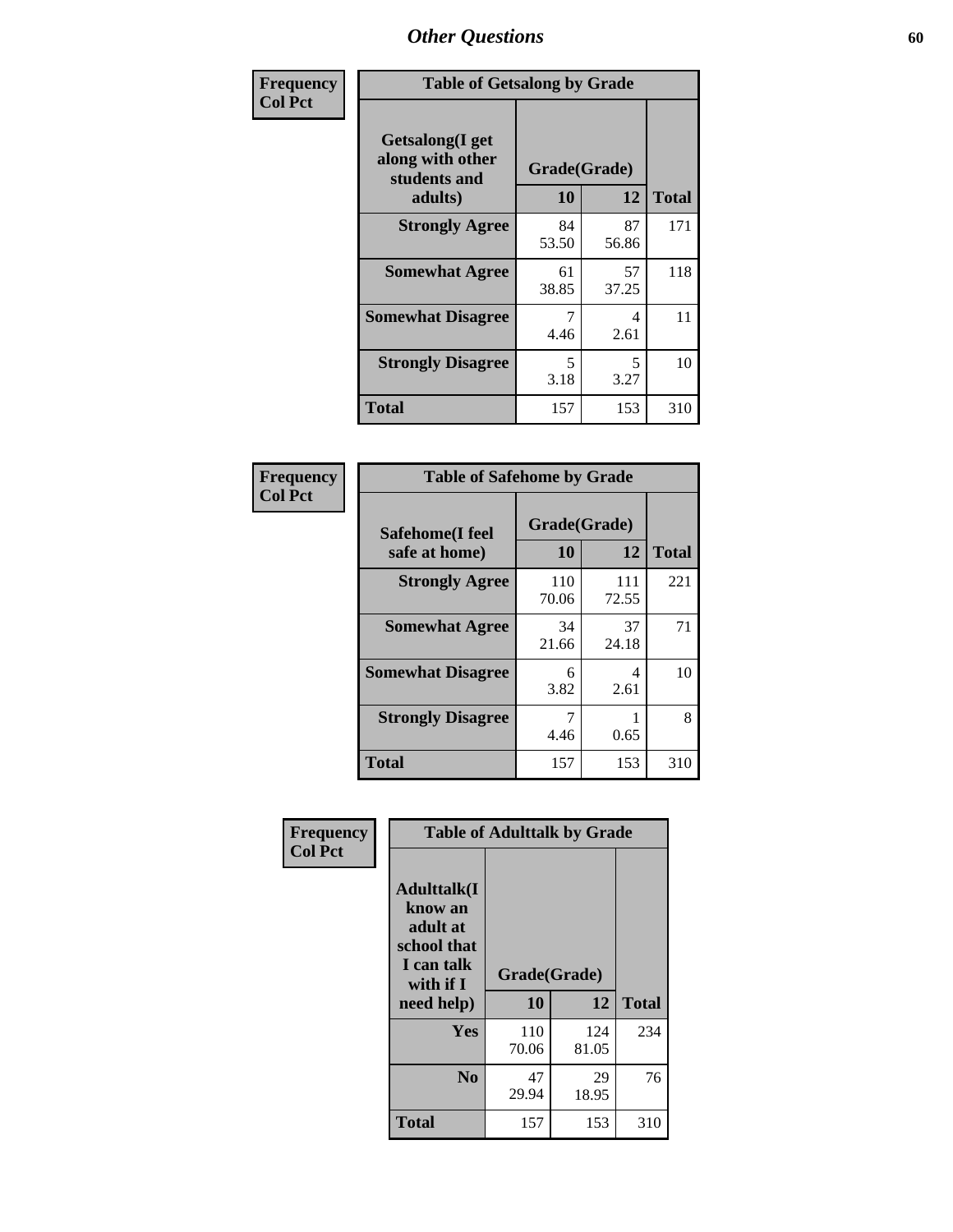**Frequency Row Pct**

| <b>Table of Grade by Tytime</b> |             |                                                                                        |             |             |             |             |              |  |  |  |
|---------------------------------|-------------|----------------------------------------------------------------------------------------|-------------|-------------|-------------|-------------|--------------|--|--|--|
|                                 |             | Tvtime(On an average school day,<br>how much unsupervised time do I spend watching TV) |             |             |             |             |              |  |  |  |
|                                 |             | <b>Less that</b>                                                                       |             | $2 - 3$     | $4 - 5$     | $6+$        |              |  |  |  |
| Grade(Grade)   None             |             | hour/day                                                                               | hour/day    | hours/day   | hours/day   | hours/day   | <b>Total</b> |  |  |  |
| 10                              | 24<br>15.29 | 22<br>14.01                                                                            | 21<br>13.38 | 50<br>31.85 | 20<br>12.74 | 20<br>12.74 | 157          |  |  |  |
| 12                              | 17<br>11.11 | 35<br>22.88                                                                            | 30<br>19.61 | 42<br>27.45 | 14<br>9.15  | 15<br>9.80  | 153          |  |  |  |
| <b>Total</b>                    | 41          | 57                                                                                     | 51          | 92          | 34          | 35          | 310          |  |  |  |

**Frequency Row Pct**

| <b>Table of Grade by Computertime</b> |             |                                                                                                   |                     |                      |                      |                   |              |  |  |  |
|---------------------------------------|-------------|---------------------------------------------------------------------------------------------------|---------------------|----------------------|----------------------|-------------------|--------------|--|--|--|
|                                       |             | Computertime (On an average school day,<br>how much unsupervised time do I spend on the computer) |                     |                      |                      |                   |              |  |  |  |
| Grade(Grade)                          | None        | <b>Less that</b>                                                                                  | hour/day   hour/day | $2 - 3$<br>hours/day | $4 - 5$<br>hours/day | $6+$<br>hours/day | <b>Total</b> |  |  |  |
| 10                                    | 22          | 38                                                                                                | 27                  | 50                   | 11                   | 9                 | 157          |  |  |  |
|                                       | 14.01       | 24.20                                                                                             | 17.20               | 31.85                | 7.01                 | 5.73              |              |  |  |  |
| 12                                    | 17<br>11.11 | 54<br>29<br>26<br>11<br>16<br>18.95<br>7.19<br>35.29<br>16.99<br>10.46                            |                     |                      |                      |                   |              |  |  |  |
| <b>Total</b>                          | 39          | 92                                                                                                | 53                  | 79                   | 22                   | 25                | 310          |  |  |  |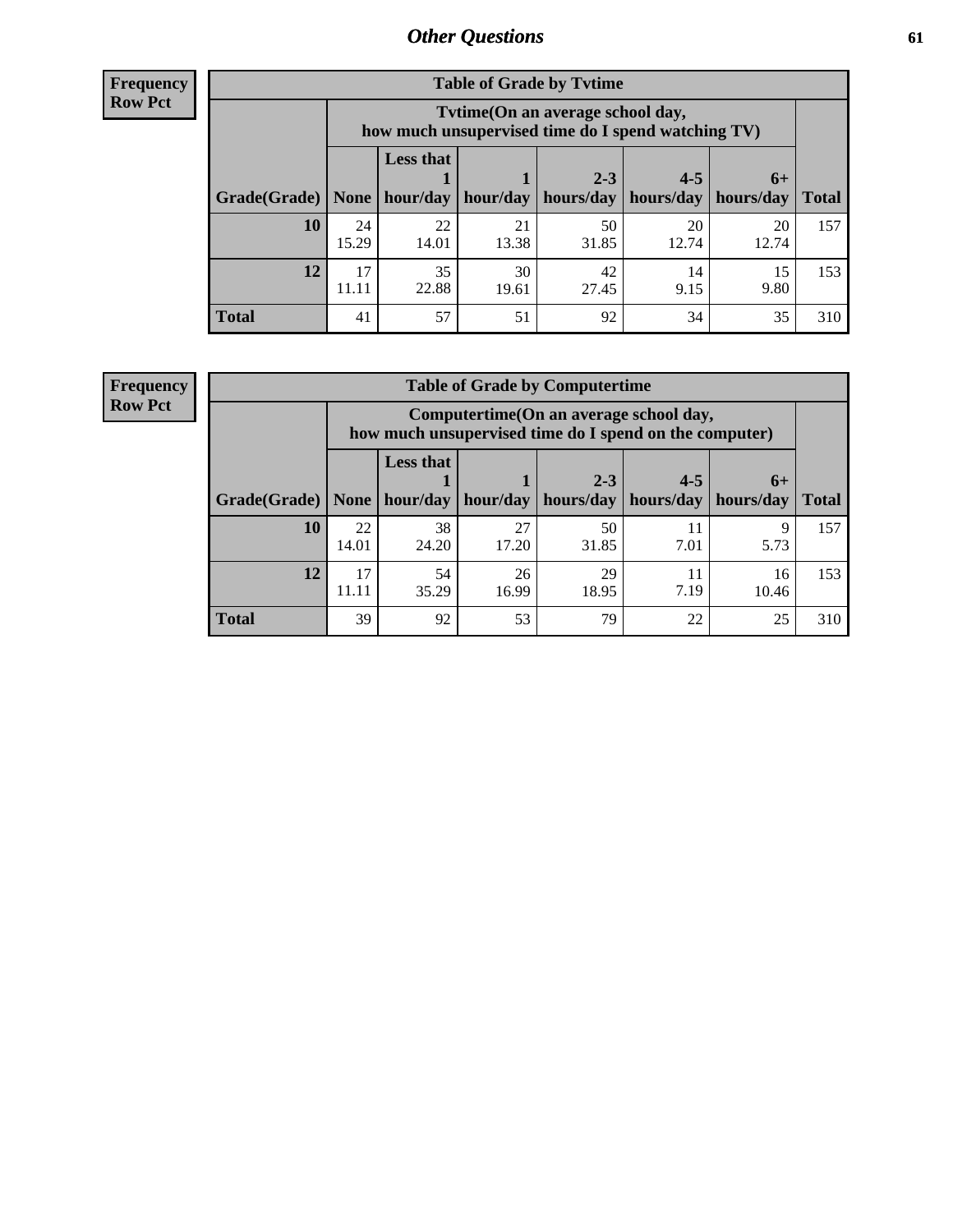#### *Questions about Driving Laws* **62** *Driving Questions were asked only of high school students.*

| <b>Frequency</b> |
|------------------|
| <b>Row Pct</b>   |

| <b>Table of Grade by License1</b> |                                                                    |                                                                                                                                           |                |           |               |              |  |  |  |
|-----------------------------------|--------------------------------------------------------------------|-------------------------------------------------------------------------------------------------------------------------------------------|----------------|-----------|---------------|--------------|--|--|--|
|                                   |                                                                    | License1(During the first 6 months of driving<br>with a provisional license,<br>the only passengers who can ride with the<br>driver are:) |                |           |               |              |  |  |  |
| Grade(Grade)                      | <b>Parent or</b><br><b>Guardian</b>                                | Family<br><b>Members</b>                                                                                                                  | <b>Friends</b> | Anyone    | Don't<br>Know | <b>Total</b> |  |  |  |
| 10                                | 56<br>35.67                                                        | 85<br>54.14                                                                                                                               | 0.64           | 5<br>3.18 | 10<br>6.37    | 157          |  |  |  |
| 12                                | 25<br>116<br>3<br>5<br>4<br>75.82<br>1.96<br>3.27<br>16.34<br>2.61 |                                                                                                                                           |                |           |               |              |  |  |  |
| <b>Total</b>                      | 81                                                                 | 201                                                                                                                                       | 5              | 8         | 15            | 310          |  |  |  |

| <b>Frequency</b> | <b>Table of Grade by License2</b> |                                                                                                          |                        |                                     |                                                      |                      |              |  |
|------------------|-----------------------------------|----------------------------------------------------------------------------------------------------------|------------------------|-------------------------------------|------------------------------------------------------|----------------------|--------------|--|
| <b>Row Pct</b>   |                                   | License2(17 yr old drivers with a<br>provisional driver's license cannot<br>drive between the hours of:) |                        |                                     |                                                      |                      |              |  |
|                  | Grade(Grade)                      | <b>Midnight</b><br>to 6am                                                                                | 1am<br>to<br>5am       | 1am<br>t <sub>0</sub><br><b>6am</b> | N <sub>0</sub><br>curfew<br>for $17$<br>vear<br>olds | Don't<br><b>Know</b> | <b>Total</b> |  |
|                  | 10                                | 104<br>66.24                                                                                             | 7<br>4.46              | 15<br>9.55                          | 8<br>5.10                                            | 23<br>14.65          | 157          |  |
|                  | 12                                | 126<br>82.35                                                                                             | $\overline{4}$<br>2.61 | 11<br>7.19                          | $\overline{4}$<br>2.61                               | 8<br>5.23            | 153          |  |
|                  | <b>Total</b>                      | 230                                                                                                      | 11                     | 26                                  | 12                                                   | 31                   | 310          |  |

| Frequency      |              | <b>Table of Grade by License3</b>                                                      |             |             |            |             |               |              |  |
|----------------|--------------|----------------------------------------------------------------------------------------|-------------|-------------|------------|-------------|---------------|--------------|--|
| <b>Row Pct</b> |              | License3(For drivers under the age of 21,<br>what level of alcohol is considered DUI?) |             |             |            |             |               |              |  |
|                | Grade(Grade) | Any<br><b>Amount</b>                                                                   | 0.02        | 0.04        | 0.06       | 0.08        | Don't<br>know | <b>Total</b> |  |
|                | <b>10</b>    | 45<br>28.66                                                                            | 36<br>22.93 | 17<br>10.83 | 12<br>7.64 | 20<br>12.74 | 27<br>17.20   | 157          |  |
|                | 12           | 44<br>28.76                                                                            | 40<br>26.14 | 14<br>9.15  | 4<br>2.61  | 12<br>7.84  | 39<br>25.49   | 153          |  |
|                | <b>Total</b> | 89                                                                                     | 76          | 31          | 16         | 32          | 66            | 310          |  |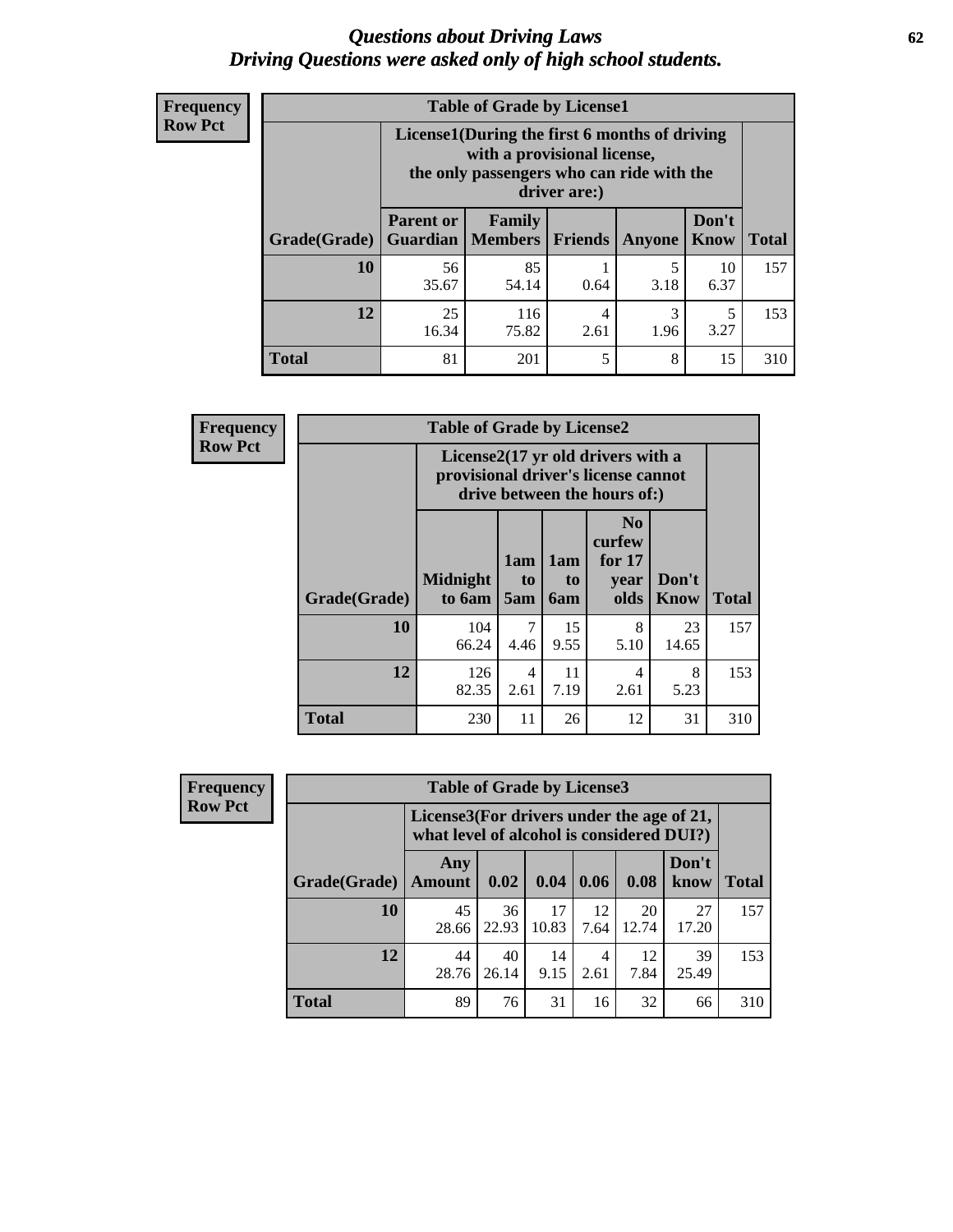#### *Questions about Driving Laws* **63** *Driving Questions were asked only of high school students.*

**Frequency Row Pct**

| <b>Table of Grade by License4</b> |             |                                                                                                                                                                                                                                                                                |             |             |            |             |     |  |  |
|-----------------------------------|-------------|--------------------------------------------------------------------------------------------------------------------------------------------------------------------------------------------------------------------------------------------------------------------------------|-------------|-------------|------------|-------------|-----|--|--|
|                                   |             | License4(A driver under 21 automatically<br>loses his/her license if caught exceeding the<br>posted speet limit by:)<br>Can't<br>lose<br><b>Depends</b><br>license<br>$15+$<br>$25+$<br>$35+$<br>Don't<br>for<br>on<br>speeding<br><b>Total</b><br>mph<br>mph<br>know<br>judge |             |             |            |             |     |  |  |
| Grade(Grade)                      | mph         |                                                                                                                                                                                                                                                                                |             |             |            |             |     |  |  |
| 10                                | 47<br>29.94 | 22<br>14.01                                                                                                                                                                                                                                                                    | 23<br>14.65 | 22<br>14.01 | 13<br>8.28 | 30<br>19.11 | 157 |  |  |
| 12                                | 22<br>14.38 | 50<br>28<br>$\mathbf Q$<br>$\mathfrak{D}$<br>42<br>18.30<br>5.88<br>1.31<br>27.45<br>32.68                                                                                                                                                                                     |             |             |            |             |     |  |  |
| <b>Total</b>                      | 69          | 72                                                                                                                                                                                                                                                                             | 51          | 31          | 15         | 72          | 310 |  |  |

| Frequency      | <b>Table of Grade by License5</b> |                                                                                                                                                             |                |               |              |
|----------------|-----------------------------------|-------------------------------------------------------------------------------------------------------------------------------------------------------------|----------------|---------------|--------------|
| <b>Row Pct</b> |                                   | License5(A)<br>Georgia teenager<br>with family<br>connections or a<br>good lawyer can<br>break a teen<br>driving law and<br>keep their driver's<br>license) |                |               |              |
|                | Grade(Grade)                      | Yes                                                                                                                                                         | N <sub>0</sub> | Don't<br>know | <b>Total</b> |
|                | 10                                | 29<br>18.47                                                                                                                                                 | 83<br>52.87    | 45<br>28.66   | 157          |
|                | 12                                | 43<br>28.10                                                                                                                                                 | 64<br>41.83    | 46<br>30.07   | 153          |
|                | Total                             | 72                                                                                                                                                          | 147            | 91            | 310          |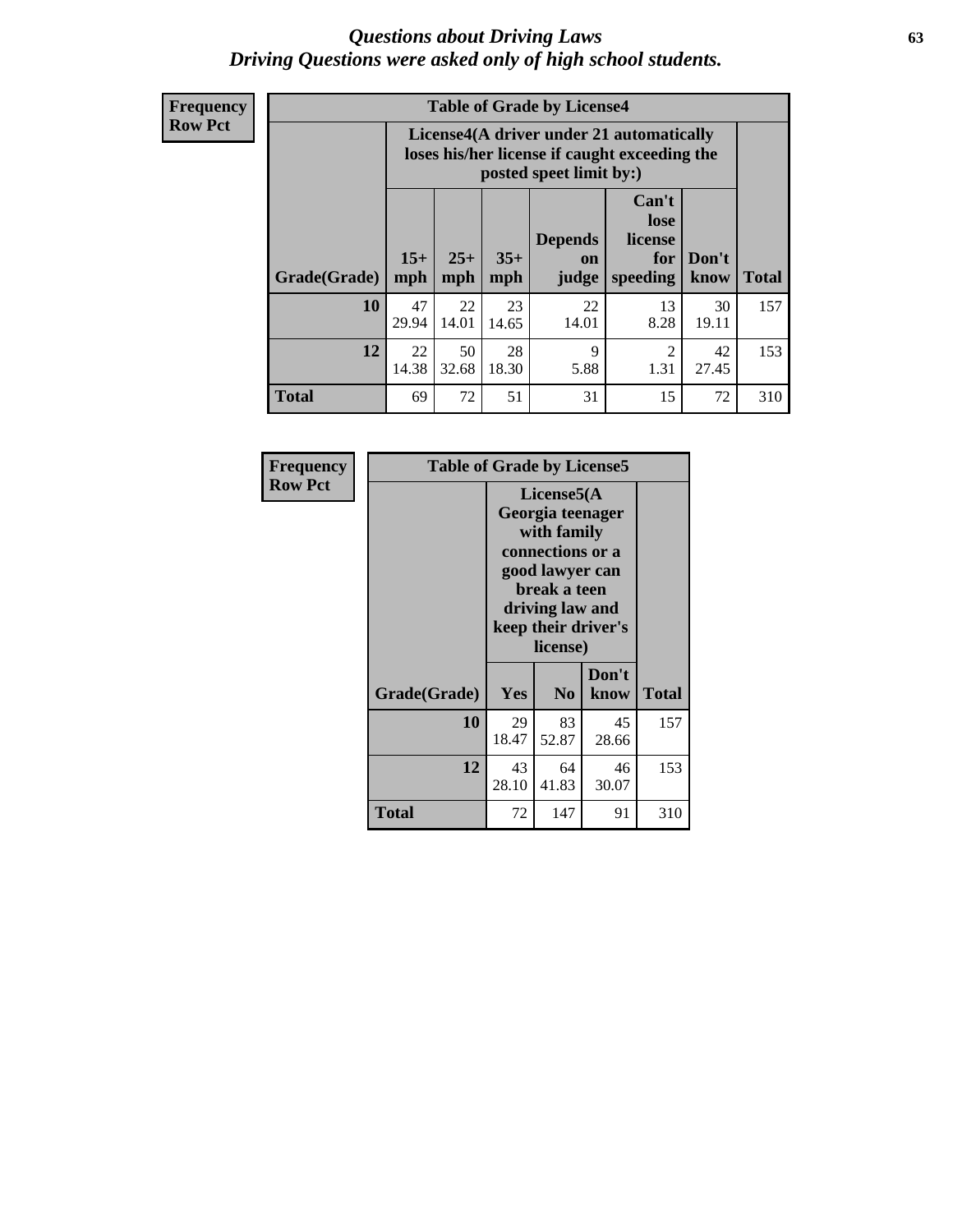#### *Questions about Driving Laws* **64** *Driving Questions were asked only of high school students.*

| <b>Frequency</b> | <b>Table of Grade by License6</b> |                                           |                                                                                                                                                 |               |              |
|------------------|-----------------------------------|-------------------------------------------|-------------------------------------------------------------------------------------------------------------------------------------------------|---------------|--------------|
| <b>Row Pct</b>   |                                   |                                           | License <sub>6</sub> (I know a<br>friend or<br>classmate that<br>broke a teen<br>driving law,<br>but was allowed to<br>keep his/her<br>license) |               |              |
|                  | Grade(Grade)                      | Yes                                       | N <sub>0</sub>                                                                                                                                  | Don't<br>know | <b>Total</b> |
|                  | 10                                | 58<br>36.94                               | 62<br>37<br>39.49<br>23.57                                                                                                                      |               |              |
|                  | 12                                | 60<br>60<br>33<br>39.22<br>39.22<br>21.57 |                                                                                                                                                 |               | 153          |
|                  | Total                             | 118                                       | 122                                                                                                                                             | 70            | 310          |

| <b>Frequency</b> |              |                                                                             | <b>Table of Grade by License7</b>                                                             |                                                   |                        |              |  |
|------------------|--------------|-----------------------------------------------------------------------------|-----------------------------------------------------------------------------------------------|---------------------------------------------------|------------------------|--------------|--|
| <b>Row Pct</b>   |              |                                                                             | License7(A student under the age of 18 cam loser<br>his/her driving privileges if he or she:) |                                                   |                        |              |  |
|                  | Grade(Grade) | <b>Have</b><br>more than<br>10<br>unexcused<br>absences<br>per school<br>yr | Drop out<br>without  <br>graduating                                                           | <b>Bring</b><br>alcohol/drugs/weapon<br>to school | All of<br>the<br>above | <b>Total</b> |  |
|                  | 10           | 15<br>9.55                                                                  | 10<br>6.37                                                                                    | 13<br>8.28                                        | 119<br>75.80           | 157          |  |
|                  | 12           | 19<br>12.42                                                                 | 10<br>6.54                                                                                    | 8<br>5.23                                         | 116<br>75.82           | 153          |  |
|                  | <b>Total</b> | 34                                                                          | 20                                                                                            | 21                                                | 235                    | 310          |  |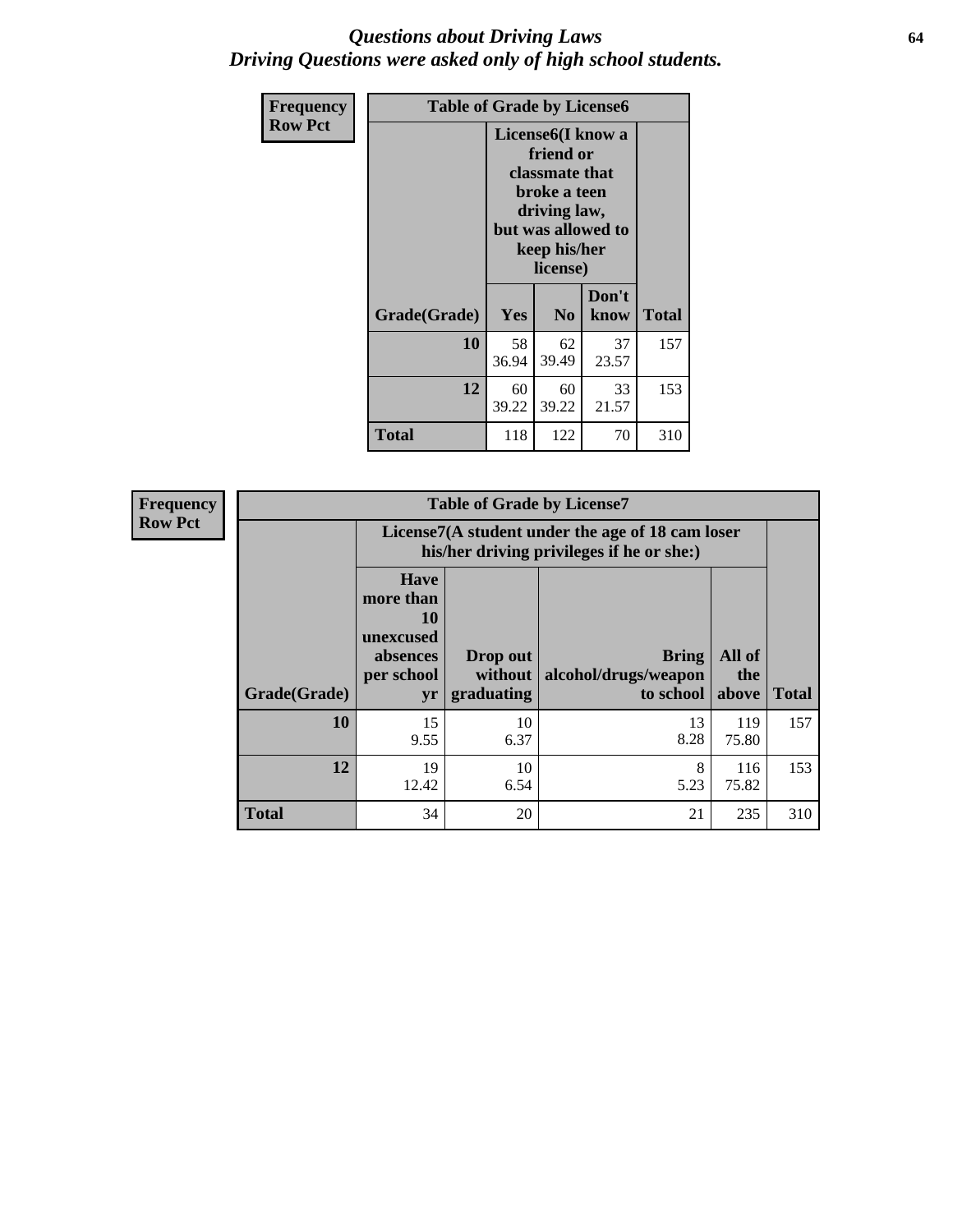# *Select Results by Gender* **65**

| Frequency      | <b>Table of SchoolClimate2 by Gender</b>          |                                 |             |              |
|----------------|---------------------------------------------------|---------------------------------|-------------|--------------|
| <b>Col Pct</b> | SchoolClimate2(I<br>feel successful at<br>school) | Gender(Gender)<br><b>Female</b> | <b>Male</b> | <b>Total</b> |
|                | <b>Strongly Agree</b>                             | 49<br>30.06                     | 43<br>29.25 | 92           |
|                | <b>Somewhat Agree</b>                             | 85<br>52.15                     | 80<br>54.42 | 165          |
|                | <b>Somewhat Disagree</b>                          | 19<br>11.66                     | 21<br>14.29 | 40           |
|                | <b>Strongly Disagree</b>                          | 10<br>6.13                      | 3<br>2.04   | 13           |
|                | <b>Total</b>                                      | 163                             | 147         | 310          |

| <b>Frequency</b> | <b>Table of SchoolClimate6 by Gender</b>                 |               |                               |              |  |
|------------------|----------------------------------------------------------|---------------|-------------------------------|--------------|--|
| <b>Col Pct</b>   | <b>SchoolClimate6(Teachers</b><br>treat me with respect) | <b>Female</b> | Gender(Gender)<br><b>Male</b> | <b>Total</b> |  |
|                  | <b>Strongly Agree</b>                                    | 64<br>39.26   | 66<br>44.90                   | 130          |  |
|                  | <b>Somewhat Agree</b>                                    | 65<br>39.88   | 53<br>36.05                   | 118          |  |
|                  | <b>Somewhat Disagree</b>                                 | 28<br>17.18   | 19<br>12.93                   | 47           |  |
|                  | <b>Strongly Disagree</b>                                 | 6<br>3.68     | 9<br>6.12                     | 15           |  |
|                  | <b>Total</b>                                             | 163           | 147                           | 310          |  |

| Frequency      | <b>Table of SchoolClimate8 by Gender</b>                                             |                                 |             |              |
|----------------|--------------------------------------------------------------------------------------|---------------------------------|-------------|--------------|
| <b>Col Pct</b> | <b>SchoolClimate8(Students</b><br>are frequently<br>recognized for good<br>behavior) | Gender(Gender)<br><b>Female</b> | <b>Male</b> | <b>Total</b> |
|                | <b>Strongly Agree</b>                                                                | 21<br>12.88                     | 24<br>16.33 | 45           |
|                | <b>Somewhat Agree</b>                                                                | 72<br>44.17                     | 66<br>44.90 | 138          |
|                | <b>Somewhat Disagree</b>                                                             | 46<br>28.22                     | 41<br>27.89 | 87           |
|                | <b>Strongly Disagree</b>                                                             | 24<br>14.72                     | 16<br>10.88 | 40           |
|                | Total                                                                                | 163                             | 147         | 310          |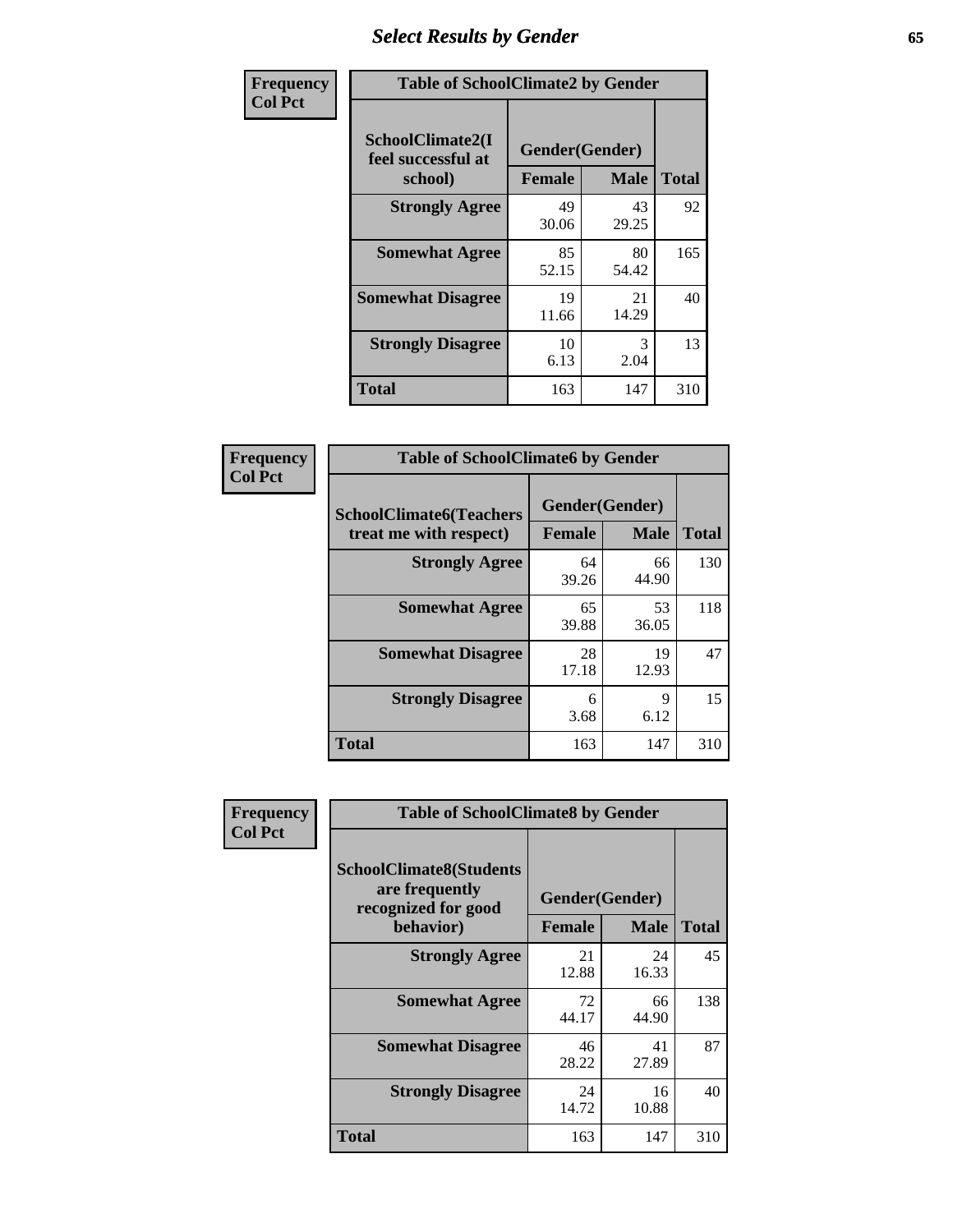# *Select Results by Gender* **66**

| Frequency      | <b>Table of Gender by Dropout</b> |                                                                        |                |              |
|----------------|-----------------------------------|------------------------------------------------------------------------|----------------|--------------|
| <b>Row Pct</b> |                                   | Dropout(I<br>have<br>thought<br>about<br>dropping<br>out of<br>school) |                |              |
|                | Gender(Gender)                    | Yes                                                                    | N <sub>0</sub> | <b>Total</b> |
|                | <b>Female</b>                     | 51<br>31.29                                                            | 112<br>68.71   | 163          |
|                | <b>Male</b>                       | 51<br>34.69                                                            | 96<br>65.31    | 147          |
|                | <b>Total</b>                      | 102                                                                    | 208            | 310          |

| <b>Frequency</b> | <b>Table of Gender by Dropoutreason</b> |                                                                    |              |                          |                                |              |              |
|------------------|-----------------------------------------|--------------------------------------------------------------------|--------------|--------------------------|--------------------------------|--------------|--------------|
| <b>Row Pct</b>   |                                         | Dropoutreason(If I dropped out the<br>reason would most likely be) |              |                          |                                |              |              |
|                  | Gender(Gender)                          | Won't<br><b>Drop</b><br>out                                        | <b>Bored</b> | Family<br><b>Reasons</b> | <b>Being</b><br><b>Bullied</b> | <b>Other</b> | <b>Total</b> |
|                  | <b>Female</b>                           | 87<br>53.37                                                        | 23<br>14.11  | 13<br>7.98               | 0.61                           | 39<br>23.93  | 163          |
|                  | <b>Male</b>                             | 73<br>49.66                                                        | 30<br>20.41  | 12<br>8.16               | $\mathfrak{D}$<br>1.36         | 30<br>20.41  | 147          |
|                  | <b>Total</b>                            | 160                                                                | 53           | 25                       | 3                              | 69           | 310          |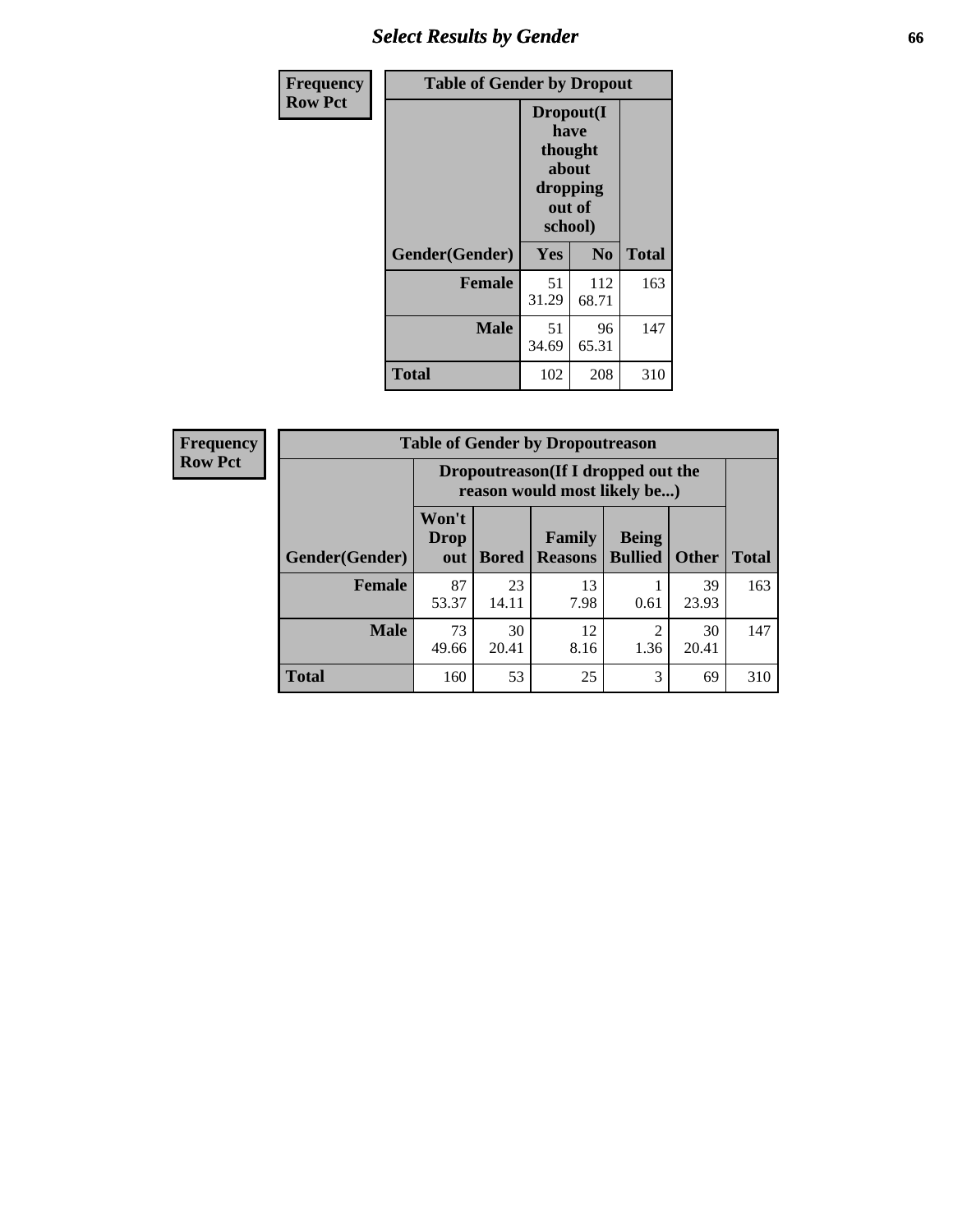*School Safety* **67**

| Frequency      | <b>Table of Gender by Bullied2</b> |                 |                |              |
|----------------|------------------------------------|-----------------|----------------|--------------|
| <b>Row Pct</b> |                                    | <b>Bullied2</b> |                |              |
|                | Gender(Gender)                     | Yes             | N <sub>0</sub> | <b>Total</b> |
|                | <b>Female</b>                      | 10<br>6.13      | 153<br>93.87   | 163          |
|                | <b>Male</b>                        | 14<br>9.52      | 133<br>90.48   | 147          |
|                | <b>Total</b>                       | 24              | 286            | 310          |

| Frequency      | <b>Table of Gender by Bulliedothers2</b> |                       |                |              |  |
|----------------|------------------------------------------|-----------------------|----------------|--------------|--|
| <b>Row Pct</b> |                                          | <b>Bulliedothers2</b> |                |              |  |
|                | Gender(Gender)                           | <b>Yes</b>            | N <sub>0</sub> | <b>Total</b> |  |
|                | <b>Female</b>                            | 15<br>9.20            | 148<br>90.80   | 163          |  |
|                | <b>Male</b>                              | 22<br>14.97           | 125<br>85.03   | 147          |  |
|                | <b>Total</b>                             | 37                    | 273            | 310          |  |

| Frequency      | <b>Table of Gender by Weaponschool2</b> |                      |                |              |
|----------------|-----------------------------------------|----------------------|----------------|--------------|
| <b>Row Pct</b> |                                         | <b>Weaponschool2</b> |                |              |
|                | Gender(Gender)                          | Yes                  | N <sub>0</sub> | <b>Total</b> |
|                | <b>Female</b>                           | 1.84                 | 160<br>98.16   | 163          |
|                | <b>Male</b>                             | 3<br>2.04            | 144<br>97.96   | 147          |
|                | <b>Total</b>                            | 6                    | 304            | 310          |

| Frequency      | <b>Table of Gender by Absentunsafe2</b> |               |                |              |
|----------------|-----------------------------------------|---------------|----------------|--------------|
| <b>Row Pct</b> |                                         | Absentunsafe2 |                |              |
|                | Gender(Gender)                          | Yes           | N <sub>0</sub> | <b>Total</b> |
|                | <b>Female</b>                           | 3.07          | 158<br>96.93   | 163          |
|                | <b>Male</b>                             | 2.72          | 143<br>97.28   | 147          |
|                | <b>Total</b>                            | q             | 301            | 310          |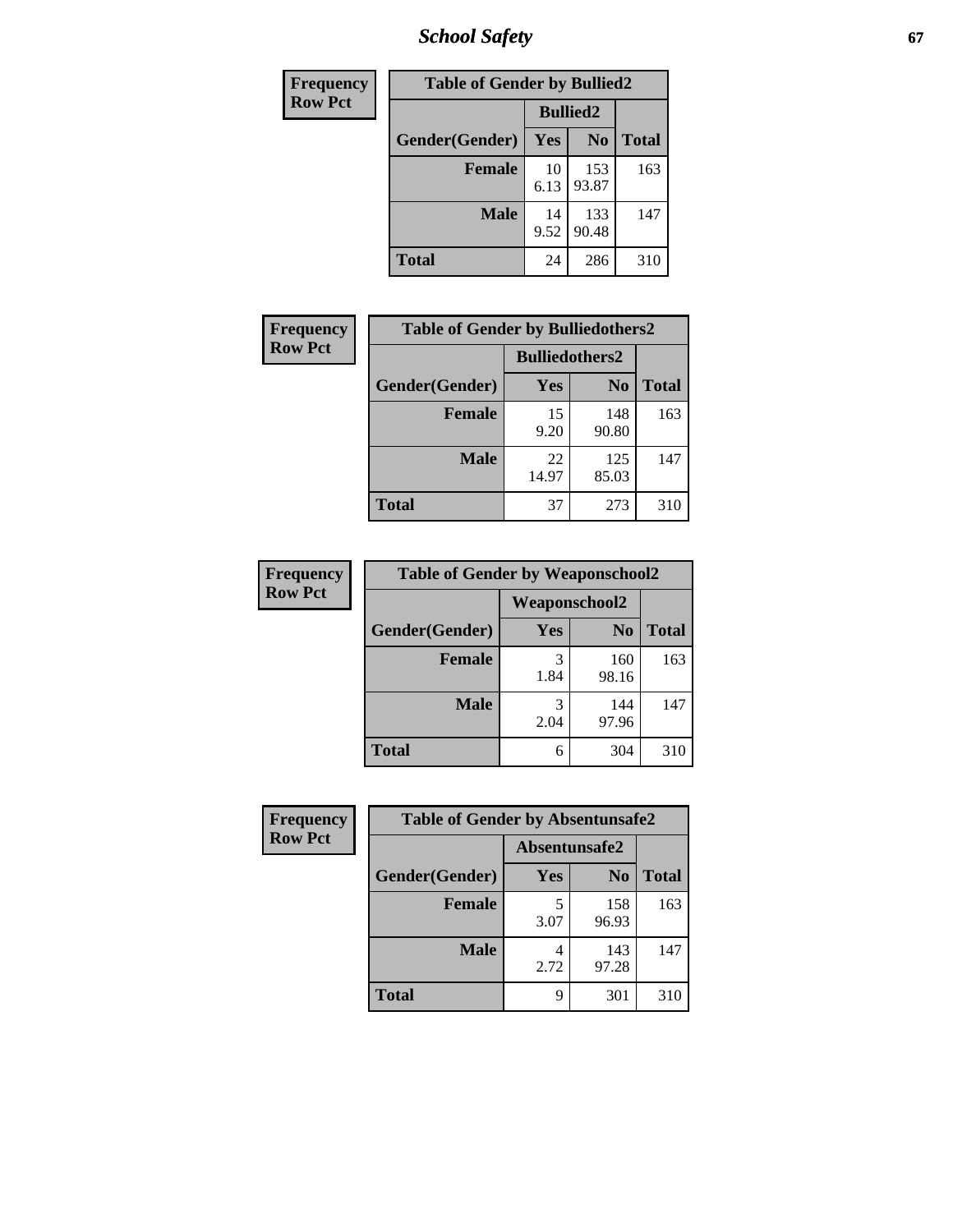*School Safety* **68**

| Frequency      | <b>Table of Gender by Gangself</b> |                                                                                                |                |              |
|----------------|------------------------------------|------------------------------------------------------------------------------------------------|----------------|--------------|
| <b>Row Pct</b> |                                    | Gangself(I<br>have<br>participated<br>in illegal gang<br>activities in<br>the past 30<br>days) |                |              |
|                | Gender(Gender)                     | Yes                                                                                            | N <sub>0</sub> | <b>Total</b> |
|                | <b>Female</b>                      | 4<br>2.45                                                                                      | 159<br>97.55   | 163          |
|                | <b>Male</b>                        | 14<br>9.52                                                                                     | 133<br>90.48   | 147          |
|                | <b>Total</b>                       | 18                                                                                             | 292            | 310          |

| Frequency      |                | <b>Table of Gender by Gangpeers</b>                                                                                         |                |       |
|----------------|----------------|-----------------------------------------------------------------------------------------------------------------------------|----------------|-------|
| <b>Row Pct</b> |                | <b>Gangpeers</b> (I<br>have friends<br>who have<br>participated<br>in illegal gang<br>activities in<br>the past 30<br>days) |                |       |
|                | Gender(Gender) | Yes                                                                                                                         | N <sub>0</sub> | Total |
|                | <b>Female</b>  | 33<br>20.25                                                                                                                 | 130<br>79.75   | 163   |
|                | <b>Male</b>    | 47<br>31.97                                                                                                                 | 100<br>68.03   | 147   |
|                | <b>Total</b>   | 80                                                                                                                          | 230            | 310   |

| Frequency      | <b>Table of Gender by Pickedon2</b> |             |                |              |
|----------------|-------------------------------------|-------------|----------------|--------------|
| <b>Row Pct</b> |                                     | Pickedon2   |                |              |
|                | Gender(Gender)                      | <b>Yes</b>  | N <sub>0</sub> | <b>Total</b> |
|                | <b>Female</b>                       | 46<br>28.22 | 117<br>71.78   | 163          |
|                | <b>Male</b>                         | 30<br>20.41 | 117<br>79.59   | 147          |
|                | <b>Total</b>                        | 76          | 234            | 310          |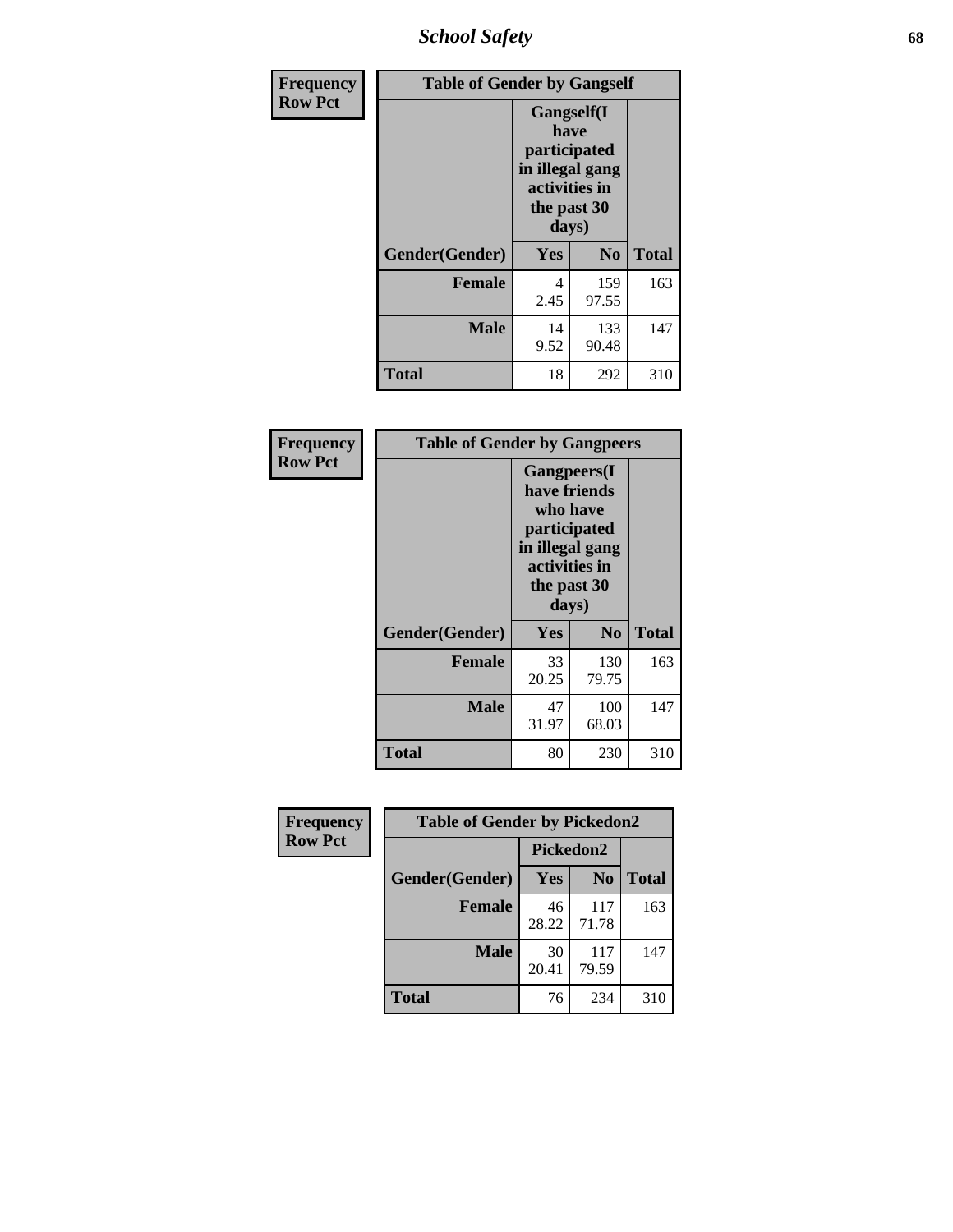*School Safety* **69**

| Frequency      | <b>Table of Gender by Safeschool2</b> |              |                |              |
|----------------|---------------------------------------|--------------|----------------|--------------|
| <b>Row Pct</b> |                                       | Safeschool2  |                |              |
|                | Gender(Gender)                        | Yes          | N <sub>0</sub> | <b>Total</b> |
|                | <b>Female</b>                         | 117<br>71.78 | 46<br>28.22    | 163          |
|                | <b>Male</b>                           | 113<br>76.87 | 34<br>23.13    | 147          |
|                | <b>Total</b>                          | 230          | 80             | 310          |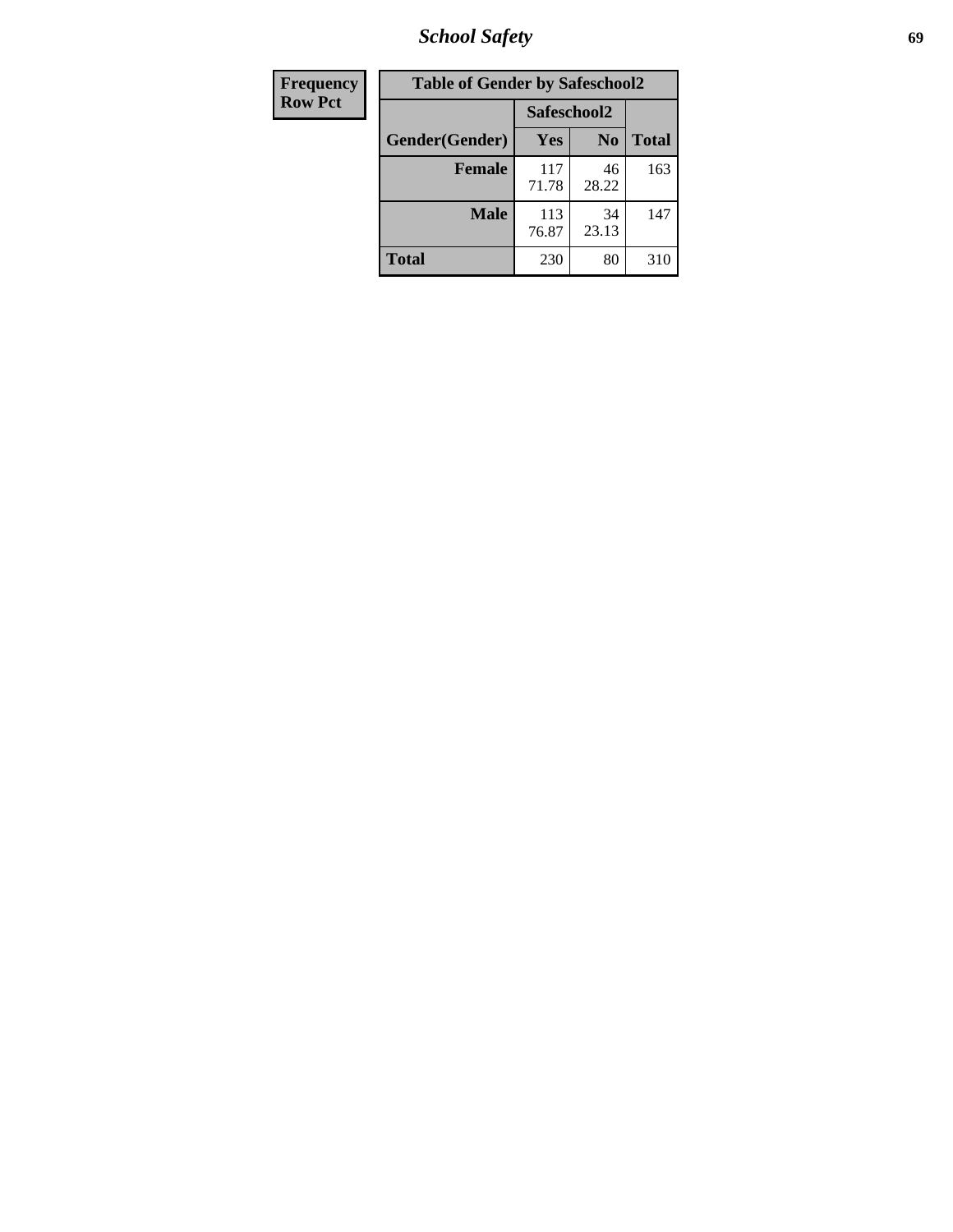# *Incidence of Drug Use* **70**

| <b>Frequency</b> | <b>Table of Gender by AlcoholAlt</b> |                                          |                |              |
|------------------|--------------------------------------|------------------------------------------|----------------|--------------|
| <b>Row Pct</b>   |                                      | AlcoholAlt(Alcohol<br>use, past 30 days) |                |              |
|                  | Gender(Gender)                       | Yes                                      | N <sub>0</sub> | <b>Total</b> |
|                  | <b>Female</b>                        | 40<br>24.54                              | 123<br>75.46   | 163          |
|                  | <b>Male</b>                          | 52<br>35.37                              | 95<br>64.63    | 147          |
|                  | <b>Total</b>                         | 92                                       | 218            | 310          |

| Frequency      | <b>Table of Gender by TobaccoAny</b> |                                          |                |              |  |
|----------------|--------------------------------------|------------------------------------------|----------------|--------------|--|
| <b>Row Pct</b> |                                      | TobaccoAny(Tobacco<br>use, past 30 days) |                |              |  |
|                | Gender(Gender)                       | Yes                                      | N <sub>0</sub> | <b>Total</b> |  |
|                | <b>Female</b>                        | 35<br>21.47                              | 128<br>78.53   | 163          |  |
|                | <b>Male</b>                          | 52<br>35.37                              | 95<br>64.63    | 147          |  |
|                | <b>Total</b>                         | 87                                       | 223            | 310          |  |

| <b>Frequency</b> | <b>Table of Gender by MarijuanaAlt</b> |             |                                              |              |
|------------------|----------------------------------------|-------------|----------------------------------------------|--------------|
| <b>Row Pct</b>   |                                        |             | MarijuanaAlt(Marijuana<br>use, past 30 days) |              |
|                  | Gender(Gender)                         | <b>Yes</b>  | N <sub>0</sub>                               | <b>Total</b> |
|                  | <b>Female</b>                          | 19<br>11.66 | 144<br>88.34                                 | 163          |
|                  | <b>Male</b>                            | 28<br>19.05 | 119<br>80.95                                 | 147          |
|                  | <b>Total</b>                           | 47          | 263                                          | 310          |

| <b>Frequency</b> | <b>Table of Gender by OtherDrugAny</b> |                         |                           |              |
|------------------|----------------------------------------|-------------------------|---------------------------|--------------|
| <b>Row Pct</b>   |                                        | drug use, past 30 days) | <b>OtherDrugAny(Other</b> |              |
|                  | Gender(Gender)                         | <b>Yes</b>              | N <sub>0</sub>            | <b>Total</b> |
|                  | <b>Female</b>                          | 20<br>12.27             | 143<br>87.73              | 163          |
|                  | <b>Male</b>                            | 15<br>10.20             | 132<br>89.80              | 147          |
|                  | <b>Total</b>                           | 35                      | 275                       | 310          |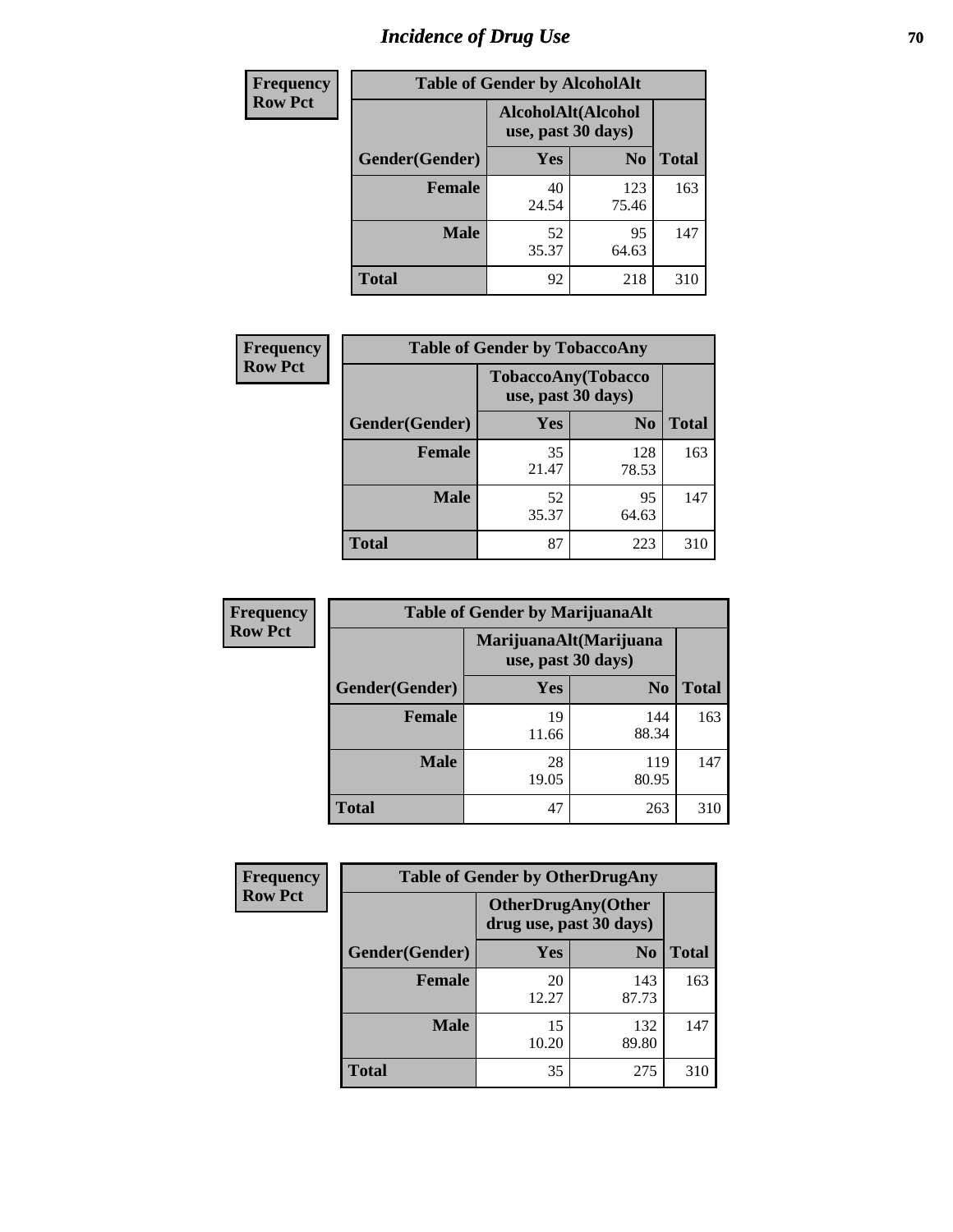#### *Average Age at Onset of Use* **71** *Results for "Average Age at Onset of Use" questions exclude students who said they did not use that substance*

#### **Gender=Female**

| <b>Variable</b>                 | Label                                                              | <b>Mean</b> |
|---------------------------------|--------------------------------------------------------------------|-------------|
| Alcoholinit2                    | I started using alcohol when I was                                 | 13.86       |
| Cigarettesinit2                 | I started smoking tobacco when I was                               | 13.67       |
| Smokelessinit2                  | I started chewing tobacco when I was                               | 11.50       |
| Marijuanainit2                  | I started using marijuana when I was                               | 14.19       |
| Cocaineinit2                    | I started using cocaine when I was                                 | 13.00       |
| Inhalantsinit2                  | I started using inhalants when I was                               | 13.60       |
| Steroidsinit2                   | I started using steroids when I was                                | 11.50       |
| Ecstasyinit2                    | I started using ecstasy when I was                                 | 14.60       |
| Methinit2                       | I started using methamphetamines when I was                        | 14.00       |
| Hallucinogensinit2              | I started using hallucinogens when I was                           | 13.67       |
| Prescription in it <sub>2</sub> | I started using prescription drugs not prescribed to me when I was | 14.58       |

#### **Gender=Male**

| <b>Variable</b>                 | Label                                                              | <b>Mean</b> |
|---------------------------------|--------------------------------------------------------------------|-------------|
| Alcoholinit2                    | I started using alcohol when I was                                 | 13.79       |
| Cigarettesinit2                 | I started smoking tobacco when I was                               | 13.79       |
| Smokelessinit2                  | I started chewing tobacco when I was                               | 14.00       |
| Marijuanainit2                  | I started using marijuana when I was                               | 13.83       |
| Cocaineinit2                    | I started using cocaine when I was                                 | 13.11       |
| Inhalantsinit2                  | I started using inhalants when I was                               | 11.43       |
| Steroidsinit2                   | I started using steroids when I was                                | 12.75       |
| Ecstasyinit2                    | I started using ecstasy when I was                                 | 13.13       |
| Methinit2                       | I started using methamphetamines when I was                        | 13.00       |
| Hallucinogensinit2              | I started using hallucinogens when I was                           | 12.83       |
| Prescription in it <sub>2</sub> | I started using prescription drugs not prescribed to me when I was | 14.20       |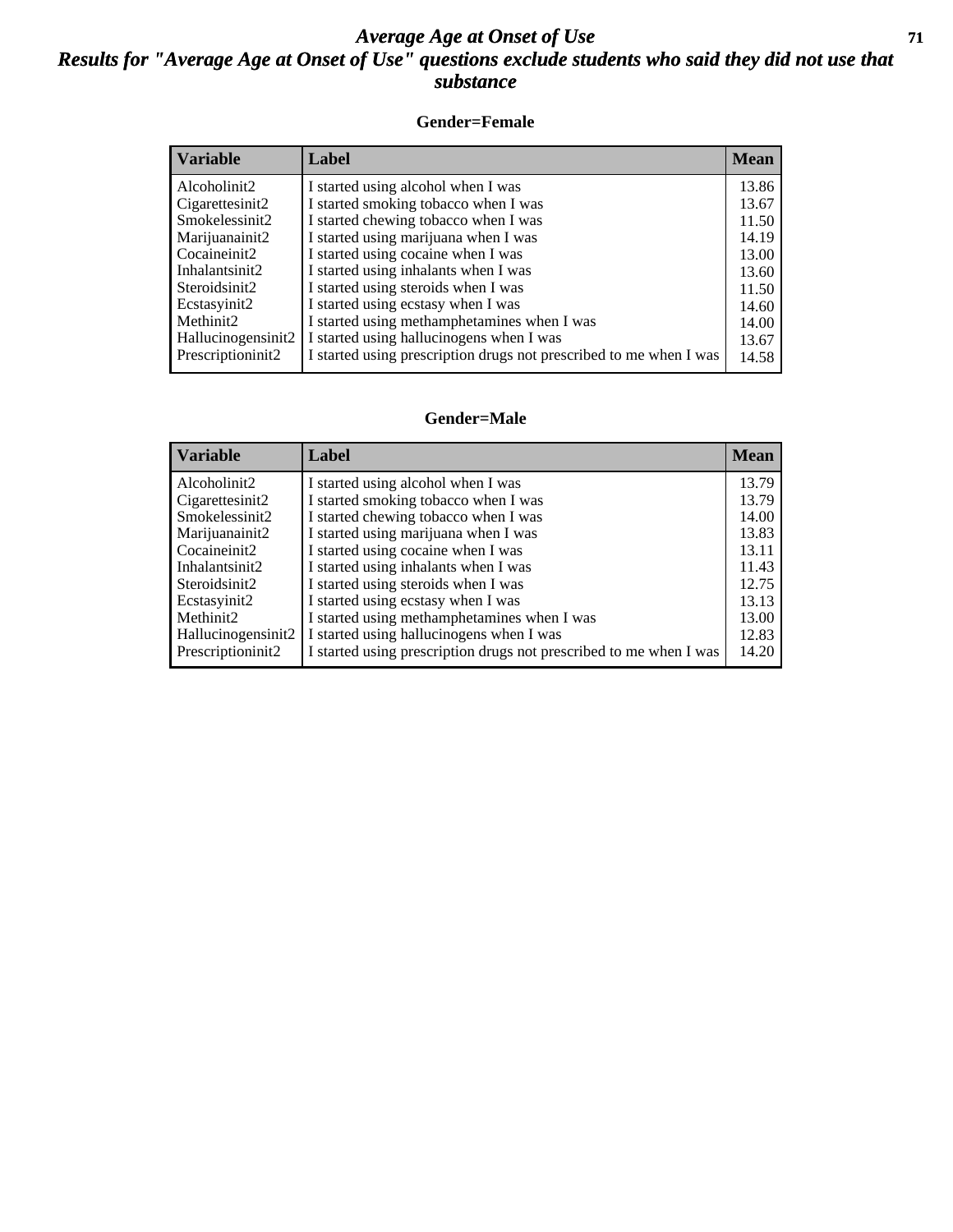# *I Think These Drugs are Harmful* **72**

| <b>Frequency</b> | <b>Table of Gender by Alcoholharmdich</b> |                                                   |                |              |
|------------------|-------------------------------------------|---------------------------------------------------|----------------|--------------|
| <b>Row Pct</b>   |                                           | Alcoholharmdich(I<br>think alcohol is<br>harmful) |                |              |
|                  | Gender(Gender)                            | <b>Yes</b>                                        | N <sub>0</sub> | <b>Total</b> |
|                  | <b>Female</b>                             | 115<br>70.55                                      | 48<br>29.45    | 163          |
|                  | <b>Male</b>                               | 103<br>70.07                                      | 44<br>29.93    | 147          |
|                  | Total                                     | 218                                               | 92             | 310          |

| Frequency      | <b>Table of Gender by Tobaccoharmdich</b> |                  |                               |              |
|----------------|-------------------------------------------|------------------|-------------------------------|--------------|
| <b>Row Pct</b> |                                           | think tobacco is | Tobaccoharmdich(I<br>harmful) |              |
|                | Gender(Gender)                            | <b>Yes</b>       | N <sub>0</sub>                | <b>Total</b> |
|                | <b>Female</b>                             | 147<br>90.18     | 16<br>9.82                    | 163          |
|                | <b>Male</b>                               | 134<br>91.16     | 13<br>8.84                    | 147          |
|                | <b>Total</b>                              | 281              | 29                            | 310          |

| Frequency      | <b>Table of Gender by Marijuanaharmdich</b> |                                                       |                |              |  |
|----------------|---------------------------------------------|-------------------------------------------------------|----------------|--------------|--|
| <b>Row Pct</b> |                                             | Marijuanaharmdich(I<br>think marijuana is<br>harmful) |                |              |  |
|                | Gender(Gender)                              | <b>Yes</b>                                            | N <sub>0</sub> | <b>Total</b> |  |
|                | <b>Female</b>                               | 116<br>71.17                                          | 47<br>28.83    | 163          |  |
|                | <b>Male</b>                                 | 88<br>59.86                                           | 59<br>40.14    | 147          |  |
|                | <b>Total</b>                                | 204                                                   | 106            | 310          |  |

| Frequency      | <b>Table of Gender by Otherdrugharmdich</b> |                                                          |                |              |  |
|----------------|---------------------------------------------|----------------------------------------------------------|----------------|--------------|--|
| <b>Row Pct</b> |                                             | Otherdrugharmdich(I<br>think other drugs are<br>harmful) |                |              |  |
|                | Gender(Gender)                              | <b>Yes</b>                                               | N <sub>0</sub> | <b>Total</b> |  |
|                | <b>Female</b>                               | 149<br>91.41                                             | 14<br>8.59     | 163          |  |
|                | <b>Male</b>                                 | 135<br>91.84                                             | 12<br>8.16     | 147          |  |
|                | <b>Total</b>                                | 284                                                      | 26             | 310          |  |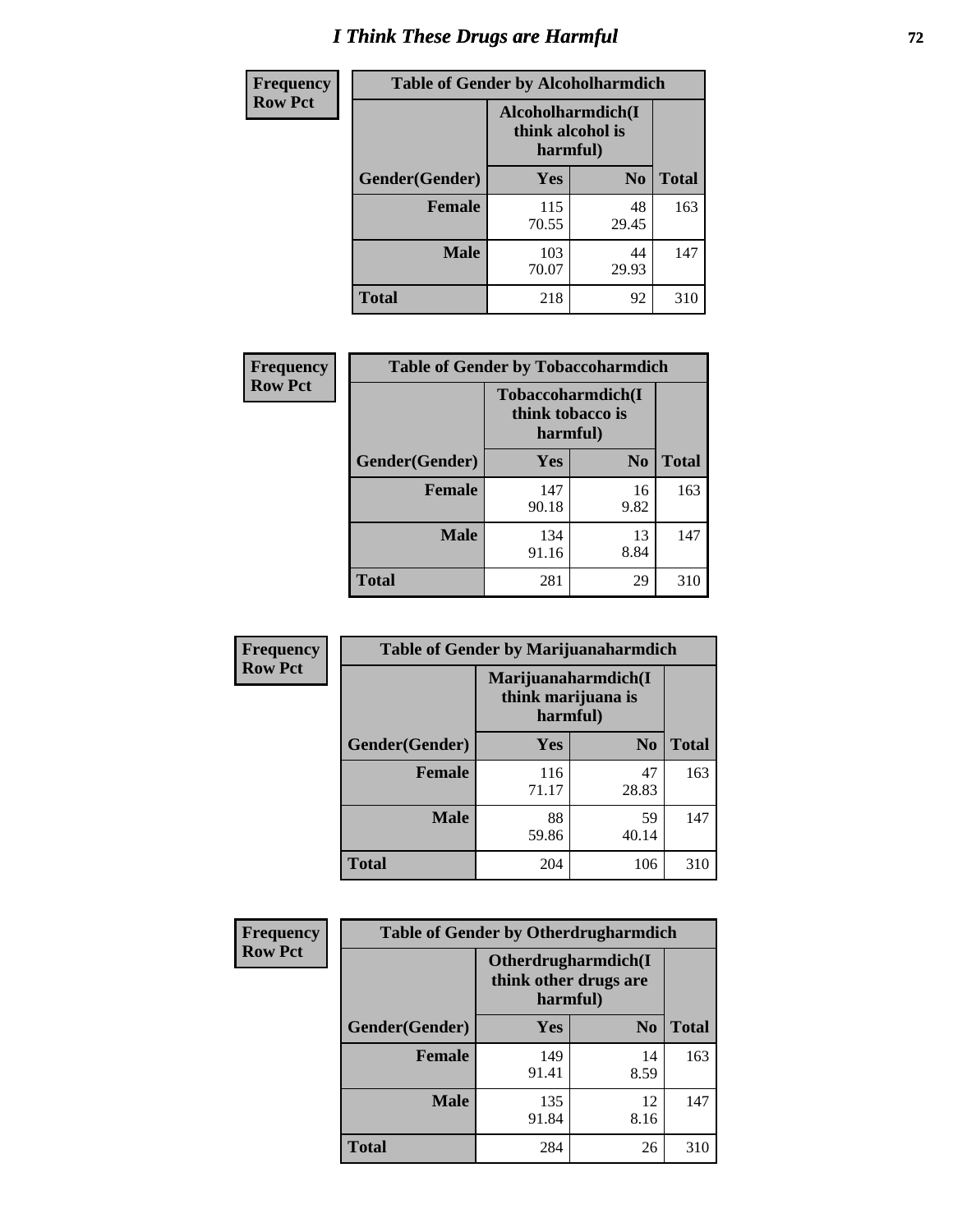| <b>Frequency</b> | <b>Table of Gender by Alcohollocation1</b> |              |                                                               |              |
|------------------|--------------------------------------------|--------------|---------------------------------------------------------------|--------------|
| <b>Row Pct</b>   |                                            |              | <b>Alcohollocation1(Places</b><br><b>Friends Use Alcohol)</b> |              |
|                  | Gender(Gender)                             |              | Do Not Use                                                    | <b>Total</b> |
|                  | <b>Female</b>                              | 114<br>69.94 | 49<br>30.06                                                   | 163          |
|                  | <b>Male</b>                                | 105<br>71.43 | 42<br>28.57                                                   | 147          |
|                  | <b>Total</b>                               | 219          | 91                                                            | 310          |

| <b>Frequency</b> | <b>Table of Gender by Alcohollocation2</b> |             |                                                               |              |
|------------------|--------------------------------------------|-------------|---------------------------------------------------------------|--------------|
| <b>Row Pct</b>   |                                            |             | <b>Alcohollocation2(Places</b><br><b>Friends Use Alcohol)</b> |              |
|                  | Gender(Gender)                             |             | Home                                                          | <b>Total</b> |
|                  | <b>Female</b>                              | 82<br>50.31 | 81<br>49.69                                                   | 163          |
|                  | <b>Male</b>                                | 80<br>54.42 | 67<br>45.58                                                   | 147          |
|                  | <b>Total</b>                               | 162         | 148                                                           | 310          |

| Frequency      | <b>Table of Gender by Alcohollocation3</b> |              |                                                               |              |
|----------------|--------------------------------------------|--------------|---------------------------------------------------------------|--------------|
| <b>Row Pct</b> |                                            |              | <b>Alcohollocation3(Places</b><br><b>Friends Use Alcohol)</b> |              |
|                | Gender(Gender)                             |              | <b>School</b>                                                 | <b>Total</b> |
|                | <b>Female</b>                              | 143<br>87.73 | 20<br>12.27                                                   | 163          |
|                | <b>Male</b>                                | 139<br>94.56 | 8<br>5.44                                                     | 147          |
|                | <b>Total</b>                               | 282          | 28                                                            | 310          |

| <b>Frequency</b> | <b>Table of Gender by Alcohollocation4</b> |                                                               |             |              |
|------------------|--------------------------------------------|---------------------------------------------------------------|-------------|--------------|
| <b>Row Pct</b>   |                                            | <b>Alcohollocation4(Places</b><br><b>Friends Use Alcohol)</b> |             |              |
|                  | Gender(Gender)                             |                                                               | Car         | <b>Total</b> |
|                  | <b>Female</b>                              | 135<br>82.82                                                  | 28<br>17.18 | 163          |
|                  | <b>Male</b>                                | 127<br>86.39                                                  | 20<br>13.61 | 147          |
|                  | <b>Total</b>                               | 262                                                           | 48          | 310          |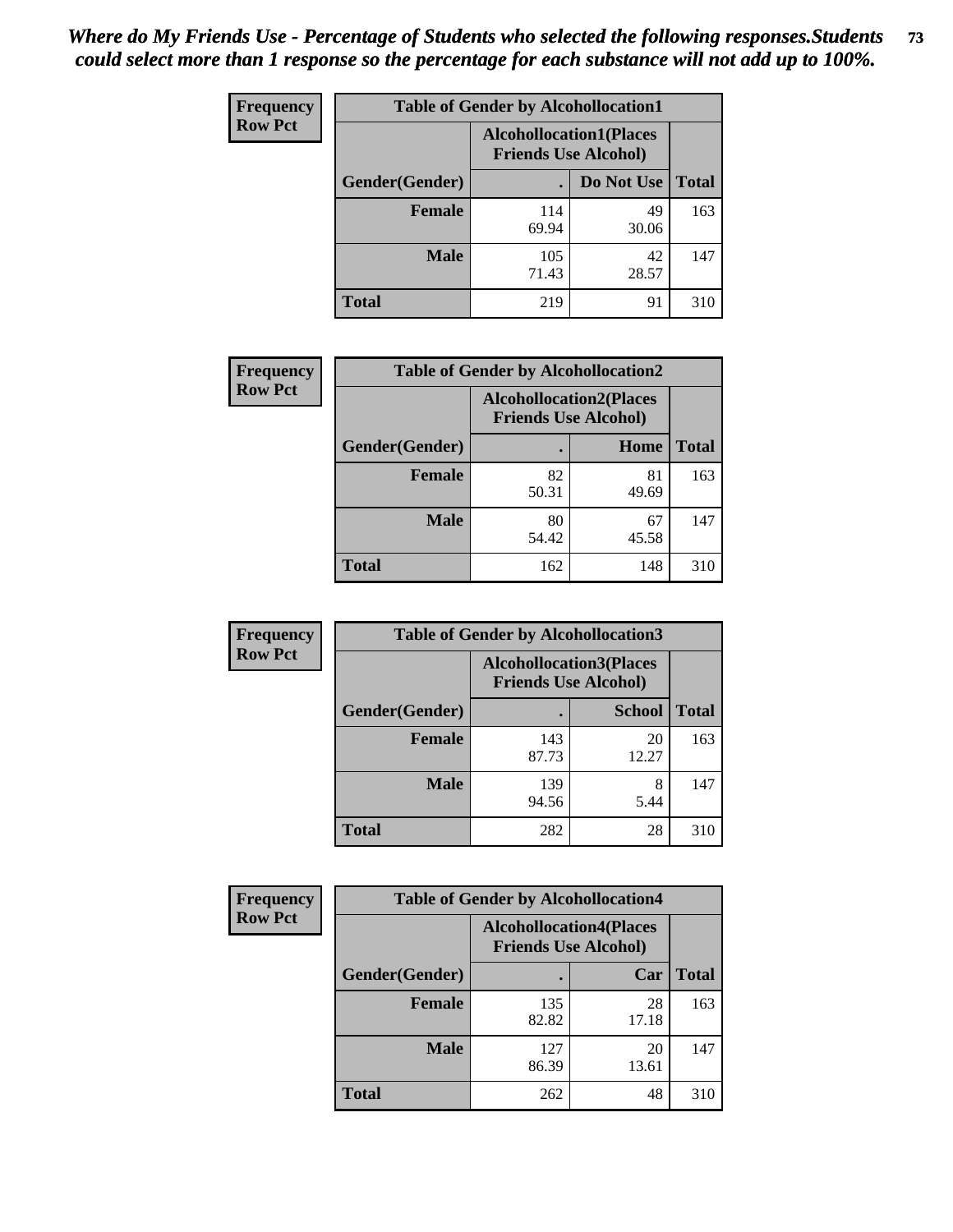| <b>Frequency</b> |                | <b>Table of Gender by Alcohollocation5</b>                    |                                 |              |
|------------------|----------------|---------------------------------------------------------------|---------------------------------|--------------|
| <b>Row Pct</b>   |                | <b>Alcohollocation5(Places</b><br><b>Friends Use Alcohol)</b> |                                 |              |
|                  | Gender(Gender) | $\bullet$                                                     | <b>Friend's</b><br><b>House</b> | <b>Total</b> |
|                  | <b>Female</b>  | 54<br>33.13                                                   | 109<br>66.87                    | 163          |
|                  | <b>Male</b>    | 68<br>46.26                                                   | 79<br>53.74                     | 147          |
|                  | <b>Total</b>   | 122                                                           | 188                             | 310          |

| Frequency      |                        | <b>Table of Gender by Alcohollocation6</b>                    |              |              |  |  |
|----------------|------------------------|---------------------------------------------------------------|--------------|--------------|--|--|
| <b>Row Pct</b> |                        | <b>Alcohollocation6(Places</b><br><b>Friends Use Alcohol)</b> |              |              |  |  |
|                | <b>Gender</b> (Gender) |                                                               | <b>Other</b> | <b>Total</b> |  |  |
|                | <b>Female</b>          | 108<br>66.26                                                  | 55<br>33.74  | 163          |  |  |
|                | <b>Male</b>            | 93<br>63.27                                                   | 54<br>36.73  | 147          |  |  |
|                | <b>Total</b>           | 201                                                           | 109          | 310          |  |  |

| Frequency      | <b>Table of Gender by Tobaccolocation1</b> |                                                               |             |              |  |
|----------------|--------------------------------------------|---------------------------------------------------------------|-------------|--------------|--|
| <b>Row Pct</b> |                                            | <b>Tobaccolocation1(Places</b><br><b>Friends Use Tobacco)</b> |             |              |  |
|                | Gender(Gender)                             |                                                               | Do Not Use  | <b>Total</b> |  |
|                | <b>Female</b>                              | 84<br>51.53                                                   | 79<br>48.47 | 163          |  |
|                | <b>Male</b>                                | 99<br>67.35                                                   | 48<br>32.65 | 147          |  |
|                | <b>Total</b>                               | 183                                                           | 127         | 310          |  |

| <b>Frequency</b> | <b>Table of Gender by Tobaccolocation2</b> |                                                               |             |              |
|------------------|--------------------------------------------|---------------------------------------------------------------|-------------|--------------|
| <b>Row Pct</b>   |                                            | <b>Tobaccolocation2(Places</b><br><b>Friends Use Tobacco)</b> |             |              |
|                  | Gender(Gender)                             |                                                               | Home        | <b>Total</b> |
|                  | Female                                     | 84<br>51.53                                                   | 79<br>48.47 | 163          |
|                  | <b>Male</b>                                | 76<br>51.70                                                   | 71<br>48.30 | 147          |
|                  | <b>Total</b>                               | 160                                                           | 150         | 310          |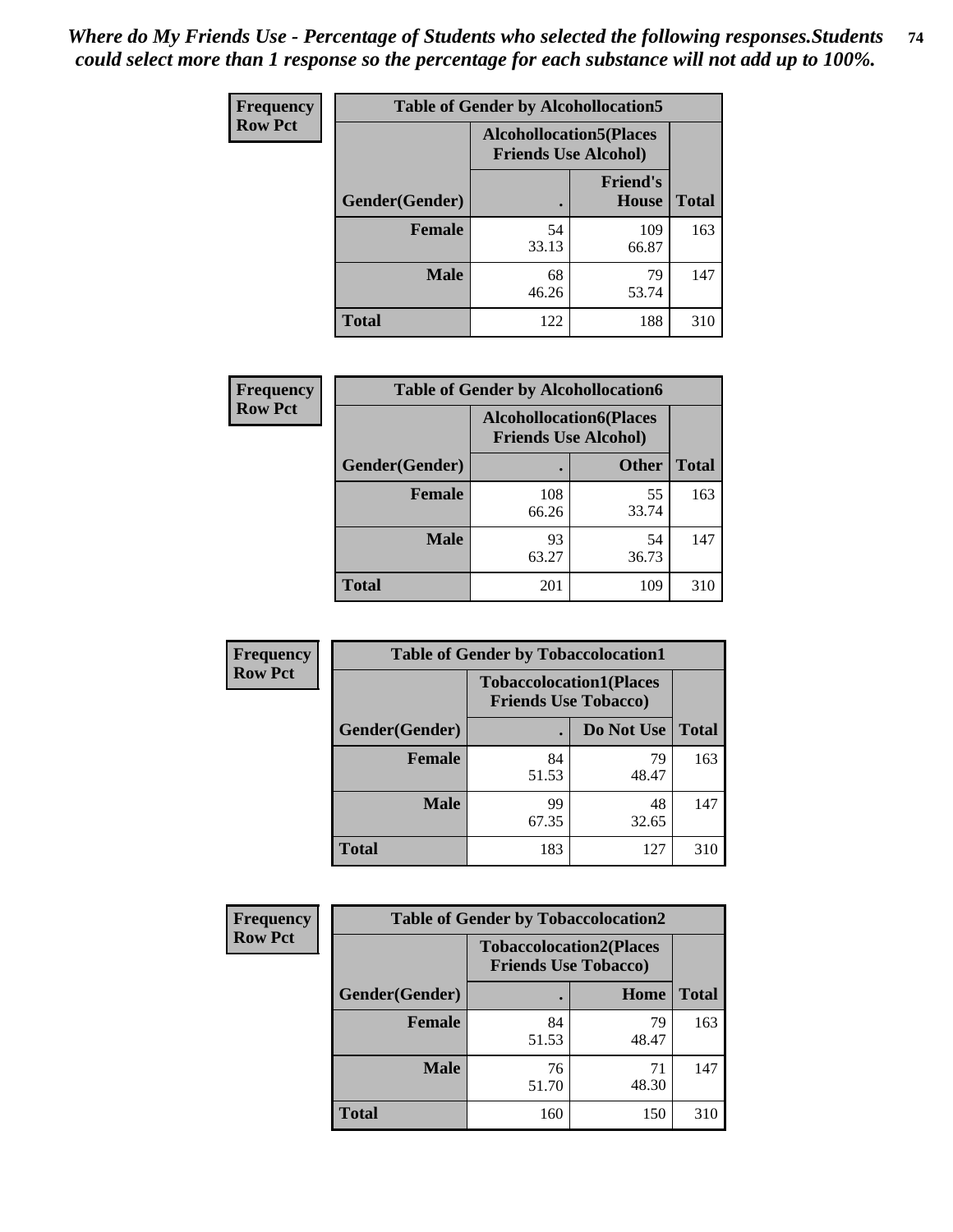| <b>Frequency</b> | <b>Table of Gender by Tobaccolocation3</b> |              |                                                               |              |
|------------------|--------------------------------------------|--------------|---------------------------------------------------------------|--------------|
| <b>Row Pct</b>   |                                            |              | <b>Tobaccolocation3(Places</b><br><b>Friends Use Tobacco)</b> |              |
|                  | Gender(Gender)                             |              | <b>School</b>                                                 | <b>Total</b> |
|                  | <b>Female</b>                              | 112<br>68.71 | 51<br>31.29                                                   | 163          |
|                  | <b>Male</b>                                | 86<br>58.50  | 61<br>41.50                                                   | 147          |
|                  | Total                                      | 198          | 112                                                           | 310          |

| <b>Frequency</b> | <b>Table of Gender by Tobaccolocation4</b> |                                                               |             |              |
|------------------|--------------------------------------------|---------------------------------------------------------------|-------------|--------------|
| <b>Row Pct</b>   |                                            | <b>Tobaccolocation4(Places</b><br><b>Friends Use Tobacco)</b> |             |              |
|                  | Gender(Gender)                             |                                                               | Car         | <b>Total</b> |
|                  | <b>Female</b>                              | 93<br>57.06                                                   | 70<br>42.94 | 163          |
|                  | <b>Male</b>                                | 76<br>51.70                                                   | 71<br>48.30 | 147          |
|                  | <b>Total</b>                               | 169                                                           | 141         | 310          |

| <b>Frequency</b> | <b>Table of Gender by Tobaccolocation5</b> |                                                               |                                 |              |
|------------------|--------------------------------------------|---------------------------------------------------------------|---------------------------------|--------------|
| <b>Row Pct</b>   |                                            | <b>Tobaccolocation5(Places</b><br><b>Friends Use Tobacco)</b> |                                 |              |
|                  | Gender(Gender)                             |                                                               | <b>Friend's</b><br><b>House</b> | <b>Total</b> |
|                  | Female                                     | 85<br>52.15                                                   | 78<br>47.85                     | 163          |
|                  | <b>Male</b>                                | 74<br>50.34                                                   | 73<br>49.66                     | 147          |
|                  | <b>Total</b>                               | 159                                                           | 151                             | 310          |

| <b>Frequency</b> | <b>Table of Gender by Tobaccolocation6</b> |                                                               |              |              |  |
|------------------|--------------------------------------------|---------------------------------------------------------------|--------------|--------------|--|
| <b>Row Pct</b>   |                                            | <b>Tobaccolocation6(Places</b><br><b>Friends Use Tobacco)</b> |              |              |  |
|                  | Gender(Gender)                             |                                                               | <b>Other</b> | <b>Total</b> |  |
|                  | Female                                     | 111<br>68.10                                                  | 52<br>31.90  | 163          |  |
|                  | <b>Male</b>                                | 83<br>56.46                                                   | 64<br>43.54  | 147          |  |
|                  | <b>Total</b>                               | 194                                                           | 116          | 310          |  |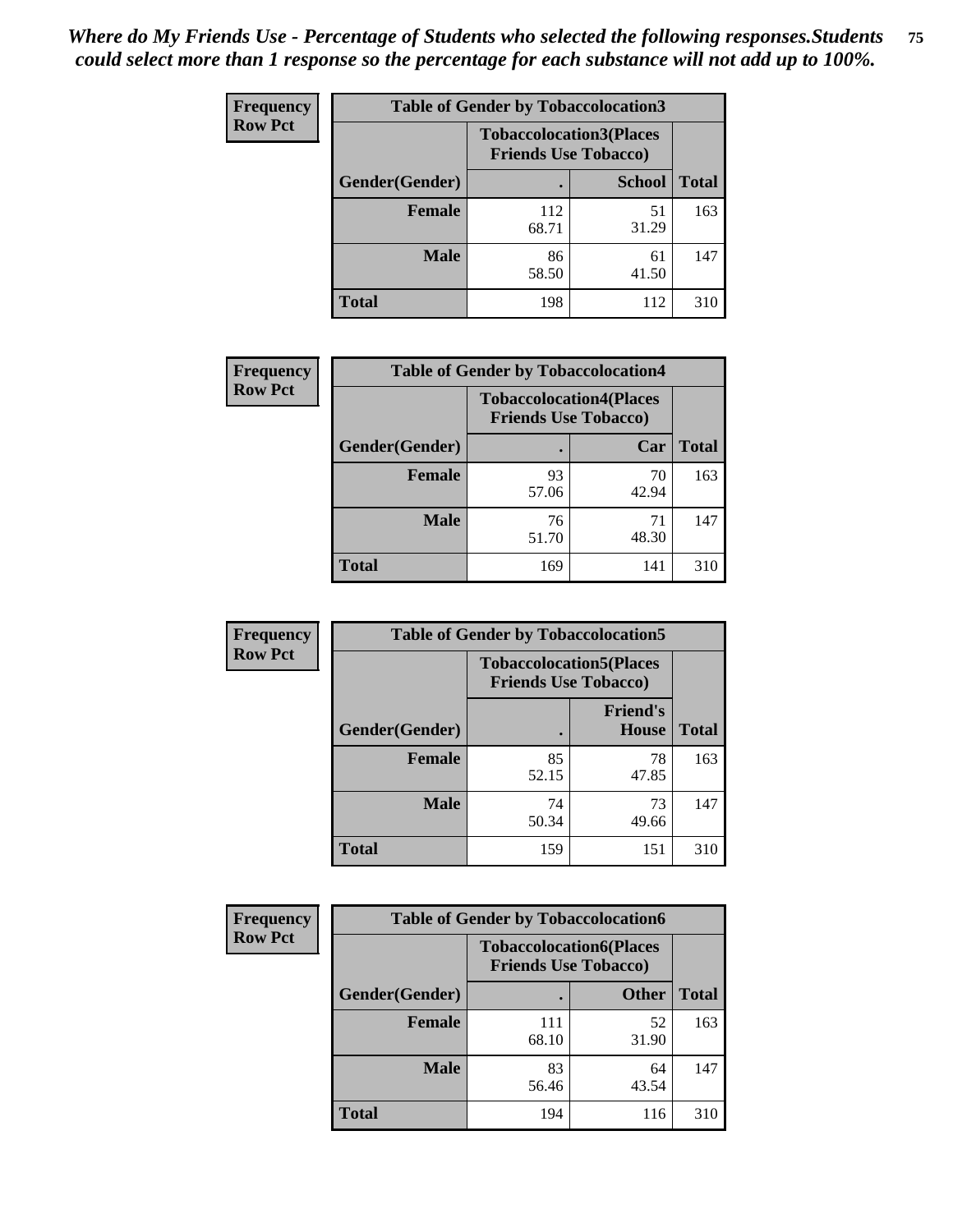| <b>Frequency</b> | <b>Table of Gender by Marijuanalocation1</b> |                                                                    |             |              |  |
|------------------|----------------------------------------------|--------------------------------------------------------------------|-------------|--------------|--|
| <b>Row Pct</b>   |                                              | <b>Marijuanalocation1(Places</b><br><b>Friends Use Marijuana</b> ) |             |              |  |
|                  | Gender(Gender)                               |                                                                    | Do Not Use  | <b>Total</b> |  |
|                  | <b>Female</b>                                | 79<br>48.47                                                        | 84<br>51.53 | 163          |  |
|                  | <b>Male</b>                                  | 74<br>50.34                                                        | 73<br>49.66 | 147          |  |
|                  | <b>Total</b>                                 | 153                                                                | 157         | 310          |  |

| <b>Frequency</b> | <b>Table of Gender by Marijuanalocation2</b> |                                                                    |             |              |  |
|------------------|----------------------------------------------|--------------------------------------------------------------------|-------------|--------------|--|
| <b>Row Pct</b>   |                                              | <b>Marijuanalocation2(Places</b><br><b>Friends Use Marijuana</b> ) |             |              |  |
|                  | Gender(Gender)                               |                                                                    | Home        | <b>Total</b> |  |
|                  | Female                                       | 98<br>60.12                                                        | 65<br>39.88 | 163          |  |
|                  | <b>Male</b>                                  | 91<br>61.90                                                        | 56<br>38.10 | 147          |  |
|                  | <b>Total</b>                                 | 189                                                                | 121         | 310          |  |

| Frequency      | <b>Table of Gender by Marijuanalocation3</b> |                                                                    |               |              |
|----------------|----------------------------------------------|--------------------------------------------------------------------|---------------|--------------|
| <b>Row Pct</b> |                                              | <b>Marijuanalocation3(Places</b><br><b>Friends Use Marijuana</b> ) |               |              |
|                | Gender(Gender)                               |                                                                    | <b>School</b> | <b>Total</b> |
|                | Female                                       | 138<br>84.66                                                       | 25<br>15.34   | 163          |
|                | <b>Male</b>                                  | 130<br>88.44                                                       | 17<br>11.56   | 147          |
|                | <b>Total</b>                                 | 268                                                                | 42            | 310          |

| <b>Frequency</b> | <b>Table of Gender by Marijuanalocation4</b> |                                                                    |             |              |  |
|------------------|----------------------------------------------|--------------------------------------------------------------------|-------------|--------------|--|
| <b>Row Pct</b>   |                                              | <b>Marijuanalocation4(Places</b><br><b>Friends Use Marijuana</b> ) |             |              |  |
|                  | Gender(Gender)                               |                                                                    | Car         | <b>Total</b> |  |
|                  | <b>Female</b>                                | 111<br>68.10                                                       | 52<br>31.90 | 163          |  |
|                  | <b>Male</b>                                  | 101<br>68.71                                                       | 46<br>31.29 | 147          |  |
|                  | <b>Total</b>                                 | 212                                                                | 98          | 310          |  |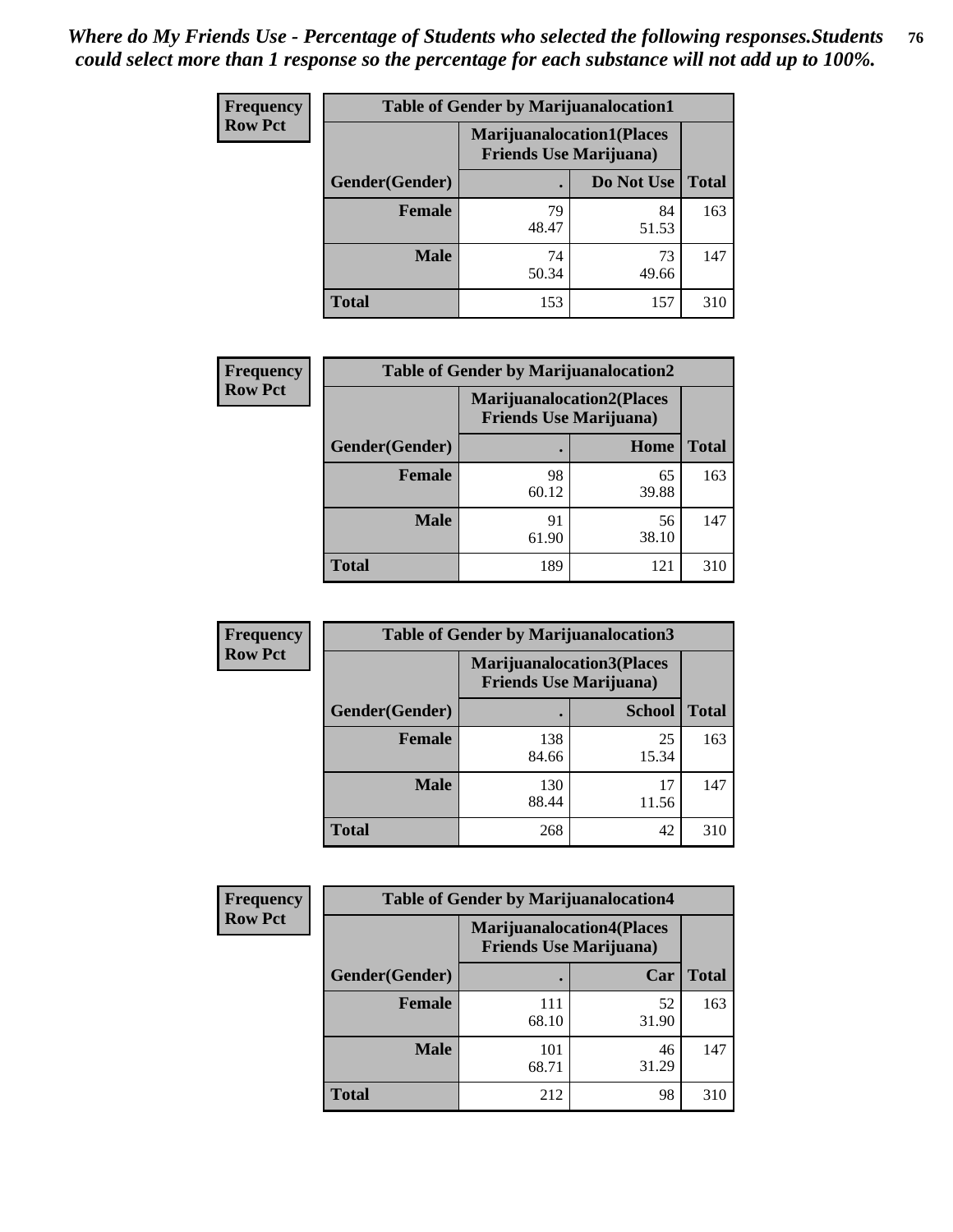| <b>Frequency</b> | <b>Table of Gender by Marijuanalocation5</b> |                                                                     |                                 |              |
|------------------|----------------------------------------------|---------------------------------------------------------------------|---------------------------------|--------------|
| <b>Row Pct</b>   |                                              | <b>Marijuanalocation5</b> (Places<br><b>Friends Use Marijuana</b> ) |                                 |              |
|                  | Gender(Gender)                               |                                                                     | <b>Friend's</b><br><b>House</b> | <b>Total</b> |
|                  | <b>Female</b>                                | 85<br>52.15                                                         | 78<br>47.85                     | 163          |
|                  | <b>Male</b>                                  | 87<br>59.18                                                         | 60<br>40.82                     | 147          |
|                  | <b>Total</b>                                 | 172                                                                 | 138                             | 310          |

| <b>Frequency</b> | <b>Table of Gender by Marijuanalocation6</b> |                                |                                  |              |
|------------------|----------------------------------------------|--------------------------------|----------------------------------|--------------|
| <b>Row Pct</b>   |                                              | <b>Friends Use Marijuana</b> ) | <b>Marijuanalocation6(Places</b> |              |
|                  | <b>Gender</b> (Gender)                       |                                | <b>Other</b>                     | <b>Total</b> |
|                  | <b>Female</b>                                | 111<br>68.10                   | 52<br>31.90                      | 163          |
|                  | <b>Male</b>                                  | 104<br>70.75                   | 43<br>29.25                      | 147          |
|                  | <b>Total</b>                                 | 215                            | 95                               | 310          |

| <b>Frequency</b> | <b>Table of Gender by Otherdruglocation1</b> |                                                                                |              |              |
|------------------|----------------------------------------------|--------------------------------------------------------------------------------|--------------|--------------|
| <b>Row Pct</b>   |                                              | <b>Otherdruglocation1(Places</b><br><b>Friends Use Other Illegal</b><br>Drugs) |              |              |
|                  | Gender(Gender)                               |                                                                                | Do Not Use   | <b>Total</b> |
|                  | <b>Female</b>                                | 50<br>30.67                                                                    | 113<br>69.33 | 163          |
|                  | <b>Male</b>                                  | 42<br>28.57                                                                    | 105<br>71.43 | 147          |
|                  | <b>Total</b>                                 | 92                                                                             | 218          | 310          |

| <b>Frequency</b> | <b>Table of Gender by Otherdruglocation2</b><br><b>Otherdruglocation2(Places</b><br><b>Friends Use Other Illegal</b><br>Drugs) |              |             |              |
|------------------|--------------------------------------------------------------------------------------------------------------------------------|--------------|-------------|--------------|
| <b>Row Pct</b>   |                                                                                                                                |              |             |              |
|                  | Gender(Gender)                                                                                                                 |              | Home        | <b>Total</b> |
|                  | <b>Female</b>                                                                                                                  | 122<br>74.85 | 41<br>25.15 | 163          |
|                  | <b>Male</b>                                                                                                                    | 114<br>77.55 | 33<br>22.45 | 147          |
|                  | <b>Total</b>                                                                                                                   | 236          | 74          | 310          |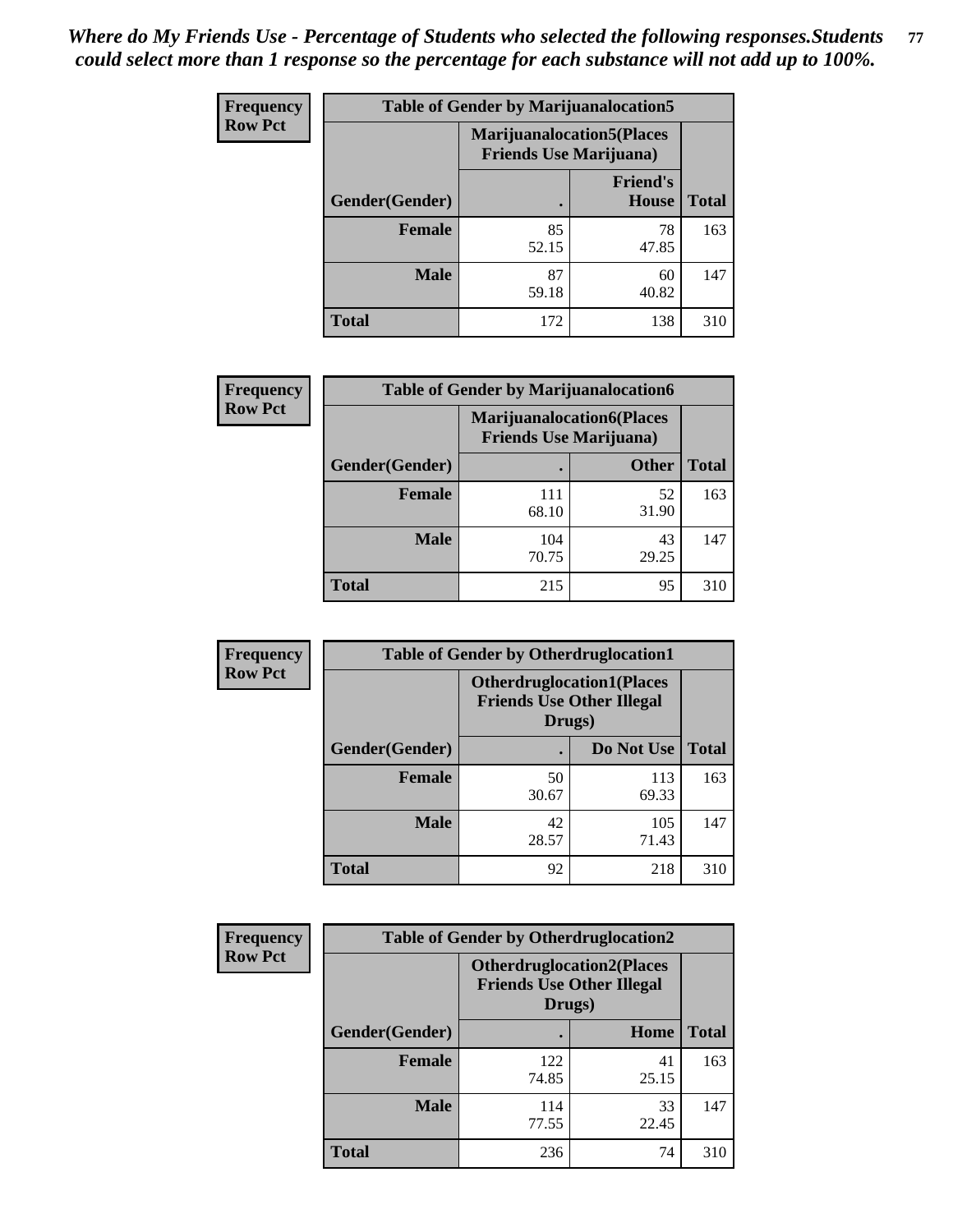| <b>Frequency</b> | <b>Table of Gender by Otherdruglocation3</b> |                                                                                |               |              |
|------------------|----------------------------------------------|--------------------------------------------------------------------------------|---------------|--------------|
| <b>Row Pct</b>   |                                              | <b>Otherdruglocation3(Places</b><br><b>Friends Use Other Illegal</b><br>Drugs) |               |              |
|                  | Gender(Gender)                               |                                                                                | <b>School</b> | <b>Total</b> |
|                  | Female                                       | 139<br>85.28                                                                   | 24<br>14.72   | 163          |
|                  | <b>Male</b>                                  | 129<br>87.76                                                                   | 18<br>12.24   | 147          |
|                  | <b>Total</b>                                 | 268                                                                            | 42            | 310          |

| Frequency      | <b>Table of Gender by Otherdruglocation4</b> |                                                                                |             |              |
|----------------|----------------------------------------------|--------------------------------------------------------------------------------|-------------|--------------|
| <b>Row Pct</b> |                                              | <b>Otherdruglocation4(Places</b><br><b>Friends Use Other Illegal</b><br>Drugs) |             |              |
|                | Gender(Gender)                               |                                                                                | Car         | <b>Total</b> |
|                | <b>Female</b>                                | 128<br>78.53                                                                   | 35<br>21.47 | 163          |
|                | <b>Male</b>                                  | 122<br>82.99                                                                   | 25<br>17.01 | 147          |
|                | <b>Total</b>                                 | 250                                                                            | 60          | 310          |

| <b>Frequency</b> | <b>Table of Gender by Otherdruglocation5</b> |              |                                                                      |              |
|------------------|----------------------------------------------|--------------|----------------------------------------------------------------------|--------------|
| <b>Row Pct</b>   |                                              | Drugs)       | <b>Otherdruglocation5(Places</b><br><b>Friends Use Other Illegal</b> |              |
|                  | Gender(Gender)                               |              | <b>Friend's</b><br><b>House</b>                                      | <b>Total</b> |
|                  | <b>Female</b>                                | 116<br>71.17 | 47<br>28.83                                                          | 163          |
|                  | <b>Male</b>                                  | 112<br>76.19 | 35<br>23.81                                                          | 147          |
|                  | <b>Total</b>                                 | 228          | 82                                                                   | 310          |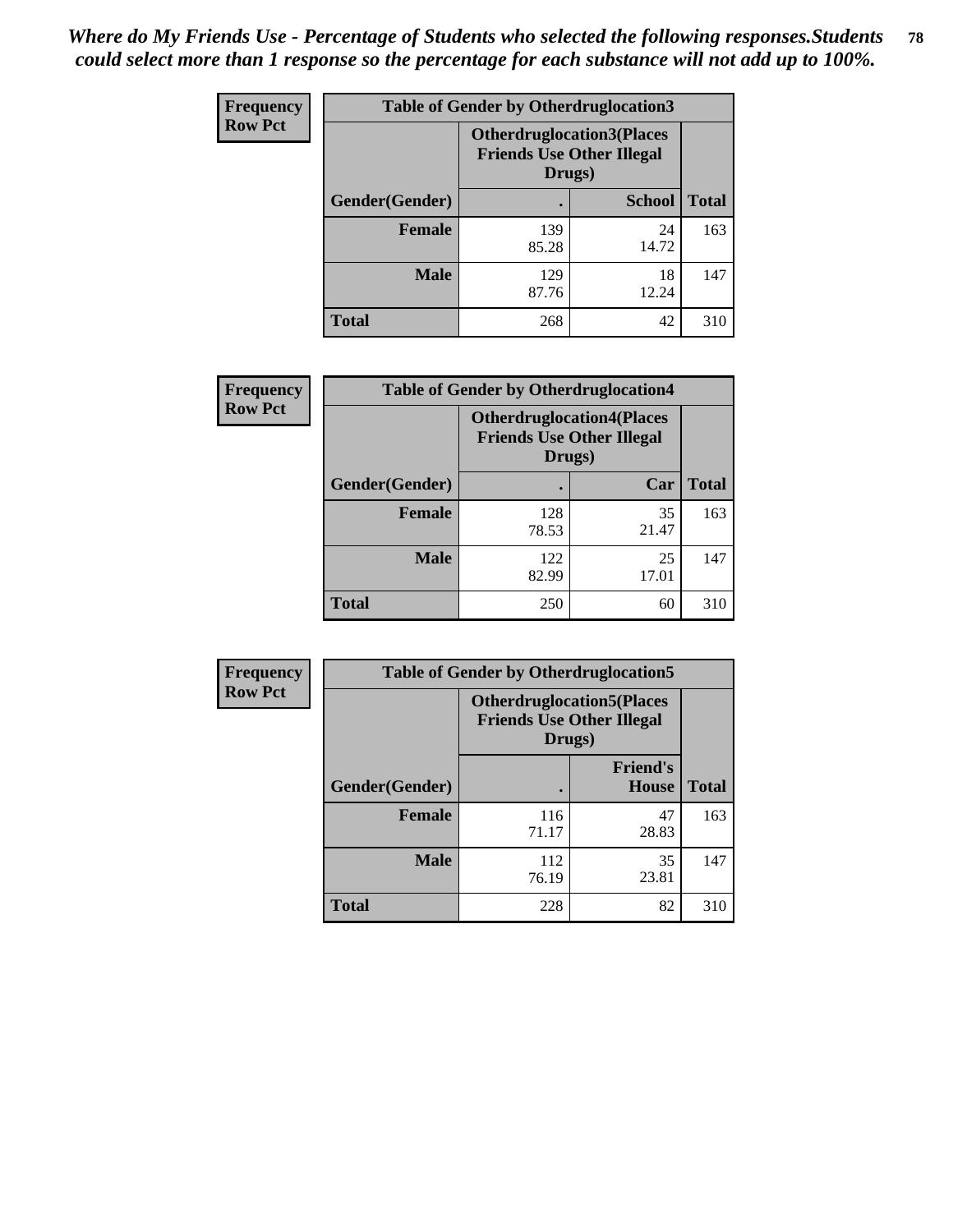| Frequency      | <b>Table of Gender by Otherdruglocation6</b> |                                            |                                  |              |
|----------------|----------------------------------------------|--------------------------------------------|----------------------------------|--------------|
| <b>Row Pct</b> |                                              | <b>Friends Use Other Illegal</b><br>Drugs) | <b>Otherdruglocation6(Places</b> |              |
|                | Gender(Gender)                               |                                            | <b>Other</b>                     | <b>Total</b> |
|                | <b>Female</b>                                | 125<br>76.69                               | 38<br>23.31                      | 163          |
|                | <b>Male</b>                                  | 118<br>80.27                               | 29<br>19.73                      | 147          |
|                | <b>Total</b>                                 | 243                                        | 67                               | 310          |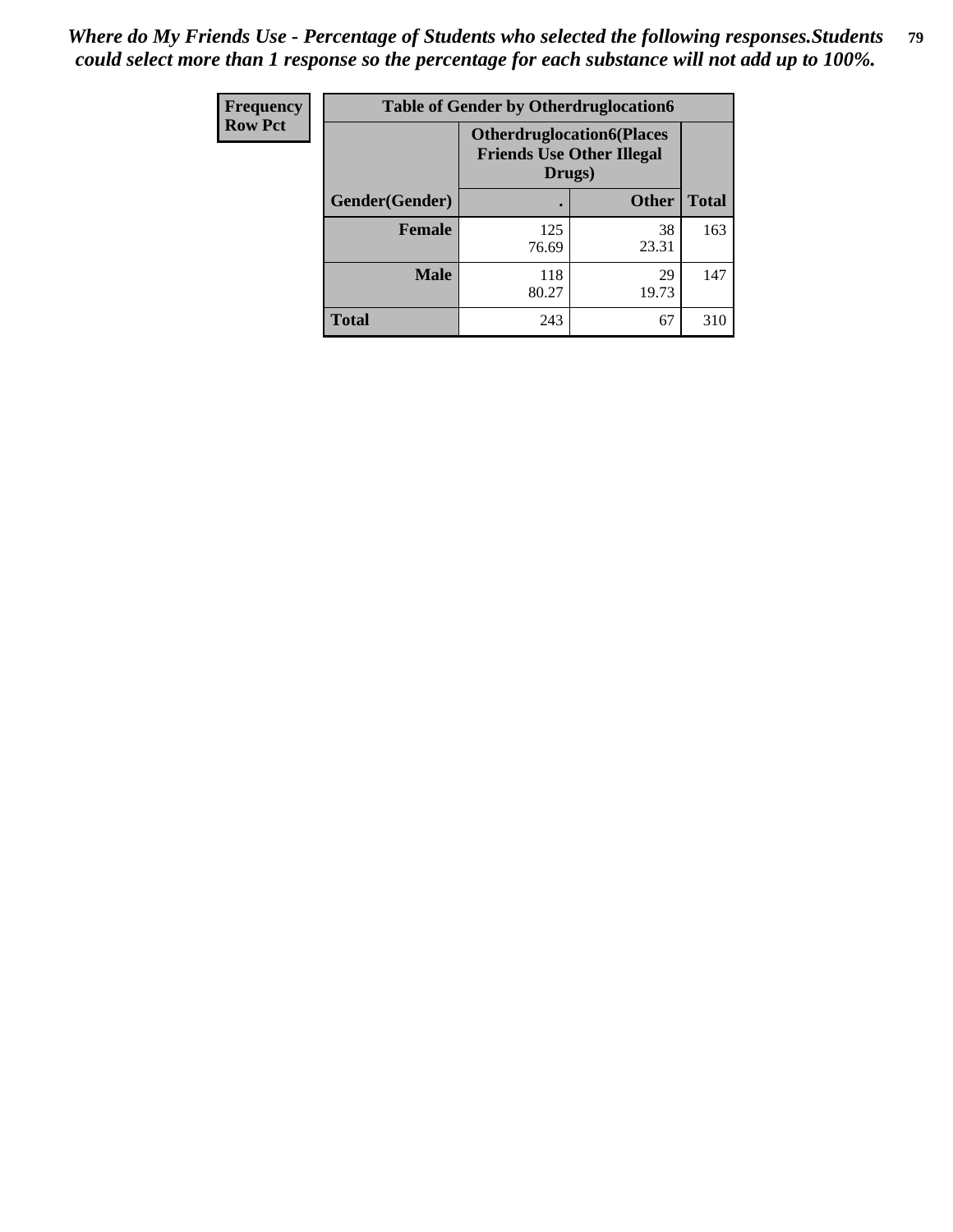| <b>Frequency</b> | <b>Table of Gender by Alcoholtime1</b> |                                                          |                      |              |
|------------------|----------------------------------------|----------------------------------------------------------|----------------------|--------------|
| <b>Row Pct</b>   |                                        | <b>Alcoholtime1(Times</b><br><b>Friends Use Alcohol)</b> |                      |              |
|                  | Gender(Gender)                         | $\bullet$                                                | Do Not<br><b>Use</b> | <b>Total</b> |
|                  | <b>Female</b>                          | 112<br>68.71                                             | 51<br>31.29          | 163          |
|                  | <b>Male</b>                            | 101<br>68.71                                             | 46<br>31.29          | 147          |
|                  | <b>Total</b>                           | 213                                                      | 97                   | 310          |

| <b>Frequency</b> | <b>Table of Gender by Alcoholtime2</b> |                                                          |                            |              |
|------------------|----------------------------------------|----------------------------------------------------------|----------------------------|--------------|
| <b>Row Pct</b>   |                                        | <b>Alcoholtime2(Times</b><br><b>Friends Use Alcohol)</b> |                            |              |
|                  | Gender(Gender)                         |                                                          | <b>On Way</b><br>to School | <b>Total</b> |
|                  | <b>Female</b>                          | 149<br>91.41                                             | 14<br>8.59                 | 163          |
|                  | <b>Male</b>                            | 138<br>93.88                                             | 9<br>6.12                  | 147          |
|                  | <b>Total</b>                           | 287                                                      | 23                         | 310          |

| Frequency      | <b>Table of Gender by Alcoholtime3</b> |                                                          |                         |              |
|----------------|----------------------------------------|----------------------------------------------------------|-------------------------|--------------|
| <b>Row Pct</b> |                                        | <b>Alcoholtime3(Times</b><br><b>Friends Use Alcohol)</b> |                         |              |
|                | Gender(Gender)                         |                                                          | <b>During</b><br>School | <b>Total</b> |
|                | <b>Female</b>                          | 151<br>92.64                                             | 12<br>7.36              | 163          |
|                | <b>Male</b>                            | 139<br>94.56                                             | 8<br>5.44               | 147          |
|                | <b>Total</b>                           | 290                                                      | 20                      | 310          |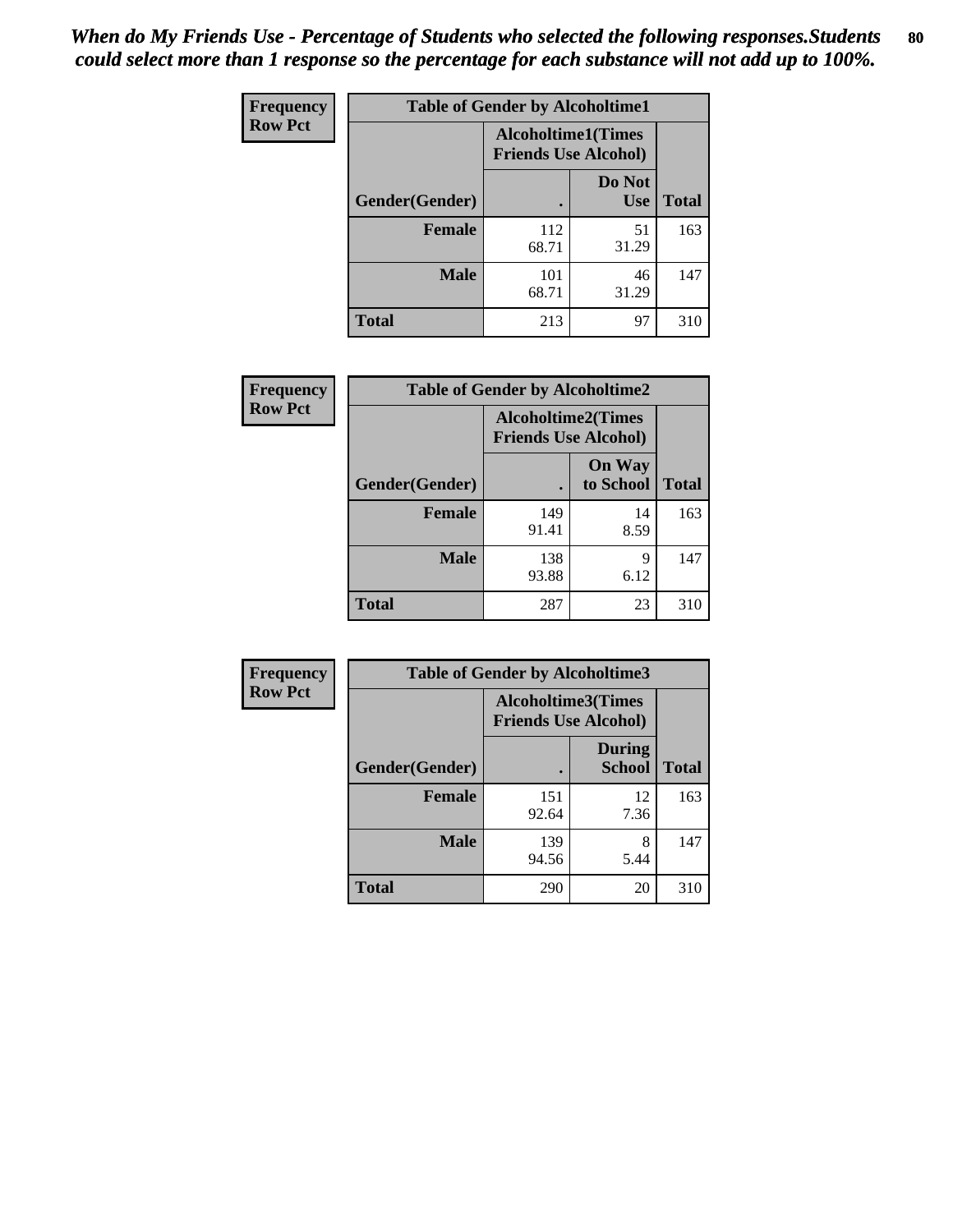*When do My Friends Use - Percentage of Students who selected the following responses.Students could select more than 1 response so the percentage for each substance will not add up to 100%.* **81**

| <b>Frequency</b> | <b>Table of Gender by Alcoholtime4</b> |                                                          |                                                       |              |
|------------------|----------------------------------------|----------------------------------------------------------|-------------------------------------------------------|--------------|
| <b>Row Pct</b>   |                                        | <b>Alcoholtime4(Times</b><br><b>Friends Use Alcohol)</b> |                                                       |              |
|                  | Gender(Gender)                         |                                                          | <b>On Way</b><br>Home<br><b>From</b><br><b>School</b> | <b>Total</b> |
|                  | <b>Female</b>                          | 146<br>89.57                                             | 17<br>10.43                                           | 163          |
|                  | <b>Male</b>                            | 136<br>92.52                                             | 11<br>7.48                                            | 147          |
|                  | <b>Total</b>                           | 282                                                      | 28                                                    | 310          |

| <b>Frequency</b> | <b>Table of Gender by Alcoholtime5</b> |                                                           |             |              |  |
|------------------|----------------------------------------|-----------------------------------------------------------|-------------|--------------|--|
| <b>Row Pct</b>   |                                        | <b>Alcoholtime5</b> (Times<br><b>Friends Use Alcohol)</b> |             |              |  |
|                  | Gender(Gender)                         |                                                           | Weeknights  | <b>Total</b> |  |
|                  | <b>Female</b>                          | 119<br>73.01                                              | 44<br>26.99 | 163          |  |
|                  | <b>Male</b>                            | 114<br>77.55                                              | 33<br>22.45 | 147          |  |
|                  | <b>Total</b>                           | 233                                                       | 77          | 310          |  |

| <b>Frequency</b> | <b>Table of Gender by Alcoholtime6</b> |             |                                                          |              |
|------------------|----------------------------------------|-------------|----------------------------------------------------------|--------------|
| <b>Row Pct</b>   |                                        |             | <b>Alcoholtime6(Times</b><br><b>Friends Use Alcohol)</b> |              |
|                  | Gender(Gender)                         |             | <b>Weekends</b>                                          | <b>Total</b> |
|                  | <b>Female</b>                          | 47<br>28.83 | 116<br>71.17                                             | 163          |
|                  | <b>Male</b>                            | 43<br>29.25 | 104<br>70.75                                             | 147          |
|                  | Total                                  | 90          | 220                                                      | 310          |

| Frequency      | <b>Table of Gender by Tobaccotime1</b> |                                                          |                      |              |
|----------------|----------------------------------------|----------------------------------------------------------|----------------------|--------------|
| <b>Row Pct</b> |                                        | <b>Tobaccotime1(Times</b><br><b>Friends Use Tobacco)</b> |                      |              |
|                | Gender(Gender)                         |                                                          | Do Not<br><b>Use</b> | <b>Total</b> |
|                | Female                                 | 87<br>53.37                                              | 76<br>46.63          | 163          |
|                | <b>Male</b>                            | 97<br>65.99                                              | 50<br>34.01          | 147          |
|                | <b>Total</b>                           | 184                                                      | 126                  | 310          |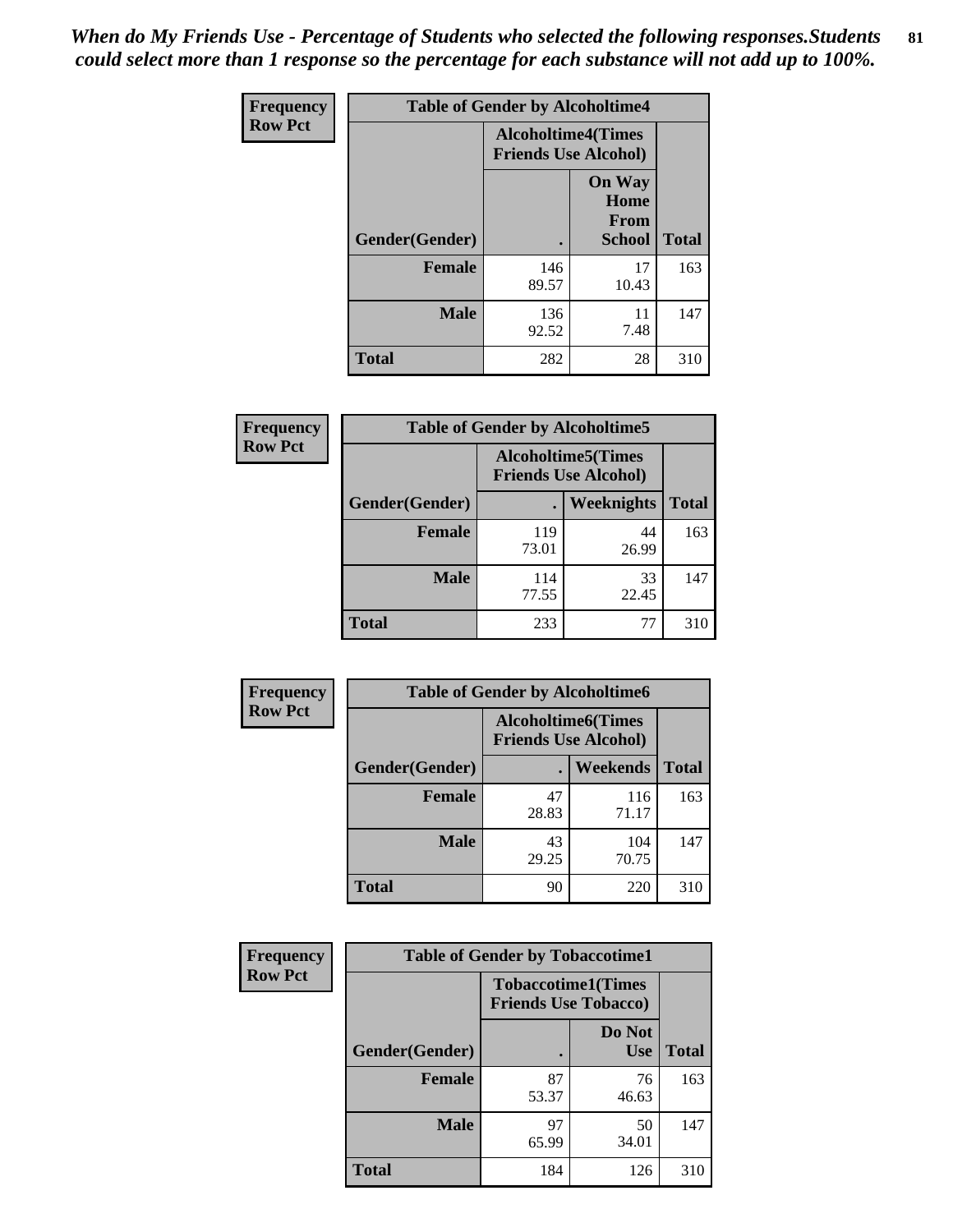| Frequency      | <b>Table of Gender by Tobaccotime2</b> |                                                          |                            |              |
|----------------|----------------------------------------|----------------------------------------------------------|----------------------------|--------------|
| <b>Row Pct</b> |                                        | <b>Tobaccotime2(Times</b><br><b>Friends Use Tobacco)</b> |                            |              |
|                | Gender(Gender)                         | $\bullet$                                                | <b>On Way</b><br>to School | <b>Total</b> |
|                | <b>Female</b>                          | 98<br>60.12                                              | 65<br>39.88                | 163          |
|                | <b>Male</b>                            | 88<br>59.86                                              | 59<br>40.14                | 147          |
|                | <b>Total</b>                           | 186                                                      | 124                        | 310          |

| Frequency      | <b>Table of Gender by Tobaccotime3</b> |                                                          |                                |              |
|----------------|----------------------------------------|----------------------------------------------------------|--------------------------------|--------------|
| <b>Row Pct</b> |                                        | <b>Tobaccotime3(Times</b><br><b>Friends Use Tobacco)</b> |                                |              |
|                | Gender(Gender)                         |                                                          | <b>During</b><br><b>School</b> | <b>Total</b> |
|                | Female                                 | 114<br>69.94                                             | 49<br>30.06                    | 163          |
|                | <b>Male</b>                            | 98<br>66.67                                              | 49<br>33.33                    | 147          |
|                | <b>Total</b>                           | 212                                                      | 98                             | 310          |

| <b>Frequency</b> | <b>Table of Gender by Tobaccotime4</b> |                                                          |                                                       |              |
|------------------|----------------------------------------|----------------------------------------------------------|-------------------------------------------------------|--------------|
| <b>Row Pct</b>   |                                        | <b>Tobaccotime4(Times</b><br><b>Friends Use Tobacco)</b> |                                                       |              |
|                  | Gender(Gender)                         |                                                          | <b>On Way</b><br>Home<br><b>From</b><br><b>School</b> | <b>Total</b> |
|                  | <b>Female</b>                          | 146<br>89.57                                             | 17<br>10.43                                           | 163          |
|                  | <b>Male</b>                            | 136<br>92.52                                             | 11<br>7.48                                            | 147          |
|                  | <b>Total</b>                           | 282                                                      | 28                                                    | 310          |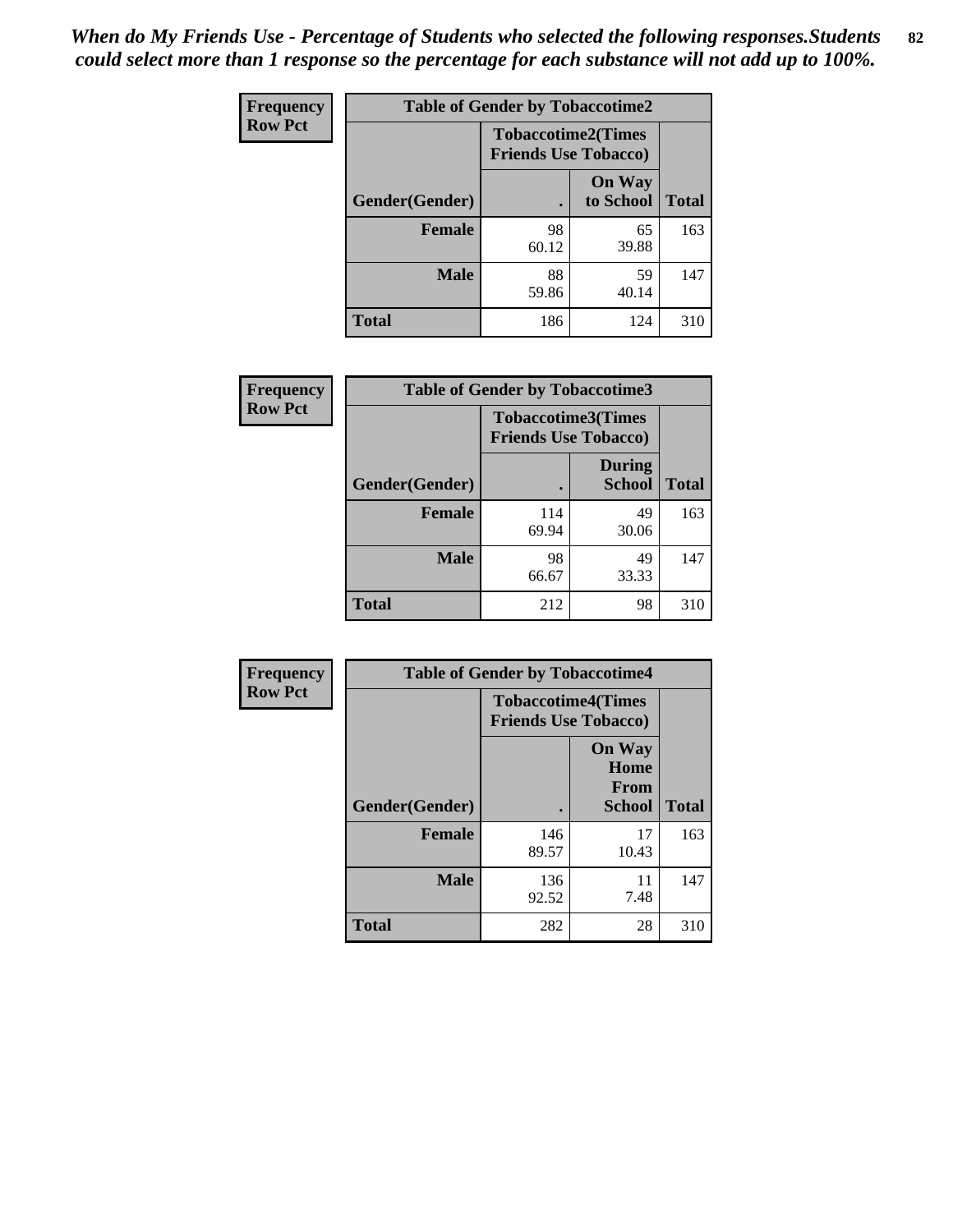| <b>Frequency</b> | <b>Table of Gender by Tobaccotime5</b> |             |                                                          |              |  |
|------------------|----------------------------------------|-------------|----------------------------------------------------------|--------------|--|
| <b>Row Pct</b>   |                                        |             | <b>Tobaccotime5(Times</b><br><b>Friends Use Tobacco)</b> |              |  |
|                  | <b>Gender</b> (Gender)                 |             | <b>Weeknights</b>                                        | <b>Total</b> |  |
|                  | Female                                 | 80<br>49.08 | 83<br>50.92                                              | 163          |  |
|                  | <b>Male</b>                            | 74<br>50.34 | 73<br>49.66                                              | 147          |  |
|                  | <b>Total</b>                           | 154         | 156                                                      | 310          |  |

| <b>Frequency</b> | <b>Table of Gender by Tobaccotime6</b> |                             |                           |              |
|------------------|----------------------------------------|-----------------------------|---------------------------|--------------|
| <b>Row Pct</b>   |                                        | <b>Friends Use Tobacco)</b> | <b>Tobaccotime6(Times</b> |              |
|                  | Gender(Gender)                         |                             | Weekends                  | <b>Total</b> |
|                  | Female                                 | 82<br>50.31                 | 81<br>49.69               | 163          |
|                  | <b>Male</b>                            | 64<br>43.54                 | 83<br>56.46               | 147          |
|                  | <b>Total</b>                           | 146                         | 164                       | 310          |

| <b>Frequency</b> | <b>Table of Gender by Marijuanatime1</b> |                                |                             |              |
|------------------|------------------------------------------|--------------------------------|-----------------------------|--------------|
| <b>Row Pct</b>   |                                          | <b>Friends Use Marijuana</b> ) | <b>Marijuanatime1(Times</b> |              |
|                  | Gender(Gender)                           |                                | Do Not Use                  | <b>Total</b> |
|                  | <b>Female</b>                            | 78<br>47.85                    | 85<br>52.15                 | 163          |
|                  | <b>Male</b>                              | 74<br>50.34                    | 73<br>49.66                 | 147          |
|                  | <b>Total</b>                             | 152                            | 158                         | 310          |

| <b>Frequency</b> | <b>Table of Gender by Marijuanatime2</b> |                                                               |                            |              |
|------------------|------------------------------------------|---------------------------------------------------------------|----------------------------|--------------|
| <b>Row Pct</b>   |                                          | <b>Marijuanatime2(Times</b><br><b>Friends Use Marijuana</b> ) |                            |              |
|                  | Gender(Gender)                           |                                                               | On Way to<br><b>School</b> | <b>Total</b> |
|                  | Female                                   | 127<br>77.91                                                  | 36<br>22.09                | 163          |
|                  | <b>Male</b>                              | 118<br>80.27                                                  | 29<br>19.73                | 147          |
|                  | <b>Total</b>                             | 245                                                           | 65                         | 310          |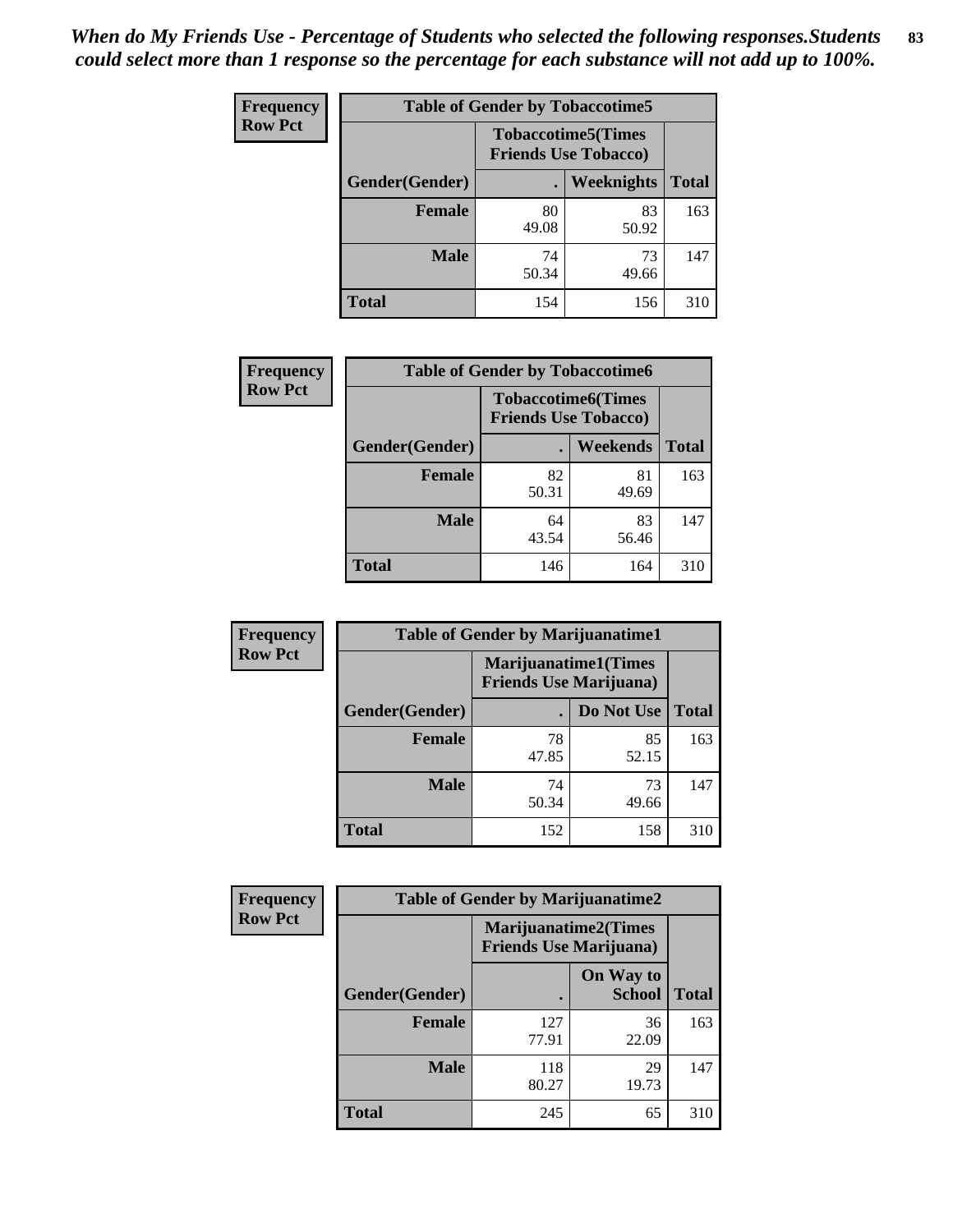*When do My Friends Use - Percentage of Students who selected the following responses.Students could select more than 1 response so the percentage for each substance will not add up to 100%.* **84**

| <b>Frequency</b> | Table of Gender by Marijuanatime3 |                                                        |                                |              |
|------------------|-----------------------------------|--------------------------------------------------------|--------------------------------|--------------|
| <b>Row Pct</b>   |                                   | Marijuanatime3(Times<br><b>Friends Use Marijuana</b> ) |                                |              |
|                  | Gender(Gender)                    |                                                        | <b>During</b><br><b>School</b> | <b>Total</b> |
|                  | <b>Female</b>                     | 140<br>85.89                                           | 23<br>14.11                    | 163          |
|                  | <b>Male</b>                       | 131<br>89.12                                           | 16<br>10.88                    | 147          |
|                  | <b>Total</b>                      | 271                                                    | 39                             | 310          |

| Frequency      | <b>Table of Gender by Marijuanatime4</b> |                                |                                                |              |
|----------------|------------------------------------------|--------------------------------|------------------------------------------------|--------------|
| <b>Row Pct</b> |                                          | <b>Friends Use Marijuana</b> ) | <b>Marijuanatime4</b> (Times                   |              |
|                | Gender(Gender)                           |                                | <b>On Way</b><br>Home<br>From<br><b>School</b> | <b>Total</b> |
|                | <b>Female</b>                            | 128<br>78.53                   | 35<br>21.47                                    | 163          |
|                | <b>Male</b>                              | 119<br>80.95                   | 28<br>19.05                                    | 147          |
|                | <b>Total</b>                             | 247                            | 63                                             | 310          |

| Frequency      | <b>Table of Gender by Marijuanatime5</b> |             |                                                                |              |  |
|----------------|------------------------------------------|-------------|----------------------------------------------------------------|--------------|--|
| <b>Row Pct</b> |                                          |             | <b>Marijuanatime5</b> (Times<br><b>Friends Use Marijuana</b> ) |              |  |
|                | Gender(Gender)                           |             | Weeknights                                                     | <b>Total</b> |  |
|                | <b>Female</b>                            | 97<br>59.51 | 66<br>40.49                                                    | 163          |  |
|                | <b>Male</b>                              | 93<br>63.27 | 54<br>36.73                                                    | 147          |  |
|                | <b>Total</b>                             | 190         | 120                                                            | 310          |  |

| Frequency      |                | <b>Table of Gender by Marijuanatime6</b>                      |                 |              |
|----------------|----------------|---------------------------------------------------------------|-----------------|--------------|
| <b>Row Pct</b> |                | <b>Marijuanatime6(Times</b><br><b>Friends Use Marijuana</b> ) |                 |              |
|                | Gender(Gender) |                                                               | <b>Weekends</b> | <b>Total</b> |
|                | <b>Female</b>  | 84<br>51.53                                                   | 79<br>48.47     | 163          |
|                | <b>Male</b>    | 76<br>51.70                                                   | 71<br>48.30     | 147          |
|                | <b>Total</b>   | 160                                                           | 150             | 310          |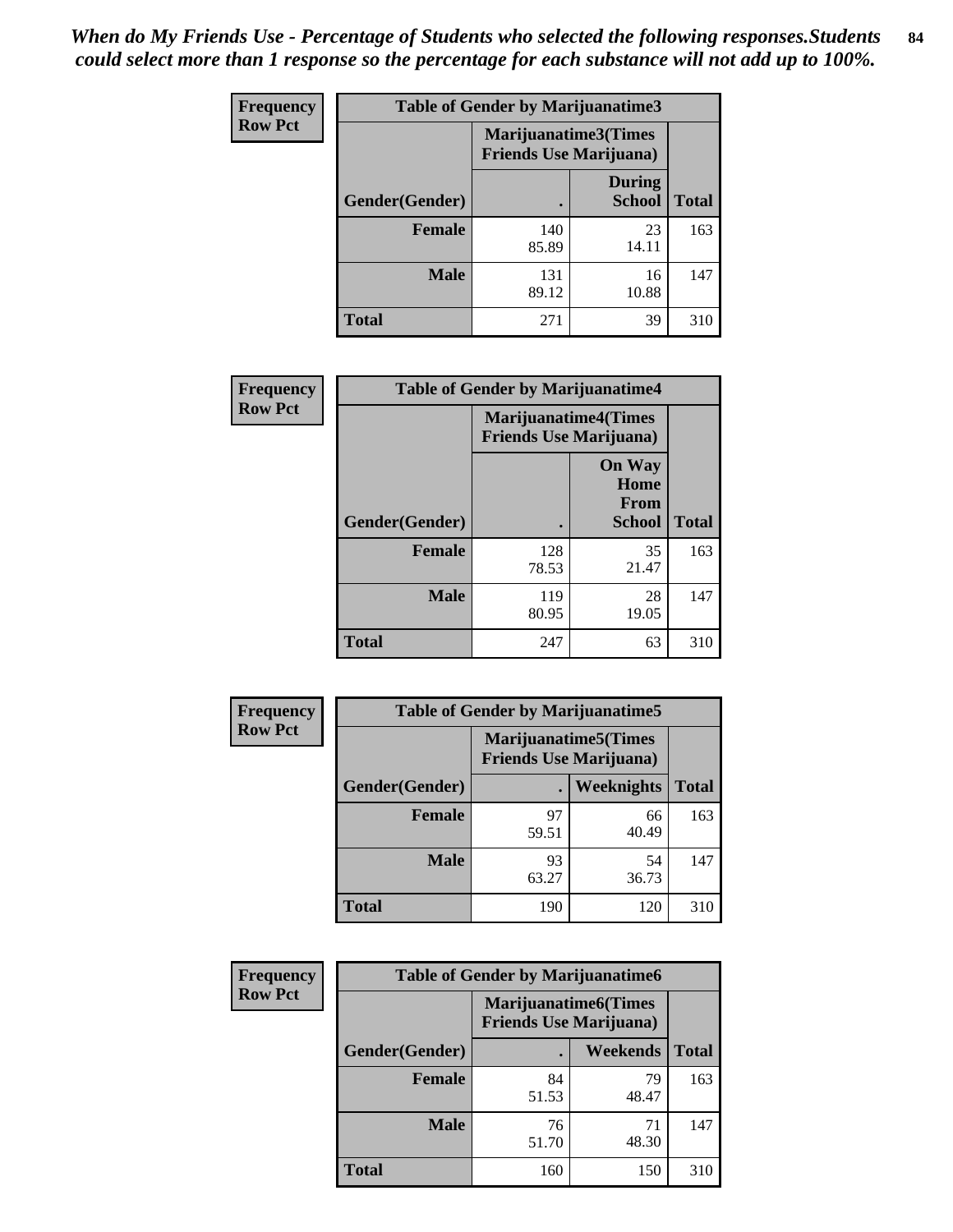*When do My Friends Use - Percentage of Students who selected the following responses.Students could select more than 1 response so the percentage for each substance will not add up to 100%.* **85**

| <b>Frequency</b> | <b>Table of Gender by Otherdrugtime1</b> |                                                    |                              |     |  |
|------------------|------------------------------------------|----------------------------------------------------|------------------------------|-----|--|
| <b>Row Pct</b>   |                                          | <b>Friends Use Other</b><br><b>Illegal Drugs</b> ) | <b>Otherdrugtime1</b> (Times |     |  |
|                  | Gender(Gender)                           |                                                    | Do Not Use   Total           |     |  |
|                  | <b>Female</b>                            | 42<br>25.77                                        | 121<br>74.23                 | 163 |  |
|                  | <b>Male</b>                              | 47<br>31.97                                        | 100<br>68.03                 | 147 |  |
|                  | <b>Total</b>                             | 89                                                 | 221                          | 310 |  |

| Frequency      | <b>Table of Gender by Otherdrugtime2</b> |                                                                                   |                            |              |
|----------------|------------------------------------------|-----------------------------------------------------------------------------------|----------------------------|--------------|
| <b>Row Pct</b> |                                          | <b>Otherdrugtime2(Times</b><br><b>Friends Use Other</b><br><b>Illegal Drugs</b> ) |                            |              |
|                | <b>Gender</b> (Gender)                   |                                                                                   | On Way to<br><b>School</b> | <b>Total</b> |
|                | <b>Female</b>                            | 143<br>87.73                                                                      | 20<br>12.27                | 163          |
|                | <b>Male</b>                              | 131<br>89.12                                                                      | 16<br>10.88                | 147          |
|                | <b>Total</b>                             | 274                                                                               | 36                         | 310          |

| Frequency      | <b>Table of Gender by Otherdrugtime3</b> |                        |                                                         |              |
|----------------|------------------------------------------|------------------------|---------------------------------------------------------|--------------|
| <b>Row Pct</b> |                                          | <b>Illegal Drugs</b> ) | <b>Otherdrugtime3(Times</b><br><b>Friends Use Other</b> |              |
|                | Gender(Gender)                           |                        | <b>During</b><br><b>School</b>                          | <b>Total</b> |
|                | <b>Female</b>                            | 141<br>86.50           | 22<br>13.50                                             | 163          |
|                | <b>Male</b>                              | 133<br>90.48           | 14<br>9.52                                              | 147          |
|                | <b>Total</b>                             | 274                    | 36                                                      | 310          |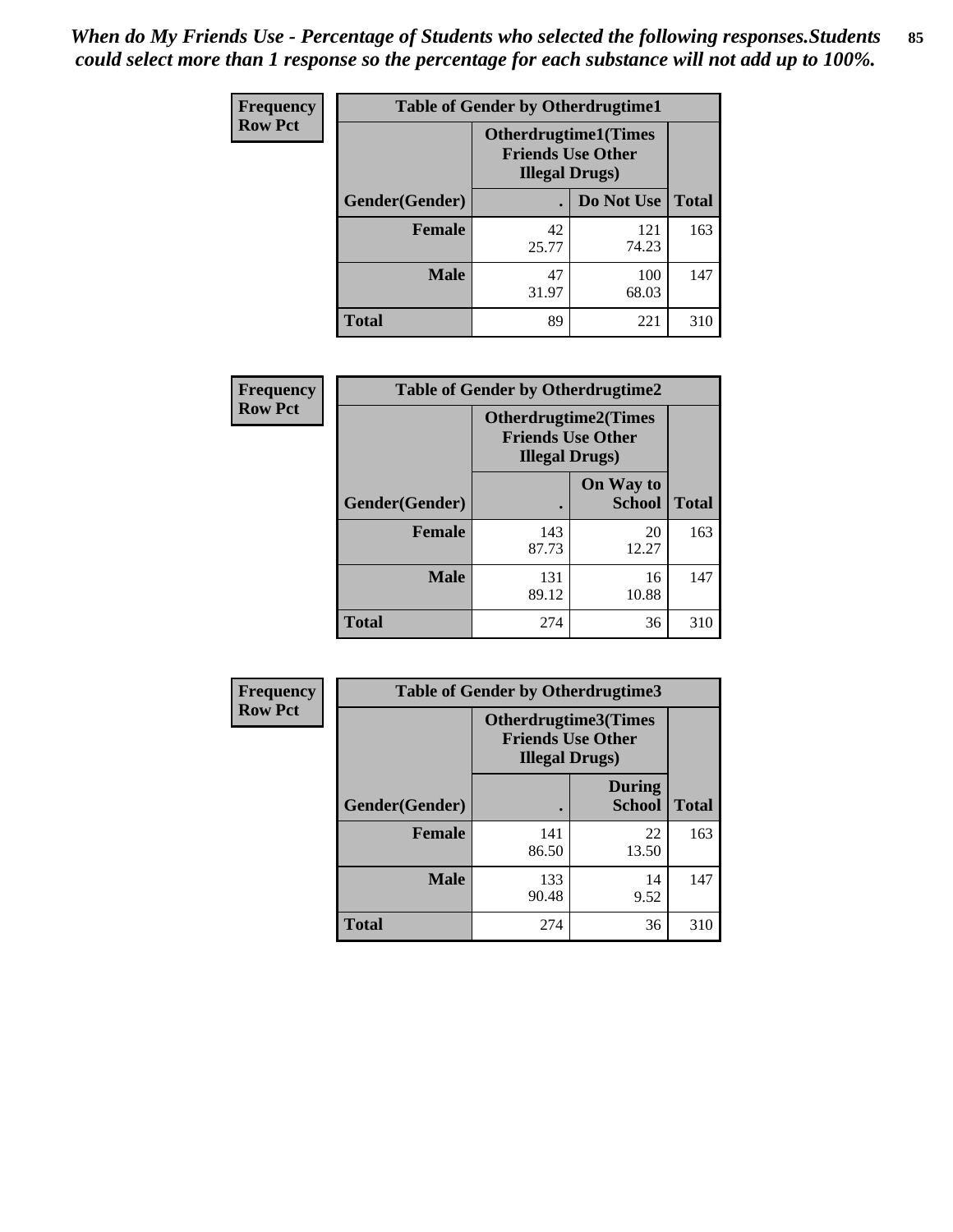*When do My Friends Use - Percentage of Students who selected the following responses.Students could select more than 1 response so the percentage for each substance will not add up to 100%.* **86**

| <b>Frequency</b> | <b>Table of Gender by Otherdrugtime4</b> |                        |                                                         |              |
|------------------|------------------------------------------|------------------------|---------------------------------------------------------|--------------|
| <b>Row Pct</b>   |                                          | <b>Illegal Drugs</b> ) | <b>Otherdrugtime4(Times</b><br><b>Friends Use Other</b> |              |
|                  | Gender(Gender)                           | ٠                      | <b>On Way</b><br>Home<br>From<br><b>School</b>          | <b>Total</b> |
|                  | Female                                   | 142<br>87.12           | 21<br>12.88                                             | 163          |
|                  | <b>Male</b>                              | 134<br>91.16           | 13<br>8.84                                              | 147          |
|                  | <b>Total</b>                             | 276                    | 34                                                      | 310          |

| <b>Frequency</b> | <b>Table of Gender by Otherdrugtime5</b> |                                                                                    |                   |              |
|------------------|------------------------------------------|------------------------------------------------------------------------------------|-------------------|--------------|
| <b>Row Pct</b>   |                                          | <b>Otherdrugtime5</b> (Times<br><b>Friends Use Other</b><br><b>Illegal Drugs</b> ) |                   |              |
|                  | Gender(Gender)                           |                                                                                    | <b>Weeknights</b> | <b>Total</b> |
|                  | <b>Female</b>                            | 129<br>79.14                                                                       | 34<br>20.86       | 163          |
|                  | <b>Male</b>                              | 119<br>80.95                                                                       | 28<br>19.05       | 147          |
|                  | <b>Total</b>                             | 248                                                                                | 62                | 310          |

| <b>Frequency</b> | <b>Table of Gender by Otherdrugtime6</b> |                                                                                   |             |              |
|------------------|------------------------------------------|-----------------------------------------------------------------------------------|-------------|--------------|
| <b>Row Pct</b>   |                                          | <b>Otherdrugtime6(Times</b><br><b>Friends Use Other</b><br><b>Illegal Drugs</b> ) |             |              |
|                  | Gender(Gender)                           |                                                                                   | Weekends    | <b>Total</b> |
|                  | <b>Female</b>                            | 118<br>72.39                                                                      | 45<br>27.61 | 163          |
|                  | <b>Male</b>                              | 102<br>69.39                                                                      | 45<br>30.61 | 147          |
|                  | <b>Total</b>                             | 220                                                                               | 90          | 310          |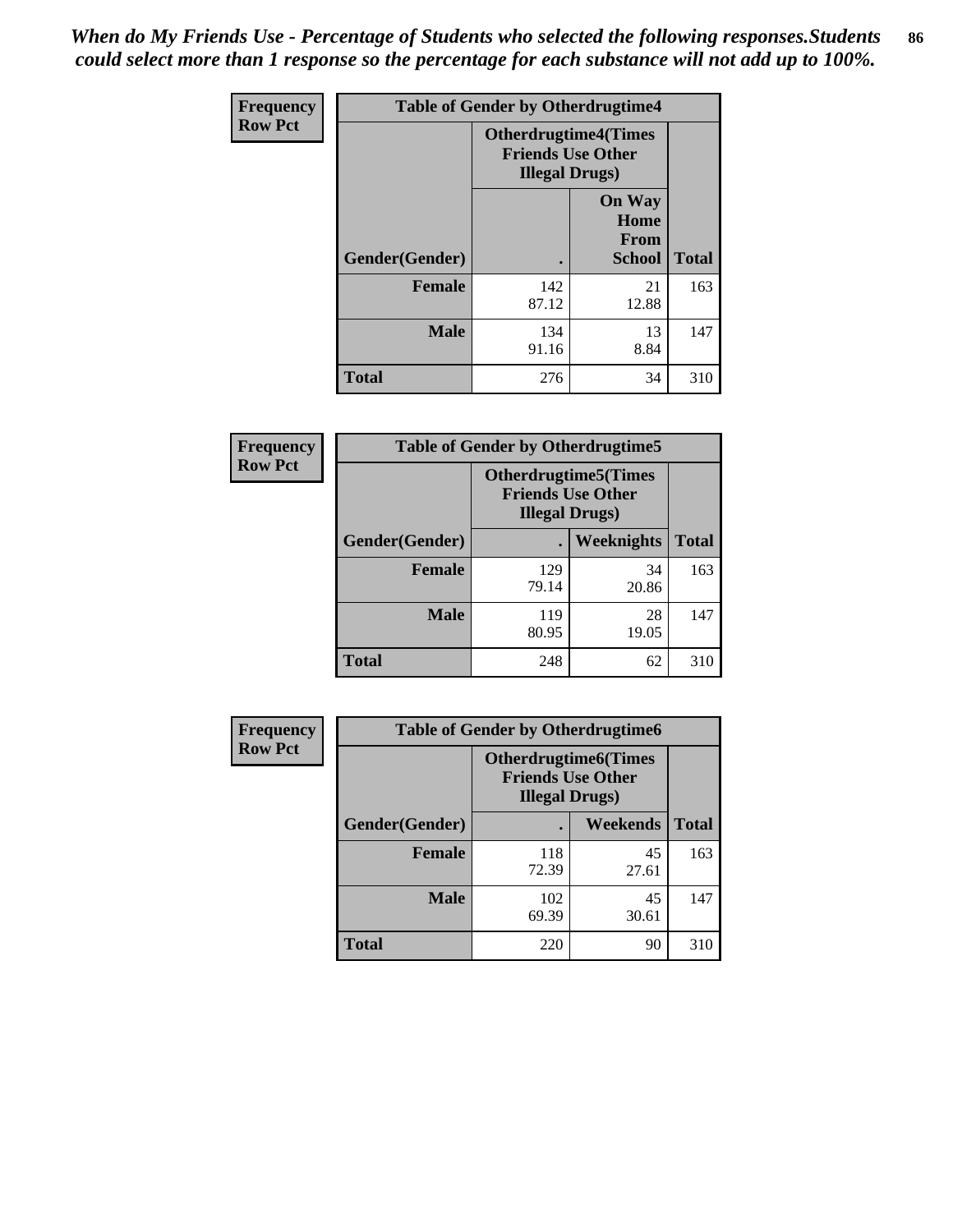# *Other Questions* **87**

| <b>Frequency</b> | <b>Table of Gender by Educationalcohol</b> |                                                                                                                                       |                |              |  |
|------------------|--------------------------------------------|---------------------------------------------------------------------------------------------------------------------------------------|----------------|--------------|--|
| <b>Row Pct</b>   |                                            | <b>Educationalcohol</b> (I<br>have been taught<br>about alcohol,<br>tobacco,<br>and other drugs<br>within the last year<br>at school) |                |              |  |
|                  | Gender(Gender)                             | <b>Yes</b>                                                                                                                            | N <sub>0</sub> | <b>Total</b> |  |
|                  | <b>Female</b>                              | 109<br>66.87                                                                                                                          | 54<br>33.13    | 163          |  |
|                  | <b>Male</b>                                | 105<br>71.43                                                                                                                          | 42<br>28.57    | 147          |  |
|                  | <b>Total</b>                               | 214                                                                                                                                   | 96             | 310          |  |

| Frequency      | <b>Table of Gender by Rodedrinking</b> |                                                                                                                     |              |              |  |  |
|----------------|----------------------------------------|---------------------------------------------------------------------------------------------------------------------|--------------|--------------|--|--|
| <b>Row Pct</b> |                                        | Rodedrinking(In<br>the past 30 days I<br>have ridden in a<br>car with a driver<br>who had been<br>drinking alcohol) |              |              |  |  |
|                | Gender(Gender)                         | Yes                                                                                                                 | $\bf N_0$    | <b>Total</b> |  |  |
|                | <b>Female</b>                          | 25<br>15.34                                                                                                         | 138<br>84.66 | 163          |  |  |
|                | <b>Male</b>                            | 22<br>14.97                                                                                                         | 125<br>85.03 | 147          |  |  |
|                | <b>Total</b>                           | 47                                                                                                                  | 263          | 310          |  |  |

| Frequency      | <b>Table of Gender by Drugsschool</b> |                                                                                                                                     |                |              |  |
|----------------|---------------------------------------|-------------------------------------------------------------------------------------------------------------------------------------|----------------|--------------|--|
| <b>Row Pct</b> |                                       | <b>Drugsschool</b> (During<br>the past 12 months,<br>I have been offered,<br>sold,<br>or given illegal drugs<br>on school property) |                |              |  |
|                | Gender(Gender)                        | <b>Yes</b>                                                                                                                          | N <sub>0</sub> | <b>Total</b> |  |
|                | <b>Female</b>                         | 30<br>18.40                                                                                                                         | 133<br>81.60   | 163          |  |
|                | <b>Male</b>                           | 44<br>29.93                                                                                                                         | 103<br>70.07   | 147          |  |
|                | <b>Total</b>                          | 74                                                                                                                                  | 236            | 310          |  |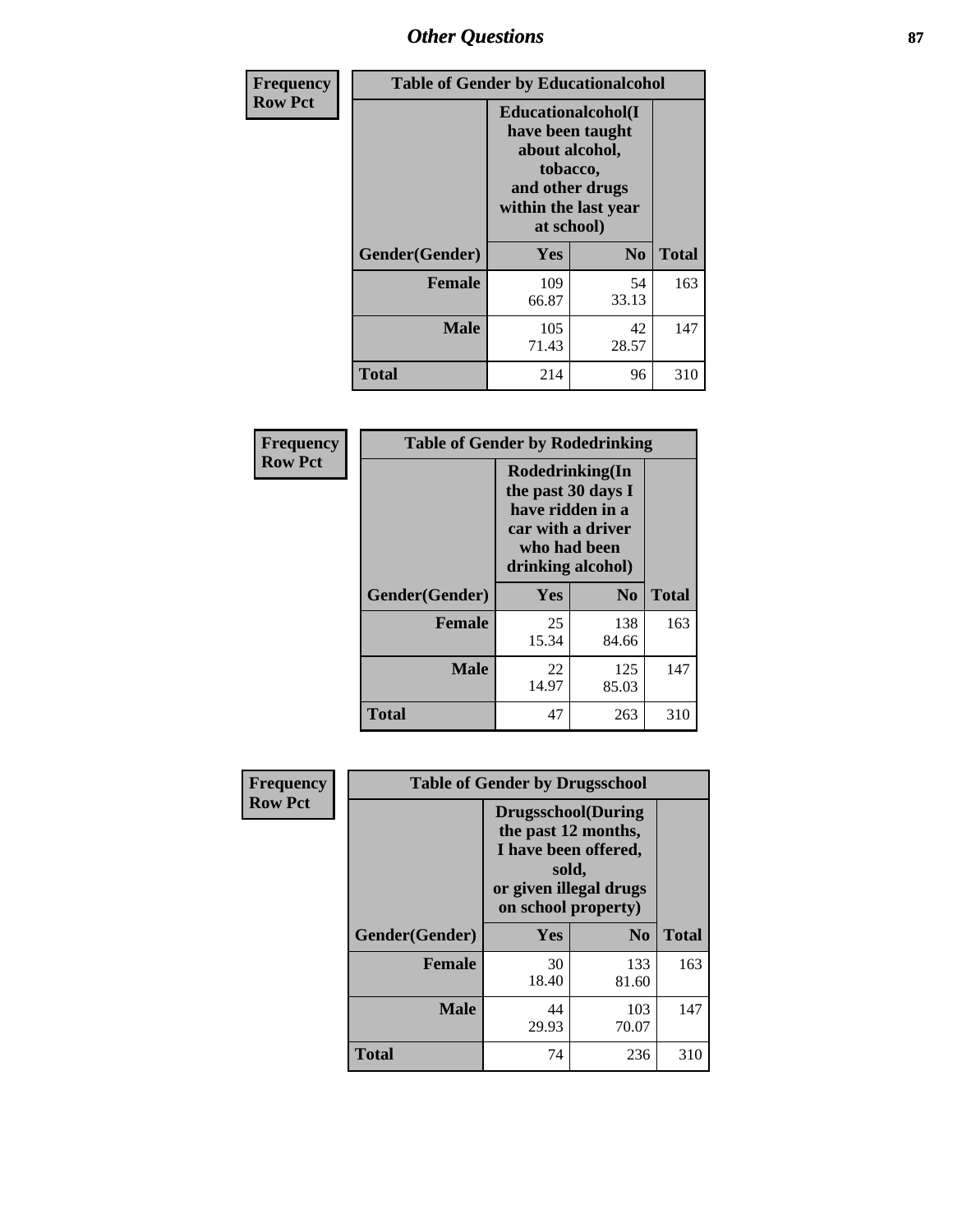## *Other Questions* **88**

**Frequency Row Pct**

| <b>Table of Gender by Bingedrinking</b> |                         |                                                                                                         |                   |                   |                        |                               |                        |              |
|-----------------------------------------|-------------------------|---------------------------------------------------------------------------------------------------------|-------------------|-------------------|------------------------|-------------------------------|------------------------|--------------|
|                                         |                         | Bingedrinking(I have drunk five or more<br>drinks of alcohol at one sitting during the<br>last 30 days) |                   |                   |                        |                               |                        |              |
| <b>Gender</b> (Gender)                  | $\bf{0}$<br><b>Days</b> | 1 or<br>days                                                                                            | 3 to<br>5<br>days | 6 to<br>9<br>days | 10<br>to<br>19<br>days | <b>20</b><br>to<br>29<br>days | All<br>30<br>days      | <b>Total</b> |
| <b>Female</b>                           | 138<br>84.66            | 8<br>4.91                                                                                               | 6<br>3.68         | 2<br>1.23         | 5<br>3.07              | 2<br>1.23                     | $\mathfrak{D}$<br>1.23 | 163          |
| <b>Male</b>                             | 105<br>71.43            | 13<br>8.84                                                                                              | 7<br>4.76         | 5<br>3.40         | 8<br>5.44              | 5<br>3.40                     | 4<br>2.72              | 147          |
| <b>Total</b>                            | 243                     | 21                                                                                                      | 13                | 7                 | 13                     | 7                             | 6                      | 310          |

| Frequency      | <b>Table of Gender by Educationaids</b> |                                                                                                 |                |              |  |
|----------------|-----------------------------------------|-------------------------------------------------------------------------------------------------|----------------|--------------|--|
| <b>Row Pct</b> |                                         | <b>Educationaids</b> (I<br>have been taught<br>about HIV/AIDS<br>at school in the<br>past year) |                |              |  |
|                | Gender(Gender)                          | Yes                                                                                             | N <sub>0</sub> | <b>Total</b> |  |
|                | <b>Female</b>                           | 110<br>67.48                                                                                    | 53<br>32.52    | 163          |  |
|                | <b>Male</b>                             | 107<br>72.79                                                                                    | 40<br>27.21    | 147          |  |
|                | <b>Total</b>                            | 217                                                                                             | 93             | 310          |  |

| <b>Frequency</b> | <b>Table of Gender by Suicideconsider</b> |                        |                |              |  |
|------------------|-------------------------------------------|------------------------|----------------|--------------|--|
| <b>Row Pct</b>   |                                           | <b>Suicideconsider</b> |                |              |  |
|                  | Gender(Gender)                            | Yes                    | N <sub>0</sub> | <b>Total</b> |  |
|                  | <b>Female</b>                             | 19<br>11.66            | 144<br>88.34   | 163          |  |
|                  | <b>Male</b>                               | 18<br>12.24            | 129<br>87.76   | 147          |  |
|                  | <b>Total</b>                              | 37                     | 273            | 310          |  |